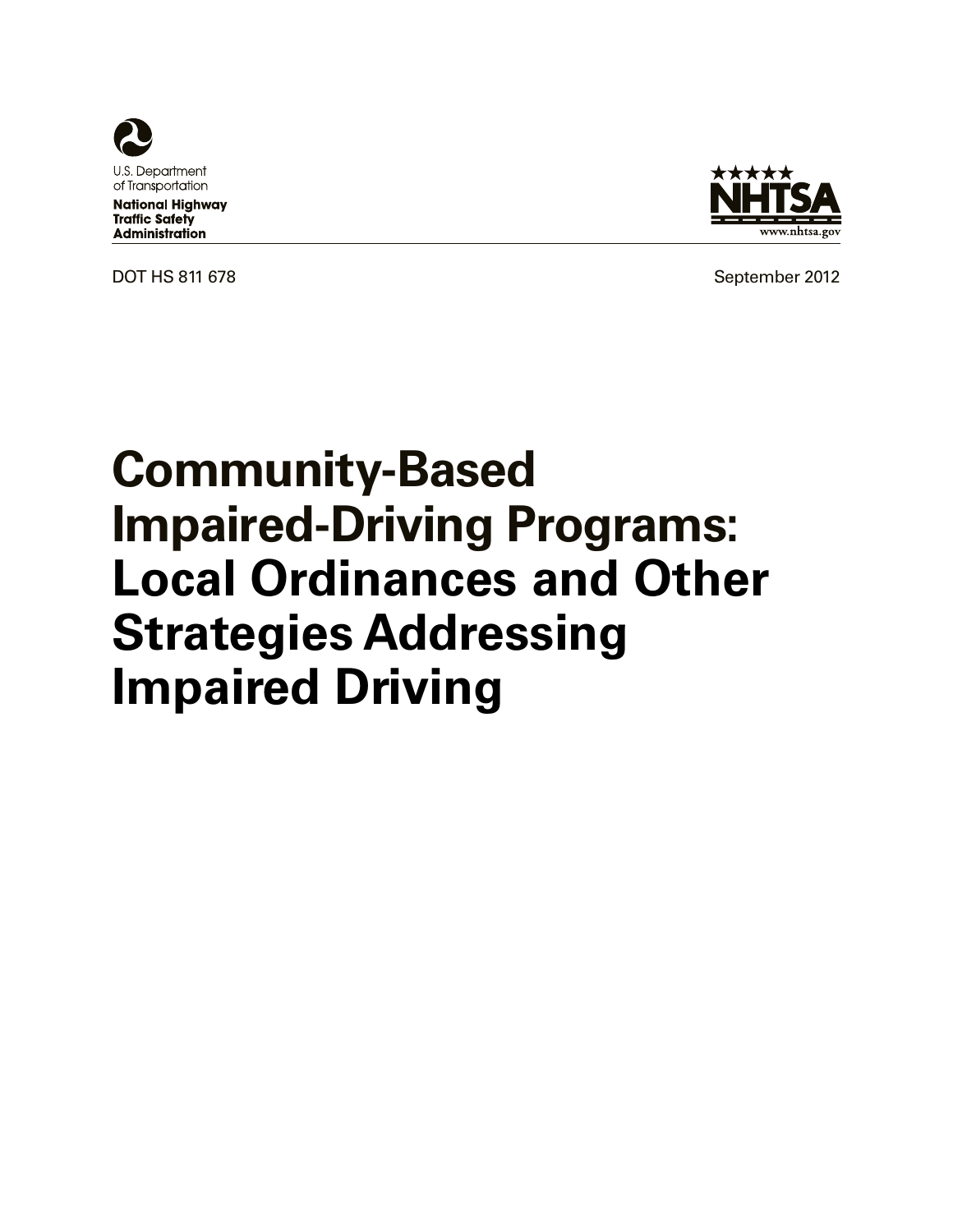#### **DISCLAIMER**

This publication is distributed by the U.S. Department of Transportation, National Highway Traffic Safety Administration, in the interest of information exchange. The opinions, findings, and conclusions expressed in this publication are those of the authors and not necessarily those of the Department of Transportation or the National Highway Traffic Safety Administration. The United States Government assumes no liability for its contents or use thereof. If trade or manufacturers' names or products are mentioned, it is because they are considered essential to the object of the publication and should not be construed as an endorsement. The United States Government does not endorse products or manufacturers.

Suggested APA Citation Format:

Esteban-Muir, R. P. (2012, September). *Community-Based Impaired-Driving Programs: Local Ordinances and Other Strategies Addressing Impaired Driving.* (Report No. DOT HS 811 678). Washington, DC: National Highway Traffic Safety Administration.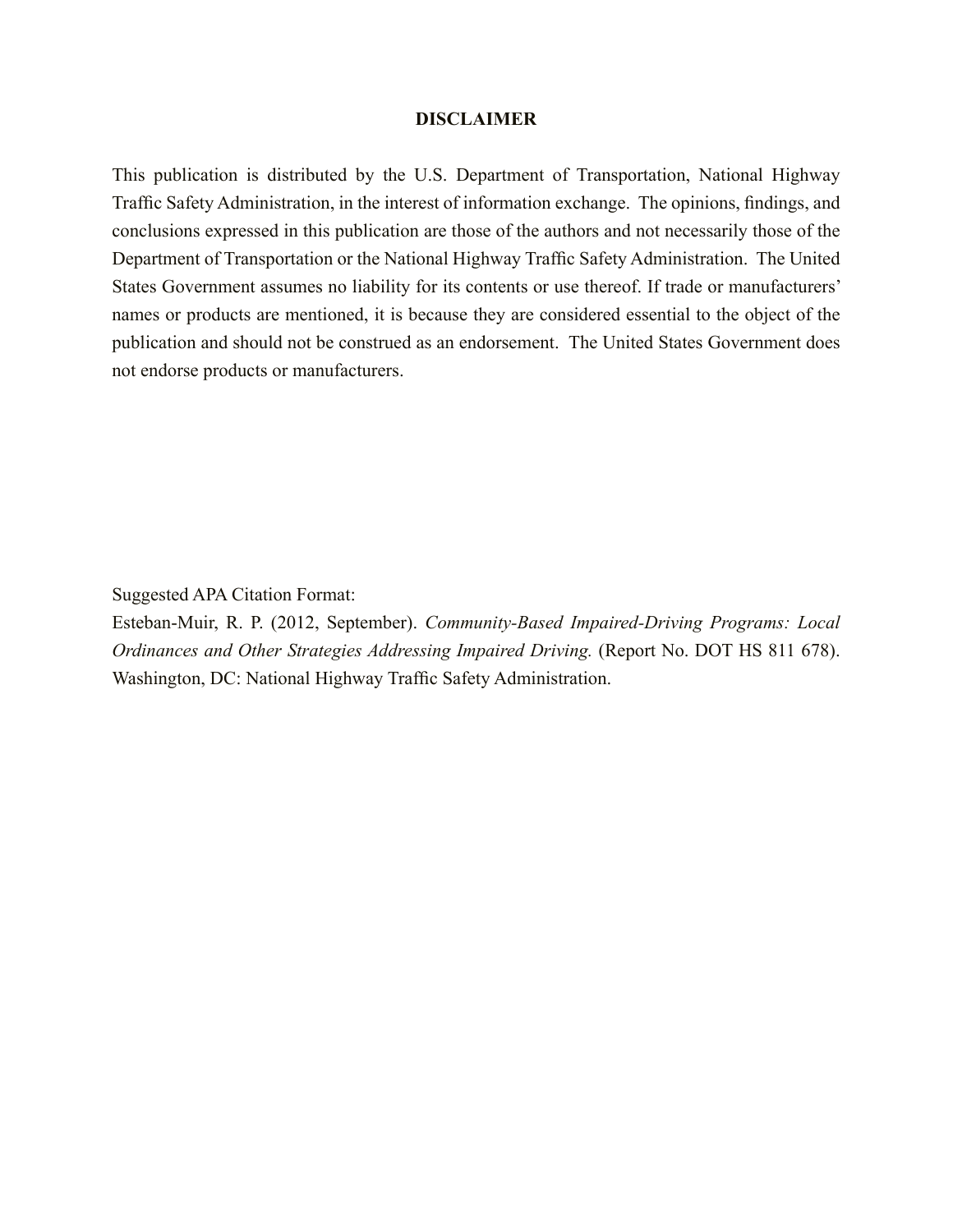# **ACKNOWLEDGEMENTS**

The following have provided guidance and assistance in the development of this publication: James F. Mosher, J.D., Alcohol Policy Consultants; Barbara Ryan, Silver Gate Group; and Julia Sherman, Wisconsin Alcohol Policy Project. We thank them for their cooperation and sharing their experience, expertise, and knowledge.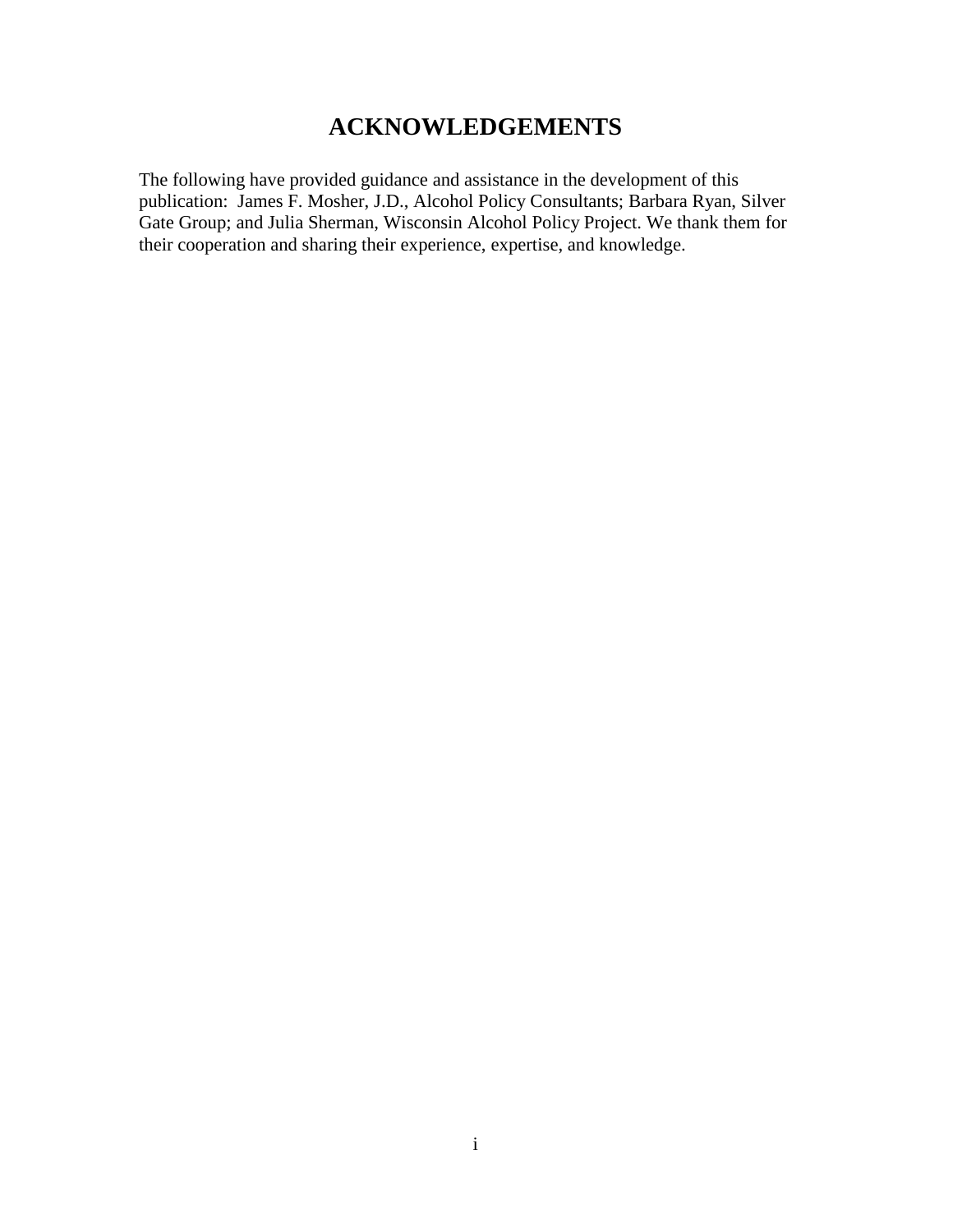# **TABLE OF CONTENTS**

| C.   |  |  |  |  |  |
|------|--|--|--|--|--|
| C.1. |  |  |  |  |  |
|      |  |  |  |  |  |
|      |  |  |  |  |  |
| C.2. |  |  |  |  |  |
|      |  |  |  |  |  |
|      |  |  |  |  |  |
|      |  |  |  |  |  |
|      |  |  |  |  |  |
| C.3. |  |  |  |  |  |
|      |  |  |  |  |  |
|      |  |  |  |  |  |
|      |  |  |  |  |  |
| C.4. |  |  |  |  |  |
| D.   |  |  |  |  |  |
|      |  |  |  |  |  |
|      |  |  |  |  |  |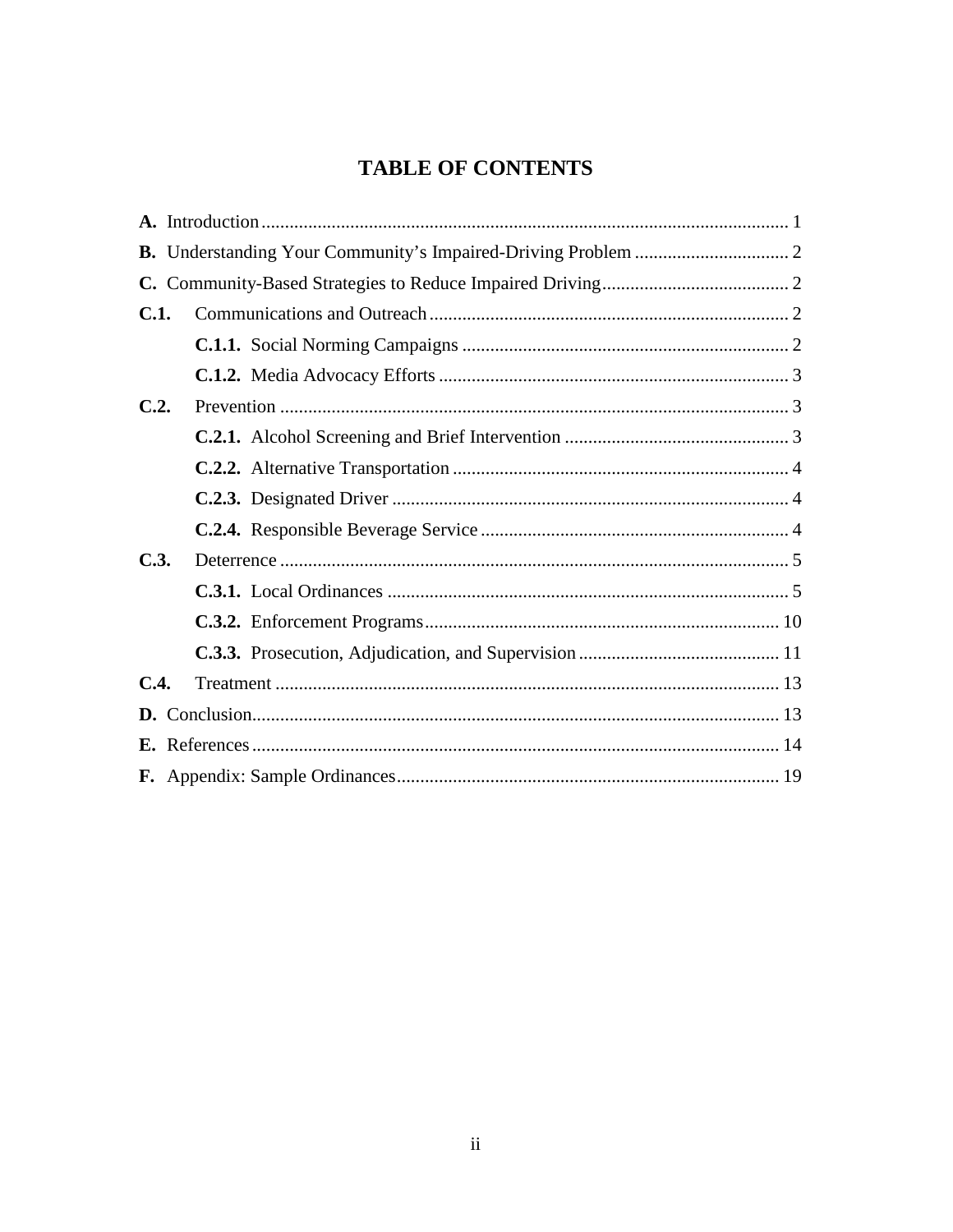# **Community-Based Impaired-Driving Programs**

*Local Ordinances and Other Strategies Addressing Impaired Driving* 

## **A. Introduction**

 $\overline{a}$ 

The National Highway Traffic Safety Administration (NHTSA) recognizes that impaired driving is a complicated issue that cannot be addressed with one solution. "Alcohol-impaired-driving<sup>[1](#page-4-0)</sup> fatalities are affected by several external factors, including geography, urbanization, road structure and conditions, and economic activity, as well as by a State's laws and programs" (NHTSA, 2011, p. 1-2). Strategies that address impaired driving focus on educating people on dangers of driving impaired, keeping people from becoming too impaired to drive, preventing them from driving after drinking, stopping them while driving impaired, and keeping DUI offenders from repeating the behavior.

While many impaired-driving programs are implemented at the State level, NHTSA recognizes that the lack of resources and political challenges may make implementation of needed and effective legislation and programs difficult. In addition, States may find that some programs are effective in some communities but not others. This publication is intended to be a resource to help communities identify appropriate, effective, and promising strategies and legislation that can be implemented on a local level. It is not intended as a how-to-guide, but rather describes and provides examples of each strategy. Leaders and program managers within communities may find this useful in helping to jump start or reenergize their efforts to reduce impaired driving.

This publication is divided into three primary sections: (1) understanding a community's impaired-driving problem, (2) strategies that reduce impaired driving, and (3) references and appendix.

As used in this publication, the term "community-based programs" refers to those programs that can be implemented on a local level without the need for State support or approval and that may or may not require supporting State legislation. While this publication describes a number of community-based strategies, it primarily focuses on the use of local ordinances to address impaired driving and underage drinking. Typically, local jurisdictions have the authority to apply stricter local ordinances but may not supersede State legislation.

No scientific methodology was used to determine the inclusion of these strategies, programs, or policies in this publication. Selection was based on history, experience, effectiveness, or promise. In addition, strategies recommended or suggested by reputable sources, such as the Surgeon General; the National Advisory Council on Alcohol Abuse and Alcoholism's Task Force; National Research Council-Institute of Medicine; U.S. Department of Education's Higher Education Center; the American Public Health

<span id="page-4-0"></span><sup>&</sup>lt;sup>1</sup> NHTSA defines alcohol-impaired driving as having a blood alcohol concentration of .08 grams per deciliter or higher.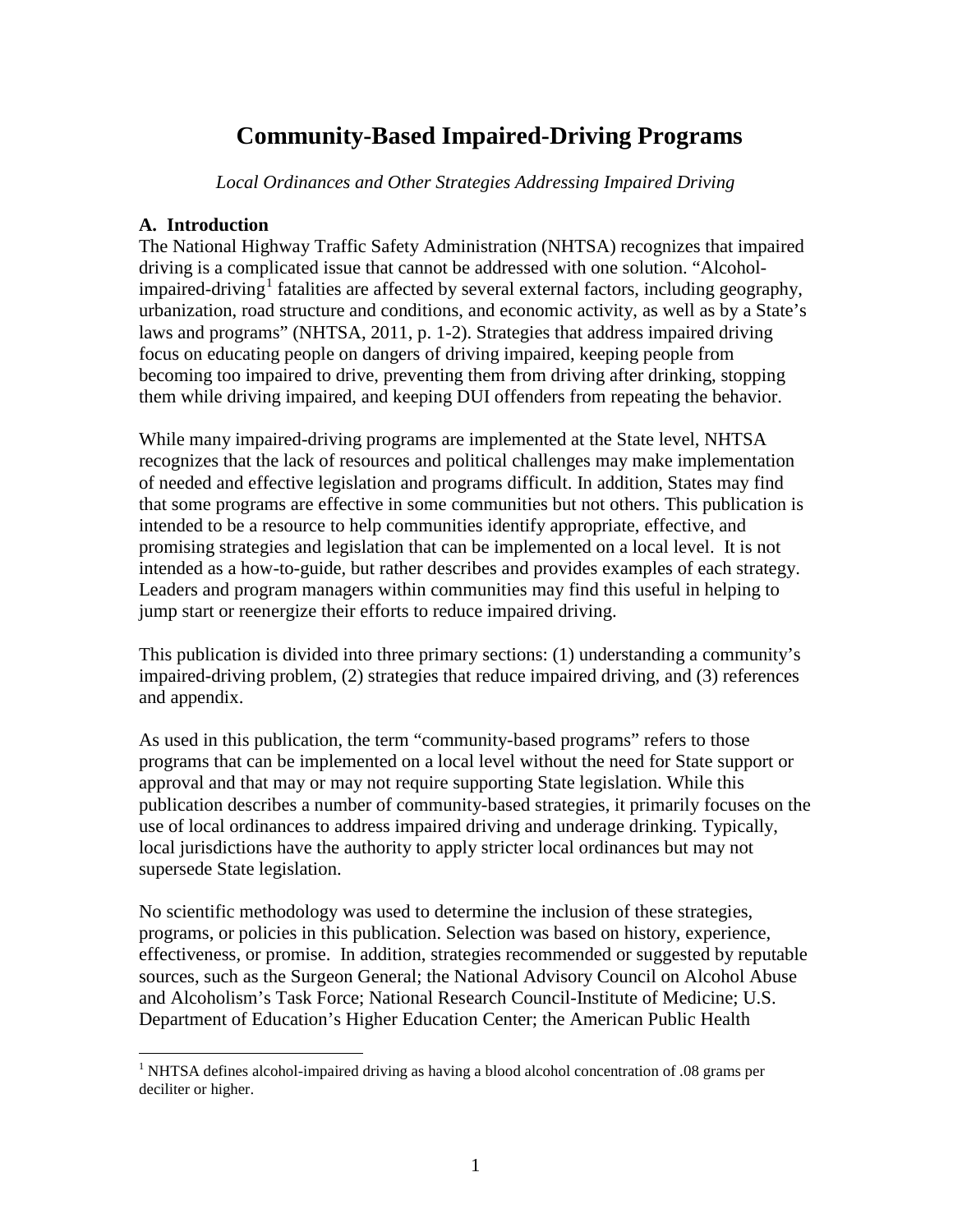Association; and the American Medical Association are included. Consideration was also given to those that may have the potential to be implemented or be adopted by local jurisdictions, municipalities, or communities.

# **B. Understanding Your Community's Impaired-driving Problem**

Often, a community's effort to address a problem is inspired by an unfortunate tragedy. In a hurry to address the issue, communities may be driven to advocate for the creation of State legislation or policy changes, only to learn that the process is difficult and lengthy, and that its impact is not readily seen or may not address the specific community problem.

NHTSA recommends that communities take a deeper look at their impaired-driving problem by answering who, what, where, when, how, and, if possible, why. NHTSA's publication, *The Art of Appropriate Evaluation: A Guide for Highway Safety Program Managers* (NHTSA, 2008) highlights how to identify traffic safety problems and consider solutions with the most potential for success. Once a community's impaired-driving problem is understood, there are a variety of strategies to consider. *The [Art of](http://www.nhtsa.gov/people/injury/research/ArtofAppEvWeb/index.htm)  [Appropriate Evaluation](http://www.nhtsa.gov/people/injury/research/ArtofAppEvWeb/index.htm)* acquaints the reader with the reasons for evaluation and the basics of how to conduct one.

# **C. Community-Based Strategies to Reduce Impaired Driving**

# **C.1. Communications and Outreach**

Focusing the needed attention to a community's identified traffic safety problem is challenging and may be costly. Communities across the country have used social norming campaigns and media advocacy efforts as strategies to support local efforts to reduce impaired driving.

## **C.1.1. Social Norming Campaigns**

Social norming campaigns are designed to change behavior by publicizing or promoting the true behaviors of a group. They are based on the premise that people behave according to their perception of the behaviors of the majority, the "norm." Unfortunately, perceptions of the norm can be inaccurate and the occurrence of behaviors overestimated. Social norming campaigns are developed by collecting information on the target audience's actual behavior and attitudes and using media campaigns to educate the audience of the findings to correct their perceptions (Linkenbach, 2006). By creating an accurate perception, people may change their behavior to reflect the true norm.

A study conducted at the University of North Carolina, Chapel Hill, found a 22 percent decline in the proportion of students with BACs above .08 g/dL after implementation of a social norming campaign (Foss, Marchetti, & Holladay, 2001). Researchers measured change by obtaining voluntary breath tests of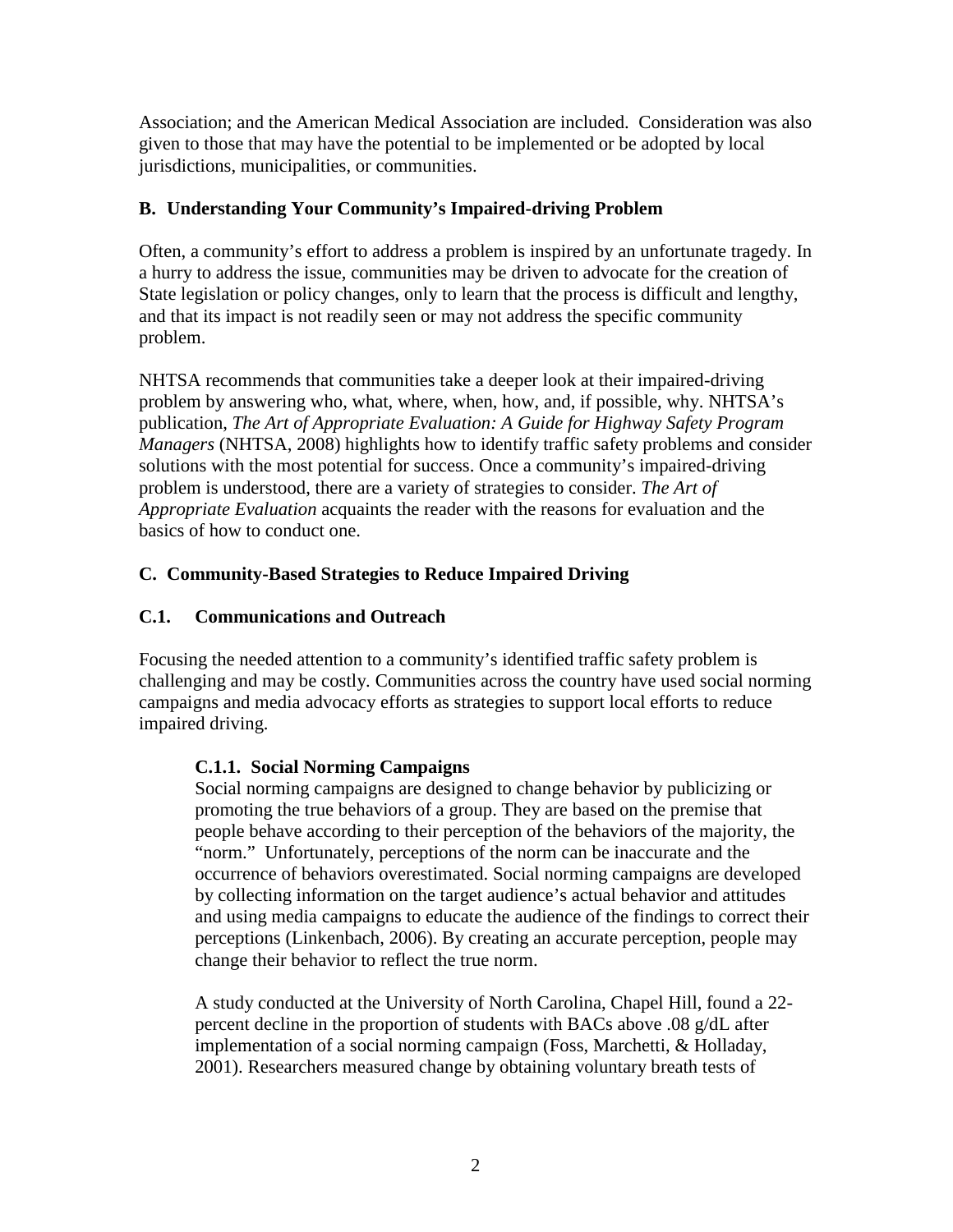students leaving and returning to campus prior to and after a social norming campaign was implemented.

## **C.1.2. Media Advocacy Efforts**

In the context of public health, media advocacy is the strategic use of free or earned media to advance public health policies. It relies on news coverage to shape the public debate on health issues and pressure policymakers to support or oppose a specific policy. It can be a useful strategy to educate local policymakers on the benefits of instituting a policy or implementing a program strategy. The American Public Health Association's (APHA) Media Advocacy Manual and the Centre for Health Promotion of the University of Toronto' Media Advocacy Workbook explains how to use media to address public health issues (APHA, Health Communications Unit, 2000).

# **C.2. Prevention of Impaired Driving**

Prevention strategies aim to reduce risky alcohol consumption and prevent people who are alcohol impaired from driving. Alcohol screening and brief intervention (ASBI), alternative transportation, designated drivers, and responsible beverage service are common strategies used to prevent impaired driving.

## **C.2.1. Alcohol Screening and Brief Intervention**

Typically administered by a health care provider, alcohol screening consists of an interview to determine a person's level and frequency of drinking. If a person is found to be potentially at risk for alcohol use problems, the health care provider conducts a brief intervention--- a short counseling session designed to assist the person in confronting the negative consequences of his or her alcohol consumption.

Impaired driving is often a symptom of the problem of alcohol misuse. About 14 million American adults suffer from alcohol abuse or alcoholism, and more than 100,000 people die from alcohol-related diseases and injuries every year (Grant, Hartford, Dawson, Chou, Dufour, & Pickering, 1994; Stinson, Nephew, Dufour, & Grant, 1996, as cited in NIAAA, 2003, p.1). Research has demonstrated that screening and brief intervention for alcohol problems can be effective. For nonalcohol-dependent patients, brief intervention has been found to be effective in moderating alcohol consumption (Whitlock, Polen, Green, et al., 2004). For alcohol-dependent patients, brief intervention is effective in motivating patients to enter treatment.

The American College of Surgeons' Committee on Trauma requires Level I and Level II trauma centers have mechanisms to identify patients with alcohol drinking problems. Level I must also be able to provide an intervention for the identified problem drinkers. Professional associations and government agencies such as the Committee on Trauma and the Centers for Disease Control and Prevention have developed publications on how to implement ASBI in trauma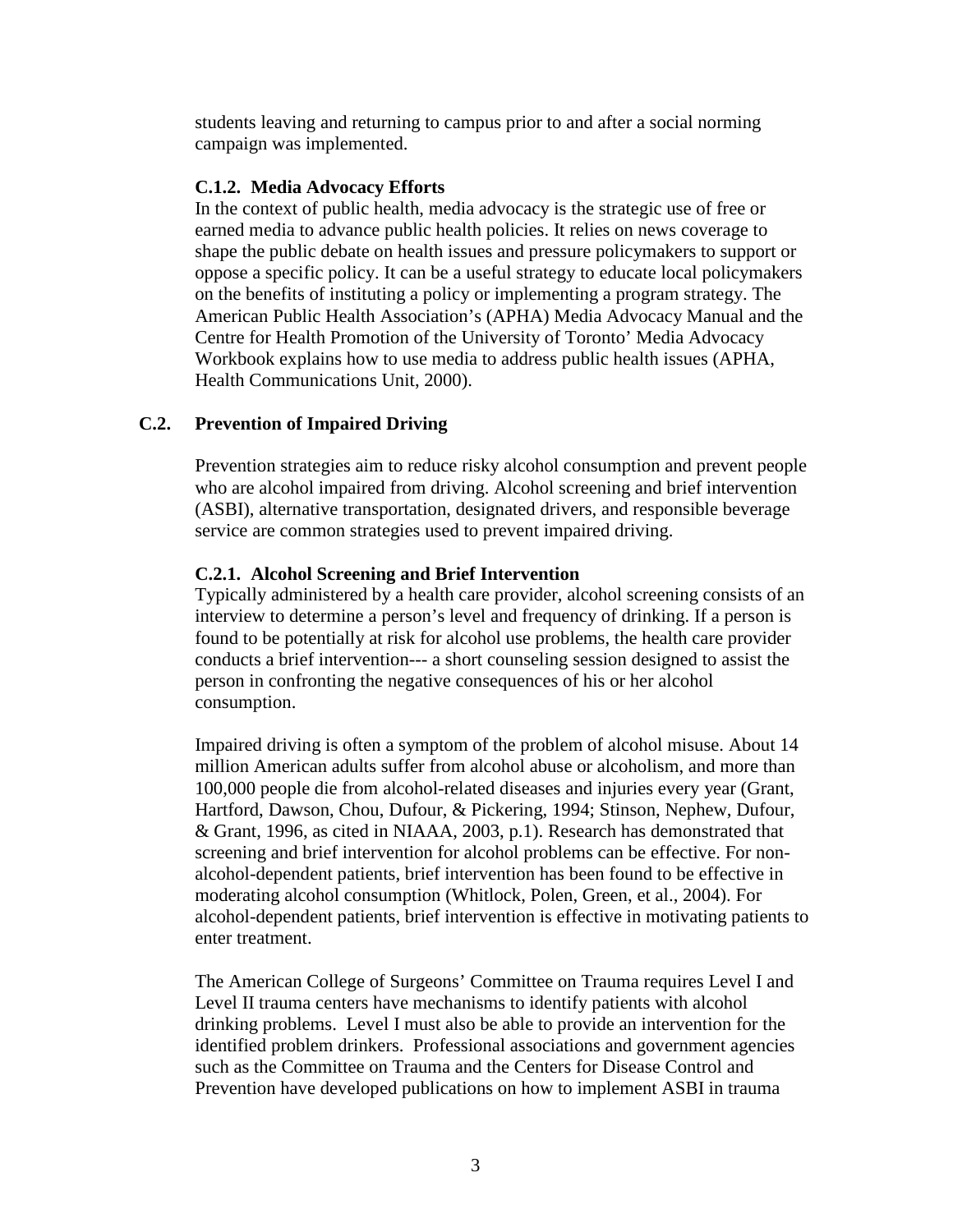centers. Two such guides include *Alcohol Screening and Brief Intervention for Trauma Patients* (American College of Surgeons, n.d.) and *Screening and Brief Interventions for Unhealthy Alcohol Use: A Step-by-Step Implementation Guide for Trauma Centers* (Higgins-Biddle, Hungerford, & Cates-Wessel, 2009).

In recent years, communities across the Nation have begun to use ASBI in a variety of other settings including college campuses and in the workplace. Documents addressing screening and brief intervention are available on NHTSA's Web site.

- Screening and Brief Intervention [Toolkit for College and University](http://www.stopimpaireddriving.org/3672Toolkit/index.htm)  [Campuses;](http://www.stopimpaireddriving.org/3672Toolkit/index.htm) (Report No. DOT HS 810 751), at www.stopimpaireddriving.org/3672Toolkit/index.htm
- NHMA Screening and Brief Intervention [Toolkit For the Hispanic](http://www.nhtsa.gov/DOT/NHTSA/Traffic%20Injury%20Control/Articles/Associated%20Files/810953.pdf)  [Patient;](http://www.nhtsa.gov/DOT/NHTSA/Traffic%20Injury%20Control/Articles/Associated%20Files/810953.pdf) (Report No. DOT HS 810 953) at http://ntl.bts.gov/lib/30000/30200/30235/810953.pdf
- Developing Best Practices of Emergency Care for the Alcohol-Impaired Patient: Recommendations from the National Conference (Report No. DOT HS 809 281) at www.nhtsa.gov/people/injury/alcohol/EmergCare/; and
- Addressing Alcohol-Impaired Driving: [Training Physicians to Detect and](http://www.nhtsa.gov/people/injury/alcohol/impaired_driving/content.html)  [Counsel Their Patients](http://www.nhtsa.gov/people/injury/alcohol/impaired_driving/content.html) Who Drink Heavily (Report No. DOT HS 809 076) at

www.nhtsa.gov/people/injury/research/pub/impaired\_driving/index.html

#### **C.2.2. Alternative Transportation**

In the context of impaired driving, alternative transportation, typically called ride service programs, is using transportation other than one's own vehicle while under the influence of alcohol. From the use of personal vehicles, limousines, buses, taxis trolleys, scooters, or tow service, the goal of these programs is to prevent injuries by providing drivers an alternative to driving impaired (Decina, Foss, Tucker, Goodwin, & Sohn, 2009, p.3). Characteristics of these programs vary by mode of transportation, organization type, and operation. One example is a service that takes impaired people and their vehicles home. Studies have shown that these programs have the potential to reduce impaired driving. Decina et al. (2009) concluded that programs that have shown promise are easily accessible, readily available, and can be easily integrated into people's activities. NHTSA published the report *[Alternative Transportation Programs: A Countermeasure for Reducing](http://www.nhtsa.gov/DOT/NHTSA/Traffic%20Injury%20Control/Articles/Associated%20Files/811188.pdf)  [Impaired Driving](http://www.nhtsa.gov/DOT/NHTSA/Traffic%20Injury%20Control/Articles/Associated%20Files/811188.pdf)* (Report No. DOT HS 811 188). This publication describes and provides brief summaries of a variety of ride service programs.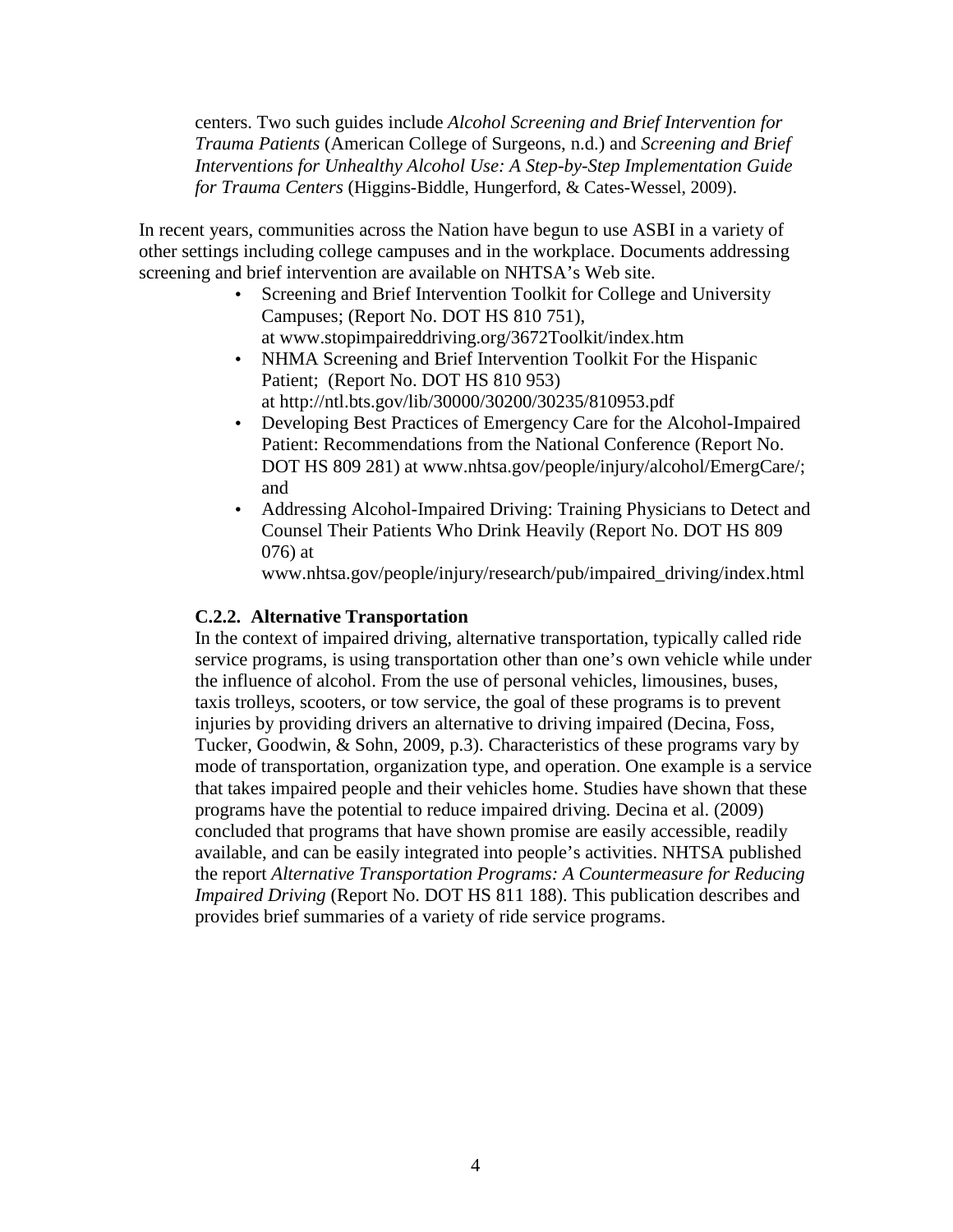## **C.2.3. Designated Driver**

A designated driver is a person who agrees not to drink alcohol and to safely drive others home after they have been drinking. Sound designated driver programs include advanced planning, coordination with a variety of local community organizations and representatives, and clear and targeted messages and guidelines to get people home safely. While a practice encouraged by NHTSA, a systematic review of research studies on designated driver programs showed an increased use of designated drivers but insufficient evidence on its impact on reducing drinking and driving (Ditter, Elder, Shults, et al., 2005; and NHTSA, 2011, p. 1-45).

## **C.2.4. Responsible Beverage Service**

Responsible beverage service (RBS) programs are intended to prevent sales to minors<sup>[2](#page-8-0)</sup> and over-service to intoxicated patrons, in turn preventing alcoholimpaired driving. RBS programs include development of standards, practices, and procedures for the sale and service of alcohol as well as training on compliance with laws, identification verification, and techniques to monitor sales and service. RBS programs vary widely and, therefore, evaluations have not been consistent (Grube, 2007, p. 22). A systematic review of five server training evaluations found that server training along with management support reduced patrons' intoxication levels (Shults et al., 2001, as cited in NHTSA, 2011, p. 1-43).

## **C.3. Deterrence**

## **C.3.1. Local Ordinances**

Local ordinances are laws established and enforced by municipalities. This section describes local ordinances that may not be covered under State statutes. States typically have laws governing the use, distribution, sale, and taxation of alcoholic beverages. NHTSA conducted a search using the Internet, research study references, and subject matter experts to gather a list of the types of ordinances that may be used to address impaired driving and underage drinking. These ordinances are typically categorized as addressing social access to alcohol, promoting responsible selling and service, or improving the social environment. It is not an all-inclusive list, but it includes frequently adopted ordinances that have some research validity or show promise. Explanations of some of these types of ordinances follow and some examples are provided in the appendix.

NHTSA does not endorse or purport that the included ordinances are models; rather these serve to provide the reader descriptions of ordinances. Communities should consider whether an ordinance can be implemented and enforced, and whether it reflects the needs of their community.

<span id="page-8-0"></span> $2^2$  For this publication, minor is defined as being under the age of 21.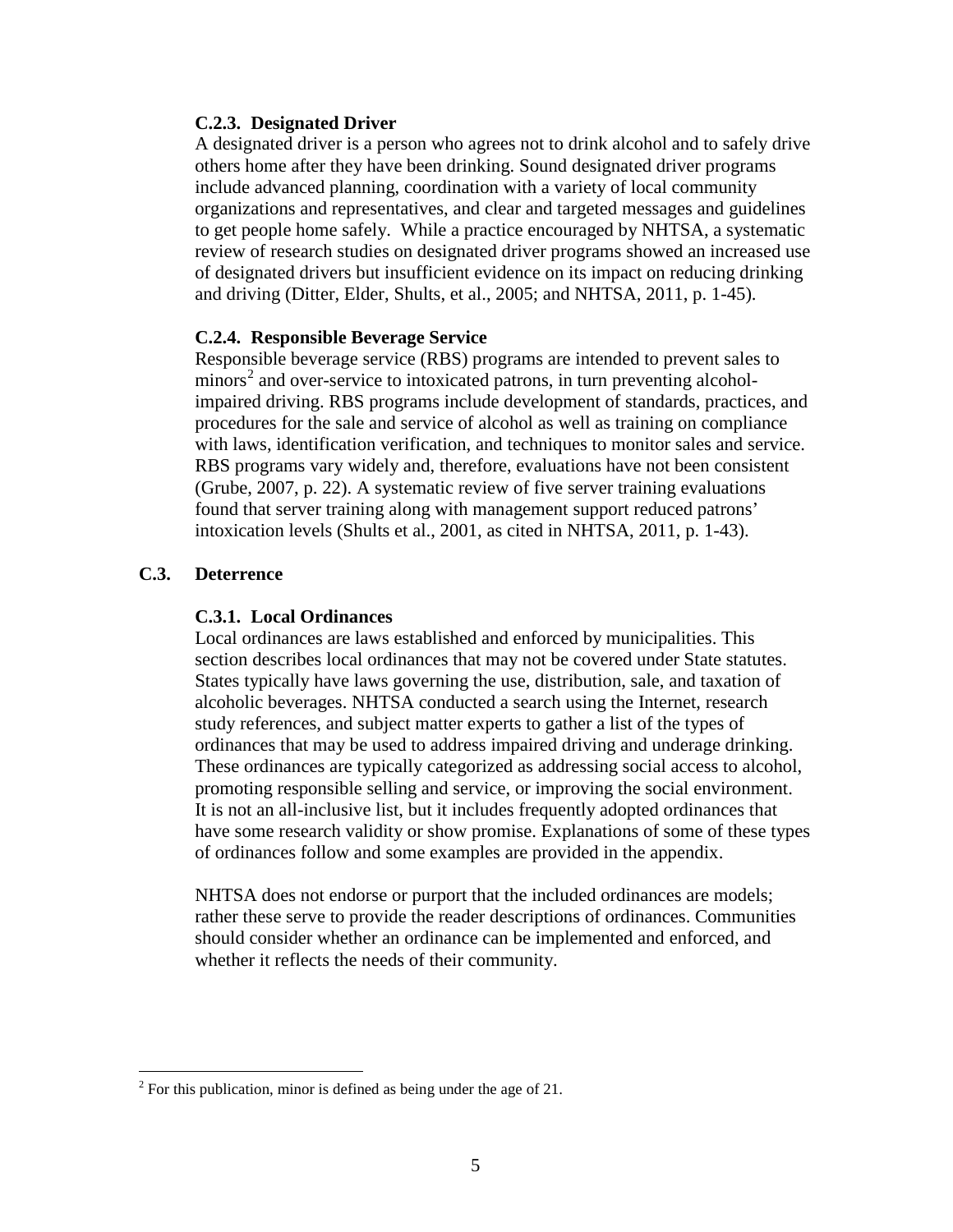#### **Social Access to Alcohol**

#### **[Alcohol Restrictions in Public Locations](http://www.epi.umn.edu/alcohol/sample/restrict.shtm)**

Communities can prohibit or restrict the use of alcohol on public property such as parks, beaches, and parking lots. These types of ordinances can deter alcoholfueled disturbances, fighting, vandalism, youth access to alcohol, and overconsumption of alcohol. A study of 97 cities across the United States found those that banned alcohol consumption in public places and had more restrictions at sporting events experienced fewer alcohol-related<sup>[3](#page-9-0)</sup> traffic fatalities (Cohen, Mason & Scribner, 2002).

#### **Alcohol Retail Density Limits**

Controlling the density of alcohol outlets helps reduce overconcentration of alcohol sales and limits availability of alcohol. Limiting the number of alcohol licenses in an established geographic area allows for more balanced services to a community. There are a greater number of alcohol-related injury crashes in cities with higher alcohol outlet densities (Scribner, Mackinnon, & Dwyer, 1994). Research indicates that a 1-percent increase in outlet density translates to a .54 percent increase in alcohol-related crashes. A city of 50,000 residents with 100 alcohol outlets would experience an additional 2.7 crashes for each new outlet opened.

#### **Conditional Use Permit – Hours of Operation**

Conditional use permits are granted by municipalities for businesses within zoning districts that are subject to additional requirements. A conditional use permit is a formal consent by a local governing body to operate a business by meeting specific requirements such as a minimum distance from schools or restriction on hours of operation. Conditional use permits allow flexibility to determine if a proposed land use on a specific site will be compatible with the environment and the community's general or master plan. Municipalities have included restrictions on hours of operation and minimum distances from specific facilities frequented by youth such as schools, churches, and play areas. Some communities have restrictions on refrigerated or single-service sales of alcoholic beverages and sales by specific types of retailers such as gas stations. In 2009, Arlington Heights, Illinois, established a ban on refrigeration of single-serve alcoholic beverage containers of 40 ounces or less at alcohol off-premise retail outlets (Parker, McCaffree, & Stiles, 2011).

Several studies on the hours for selling alcoholic beverages showed an impact on sales and traffic crashes (Grube, 2007, p.17). A study in New Mexico found a 29 percent increase in alcohol-related crashes and a 42-percent increase in alcoholrelated crash fatalities on Sundays after sales of packaged alcohol were allowed on that day (McMillan & Lapham, 2006, as cited in Grube, 2007).

<span id="page-9-0"></span> $3$  NHTSA defines alcohol-related as any measurable amount of alcohol. Many of the studies cited in this publication did not indicate BAC levels when referring to alcohol-related traffic crashes or fatalities.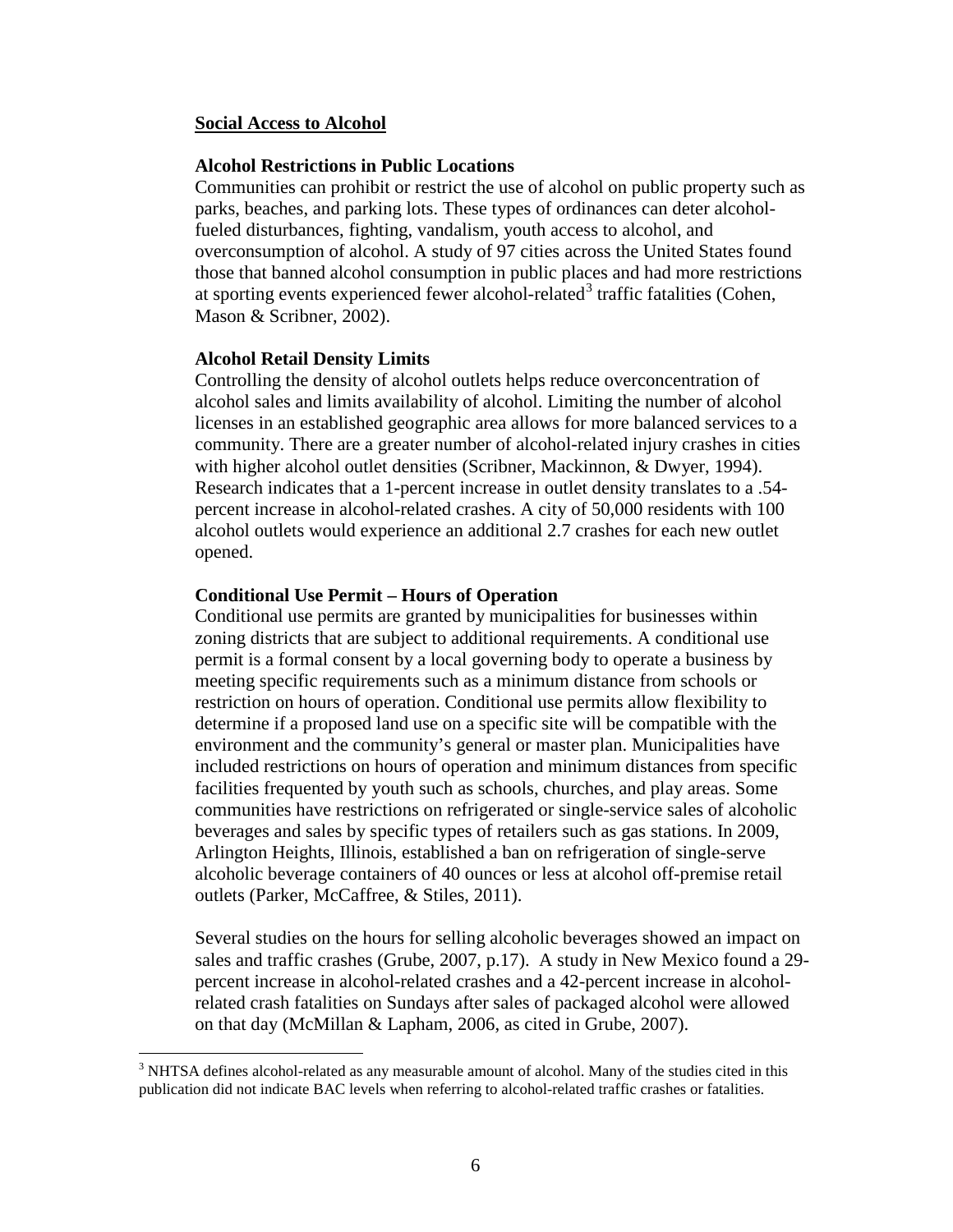#### **Dram Shop**

Dram shop laws make a business that sells alcoholic drinks or a host who serves liquor to a person who is obviously intoxicated strictly liable to anyone injured by the drunken patron or guest. Some States without such laws, like South Dakota, have statutes that protect licensees from being sued for injury or death resulting from the sales or service of alcohol; individual communities in such States neverthe-less have enacted dram shop ordinances. A systematic review of eleven studies found that dram shop liability laws reduced motor vehicle crash fatalities (Rammohan et al., 2011). Researchers found a range of 3.7 percent to 11.3 percent, or median of 6.4 percent, reduction in alcohol-related motor vehicle fatalities associated with jurisdictions with dram shop laws.

#### **[Exterior Parking Lot Lighting](http://www.epi.umn.edu/alcohol/sample/parklot.shtm)**

Exterior parking lot lighting requirements mandate that alcohol retailers with parking lots keep them well lit during operating hours. Good exterior lighting may deter youth from asking adults to purchase alcohol for them and allows employees and police to better identify adults who are purchasing alcohol for underage individuals. A well-lit parking lot may also deter people from participating in risky behaviors outside of on- and off-premise alcohol-retail outlets. Typically, exterior parking lot lighting requirements are typically not stand-alone ordinances, but rather are included in other types of ordinances such as an exterior lighting plan as part of a business zoning ordinance or conditional use permit. Natural surveillance, a crime prevention strategy that uses environmental design, suggests the use of design to deter criminal behavior by, for example, maximizing visibility in parking lots with proper lighting (Bureau of Justice Assistance, 2011).

#### **[Keg Registration](http://www.epi.umn.edu/alcohol/sample/kegord.shtm)**

Keg registration requires that retailers mark, track, and monitor all beer kegs and who purchases them. Typically, the adult purchaser must sign that they will be responsible for the service of alcohol and will not provide or allow others to provide alcohol to minors. This enables police officers to identify the adult purchaser when underage individuals are caught drinking beer from kegs. A study of 97 U.S. communities found that requiring keg registration lowered traffic fatality rates (Cohen, Mason, & Scribner, 2002).

#### **[Party Assembly Ordinances](http://www.epi.umn.edu/alcohol/sample/noisyord.shtm)**

A party assembly ordinance, also called noise, loud party, or open house assembly ordinances, may be used to control sound levels and alcohol service at large private or public gatherings of people. Communities across the country have recognized the potential use of these ordinances to prevent unruly behavior and deterrence of parties that may draw underage drinkers (Meztger, 2011; City of Phoenix, 2010). When responding to reported high levels of noise officers can check for alcohol service to underage drinkers.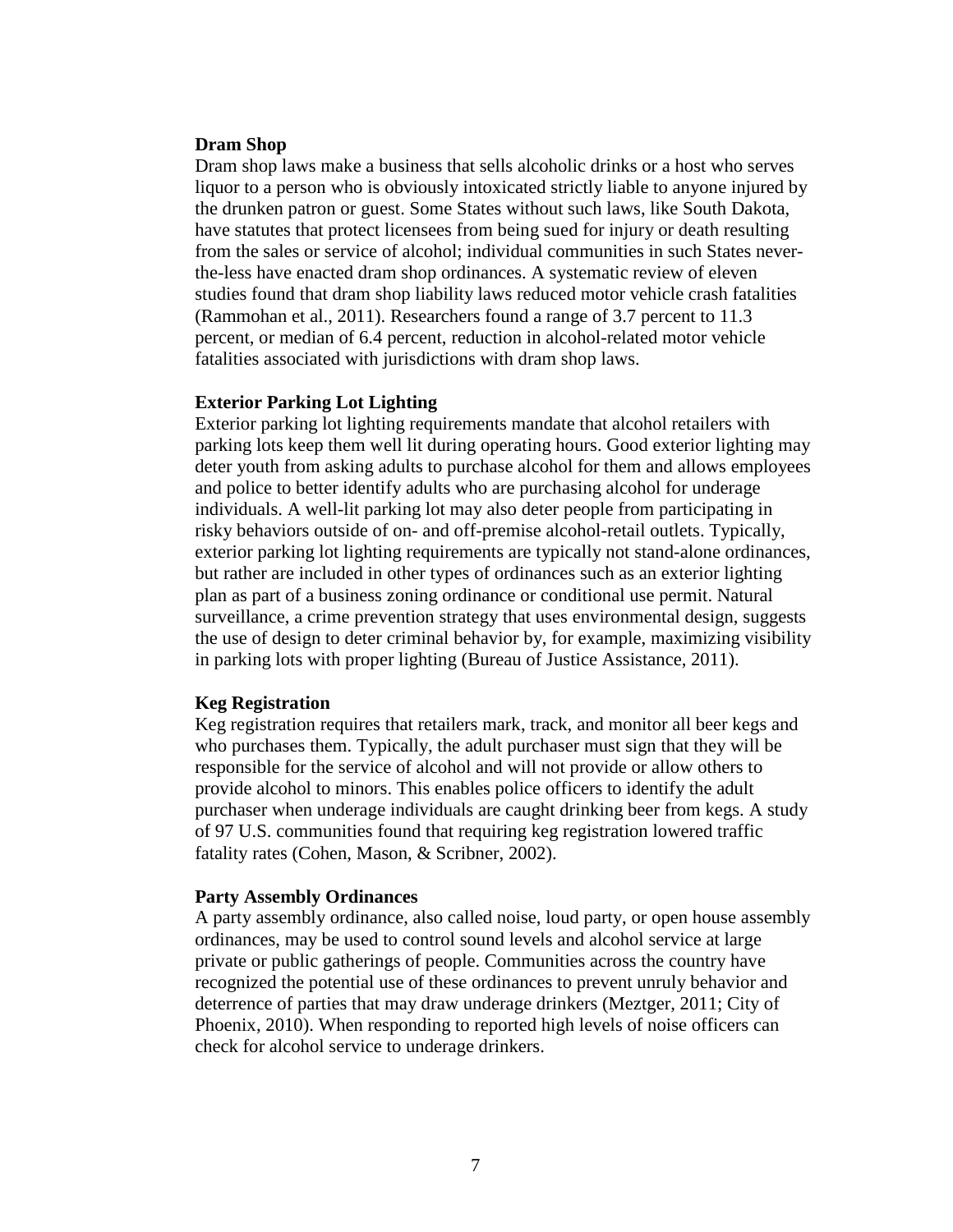#### **Open-Containers Ordinances**

An open-container ordinance prohibits people from publicly consuming or possessing an open container of alcohol. This ordinance allows communities to discourage people from drinking alcoholic beverages while driving. It also helps communities to address issues such as public drunkenness that can be a public nuisance, disturbance, or lead to other criminal activity. According to a 2002 study, alcohol-involved fatal crashes were proportionately higher in States without open-container laws (Stuster et al., 2002).

#### **Social Host**

Some communities have enacted ordinances that allow fines to be imposed on parents or other adults when underage drinking parties are held on their property. This may encourage adults to monitor youth to prevent underage drinking parties from occurring. According to MADD, more than 150 cities and counties and 24 States have adopted social host ordinances and laws. Some research indicates that social host liability laws are associated with reductions in drinking and driving and alcohol-related traffic fatalities (Grube, 2007c).

#### **[Special Event Licenses](http://www.epi.umn.edu/alcohol/sample/liqord.shtm)**

Many communities require permits for special events. Those event venues that plan on selling and serving alcohol may be required to obtain temporary permits which limit where, what, how much, and how long alcohol sales and service may take place during an event. Communities may also require security and training for alcohol sales and service as part of the special event license. These types of controls are consistent with research that shows controls on availability of alcohol reduce alcohol consumption and related problems (Prevention Research Center, 2004).

Youth may have easy access to alcohol at community events, obtaining it either through friends or purchasing it themselves. Some communities have required designated drinking areas at special events that prohibit entrance to underage patrons and require training for all servers.

#### **Promoting Responsible Selling and Serving**

#### **[Alcoholic Drink](http://www.epi.umn.edu/alcohol/sample/delivord.shtm) Promotions**

Ordinances regulating alcohol promotions may help communities to address the potential for overconsumption of alcoholic beverages. These ordinances usually control for the type of promotion, quantity of alcohol, and how long the promotion may take place. Ordinances may also determine how and where the sales of alcoholic beverages may be promoted. Alcoholic drink promotions have been found to be associated with higher rates of heavy episodic drinking (Wechsler et al., 2000). Heavy episodic drinking has been found to be a contributor to high risk behaviors. Those who drink heavily on a given occasion are more likely to experience negative outcomes (e.g., injury, driving after drinking, alcohol dependence) compared with those who do not drink heavily on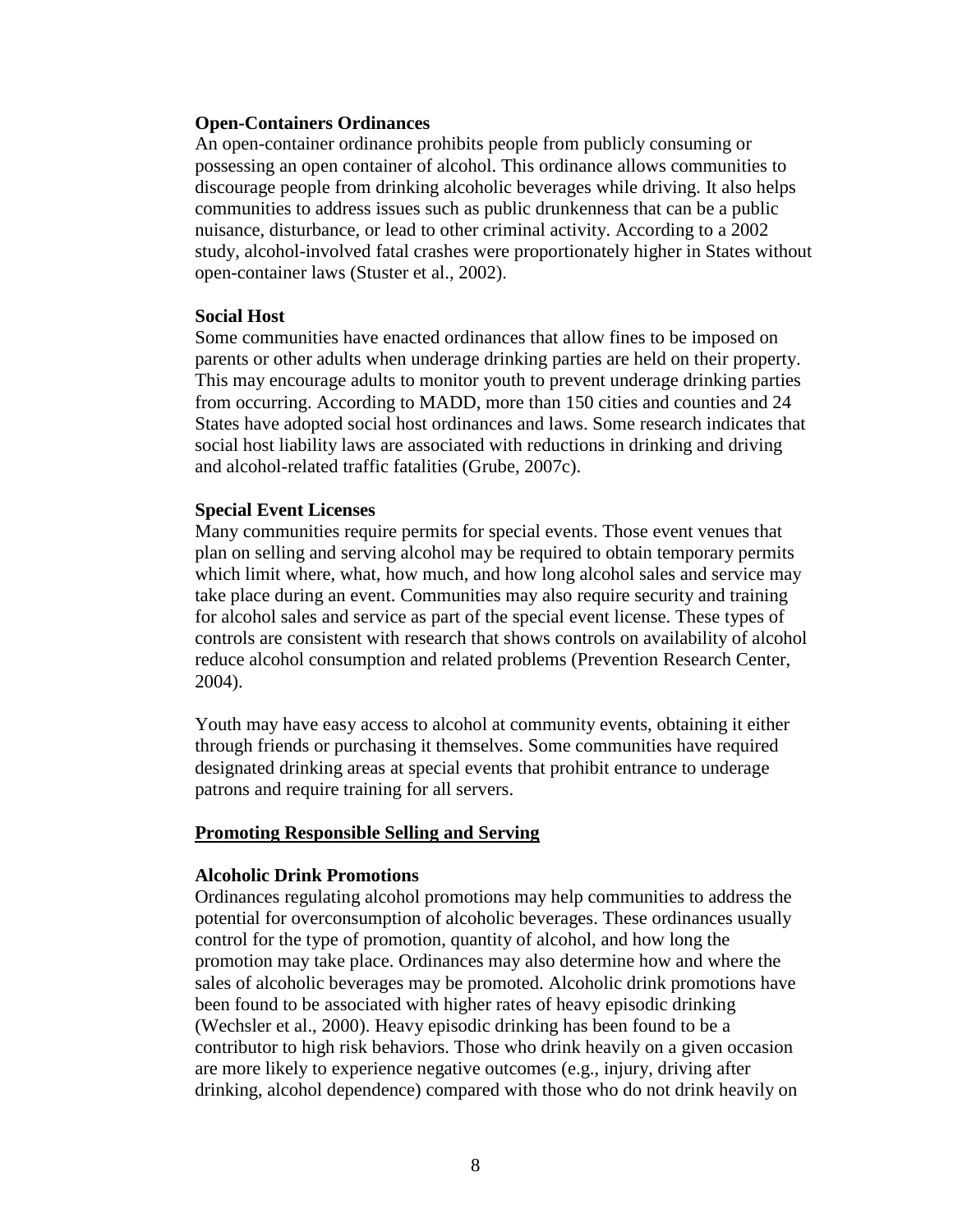that occasion (e.g., Knight et al., 2003; Midanik et al., 1996; Wechsler, Davenport, Dowdall, Moeykens, & Castillo, 1994; Wechsler, Dowdall, Maenner, Gledhill-Hoyt, & Lee, 1998; Wechsler & Nelson, 2001).

#### **[Banning Home Alcohol Deliveries](http://www.epi.umn.edu/alcohol/sample/delivord.shtm)**

The transaction of home deliveries occurs outside of a controlled environment. Controlled environments serve to deter sales to minors or intoxicated patrons. In controlled environments such as convenience stores, there may be video surveillance, cash registers programmed to restrict specific product sales without age verification, or customers who may witness the sales exchange. With home deliveries it is difficult to control for proper age verification or determine whether customers are obviously intoxicated. Surveys conducted as part of the Communities Mobilizing for Change on Alcohol project in Minnesota and Wisconsin of 12th graders, 18- to 20-year-olds and of commercial alcohol outlets found: 10 percent of the surveyed 12th graders and 7.3 percent of the 18- to 20 year-olds reported having purchased delivered alcoholic beverages within the past year.

#### **[Responsible Beverage Server](http://www.epi.umn.edu/alcohol/sample/servord.shtm) (RBS) Training**

RBS training provides licensed alcohol-retailers the skills and knowledge to avoid selling to minors and obviously intoxicated patrons. Training can stress the importance of checking identification and teaching servers and sellers how to identify fake identification. See section C.2.4 for further information on RBS.

#### **[Alcohol Server Certification or Licensing](http://www.epi.umn.edu/alcohol/sample/svrlicen.shtm)**

Some States and municipalities require persons to be licensed and certified to sell or serve alcohol. This is to ensure that sellers and servers understand the laws and liabilities of sales and service of alcohol.

#### **[Posting](http://www.epi.umn.edu/alcohol/sample/warnsign.shtm) Warning Signs at Establishments Where Alcohol Is Served**

In all States it is illegal to furnish alcohol to minors. Warnings signs educate and remind adults of the legal consequences for providing alcohol to minors. A study conducted of Oregon alcohol retailers found alcohol purchases were less likely at stores with a posted underage alcohol sale warning sign (Paschall et al., 2007).

#### **THE SOCIAL ENVIRONMENT**

#### **[Billboards and Signage](http://www.epi.umn.edu/alcohol/sample/billbrd.shtm)**

Communities may restrict and limit the placement of billboards and signage. The Board on Children, Youth, and Families of the National Research Council and the Institute of Medicine's Committee on Developing a Strategy to Reduce and Prevent Underage Drinking recommend precaution in the placement and promotion of alcohol advertisements by alcohol companies and advertisers (National Research Council & Institute of Medicine, 2004). While there have been strong arguments against banning or restricting alcohol and tobacco billboard advertisements based on First Amendment rights, municipalities have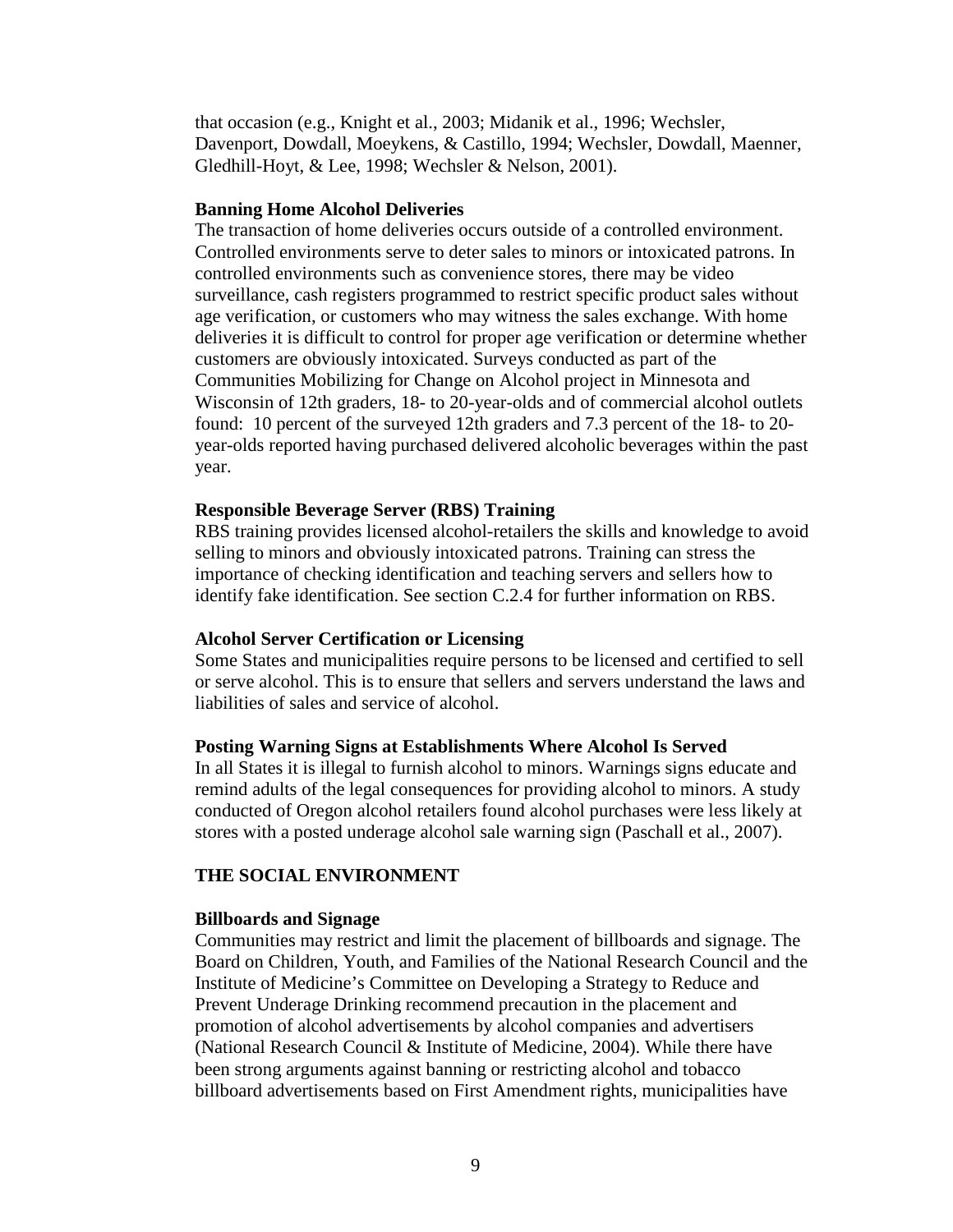been allowed to ban billboards when shown to be a public nuisance effecting the health and safety of the community. A lower court's decision that allowed the Baltimore, Maryland, to ban alcohol and tobacco billboards where they can be viewed by minors was upheld by the Supreme Court (Smith, 2011).

#### **Public Intoxication**

With public intoxication laws, communities can address people under the influence of alcohol or drugs who may pose a danger to themselves or others. Publicly intoxicated persons are vulnerable to robbery, assault, other criminal activity, or have the potential to drive while impaired. Public intoxication laws give law enforcement the opportunity to intervene before an impaired person drives or an impaired pedestrian walks into oncoming traffic.

#### **Vehicle Impoundment**

While not specific to alcohol use, vehicle impoundment ordinances have been used to prevent DWI offenders from repeating their crimes. Individuals caught violating impaired-driving laws typically lose their driver's license. Vehicle impoundment ordinances allow for law enforcement to impound vehicles of drivers who have suspended or revoked driving licenses. Some ordinances allow for the impoundment whether or not the impaired driver is the registered owner. Very few studies show evidence of reductions in crashes or impaired driving associated with vehicle impoundment because either the law was underused or other policies were put into place that made it difficult to assess its effectiveness (Voas & DeYoung, 2001). However, evaluations of programs in Portland, Oregon, and Franklin County, Ohio, showed that both forfeiture and immobilization were effective in reducing driving while suspended/DUI recidivism (DeYoung, 1997).

## **C.3.2. Enforcement Programs**

## **High Visibility Enforcement**

High-visibility enforcement (HVE) is a well-coordinated and targeted strategy of actively conducting and publicizing law enforcement activities to detect and arrest impaired drivers. Periodic high-intensity and sustained high-visibility enforcement efforts, supported by a coordinated media campaign, are proven effective countermeasures for reducing impaired-driving fatalities. Checkpoint Tennessee, a year-long high-visibility enforcement effort conducted in the mid-1990s, resulted in a 20-percent reduction in alcohol-related crashes (Lacey, Jones, & Smith, 1999). Similar enforcement and media approaches applied to seat belt use have resulted in raising seat belt use rates by a range from 2.7 to as high as 26 percentage points. (Hedlund, Gilbert, Ledingham, & Preusser, 2008, p.5; and NHTSA, 2011, p. 2-19).

The enforcement component of the HVE strategy includes a variety of enforcement activities such as saturation patrols and sobriety checkpoints. A saturation patrol is an enforcement strategy of concentrating a large number of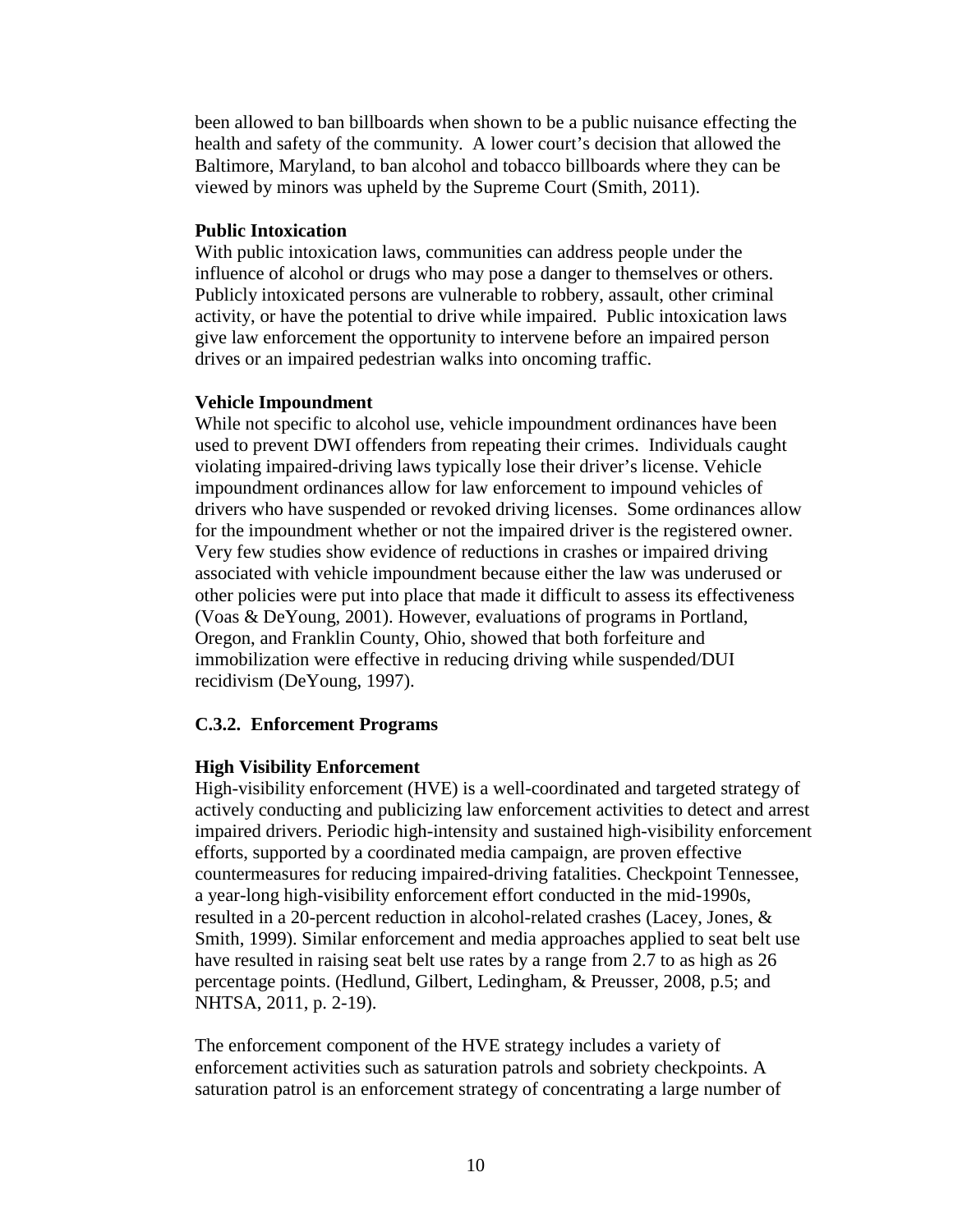law enforcement officers when and where impaired-driving crashes are prevalent. A sobriety checkpoint is a coordinated enforcement activity where law enforcement randomly stops persons driving on a specified roadway to check whether they are alcohol impaired. The purpose of these strategies is to deter people from driving impaired by raising the perception of the risk for detection and arrest. Communities are encouraged to support law enforcement agencies to conduct saturation patrols and sobriety checkpoints where allowable.

To help communities and law enforcement agencies implement HVE efforts, NHTSA has published the *[Saturation Patrols & Sobriety Checkpoints Guide: A](http://www.nhtsa.gov/people/injury/alcohol/saturation_patrols/index.html)  [How-to Guide for Planning and Publicizing Impaired Driving Enforcement](http://www.nhtsa.gov/people/injury/alcohol/saturation_patrols/index.html)  [Efforts](http://www.nhtsa.gov/people/injury/alcohol/saturation_patrols/index.html)* (NHTSA, 2002), and *[Creating Impaired Driving General Deterrence:](http://www.stopimpaireddriving.org/Creating_ImpairedDriving/index.html)  [Eight Case Studies of Sustained, High-Visibility, Impaired-Driving Enforcement](http://www.stopimpaireddriving.org/Creating_ImpairedDriving/index.html)* (Stuster, 2006).

#### **Alcohol Retail Compliance Operations**

Alcohol retail compliance operations or checks are typically known as sting operations. Coordinated by law enforcement agencies, these undercover operations consist of underage persons attempting to buy alcoholic beverages from an alcohol beverage retailer. If the underage person successfully purchases the alcohol, the retailer is cited which may result in a fine or loss of license to sell alcohol. These operations are intended to deter sales to minors. A study conducted in Concord, New Hampshire, shows that compliance checks may be effective in reducing sales to minors (Moore, 2007). Prior to enhanced enforcement in Concord 28.2 percent of alcohol retail licensees sold alcoholic beverages to minors compared to 10.2 percent during the compliance checks. The percentage of alcohol retailers selling to minors outside Concord was reported at 30.5 percent where compliance checks were not conducted.

#### **Shoulder Tap Operations**

These operations are intended to deter adults from purchasing alcohol for minors and alcohol retail licensees from allowing the activity to take place. Law enforcement agencies will employ or recruit underage persons to ask adults near a licensed alcohol retail store to buy alcoholic beverages for them. If an adult buys alcohol for a minor, he or she may be arrested and prosecuted. In some cases, a retail licensee may be held liable for knowingly selling alcohol to an adult who furnishes it to minors.

## **C.3.3. Prosecution, Adjudication, and Supervision**

## **DWI Courts**

A DWI court is a specialized court dedicated to changing the behavior of the higher risk offenders arrested for DWI. The goal of a DWI court is to protect the public by using the highly successful model of accountability, supervision, and long-term treatment. Several studies have found DWI courts successful in reducing recidivism rates among drivers arrested for impaired driving. A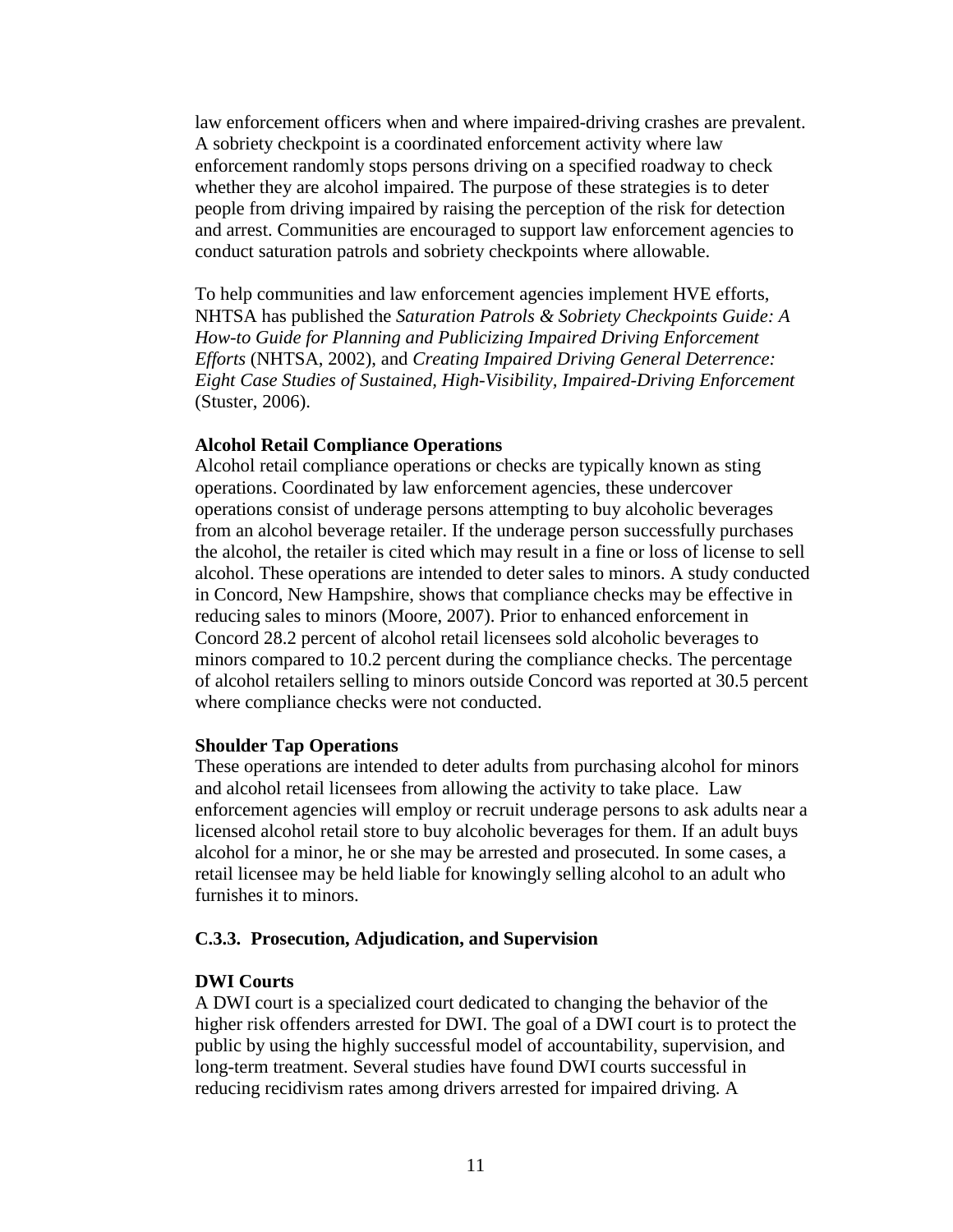Michigan study of three DWI courts found DWI court offenders were up to 19 times less likely to be re-arrested for another DWI than a DWI offender in a traditional court (Carey, Fuller, & Kissick, 2008). A NHTSA study on the evaluation of three Georgia DWI Courts found participants had 65-percent lower recidivism rates than eligible nonparticipating offenders from the same counties (Fell, Tippetts, & Lanston, 2011).

#### **Court Monitoring**

Court monitors are responsible for attending, observing and recording the disposition of DWI court cases as they move through the criminal justice system. Court monitors send a strong message to judges and prosecutors that the public has an active interest in DWI issues. NHTSA research indicates that court monitoring has several positive effects on DWI adjudication, including a 10 percent higher conviction rate and a 70 percent lower dismissal rate for cases where a driver's blood alcohol concentration was at .10 or higher. According to the NHTSA study, in monitored cases where the driver refused to take a BAC test, the offender was 25 percent more likely to be convicted and case dismissal rates were 90 percent lower than in cases not monitored (Shinar, 1990).

## **Alcohol Ignition Interlocks**

Alcohol ignition interlocks, also referred to as breath alcohol ignition interlock devices (BAIID), are devices placed on an individual's vehicle to prevent it from starting if that person has a measureable amount of alcohol in their system (usually .02 or .025 BAC). Alcohol ignition interlocks have been shown to reduce recidivism as long as the device is installed (Marques & Voas, 2010). Probation departments, courts and state licensing agencies across the country are using ignition interlock as a monitoring tool for DWI offenders. NHTSA published the *[Ignition Interlocks: What You Need to Know: a Toolkit for Policymakers,](http://www.nhtsa.gov/staticfiles/nti/impaired_driving/pdf/811246.pdf)  [Highway Safety Professionals, and Advocates](http://www.nhtsa.gov/staticfiles/nti/impaired_driving/pdf/811246.pdf)* (NHTSA, 2009) and *[Key Features](http://www.nhtsa.gov/staticfiles/nti/impaired_driving/pdf/811262.pdf)  [for Ignition Interlock Programs](http://www.nhtsa.gov/staticfiles/nti/impaired_driving/pdf/811262.pdf)* (NHTSA, 2010) to support widespread use and implementation of alcohol ignition interlocks.

## **DWI Intensive Supervision Programs**

DWI intensive supervision programs are behavior modification strategies used to closely monitor DWI offenders. Designed for at-risk offenders, these programs may include electronic monitoring, increased drug/alcohol testing and unannounced home or work visits. While these programs may vary in type, the most common features include screening and assessment for extensiveness of alcohol/drug use problems, close monitoring, and jail for noncompliance. Studies have shown intensive supervision programs reduce recidivism among DWI offenders. An evaluation of intensive supervision programs in communities within Minnesota, New York, and Oregon indicated significant reductions in recidivism among participants of the program within a 5-year period (Wiliszowski, Fell, McKnight, & Tippetts, 2011, p. 55).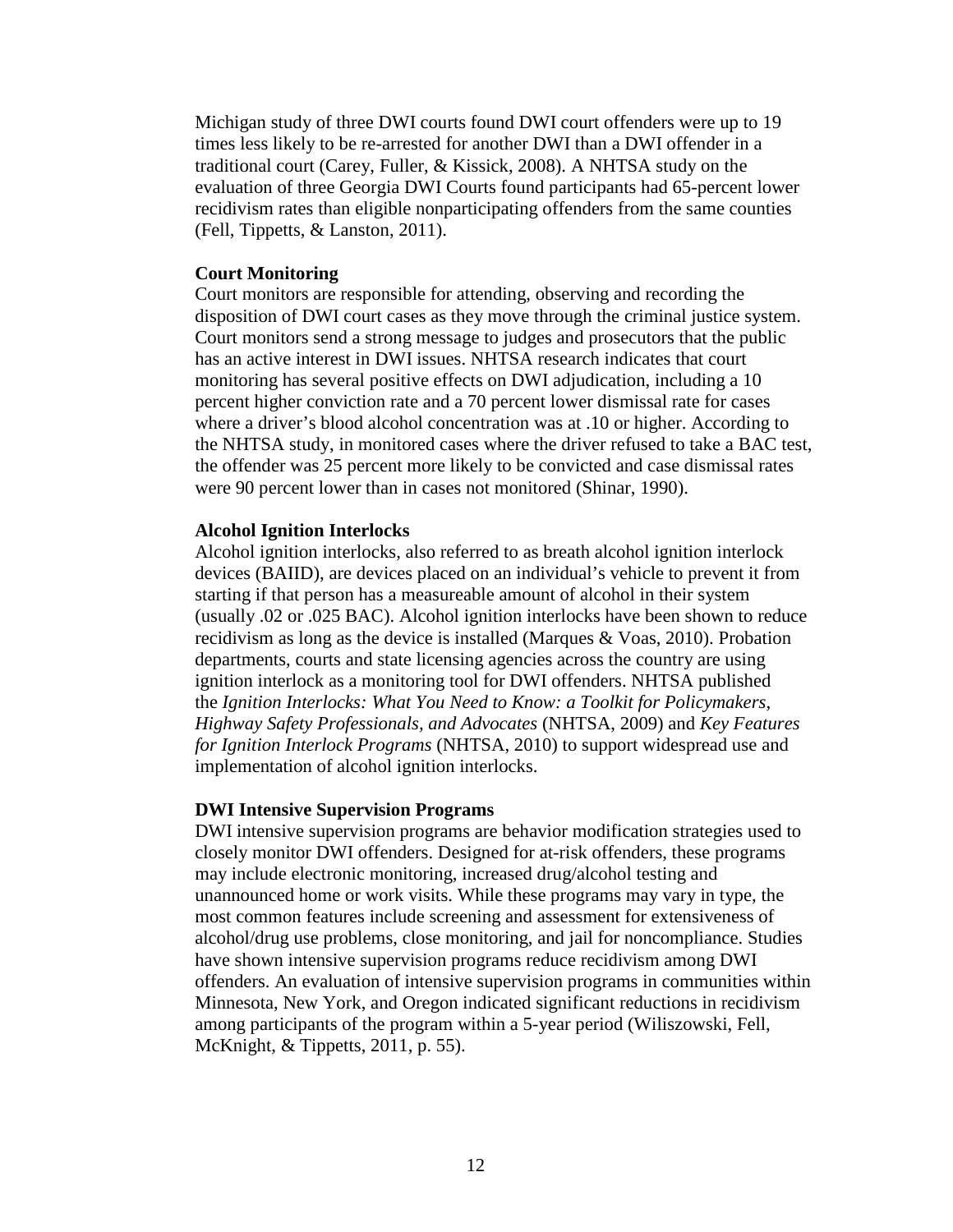A promising supervision strategy started in South Dakota is the 24/7 Sobriety Program. Participants must physically report and submit to testing for alcohol or drug use twice a day. Failure to test or demonstrate abstinence may result in immediate revocation of bond, parole, or probation and in most cases, immediate incarceration. First-time impaired-driving offenders with a .17 BAC or greater and repeat offenders needing work permits are required to participate. An evaluation of the program showed only 7.4 percent of the program participants reoffended within a 3-year period compared to 13.7 percent of non-participants (Loudenburg, Drube, & Leonardson, 2010).

## **C.4. Treatment**

**C.4.1. Screening, Brief Intervention, and Referral to Treatment (SBIRT)**

Alcohol Screening and Brief Intervention is explained in section C.2.1. As a result of screening, a health care provider or other professional may find that an individual may show signs of a serious alcohol use problem. Such a finding would warrant a more in-depth assessment and possible referral to treatment. Research and information on implementing SBIRT is available on the Substance Abuse and Mental Health Services Administration and the Centers for Disease Control and Prevention Web sites at [www.samhsa.gov/prevention/sbirt](http://www.samhsa.gov/prevention/sbirt) and www.cdc.gov/injuryresponse/alcohol-screening.

## **D. Conclusion**

Many laws such as minimum legal drinking age laws, .08 BAC laws, open container laws, and seat belt laws have come into place through federal sanctions and incentives. It may take years for States to enact and effectively enforce new traffic safety laws. It is hoped that this publication will provide ideas to communities on strategies and legislation that can be implemented on a local level. It describes a number of effective and promising strategies, programs, and policies for communities to consider in assisting to reduce the incidence of impaired driving. While not all inclusive, many of these have been successfully implemented or adopted in various communities throughout the nation.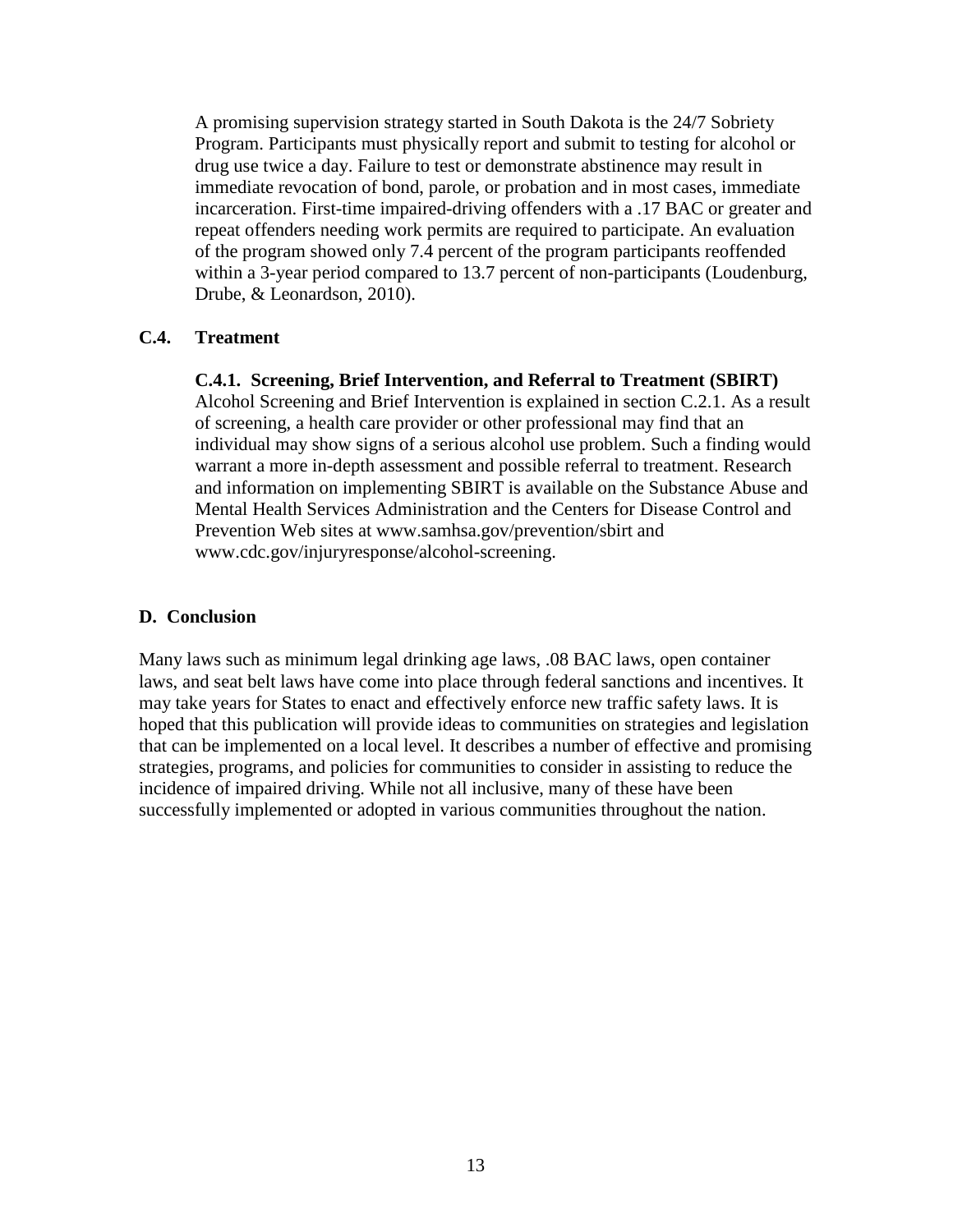## **E. REFERENCES**

- Alcohol Epidemiology Program. (2009). Sample Model Policies. Minneapolis, MN: University of Minnesota. Retrieved from [www.epi.umn.edu/alcohol/sample/index.shtm](http://www.epi.umn.edu/alcohol/sample/index.shtm)
- Alcohol Epidemiology Program. (2009). Local Ordinances: Model to Reduce the Supply of Alcohol to Youth. Minneapolis, MN: University of Minnesota. Retrieved from [www.epi.umn.edu/alcohol/sample/ordinanc.shtm](http://www.epi.umn.edu/alcohol/sample/ordinanc.shtm)
- Alcohol Policy Information System, National Institute for Alcohol Abuse and Alcoholism. (n.d.) Retrieved from [www.alcoholpolicy.niaaa.nih.gov/](http://www.alcoholpolicy.niaaa.nih.gov/)
- American College of Surgeons Committee on Trauma. (n.d.). Alcohol Screening and Brief Intervention (SBI): COT Quick Guide. Retrieved from [www.facs.org/trauma/publications/sbirtguide.pdf](http://www.facs.org/trauma/publications/sbirtguide.pdf)
- American Public Health Association. (n.d.) Media Advocacy Manual. Retrieved from www.apha.org/NR/rdonlyres/A5A9C4ED-1C0C-4D0C-A56C-C33DEC7F5A49/0/Media\_Advocacy\_Manual.pdf
- Bureau of Justice Assistance Center for Program Evaluation and Performance Measurement (2011). What Have We Learned From Evaluations of Crime Prevention Through Environmental Design Strategies? Retrieved from www.bja.gov/evaluation/program-crime-prevention/cpted2.htm
- Carey, S.M., Fuller B., Kissick K (2008, October). Michigan DUI Courts Outcome Evaluation: Final Report. Portland, OR: NPC Research.
- City of Phoenix (2010). Loud Party Ordinance. Phoenix Police Department. Retrieved from http://phoenix.gov/police/loud\_party\_eng.html
- Cohen, D. A., Mason, K., & Scribner, R. (2002, February). The Population Consumption Model, Alcohol Control Practices, and Alcohol-Related Traffic Fatalities. *Preventive Medicine,* 34(2) 187–197.
- Cohen, Mason, & Scribner (2002). As cited in Imm P. Preventing Underage Drinking: Using Getting to Outcomes with the SAMHSA Strategic Prevention Framework to Achieve Results. Rand Health, 2007: 241.
- Decina, L., Foss, R., Tucker, M. E., Goodwin, A., & Sohn, J. (2009). *Alternative transportation programs: A countermeasure for reducing impaired driving*. (Report No. DOT HS 811 188). Washington, DC: National Highway Traffic Safety Administration. Available at www.nhtsa.gov/DOT/NHTSA/Traffic%20Injury%20Control/Articles/Associated %20Files/811188.pdf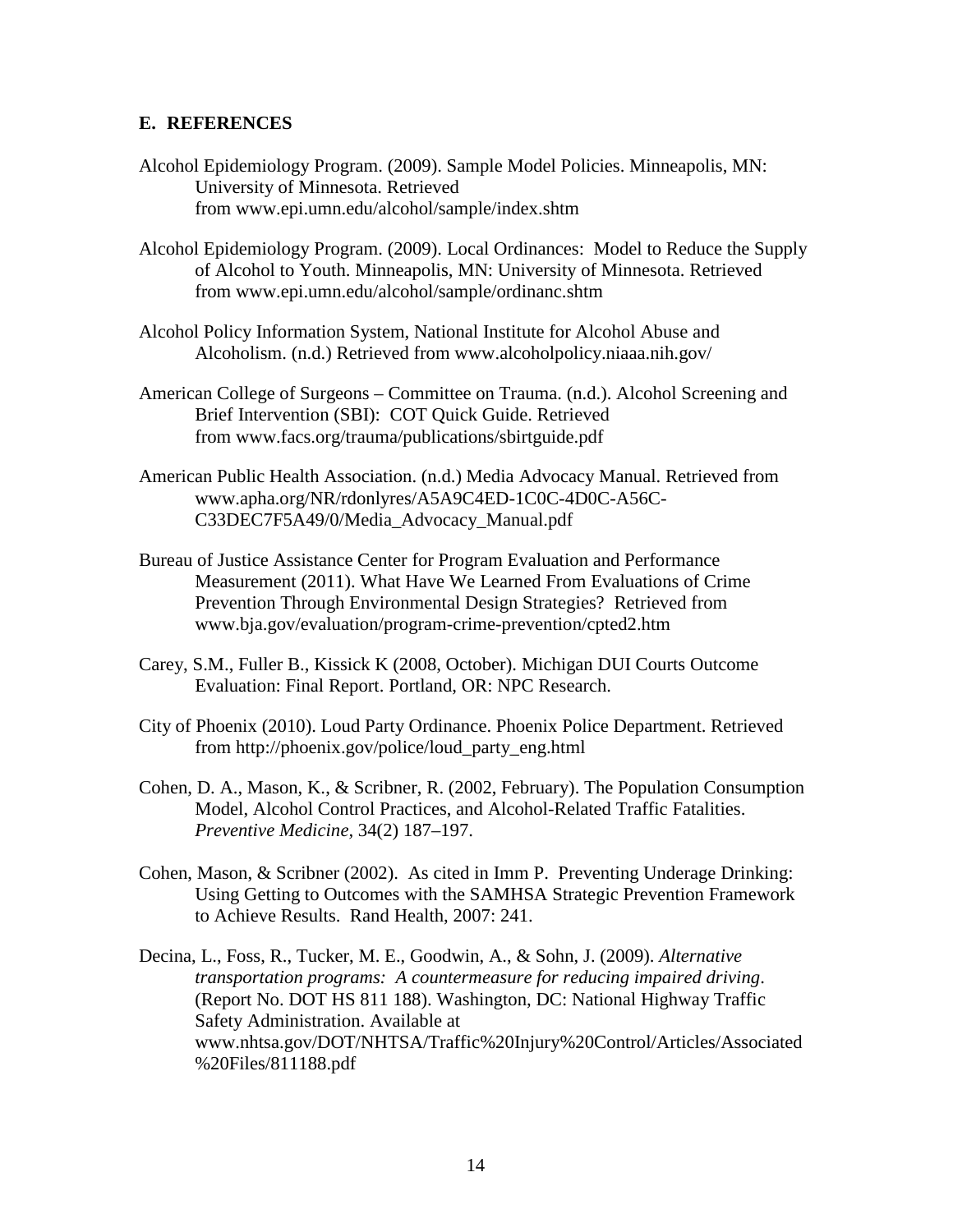- DeYoung, D. J. (1997) An Evaluation of the Specific Deterrent Effect of Vehicle Impoundment on Suspended, Revoked and Unlicensed Drivers in California. California Department of Motor Vehicles Research and Development Section, p. 4. Available at http://dmv.ca.gov/about/profile/rd/r\_d\_report/Section%203/171- Deter%20Effect%20Veh%20Imp.pdf
- Ditter, S., Elder, R. W., Shults, R. A., Sleet, D. A., Compton, R., Nichols, J.L., & Task Force on Community Preventive Services. (2005). Effectiveness of designated driver programs for reducing alcohol–impaired driving: a systematic review. *Am J Prev Med 28*(5S):280–7.
- DWI Resource Center (2010). Volunteering. Retrieved from www.dwiresourcecenter.org/about/volunteers.shtml.
- Federal Trade Commission (2010) We Don't Serve Teens. Retrieved from www.dontserveteens.gov/index.html
- Fell, J. C., Fisher, D. A., Voas, R. B., Blackman, K., & Tippetts A. S. (2009) The impact of underage drinking laws on alcohol-related fatal crashes of young drivers. *Alcoholism: Clinical and Experimental Research 33*(7): 1208-1219.
- Fell, J., Tippetts, A. S., & Lanston E. (2011). *An evaluation of the three Georgia DUI courts* (Report No. DOT HS 811 450). Washington, DC: National Highway Traffic Safety Administration.
- Foss, R., Marchetti, L., & Holladay, K. (2001). *Development and evaluation of a comprehensive program to reduce drinking and impaired driving among college students*. (Report No. DOT HS 809 396). Washington, DC: National Highway Traffic Safety Administration.
- Grant, B.F., Hartford T.C., Dawson D.A., Chou, P. C., Dufour, M., Pickering, R. (1994). Prevalence of DSM-IV alcohol abuse and dependence: United States, 1992. *Alcohol Health Res World. 18*(3):243-248
- Grube J. (2007a). Alcohol Regulation and Traffic Safety. (Transportation Research Circular, Number E-C123, p. 22). Washington, DC: Transportation Research Board.
- Health Communication Unit, at the Centre for Health Promotion, University of Toronto. (2000). Media Advocacy Workbook. Retrieved from [www.thcu.ca/infoandresources/publications/ma%20workbook%20v104.pdf](http://www.thcu.ca/infoandresources/publications/ma%20workbook%20v104.pdf)
- Hedlund, J., Gilbert S. H., Ledingham, K., & Preusser, D. (2008). *How States achieve high seat belt use rates.* (Report No. DOT HS 810 962). Washington, DC: National Highway Traffic Safety Administration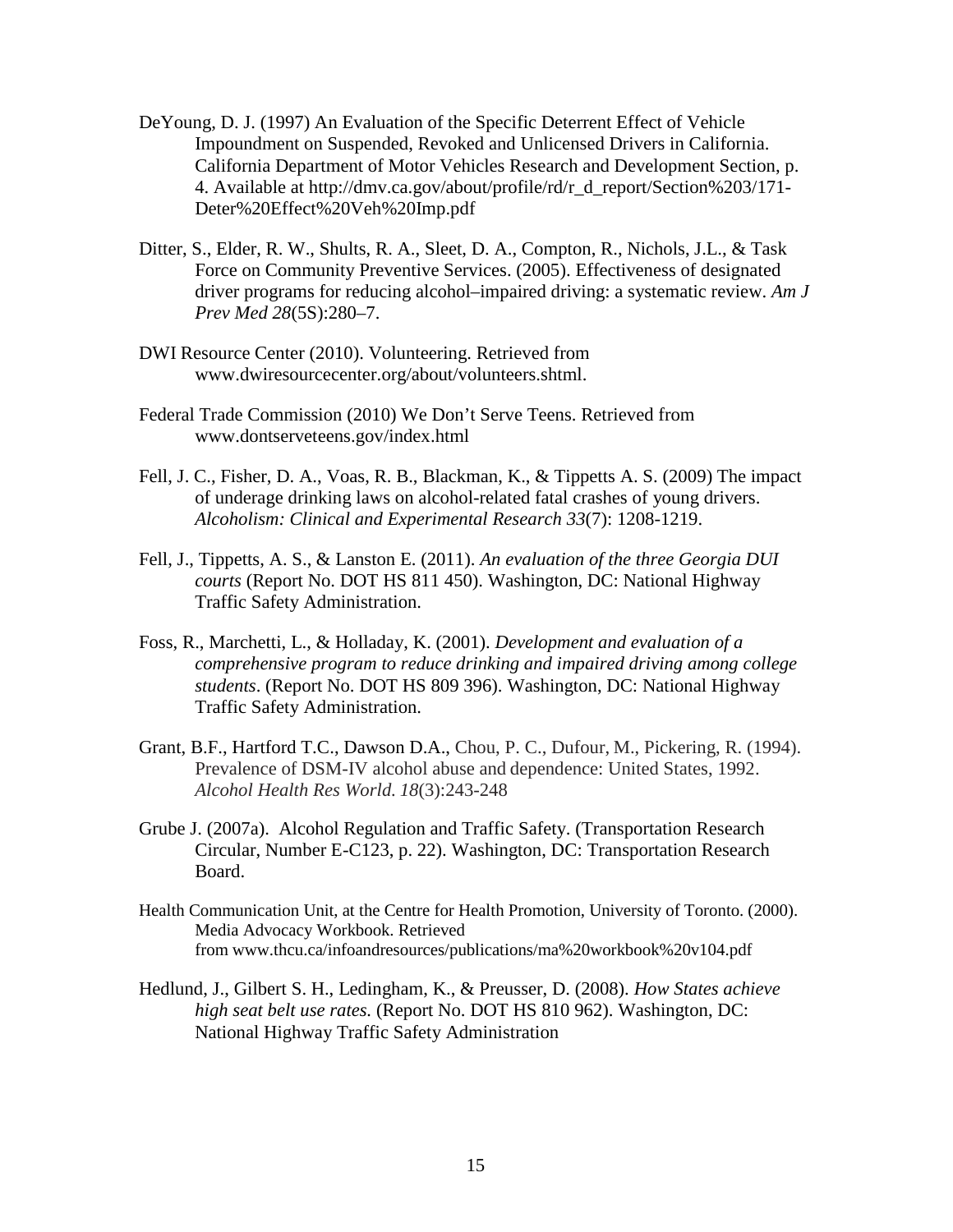- Higgins-Biddle, J., Hungerford, D., Cates-Wessel, K. (2009). *Screening and brief interventions (SBI) for unhealthy alcohol use: A step-by-step implementation guide for trauma centers*. Atlanta: Centers for Disease Control and Prevention, National Center for Injury Prevention and Control. Available at www.cdc.gov/InjuryResponse/alcohol-screening/pdf/SBI-Implementation-Guide-a.pdf
- Jackson, K. (2008, March). Heavy Episodic Drinking: Determining the Predictive Utility of Five or More Drinks. *Psychol Addict Behav.; 22*(1): 68–77.
- Lacey, J. H.; Jones, R. K.; & Smith, R .G. (1999, January). Evaluation of Checkpoint Tennessee: Tennessee's Statewide Sobriety Checkpoint Program. (Report No. DOT HS 808 841). Washington, DC: National Highway Traffic Safety Administration. Available at http://ntl.bts.gov/lib/25000/25900/25990/DOT-HS-808-841.pdf
- Linkenbach, J. (2006). A Most of Us Toolkit. Bozeman, Montana: Montana State University-Bozeman.
- Loudenburg, R., Drube, G., Leonardson, G. (2010). South Dakota 24/7 Sobriety Program Evaluation Findings Report. South Dakota Office of the Attorney General. Retrieved from http://apps.sd.gov/atg/dui247/AnalysisSD24.pdf
- Metzger, A. (2011, September 2). New Ordinance Could Fine Somerville Landlords for Loud Parties. Wicked Local Sommerville. Sommerville Journal. Retrieved from www.wickedlocal.com/somerville/news/x1638740930/New-ordinance-could-fine-Somerville-landlords-for-loud-parties#axzz1YhyN4N13.
- Moore, A. (2007). Alcohol Law Enforcement: Agencies, Methods, and Impact. . Transportation Research Circular, Number E-C123, p.175. Washington, DC: National Center for Alcohol Law Enforcement. Transportation Research Board.
- National Center for DWI Courts. (2011). Research. Retrieved from [www.dwicourts.org/learn/about-dwi-court/research.](http://www.dwicourts.org/learn/about-dwi-court/research)
- National Highway Traffic Safety Administration. (2002). Saturation Patrols & Sobriety Checkpoints Guide: A How-to Guide for Planning and Publicizing Impaired Driving Enforcement Efforts (DOT HS 809 063). Washington, DC: Author. Available at www.nhtsa.gov/people/injury/alcohol/saturation\_patrols/SatPats2002.pdf
- NHTSA. (2008). The art of appropriate evaluation: A guide for highway safety program managers. Nancy C. Pullen-Seufert and William L. Hall, eds. (Report No. DOT HS 811 061). Washington, DC: Author. Available at www.nhtsa.gov/DOT/NHTSA/Traffic%20Injury%20Control/Articles/Associated %20Files/811061.pdf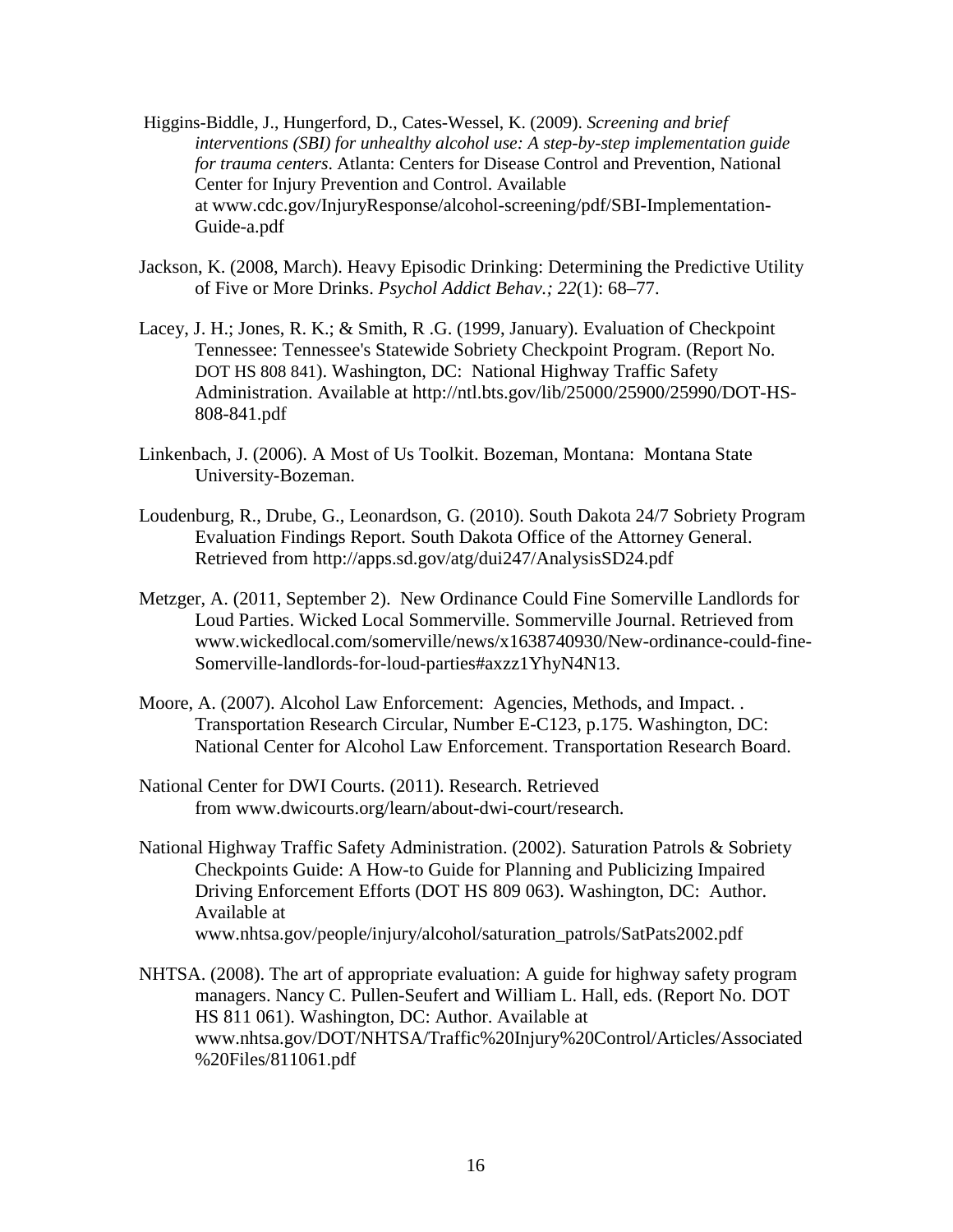- NHTSA. (2011). Countermeasures That Work: A Highway Safety Countermeasure Guide for State Highway Safety Offices. 6th Edition. (Report No.DOT HS 811 444). Washington, DC. Author. Available at www.nhtsa.gov/staticfiles/nti/pdf/811444.pdf.
- National Research Council & Institute of Medicine. (2004). Reducing Underage Drinking: A Collective Responsibility. Committee on Developing a Strategy to Reduce and Prevent Underage Drinking, Richard J. Bonnie & Mary Ellen O' Connell, eds. Board on Children, Youth , and Families, Division of Behavioral and Social Sciences and Education. Washington, DC: The National Academies Press.
- Office of Justice Programs. (2006). Regulatory Strategies for Preventing Youth Access to Alcohol: Best Practices. Retrieved from www.udetc.org/documents/accesslaws.pdf#xml=http://search.preventionresearch.i nfo/texis/search/pdfhi.txt?query=special+event+license&pr=UDETC&prox=page &rorder=500&rprox=500&rdfreq=500&rwfreq=500&rlead=500&sufs=0&order= r&cq=&id=4a47071f1c.
- Parker, R., McCaffree, K., & Stiles, D. (2011): The impact of retail practices on violence: The case of single serve alcohol beverage containers. National Alcohol Beverage Control Association. *Drug and Alcohol Review 30*, 496–504: p 497. DOI: 10.1111/j.1465-3362.2011.00318.x Availahble at www.nabca.org/News/Files/The%20impact%20of%20retail%20practices%20on %20violence%20-%20The%20case%20of%20single%20serve.pdf.
- Paschall M. J., J. W., [Black,](http://www.ncbi.nlm.nih.gov/sites/entrez?cmd=search&db=PubMed&term=%20Black%2BC%5bauth%5d) C., [Flewelling,](http://www.ncbi.nlm.nih.gov/sites/entrez?cmd=search&db=PubMed&term=%20Flewelling%2BRL%5bauth%5d) R. L., [Christopher L. Ringwalt,](http://www.ncbi.nlm.nih.gov/sites/entrez?cmd=search&db=PubMed&term=%20Ringwalt%2BCL%5bauth%5d) C. L. & [Anthony Biglan,](http://www.ncbi.nlm.nih.gov/sites/entrez?cmd=search&db=PubMed&term=%20Biglan%2BA%5bauth%5d) A. (2007, June). Alcohol Outlet Characteristics and Alcohol Sales to Youth: Results of Alcohol Purchase Surveys in 45 Oregon Communities. *Prev Sci. 2007; 8*(2): 153–159. Available at www.ncbi.nlm.nih.gov/pmc/articles/PMC1933529/.
- Prevention Research Center (2004). Preventing Underage Alcohol Access: Essential Elements for Policy, Deterrence and Public Support. Berkeley, CA: Author. Available at http://resources.prev.org/resource\_pub\_pud.pdf
- Rammohan, V., Hahn, R. A., Elder, R., Brewer, R., Fielding, J., Naimi, T. S., & Task Force on Community Preventive Services. (2011). Effects of dram shop liability and enhanced overservice initiatives on excessive alcohol consumption and related harms. American Journa*l of Preventive Medicine*, 41(3), 334-343. Available at www.thecommunityguide.org/library/Dram%20Shop\_Overservice%20evidence% 20review.pdf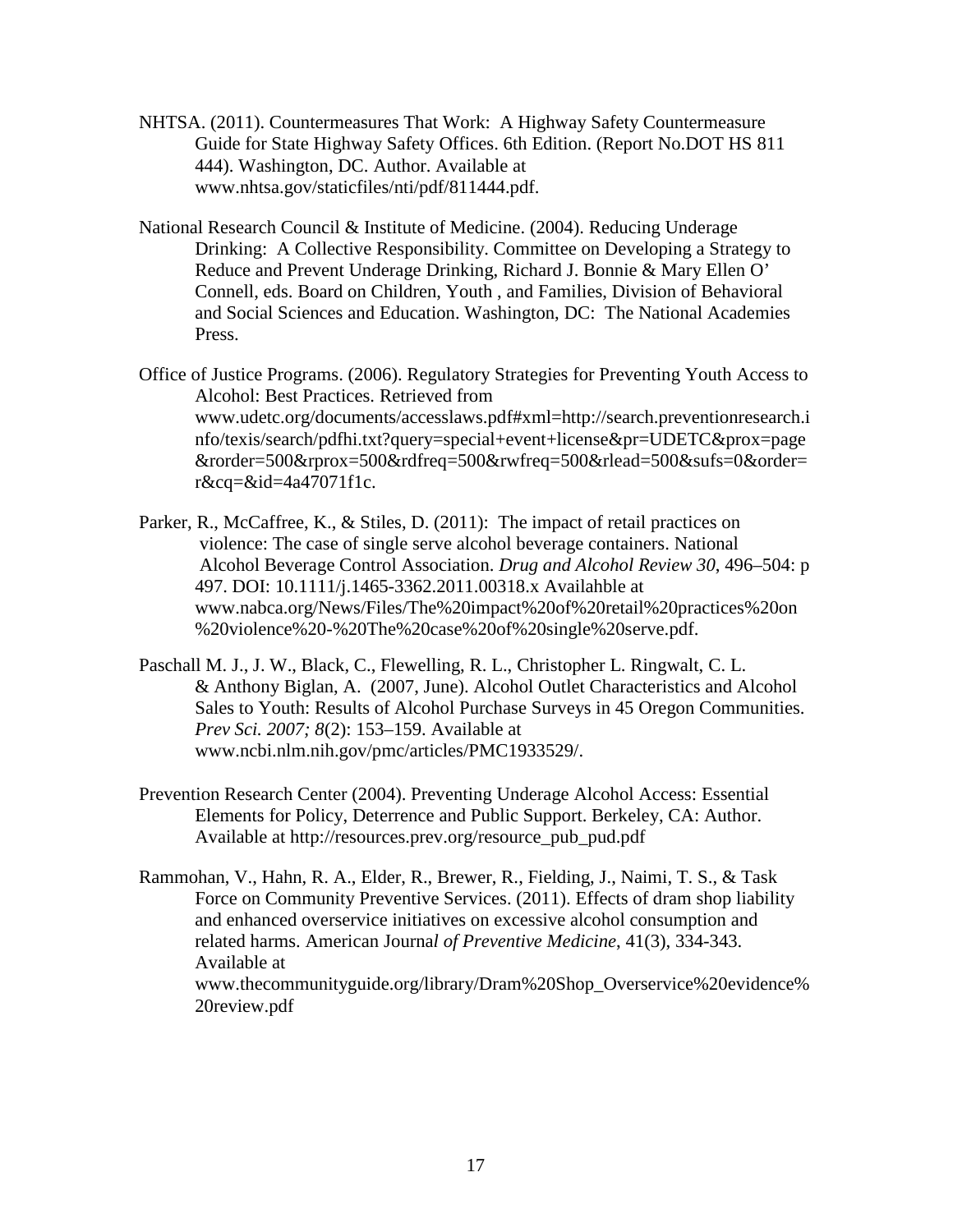- Scribner, R., Mackinnon, D., & Dwyer, J. (1994): Alcohol outlet density and motor vehicle crashes in Los Angeles County cities*. Journal of Studies on Alcohol (44)*: 447-453. Available at www.alcoholpolicymd.com/alcohol\_and\_health/study\_alc\_avail.htm
- Shinar, D. (1990, December). *Impact of court monitoring on DWI adjudication*. (Report No. DOT HS 807 678). Washington, DC: National Highway Traffic Safety Administration.. Available at http://ntl.bts.gov/lib/25000/25800/25876/DOT-HS-807-678.pdf
- Smith, C. (2011) The Unconstitutional Nature of Product-Specific Bans and Taxes: The Case of Billboard Advertising. Long Beach, CA: The Center for First Amendment Studies, California State University-- Long Beach. Available at [www.firstamendmentstudies.org/wp/pdf/billboard.pdf](http://www.firstamendmentstudies.org/wp/pdf/billboard.pdf)
- Stinson, F. S., Nephew, T. M., Dufour, M. C., & Grant, B. F. (1996). *State Trends in Alcohol-Related Mortality, 1979-92. U.S. Alcohol Epidemiologic Data Reference Manual,* Volume 5, First Edition. Bethesda, MD: National Institute on Alcohol Abuse and Alcoholism; 1996. As cited in National Institute on Alcohol Abuse and Alcoholism, National Institutes of Health. Helping Patients With Alcohol Problems. (2003). Washington, DC: Department of Health & Human Services
- Stuster, J. W. (2006). *Creating impaired driving general deterrence: eight case studies of sustained, high-visibility, impaired-driving enforcement*. (Report No. DOT HS 809 950). Washington, DC: National Highway Traffic Safety Administration. Available at www.stopimpaireddriving.org/Creating\_ImpairedDriving/index.html
- Department of Health and Human Services (2007). *The Surgeon General's Call to Action to Prevent and Reduce Underage Drinking.* Rockville, MD: Department of Health and Human Services, Office of the Surgeon General. Available at: www.surgeongeneral.gov/topics/underagedrinking/calltoaction.pdf.
- Whitlock, E. P., Polen, M. R., Green, C. A., Orleans, T., & Klein, J. (2004). Behavioral counseling interventions in primary care to reduce risky/harmful alcohol use by adults: A summary of the evidence for the U.S. Preventive Services Task Force. *Annals of Internal Medicine* 140:557–568, 2004. As cited in Alcohol Alert: Brief Interventions. (2005). (No. 66 p.2). Available at [http://pubs.niaaa.nih.gov/publications/AA66/AA66.pdf.](http://pubs.niaaa.nih.gov/publications/AA66/AA66.pdf)
- Wiliszowski, C., Fell, J., McKnight, S., & Tippetts, S. (2011, March) An Evaluation of Intensive Supervision Programs for Serious DWI Offenders. (Report No. DOT HS 811 446). Washington, DC: National Highway Traffic Safety Administration.
- Voas, R., & DeYoung,,D., (2001, May) Vehicle action: effective policy for controlling drunk and other high-risk drivers? *Accident Analysis & Prevention: 34* (3), pp. 263-270.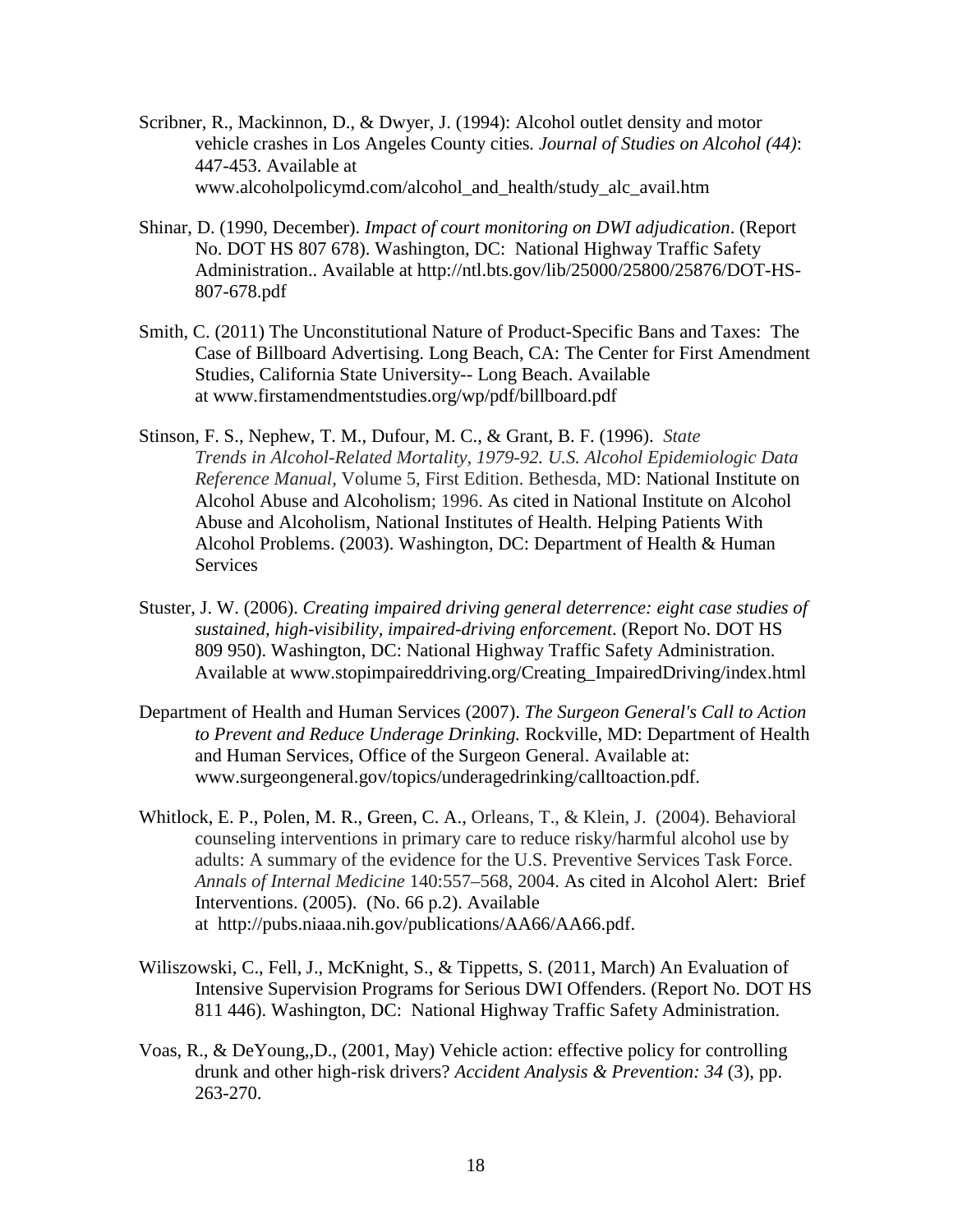| <b>Ordinance Type/Title</b> | <b>Locality</b> | <b>Section &amp; Description</b>                                                      |
|-----------------------------|-----------------|---------------------------------------------------------------------------------------|
| Alcohol Restrictions in     | Wichita, KS     | Sec. $4.04.040(a)(c)-(g)$ : Consumption in public places prohibited                   |
| <b>Public Locations</b>     |                 | (a)                                                                                   |
|                             |                 | (1) Except as otherwise provided herein, it is unlawful for any person within the     |
|                             |                 | corporate limits of the city to drink or consume alcoholic liquor upon the public     |
|                             |                 | streets, alleys, roads or highways, or inside vehicles while upon the public streets, |
|                             |                 | alleys, roads or highways.                                                            |
|                             |                 | (2) Alcoholic liquor may be sold and/or consumed at a special event as part of        |
|                             |                 | a temporary entertainment district held on public streets, alleys, roads,             |
|                             |                 | sidewalks, or high ways, provided that such streets, alleys, roads,                   |
|                             |                 | sidewalks or highways have been closed to motor vehicle traffic by the                |
|                             |                 | City Council and when a temporary permit has been issued pursuant to                  |
|                             |                 | K.S.A. 41-2645 and amendments thereto, for such event and the                         |
|                             |                 | consumption of such alcoholic liquor at such event has been approved by               |
|                             |                 | the City Council pursuant to Section 3.11.065.                                        |
|                             |                 | (3) No alcoholic liquor may be consumed inside or on motor vehicles while on          |
|                             |                 | public streets, alleys, roads or highways at such special event or within a           |
|                             |                 | temporary entertainment district.                                                     |
|                             |                 | (4) No person shall remove any alcoholic liquor from inside the boundaries of         |
|                             |                 | a special event or temporary entertainment district as designated by the              |
|                             |                 | City Council pursuant to Section 3.11.065. The boundaries of such event               |
|                             |                 | or temporary entertainment district shall be clearly marked by signs, a               |
|                             |                 | posted map or other means which reasonably identify the area in which                 |
|                             |                 | alcoholic liquor may be possessed or consumed at such event.                          |
|                             |                 | No person shall possess or consume alcoholic liquor inside the premises,<br>(5)       |
|                             |                 | licensed as a special event or temporary entertainment district, that was not         |
|                             |                 | sold or provided by the licensee holding the temporary permit for such                |
|                             |                 | special event or an adjacent drinking establishment which has extended its            |
|                             |                 | licensed premises into and made a part of the licensed premises for such              |
|                             |                 | special vent pursuant to K.SA. A. $41-2645(e)(2)$ and amendments thereto.             |
|                             |                 | It shall be unlawful for any person to distribute, sell or allow the<br>(6)           |
|                             |                 | consumption of any alcoholic liquor on the streets or sidewalks within any            |
|                             |                 | special event or temporary entertainment district without obtaining the               |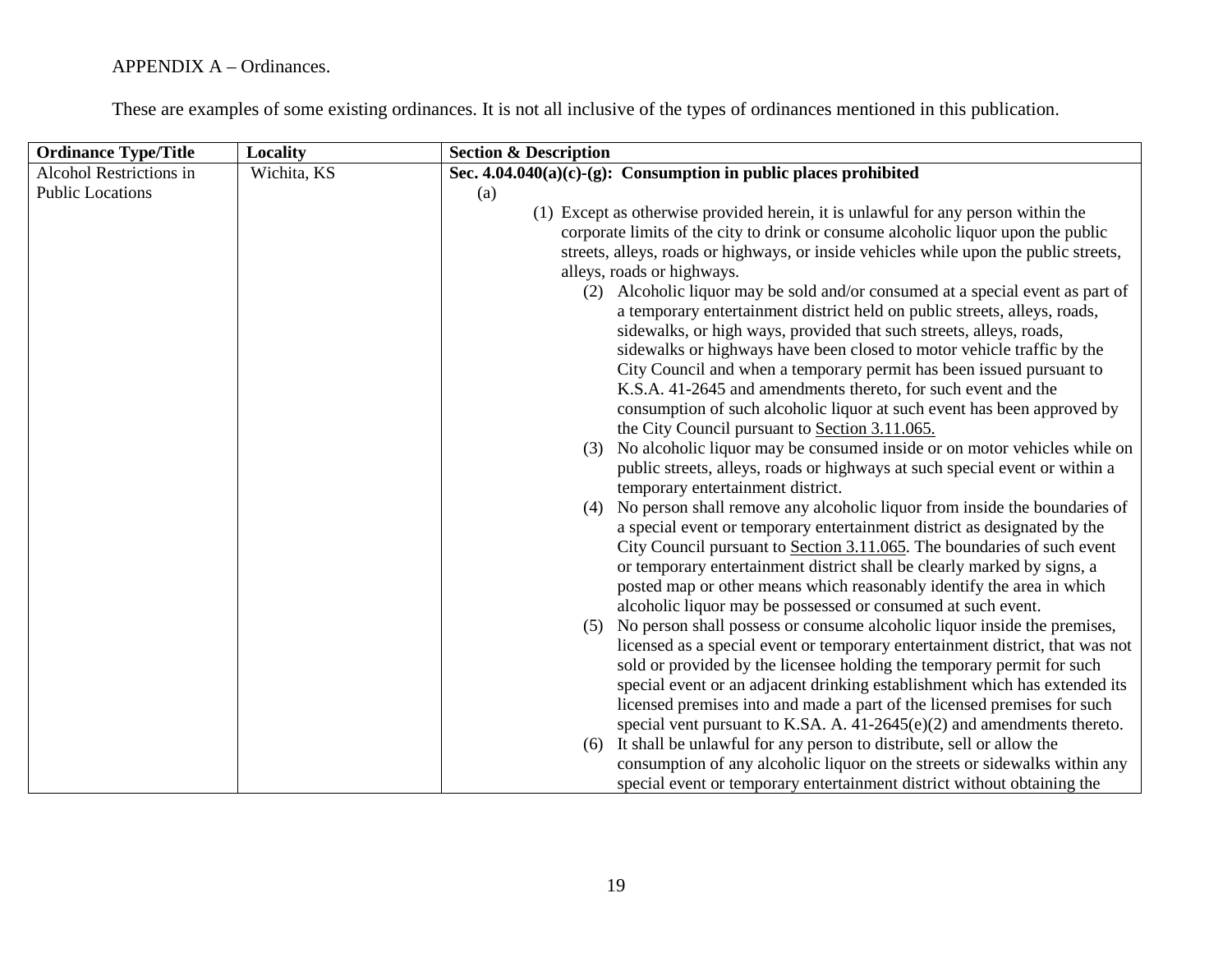|                                         |             | approval of the City Council and any and all necessary State and local<br>permits for the sale or consumption of such alcoholic liquor.<br>Each licensee selling alcoholic liquor for consumption on the premises of a<br>(7)<br>special event or temporary entertainment district for which a temporary<br>permit has been issued shall be liable for violations or all laws governing<br>the sale and consumption of alcoholic liquor.<br>(b) This section addresses consumption on private property. Therefore, it is not included in<br>this chart.<br>(c) No person shall drink or consume alcoholic liquor on public property except:<br>(1) On real property leased by a city to others under the provisions of K.S.A. 2-1740<br>through 12-1749, and amendments thereto, if such real property is actually being |
|-----------------------------------------|-------------|--------------------------------------------------------------------------------------------------------------------------------------------------------------------------------------------------------------------------------------------------------------------------------------------------------------------------------------------------------------------------------------------------------------------------------------------------------------------------------------------------------------------------------------------------------------------------------------------------------------------------------------------------------------------------------------------------------------------------------------------------------------------------------------------------------------------------|
|                                         |             | used for hotel or motel purposed incidental thereto.<br>(2) In any State-owned or operated building or structure and on the surrounding<br>premises which is furnished to and occupied by any State officer or employee as                                                                                                                                                                                                                                                                                                                                                                                                                                                                                                                                                                                               |
|                                         |             | residence.<br>(3) On premises licensed as a club or drinking establishment and located on property<br>owned or operated by the Wichita Airport Authority.                                                                                                                                                                                                                                                                                                                                                                                                                                                                                                                                                                                                                                                                |
|                                         |             | (d) On property which has been specifically exempted by ordinance the title of which is vested<br>in Wichita.<br>(e) Any property located within the corporate limits of Wichita that is under the control of the                                                                                                                                                                                                                                                                                                                                                                                                                                                                                                                                                                                                        |
|                                         |             | Kansas State Board of Regents and the Kansas State Board of Regents has exempted said<br>property from the provisions of K.S.A. 41-719(c) and amendments thereto and said<br>property is not used for classroom instruction.                                                                                                                                                                                                                                                                                                                                                                                                                                                                                                                                                                                             |
|                                         |             | (f) On the premises of any Kansas national guard regional training center or armory, and any<br>building on such premises, as authorized by rules and regulations of the adjutant general<br>and upon approval of the Kansas military board.                                                                                                                                                                                                                                                                                                                                                                                                                                                                                                                                                                             |
|                                         |             | (g) Violation of any provision of this section is a misdemeanor punishable by a fine of not less<br>than \$50 or more than \$200 or by imprisonment for not more than six months, or both.                                                                                                                                                                                                                                                                                                                                                                                                                                                                                                                                                                                                                               |
| <b>Alcohol Retail Density</b><br>Limits | Madison, WI | Sec. 38.05(9)(0)1-3 Alcohol Beverage License Density Plan.<br>Purpose. The Central Commercial District currently contains at least twenty-seven percent<br>1.<br>(27%) of all alcohol beverage licenses issued by Madison (City) and at least 34 percent of all<br>'Class B' Combination alcohol beverage licenses issued by the city. Between 1997 and 2006,<br>this area experienced an increase of 125 percent in the total number of alcohol beverage                                                                                                                                                                                                                                                                                                                                                                |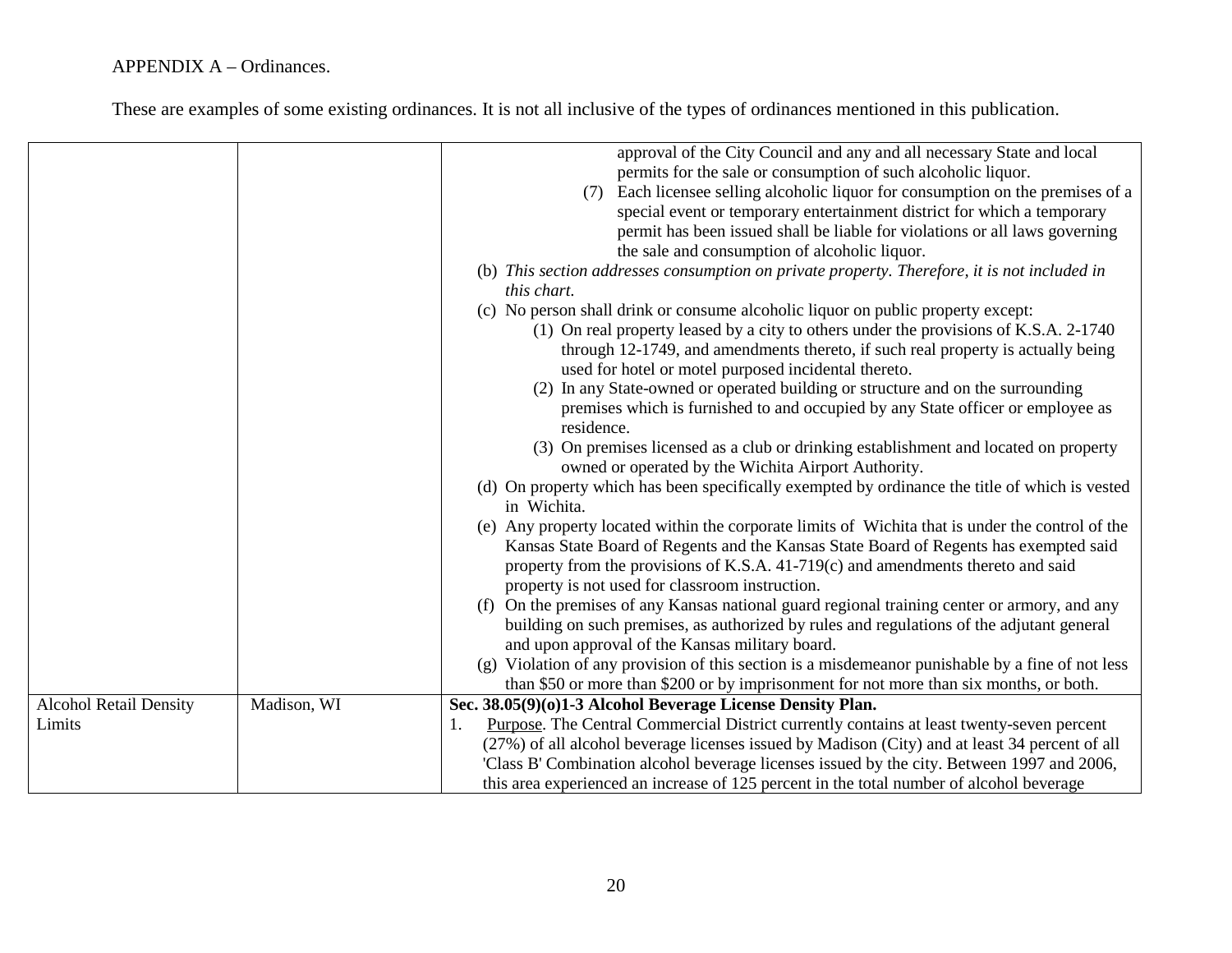|  |    | licenses and an increase of 128 percent in the number of "Class B" combination alcohol           |
|--|----|--------------------------------------------------------------------------------------------------|
|  |    | beverage licenses. Not coincidentally, this area experiences a high volume of alcohol-related    |
|  |    | problems, as detailed in the Madison Police Department's 2005 report, "Alcohol-Related           |
|  |    | Violence in Downtown Madison." As part of the ongoing comprehensive efforts to decrease          |
|  |    | the incidence of alcohol- related problems in the downtown area, the city seeks to maintain or   |
|  |    | gradually reduce the number and capacity of certain types of alcohol beverage licenses in the    |
|  |    | identified Alcohol License Density Plan area. This maintenance and/or reduction will be          |
|  |    | achieved through the licensing powers of the Alcohol License Review Committee (ALRC)             |
|  |    | and the Common Council. Additionally, the city seeks to decrease the strain on public            |
|  |    | resources caused by a high density of alcohol-related businesses while simultaneously            |
|  |    | providing opportunities in the downtown area for businesses that are either not associated with  |
|  |    | the sale of alcohol or that sell alcohol incidental to their principal business.                 |
|  | 2. | Density Plan Area. Any property located within the Central Commercial District of Madison.       |
|  |    | The Central Commercial District is defined as the area enclosed by the following boundaries:     |
|  |    | Lake Mendota shoreline between N. Park Street and Blair Street, Blair Street from Lake           |
|  |    | Mendota shoreline south/southeast to Lake Monona Shoreline, Lake Monona shoreline                |
|  |    | south/southwest from Blair Street to Monona Bay shoreline, Monona Bay shoreline from Lake        |
|  |    | Monona shoreline south/southwest to Proudfit Street, Proudfit Street from Monona Bay             |
|  |    | shoreline north/northwest to Regent Street, Regent Street west to Park Street, Park Street north |
|  |    | to Lake Mendota shoreline. The Common Council, upon recommendation of the ALRC, may              |
|  |    | add additional areas within Madison to this Plan at any time based upon the criteria and         |
|  |    | analysis used in the Madison Police Department's 2005 report, "Alcohol-Related Violence in       |
|  |    | Downtown Madison."                                                                               |
|  | 3. | Procedure.                                                                                       |
|  |    | When an application related to an alcohol beverage licensed premise within the Density<br>a.     |
|  |    | Plan Area is submitted to the city clerk, the city clerk will mark the application "DPA"         |
|  |    | prior to placing the application on the next available ALRC agenda. This subsection              |
|  |    | applies to all applications related to an alcohol beverage licensed premise within the           |
|  |    | Density Plan Area (new license applications, changes to a licensed premise, transfer of a        |
|  |    | license, etc.) with the exception of renewal applications.                                       |
|  |    | The Alcohol License Review Committee will review all applications and make<br>b.                 |
|  |    | recommendations to the Common Council based on the criteria and guidelines                       |
|  |    | contained within this subsection specifically and within Ch. 38, M.G.O. generally.               |
|  |    |                                                                                                  |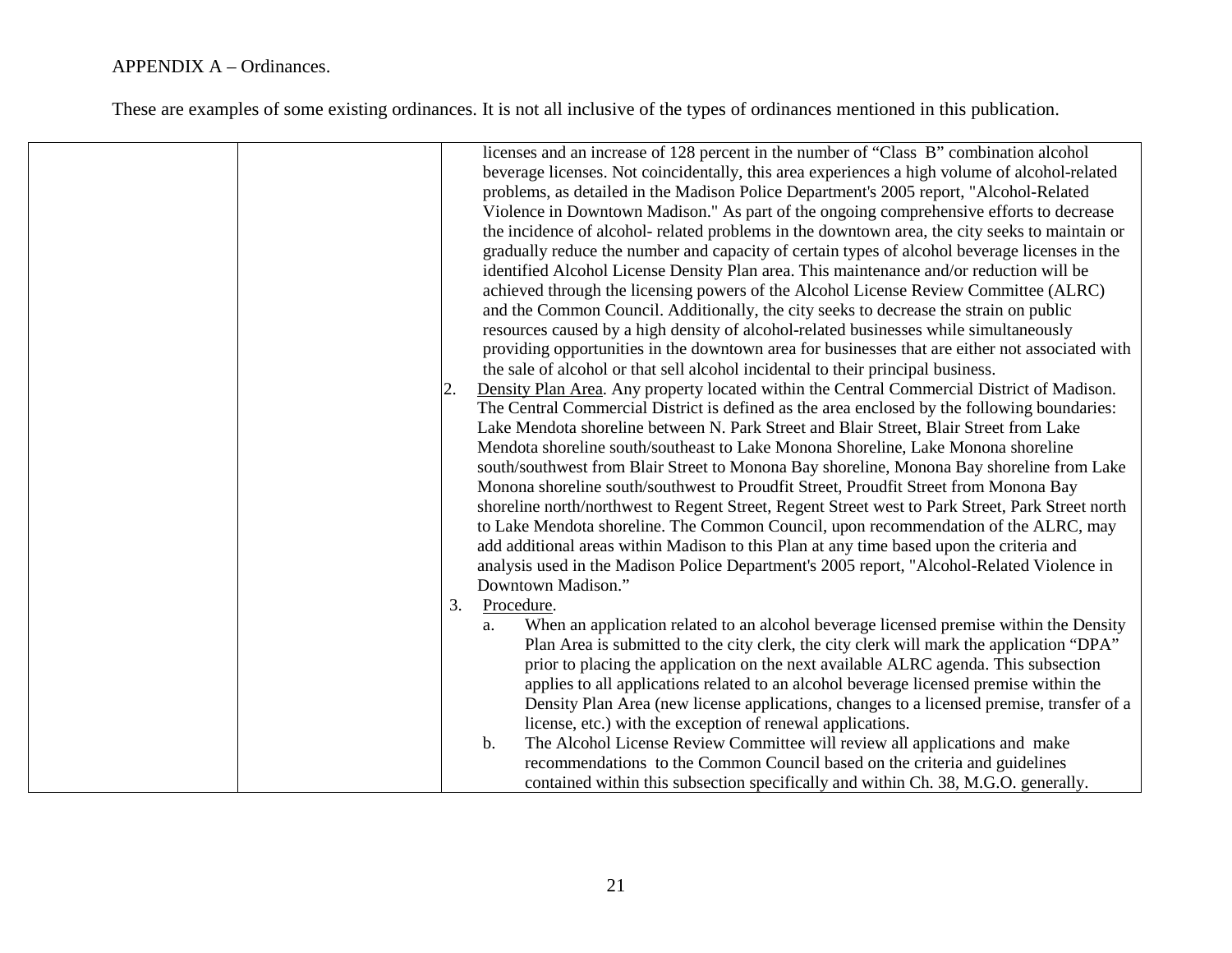|                             | DeKalb, IL        | 38.25 NUMBER OF LICENSES<br>a) Licenses for the following classification shall be issued on a population basis as determined by<br>the most recent Federal census of the city.<br>Municipal Code - City of DeKalb Chapter 38, "Intoxicating Liquors"<br><b>Chapter 38 - 42</b>                                                                                                                                                                                                                                                                                                                                                                                                                                                                                                                                                                                                                                                                                                                                                                                                                                                                                                                                                                                                                                                                                                                                                                                     |
|-----------------------------|-------------------|--------------------------------------------------------------------------------------------------------------------------------------------------------------------------------------------------------------------------------------------------------------------------------------------------------------------------------------------------------------------------------------------------------------------------------------------------------------------------------------------------------------------------------------------------------------------------------------------------------------------------------------------------------------------------------------------------------------------------------------------------------------------------------------------------------------------------------------------------------------------------------------------------------------------------------------------------------------------------------------------------------------------------------------------------------------------------------------------------------------------------------------------------------------------------------------------------------------------------------------------------------------------------------------------------------------------------------------------------------------------------------------------------------------------------------------------------------------------|
|                             |                   | Class A: Sixteen total A licenses for the first 45,000 people or fraction thereof, and one license for<br>each 5,000 additional people or fraction thereof. (72-66, 92-17, 04-43)<br>Class B: Thirteen total B licenses for the first 40,000 people or fraction thereof, and one license for<br>each 5,000 additional people or fraction thereof. (77-87, 81-35, 92-17)<br>Class H: One for each 10,000 people or fraction thereof. (80-45)                                                                                                                                                                                                                                                                                                                                                                                                                                                                                                                                                                                                                                                                                                                                                                                                                                                                                                                                                                                                                        |
|                             |                   | Class I: One for each 10,000 people or fraction thereof. (80-92)                                                                                                                                                                                                                                                                                                                                                                                                                                                                                                                                                                                                                                                                                                                                                                                                                                                                                                                                                                                                                                                                                                                                                                                                                                                                                                                                                                                                   |
|                             |                   | Class J: One for each 10,000 people or fraction thereof. (92-43, 93-81)                                                                                                                                                                                                                                                                                                                                                                                                                                                                                                                                                                                                                                                                                                                                                                                                                                                                                                                                                                                                                                                                                                                                                                                                                                                                                                                                                                                            |
|                             |                   | Class K: Three for each $40,000$ people or fraction thereof. $(99-36, 00-104)$                                                                                                                                                                                                                                                                                                                                                                                                                                                                                                                                                                                                                                                                                                                                                                                                                                                                                                                                                                                                                                                                                                                                                                                                                                                                                                                                                                                     |
| Conditional Use Permit -    |                   | None provided.                                                                                                                                                                                                                                                                                                                                                                                                                                                                                                                                                                                                                                                                                                                                                                                                                                                                                                                                                                                                                                                                                                                                                                                                                                                                                                                                                                                                                                                     |
| Hours of Operation          |                   |                                                                                                                                                                                                                                                                                                                                                                                                                                                                                                                                                                                                                                                                                                                                                                                                                                                                                                                                                                                                                                                                                                                                                                                                                                                                                                                                                                                                                                                                    |
| Dram Shop                   |                   | None provided.                                                                                                                                                                                                                                                                                                                                                                                                                                                                                                                                                                                                                                                                                                                                                                                                                                                                                                                                                                                                                                                                                                                                                                                                                                                                                                                                                                                                                                                     |
| <b>Exterior Parking Lot</b> | San Francisco, CA | (c) Security Plan                                                                                                                                                                                                                                                                                                                                                                                                                                                                                                                                                                                                                                                                                                                                                                                                                                                                                                                                                                                                                                                                                                                                                                                                                                                                                                                                                                                                                                                  |
| Lighting                    |                   | The chief of police shall review the applicant's security plan to ensure that the plan<br>(1)<br>meets the minimum requirements set in Subsection $(c)(2)$ below and any additional requirements<br>set by the chief of police in rules promulgated under Section 1215.4(a), and is reasonably<br>calculated to protect individuals and vehicles in the parking garage or parking lot and within 25<br>feet of any pedestrian or vehicular entrance or exit to the parking garage or parking lot. The chief's<br>evaluation of the security plan shall consider all relevant factors including, but not limited to, the<br>parking garage's or parking lot's location, size, hours of operation, proximity to an entertainment<br>establishment, and history of incidents resulting in police department response in the two years<br>before the date of the application. The chief of police may approve a security plan, or may specify<br>alternate or additional security measures required for approval of the security plan. The chief of<br>police shall disapprove any security plan that the chief determines does not adequately address the<br>safety of individuals and vehicles in the parking garage or parking lot and within 25 feet of any<br>pedestrian or vehicular entrance or exit to the parking garage or parking lot, notwithstanding the<br>compliance of the proposed security plan with the minimum requirements of Subsection $(c)(2)$ |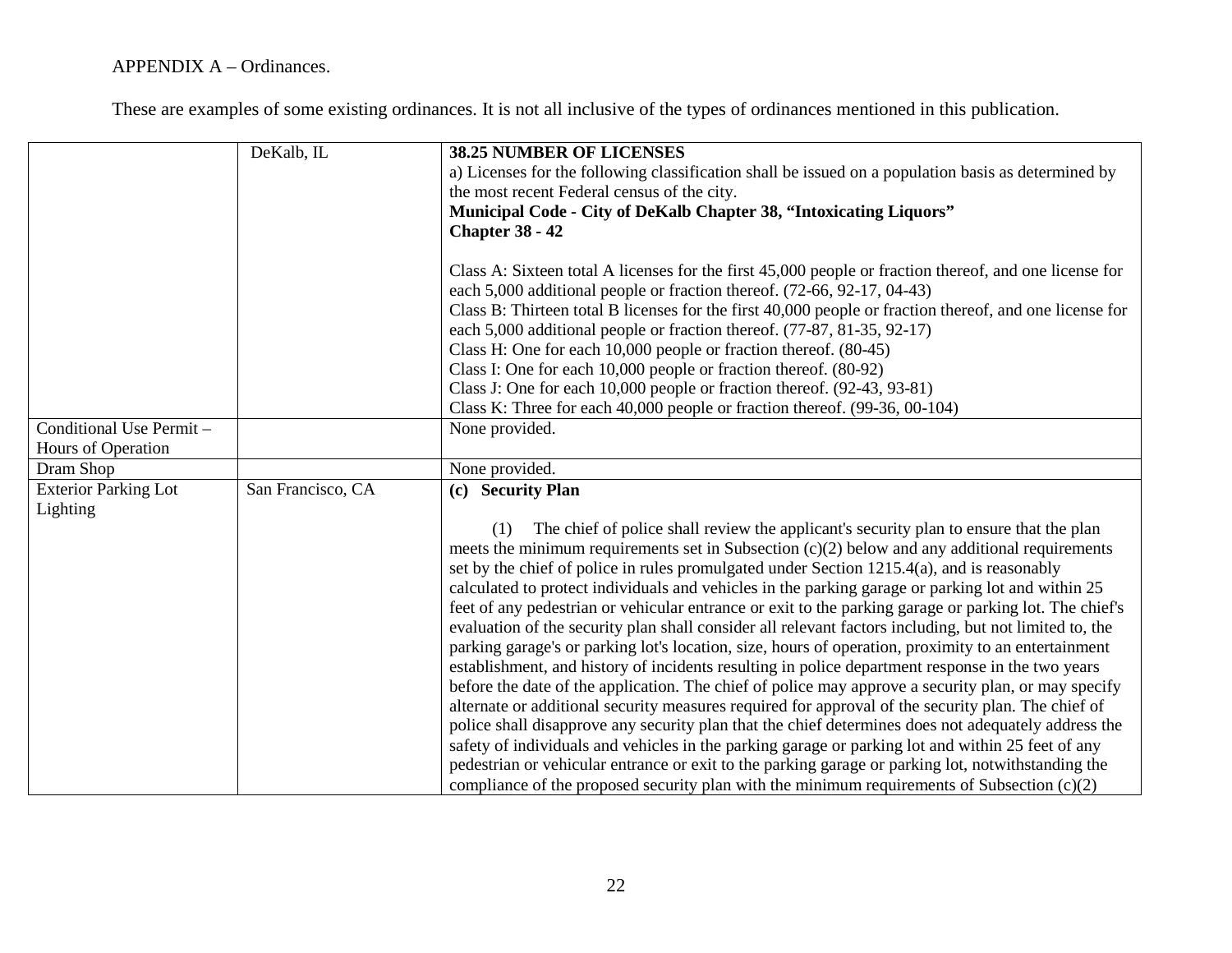| below. The chief of police shall not issue a commercial parking permit for any parking garage or<br>parking lot unless the chief approves the security plan for that parking garage or parking lot. The<br>chief of police may waive or alter the minimum requirements listed Subsection (c)(2) below if the<br>chief determines that the parking garage or parking lot has no history of criminal, nuisance, or<br>public safety incidents in the previous two years. If, after the chief grants a waiver or alteration of<br>the minimum requirements listed in subsection $(c)(2)$ below, a criminal, nuisance or public safety<br>incident occurs, the chief may revoke that waiver or alteration of the minimum requirements.                                                                               |
|------------------------------------------------------------------------------------------------------------------------------------------------------------------------------------------------------------------------------------------------------------------------------------------------------------------------------------------------------------------------------------------------------------------------------------------------------------------------------------------------------------------------------------------------------------------------------------------------------------------------------------------------------------------------------------------------------------------------------------------------------------------------------------------------------------------|
| The security plan shall meet the following minimum requirements:<br>(2)                                                                                                                                                                                                                                                                                                                                                                                                                                                                                                                                                                                                                                                                                                                                          |
| (A) If any pedestrian or vehicular entrance or exit to the parking garage or parking lot<br>is within 1,000 feet of any entrance or exit to an Entertainment Establishment, provide for an<br>attendant, security guard or other individual retained by the permittee to remain on site for any<br>operating hours between 7 p.m. and 3 a.m. An attendant, security guard, or other individual is not<br>required on site if all vehicular entrances and exits to the parking garage or parking lot are closed<br>and secured so that vehicles may not enter or exit the garage or lot. The phrase "1,000 feet" in this<br>Subsection $(c)(2)(A)$ shall mean 1,000 feet in all directions, including across a street, from any<br>pedestrian or vehicular entrance or exit to the parking garage or parking lot; |
| (B) Provide for measures to ensure that when the parking garage or parking lot is not<br>open for business, the vehicular entrances and exits are closed and secured so that vehicles may not<br>enter or exit the garage or lot; and                                                                                                                                                                                                                                                                                                                                                                                                                                                                                                                                                                            |
| Identify the number, type, and location of all light sources located on the premises<br>(C)<br>including lighting located within pedestrian stairwells and entrances and provide for at least the<br>minimum lighting specified in Fire Code Section 5003.4.                                                                                                                                                                                                                                                                                                                                                                                                                                                                                                                                                     |
| The security plan may include additional measures to protect the safety of individuals<br>(3)<br>and vehicles in the parking garage or parking lot and within 25 feet of any pedestrian or vehicular<br>entrance or exit to the parking garage or parking lot, including, but not limited to, additional<br>personnel, additional lighting, security cameras, emergency call boxes or phones, mirrors, barriers,<br>and other physical improvements, or plans to close and secure one or more pedestrian or vehicular<br>entrances or exits to the parking garage or parking lot for certain hours of operation.                                                                                                                                                                                                 |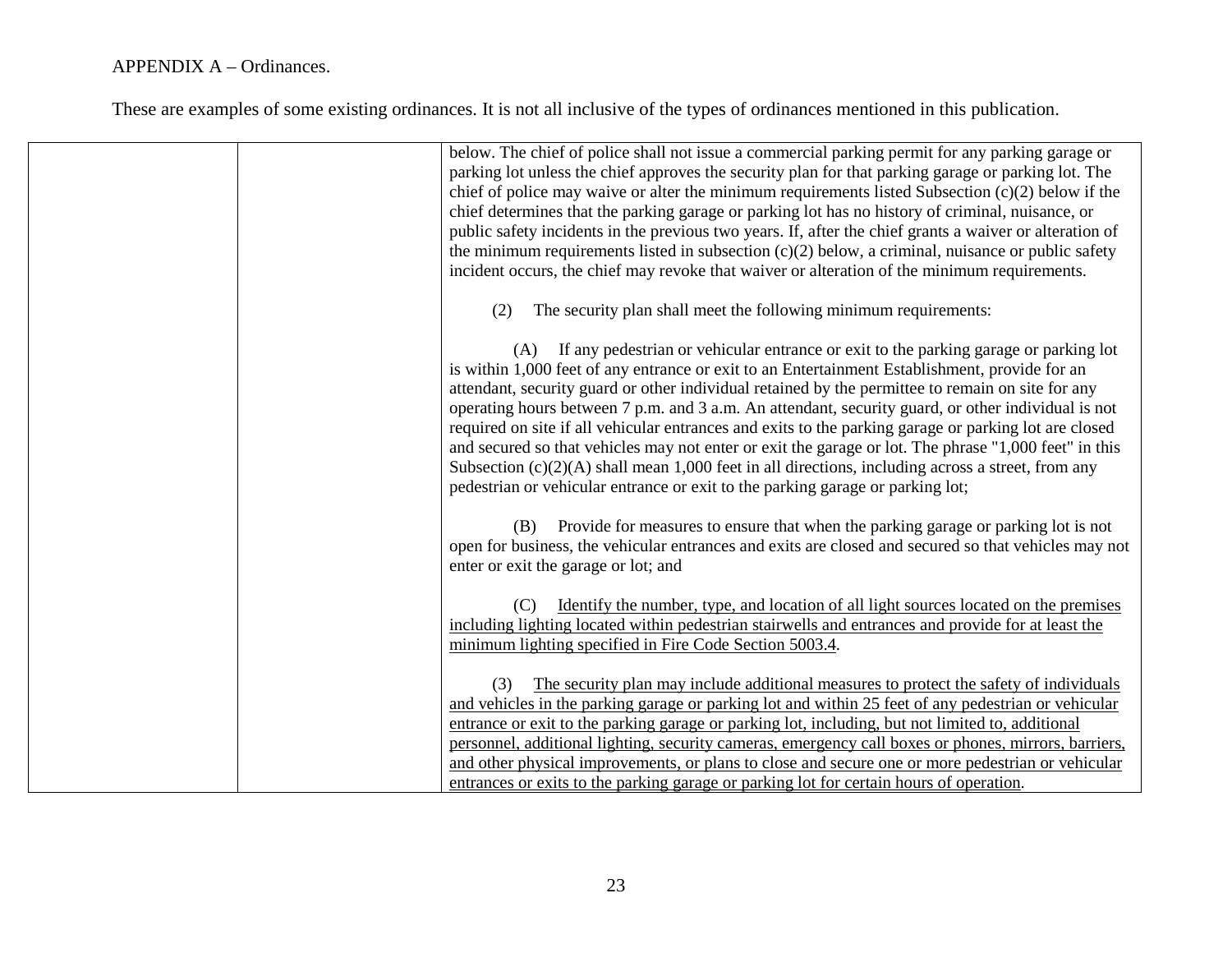|                  |                  | If the parking garage or parking lot leases spaces to either a certified car-share<br>(4)<br>organization as defined by Planning Code Section $166(b)(2)$ or to patrons who rent spaces on a<br>long-term basis, the security plan must describe how those patrons will retain access during hours<br>when the parking garage or parking lot is not open for business.<br>(5) The authority of the chief of police to review and approve security plans for parking<br>garages and parking lots does not restrict in any way the authority of the Entertainment<br>Commission to place security requirements on any business with a Place of Entertainment or<br><b>Extended Hours Premises permit.</b>                                                                                                                                                                                                                                                                                                                                                                                                                                                                                                                                                                                                                                                                                                                                                                                                                                                                                                                                                                                                                 |
|------------------|------------------|-------------------------------------------------------------------------------------------------------------------------------------------------------------------------------------------------------------------------------------------------------------------------------------------------------------------------------------------------------------------------------------------------------------------------------------------------------------------------------------------------------------------------------------------------------------------------------------------------------------------------------------------------------------------------------------------------------------------------------------------------------------------------------------------------------------------------------------------------------------------------------------------------------------------------------------------------------------------------------------------------------------------------------------------------------------------------------------------------------------------------------------------------------------------------------------------------------------------------------------------------------------------------------------------------------------------------------------------------------------------------------------------------------------------------------------------------------------------------------------------------------------------------------------------------------------------------------------------------------------------------------------------------------------------------------------------------------------------------|
| Keg Registration | Jones County, IA | <b>CHAPTER 11</b><br>JONES COUNTY KEG REGISTRATION ORDINANCE<br>TITLE V - PUBLIC ORDER, SAFETY & HEALTH<br><b>SECTION 1. TITLE</b><br>This ordinance shall be known and may be cited and referred to as the<br>Jones County Keg Registration Ordinance.<br><b>SECTION 2. PURPOSE</b><br>The identification of purchasers/providers of keg alcoholic beverage for consumption by underage<br>people is a major law enforcement concern in Jones County, Iowa. When keg alcohol is found<br>where underage people are present it is necessary to readily identify those responsible. The<br>investigation of crimes involving the furnishing of alcohol to minors and related crimes involving<br>keg alcoholic beverages is inhibited by the inability to identify who purchased the keg alcohol.<br>Registration/identification information must be available on all keg alcohol beverage in Jones<br>County, Iowa. Individual identification number, purchaser and retail seller identity information will<br>better enable law enforcement to identify providers of keg alcoholic beverages to underage people.<br>Therefore, it is in the public interest to place reasonable keg registration/identification rules as<br>hereinafter set forth. This ordinance provides for the registration and documentation of retail sales<br>of keg alcoholic beverages.<br>SECTION 3. REGISTRATION AND RETURN PROCEDURE<br>All retail sales/purchases of alcoholic beverage by keg container of two gallon volume or more in<br>Jones County, Iowa, for off-site (at a location which does not hold a liquor license) consumption<br>must comply with the following registration, documentation and labeling requirements and |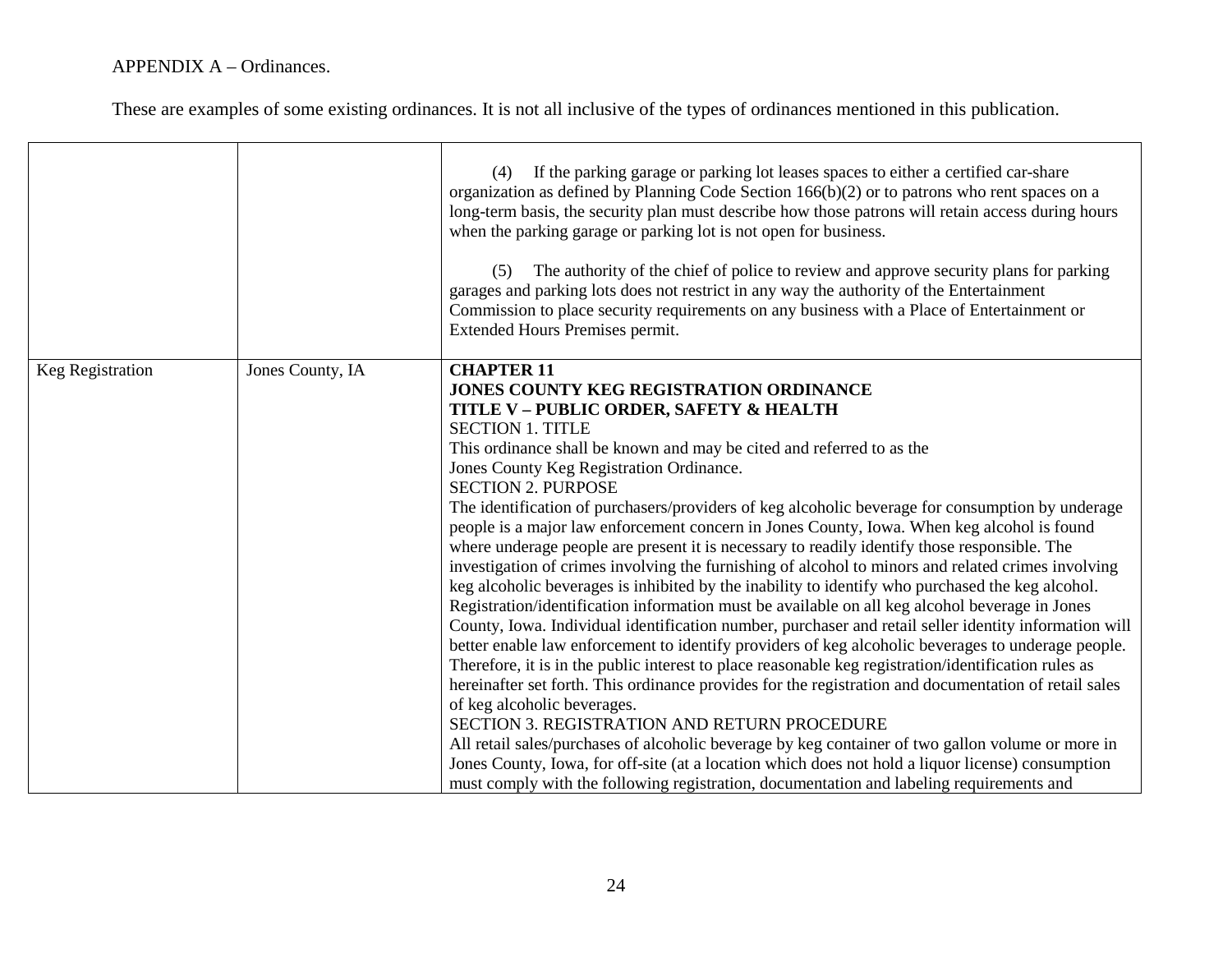| restrictions imposed by this ordinance:                                                                |
|--------------------------------------------------------------------------------------------------------|
| A. Purchasers shall provide a current government issued photo identification with the purchaser's      |
| name, address, and individual identification number to the seller who shall then record and            |
| document that information in a log. The log shall also contain the individual keg identification       |
| assigned to the keg by the seller, and include the date of sale and indicate that the photo            |
| identification that was produced was matched to the purchaser. The log shall also contain some         |
| identifier of each person, owner/employee who sold to each purchaser. This information shall be        |
| kept by the seller for a minimum period of six months from the date of sale.                           |
| B. Sellers shall assign, record and attach to each retail keg sold for off-site consumption an         |
| individual keg identification label/sticker, at or before the time of sale to the purchaser, and the   |
| label/sticker shall also include a prominent warning thereon that it is illegal to alter, damage or    |
|                                                                                                        |
| remove the label/sticker from the keg.                                                                 |
| C. Sellers of keg alcohol shall obtain the individual keg identification label/stickers from the Jones |
| County Auditor's Office which shall record to whom the consecutively numbered label/stickers are       |
| distributed and shall restrict the distribution of the label/stickers to licensed alcoholic beverage   |
| retailers. The Auditor shall keep the record of distribution for one year.                             |
| D. Sellers shall collect a deposit in an amount set by the retailer for each keg. Purchasers shall     |
| return kegs to the retail seller where it was purchased with the individual keg identification         |
| label/sticker attached, intact and legible on or before 60 days from the date of sale or the deposit   |
| shall be forfeited.                                                                                    |
| E. Sellers shall record the date on which the keg is returned, who returned the keg and indicate       |
| whether the keg identification label/sticker is present or absent by notation on the log.              |
| F. Sellers shall remove the individual keg identification label/stickers from the kegs when they are   |
| returned and shall maintain them with the corresponding keg registration records.                      |
| G. Sellers shall produce keg registration logs/records to law enforcement upon request.                |
| H. This ordinance does not apply to keg sales to liquor license permittees.                            |
| SECTION 4. KEG POSSESSION REQUIREMENTS AND RESTRICTIONS                                                |
| No person shall possess a keg container of alcoholic beverage of two gallons or more which was         |
| purchased in Jones County, Iowa, for consumption, after the effective date of this ordinance,          |
| without an intact and legible individual keg identification label/sticker attached (except for retail  |
| sellers of keg alcohol and liquor license permittees).                                                 |
| <b>SECTION 5. KEG STICKER / LABEL PROHIBITIONS</b>                                                     |
| No person shall alter, damage, destroy or remove the individual keg label/sticker which is             |
|                                                                                                        |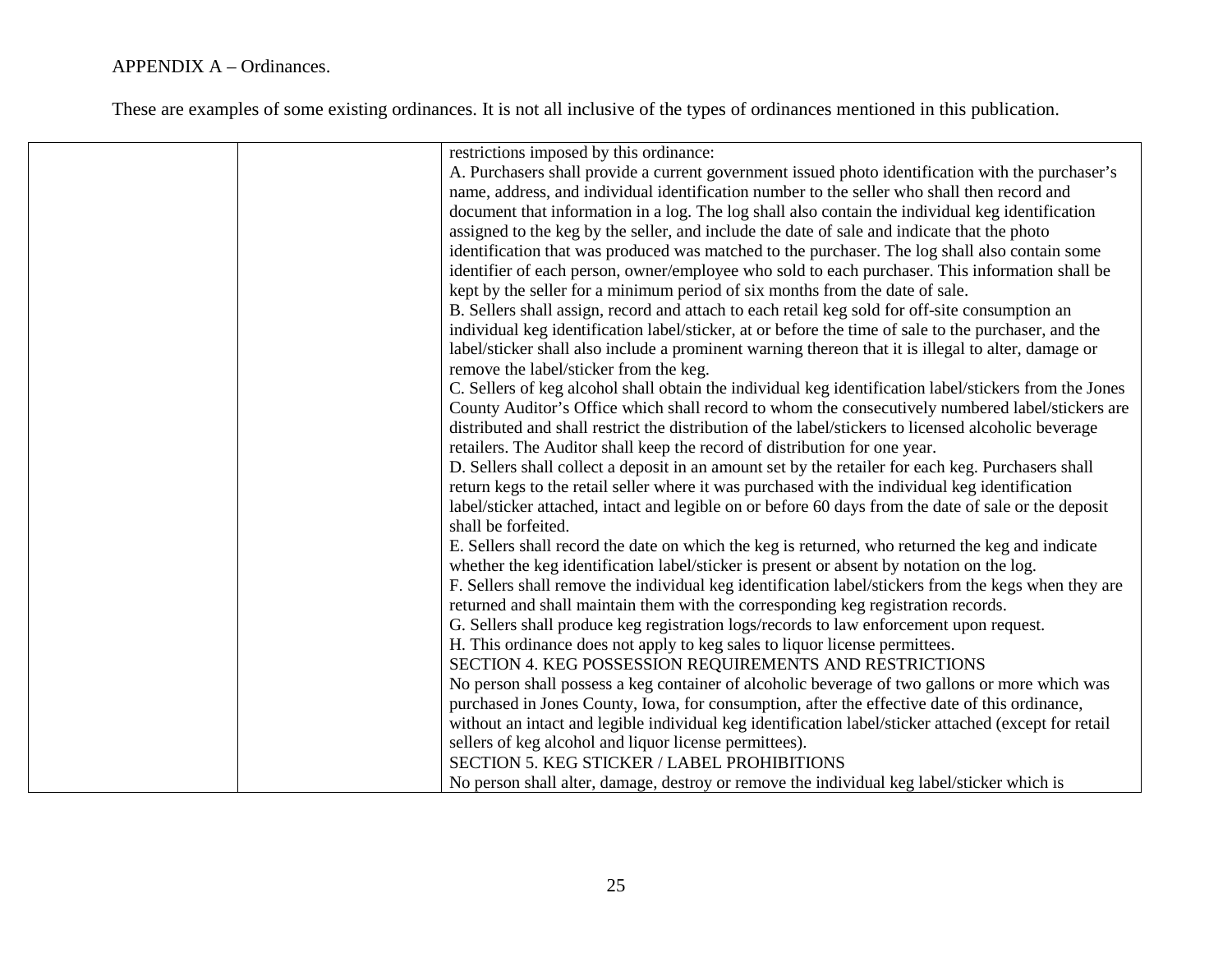| <b>Party Assembly Ordinances</b> | Columbia, MO | described and required by this ordinance or other county ordinance/law after it has been attached to<br>the keg (except retail sellers of keg alcohol).<br><b>SECTION 6. VIOLATION / PENALTY</b><br>A seller or purchaser or other person who violates any of the above requirements and/or restrictions<br>imposed by this ordinance shall be subject to a fine not to exceed \$500 or a term of imprisonment<br>not to exceed 30 days.<br><b>SECTION 7. SEVERABILITY CLAUSE</b><br>This ordinance and any amendment hereto and the various parts, sections, subsections and clauses<br>thereof, are hereby declared to be severable. If any part, sentence, paragraph, subsection, section or<br>clause is adjudged unconstitutional or invalid, it is hereby provided that the remainder of the<br>ordinance or amendment hereto shall not be affected thereby.<br>SECTION 8. RELATIONSHIP TO OTHER LAWS<br>Nothing contained herein shall serve to abrogate, limit, repeal, or otherwise modify any other<br>county ordinance or regulation, except as expressly set forth herein. If any provision of this<br>ordinance conflicts with the provisions of any other Federal, State, or county ordinance, regulation,<br>or statutes, the most restrictive standard shall apply.<br><b>SECTION 9. EFFECTIVE DATE</b><br>This ordinance shall be in effect July 1, 2006, after its final passage, approval and publication as<br>provided by law.<br>Passed and approved May 16, 2006<br>Published May 26, 31 and June 1, 2006<br>Effective July 1, 2006<br>Sec. 16-301-5 Nuisance Parties<br>Sec. 16-301. Definitions.<br>The following definitions apply to this division: |
|----------------------------------|--------------|--------------------------------------------------------------------------------------------------------------------------------------------------------------------------------------------------------------------------------------------------------------------------------------------------------------------------------------------------------------------------------------------------------------------------------------------------------------------------------------------------------------------------------------------------------------------------------------------------------------------------------------------------------------------------------------------------------------------------------------------------------------------------------------------------------------------------------------------------------------------------------------------------------------------------------------------------------------------------------------------------------------------------------------------------------------------------------------------------------------------------------------------------------------------------------------------------------------------------------------------------------------------------------------------------------------------------------------------------------------------------------------------------------------------------------------------------------------------------------------------------------------------------------------------------------------------------------------------------------------------------------------------------------------------------------|
|                                  |              |                                                                                                                                                                                                                                                                                                                                                                                                                                                                                                                                                                                                                                                                                                                                                                                                                                                                                                                                                                                                                                                                                                                                                                                                                                                                                                                                                                                                                                                                                                                                                                                                                                                                                |
|                                  |              | "Nuisance party" is a social gathering of 10 or more people on residential property that results in<br>any of the following occurring at the site of the gathering, on neighboring property or on an<br>adjacent public street:                                                                                                                                                                                                                                                                                                                                                                                                                                                                                                                                                                                                                                                                                                                                                                                                                                                                                                                                                                                                                                                                                                                                                                                                                                                                                                                                                                                                                                                |
|                                  |              | Unlawful sale, furnishing, possession or consumption of alcoholic beverages;<br>(1)                                                                                                                                                                                                                                                                                                                                                                                                                                                                                                                                                                                                                                                                                                                                                                                                                                                                                                                                                                                                                                                                                                                                                                                                                                                                                                                                                                                                                                                                                                                                                                                            |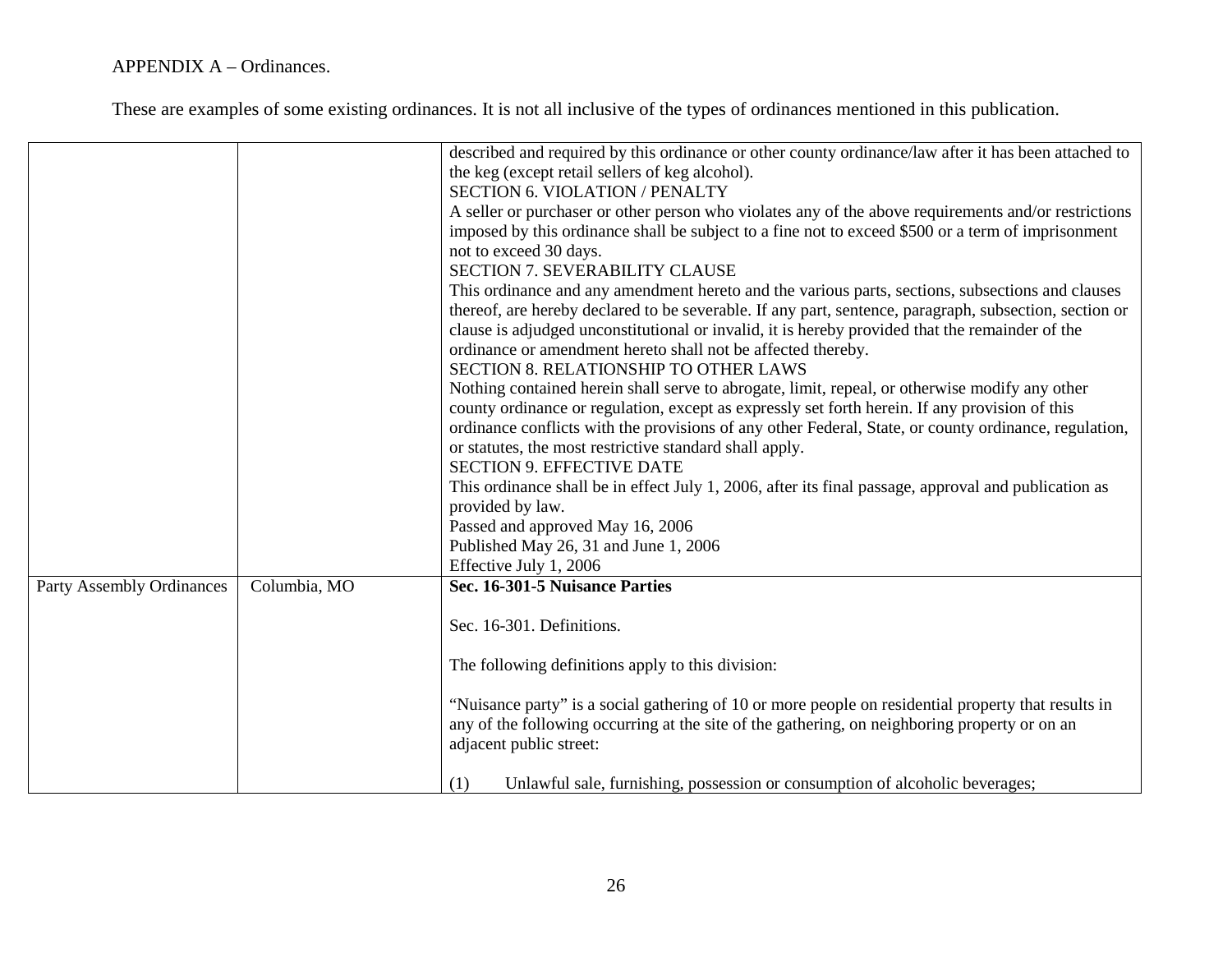|  | (2)  | Violation of any of the provisions of Article III of this chapter (noise);                                                                                                                                                           |
|--|------|--------------------------------------------------------------------------------------------------------------------------------------------------------------------------------------------------------------------------------------|
|  | (3)  | Fighting;                                                                                                                                                                                                                            |
|  | (4)  | Property damage;                                                                                                                                                                                                                     |
|  | (5)  | Littering;                                                                                                                                                                                                                           |
|  | (6)  | Outdoor urination or defecation in a place open to public view;                                                                                                                                                                      |
|  | (7)  | The standing or parking of vehicles in a manner that obstructs the free flow of traffic;                                                                                                                                             |
|  | (8)  | Conduct that threatens injury to people or damage to property;                                                                                                                                                                       |
|  | (9)  | Unlawful use or possession of marijuana or any drug or controlled substance;                                                                                                                                                         |
|  | (10) | Trespassing; or                                                                                                                                                                                                                      |
|  | (11) | Indecent exposure.                                                                                                                                                                                                                   |
|  |      | "Permit" means to give permission to; or to allow by silent consent, by not prohibiting, or by<br>failing to exercise control.                                                                                                       |
|  |      | Sec. 16-302. Nuisance parties prohibited.                                                                                                                                                                                            |
|  |      | It shall be unlawful for any person having the right to possession of any residential premises,<br>whether individually or jointly with others, to cause or permit a social gathering on the premises to<br>become a nuisance party. |
|  |      | Sec. 16-303. Police order to disperse.                                                                                                                                                                                               |
|  |      | Columbia police officers are authorized to order those attending a nuisance party to disperse. It                                                                                                                                    |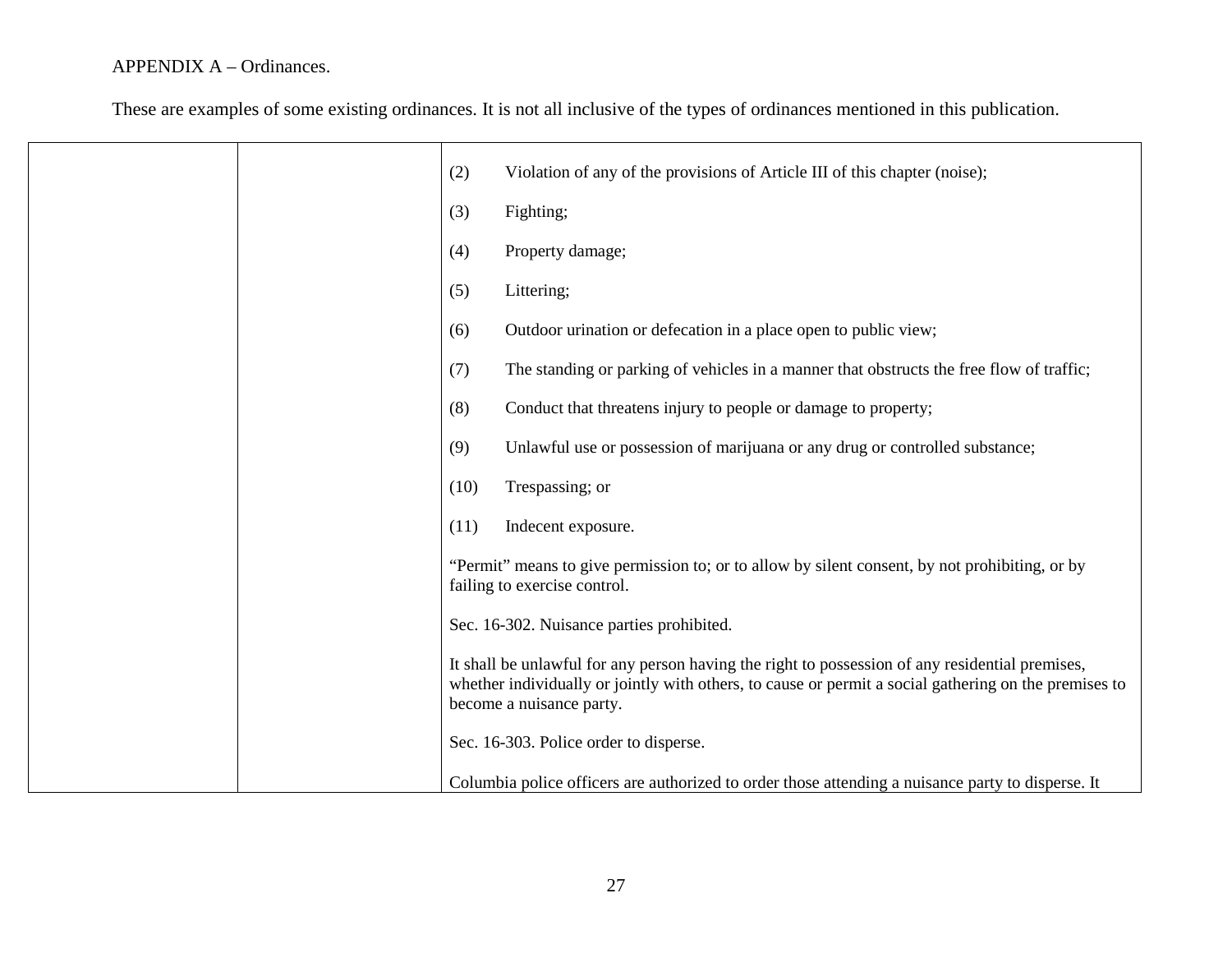| shall be unlawful for any person not domiciled at the site of the nuisance party to fail or refuse to<br>leave the premises immediately after being told to leave by a Columbia police officer.                                                                                                                                                                                                                                                                                                                                                                                                                                                                                                                                                                                                                                                                                                                                                                                                                                                  |
|--------------------------------------------------------------------------------------------------------------------------------------------------------------------------------------------------------------------------------------------------------------------------------------------------------------------------------------------------------------------------------------------------------------------------------------------------------------------------------------------------------------------------------------------------------------------------------------------------------------------------------------------------------------------------------------------------------------------------------------------------------------------------------------------------------------------------------------------------------------------------------------------------------------------------------------------------------------------------------------------------------------------------------------------------|
| Sec. 16-304. Nuisance parties -- residential rental properties; certificate of compliance sanctions.                                                                                                                                                                                                                                                                                                                                                                                                                                                                                                                                                                                                                                                                                                                                                                                                                                                                                                                                             |
| Intent of section. This section shall set forth administrative procedures and standards for<br>(a)<br>revoking a residential landlord's certificate of compliance under the Rental Unit Conservation Law<br>(Sec. 22-181, et seq. of this code) when multiple nuisance parties have occurred on residential<br>rental property. The city seeks the cooperation of residential landlords in eliminating nuisance<br>parties held by their tenants. The sanction of revoking a certificate of compliance is intended as a<br>last resort after other attempts to eliminate the problem have failed. This section also establishes<br>the offense of failure to prevent a nuisance party.                                                                                                                                                                                                                                                                                                                                                           |
| Initial nuisance party. Within 10 days after the initial nuisance party that serves as a basis<br>(b)<br>for a certificate of compliance sanction, the police department shall send the property owner and<br>tenants of the unit hosting the gathering, by certified mail, a notice of nuisance party ordinance<br>violation. The notice shall set forth the date, place and nature of the violation and urge the property<br>owner and tenants to take action to prevent future nuisance parties on the property. If notice cannot<br>be given to a party by certified mail, notice shall be given by first class mail and by posting a copy<br>of the notice in a conspicuous place on the dwelling.                                                                                                                                                                                                                                                                                                                                          |
| Subsequent nuisance party; compliance meeting. If a subsequent nuisance party occurs at<br>(c)<br>the same unit within a 12-month period, the police department shall send the property owner and<br>tenants, by certified mail, another notice of nuisance party violation within 10 days of the party. If<br>notice cannot be given to a party by certified mail, notice shall be given by first class mail and by<br>posting a copy of the notice in a conspicuous place on the dwelling. The notice shall set forth the<br>date, place and nature of the violation and shall schedule a nuisance party ordinance compliance<br>meeting. The compliance meeting shall be attended by a police department representative, by the<br>property owner or the owner's agent and by the tenants responsible for the nuisance party. The<br>purpose of the compliance meeting is to reach agreement on corrective action necessary to avoid<br>future nuisance parties on the property. Possible corrective actions include, but are not limited to: |
| An agreement by tenants to impose limits on social gatherings such as restrictions on the<br>(1)                                                                                                                                                                                                                                                                                                                                                                                                                                                                                                                                                                                                                                                                                                                                                                                                                                                                                                                                                 |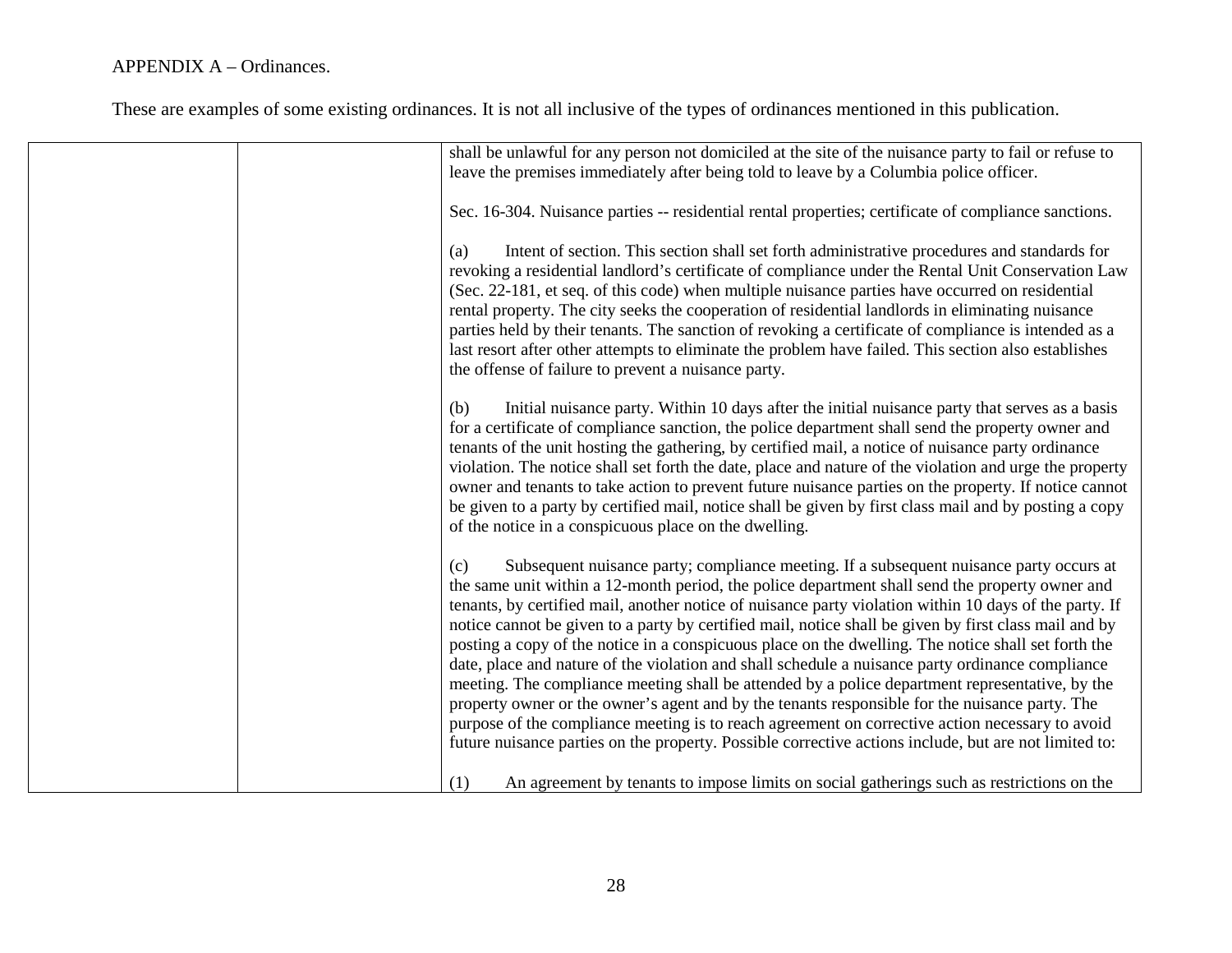| number of guests, time, music, consumption of alcoholic beverages, etc.                                                                                                                                                                                                                                                                                                                |
|----------------------------------------------------------------------------------------------------------------------------------------------------------------------------------------------------------------------------------------------------------------------------------------------------------------------------------------------------------------------------------------|
| (2)<br>An agreement by the property owner not to renew the lease or to initiate an eviction action<br>if further nuisance parties are held on the property.                                                                                                                                                                                                                            |
| If agreement is reached, a police department representative shall reduce the corrective action to<br>writing and shall provide a copy to the property owner and tenants.                                                                                                                                                                                                               |
| Owner's failure to prevent a third nuisance party. It shall be unlawful for the owner<br>(d)<br>of any residential rental property to fail to prevent a nuisance party within 12 months of a nuisance<br>party that triggered a compliance meeting under subsection (c). An owner of residential rental<br>property shall not be prosecuted for a violation of this subsection unless: |
| At least one person was charged with a violation of Sec. 16-302 or Sec. 16-303 or<br>(1)<br>an offense that caused a social gathering to become a nuisance party in connection with a nuisance<br>party at the residential unit which triggered a notice under Sec. 16-304 (b); and                                                                                                    |
| At least one person was charged with a violation of Sec. 16-302 or Sec. 16-303 or<br>(2)<br>an offense that caused a social gathering to become a nuisance party in connection with a nuisance<br>party at the residential unit which triggered a compliance meeting under Sec. 16-304 (c).                                                                                            |
| Revocation of certificate of compliance. A certificate of compliance may be revoked if the<br>(e)<br>notices of nuisance party ordinance violations under subsections (b) and (c) have been sent and                                                                                                                                                                                   |
| The property owner refused or failed to attend a compliance meeting;<br>(1)                                                                                                                                                                                                                                                                                                            |
| The property owner refused or failed to comply with any corrective action agreed to at the<br>(2)<br>compliance meeting;                                                                                                                                                                                                                                                               |
| Another nuisance party occurred at the same unit within 12 months of the nuisance party<br>(3)<br>that triggered the compliance meeting and the owner of the property failed to appear in response to<br>a summons issued for a violation of subsection (d); or                                                                                                                        |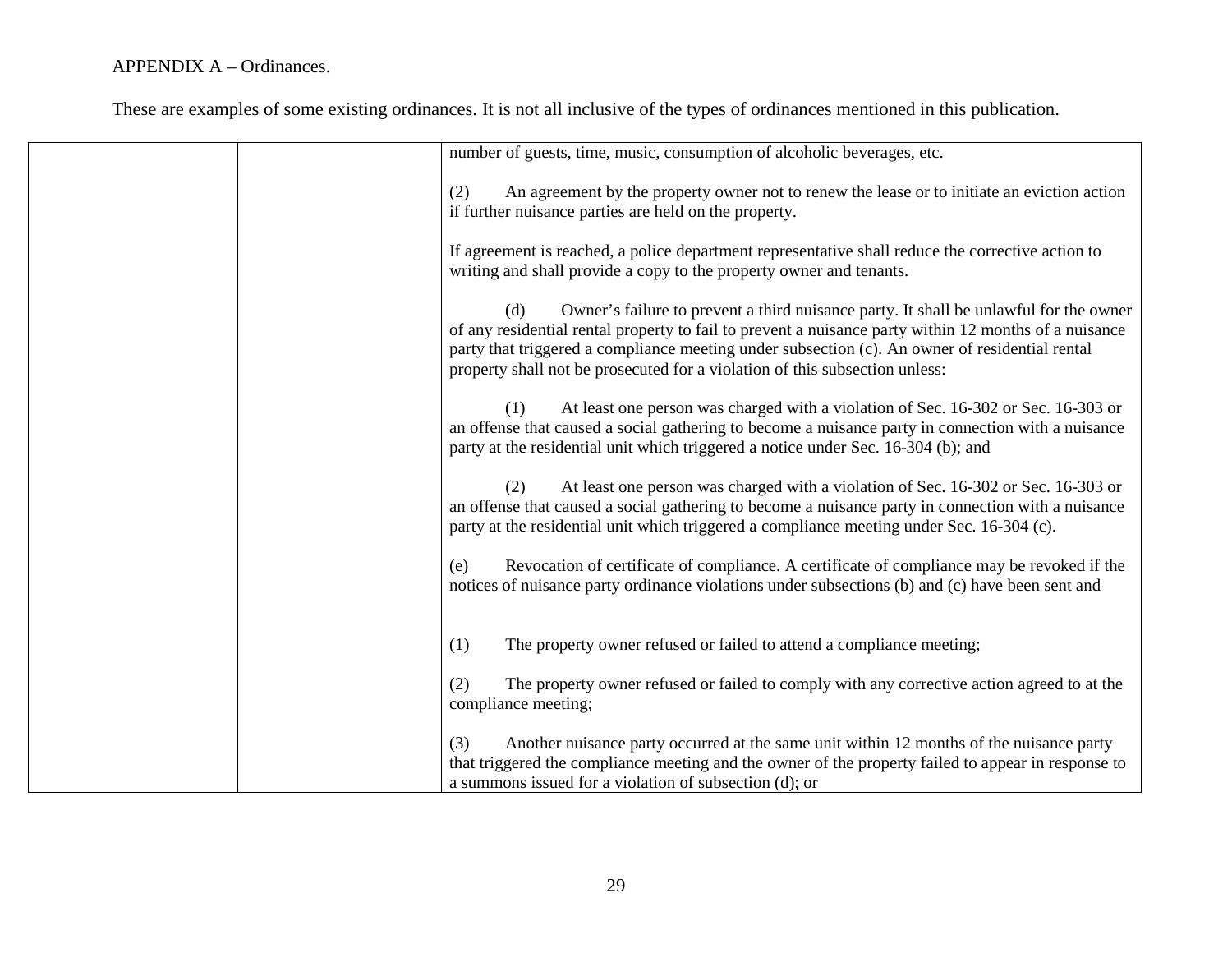|  | Two nuisance parties, each resulting in at least one person being charged with a<br>(4)<br>violation of Sec. 16-302 or Sec. 16-303 or an offense that caused the social gathering to become a<br>nuisance party, occurred at the same unit within 18 months of the nuisance party that triggered the<br>compliance meeting.                                                                                                                                                                                                              |
|--|------------------------------------------------------------------------------------------------------------------------------------------------------------------------------------------------------------------------------------------------------------------------------------------------------------------------------------------------------------------------------------------------------------------------------------------------------------------------------------------------------------------------------------------|
|  | When the police have sufficient evidence to support the revocation of a certificate of compliance,<br>the police chief shall submit the matter to the city manager.                                                                                                                                                                                                                                                                                                                                                                      |
|  | Initiation of revocation proceedings. If the city manager determines that a revocation of the<br>(f)<br>certificate of compliance for a building or unit may be justified, the city manager may institute a<br>contested case for that purpose in accordance with Chapter 536, RSMo. The property owner and<br>affected tenants shall be necessary parties to the case. The city manager or the manager's designee<br>shall serve as hearing officer at the hearing held on the proposed revocation of the certificate of<br>compliance. |
|  | Findings required for revocation; other considerations. The hearing officer may revoke the<br>(g)<br>certificate of compliance for the unit in violation of this division if the officer finds that:                                                                                                                                                                                                                                                                                                                                     |
|  | The initial and subsequent nuisance parties occurred at the unit;<br>(1)                                                                                                                                                                                                                                                                                                                                                                                                                                                                 |
|  | The proper notices of nuisance party ordinance violations were sent; and<br>(2)                                                                                                                                                                                                                                                                                                                                                                                                                                                          |
|  | (3)<br>a. The property owner failed or refused to attend a compliance meeting;                                                                                                                                                                                                                                                                                                                                                                                                                                                           |
|  | b. The property owner failed or refused to comply with any corrective action agreed to at the<br>compliance meeting; or                                                                                                                                                                                                                                                                                                                                                                                                                  |
|  | c. Another nuisance party occurred at the same unit within 12 months of the nuisance party that<br>triggered the compliance meeting and the owner of the property failed to appear in response to a<br>summons issued for a violation of subsection (d); or                                                                                                                                                                                                                                                                              |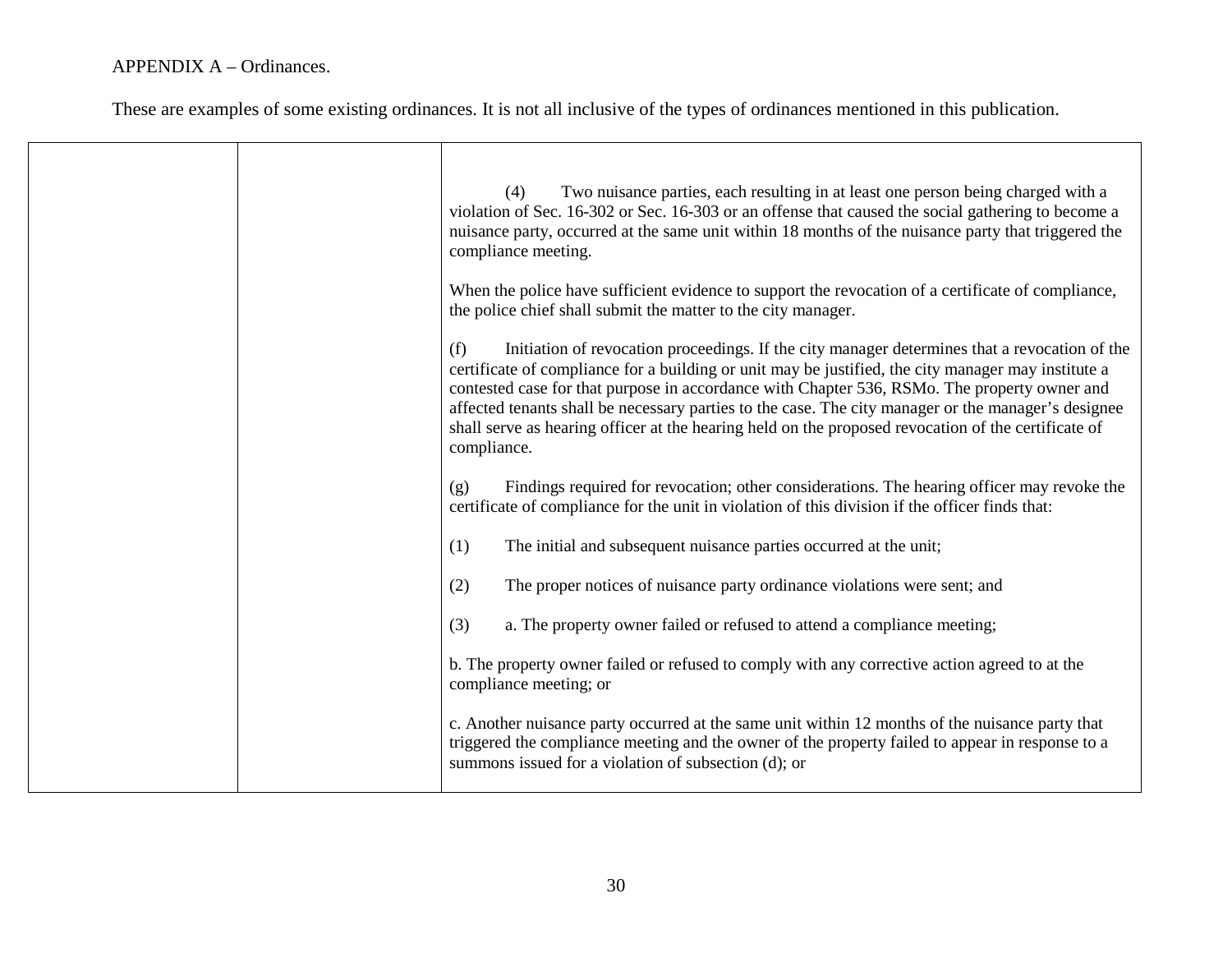| d. Two nuisance parties, each resulting in at least one person being charged with a violation of Sec.<br>16-302 or Sec. 16-303 or an offense that caused the social gathering to become a nuisance party,<br>occurred at the same unit within 18 months of the nuisance party that triggered the compliance<br>meeting.                    |
|--------------------------------------------------------------------------------------------------------------------------------------------------------------------------------------------------------------------------------------------------------------------------------------------------------------------------------------------|
| In determining whether the certificate of compliance should be revoked, the hearing officer shall<br>consider:                                                                                                                                                                                                                             |
| The level of cooperation of the parties in attempting to avoid nuisance parties;<br>(1)                                                                                                                                                                                                                                                    |
| The level of disturbance associated with the nuisance parties;<br>(2)                                                                                                                                                                                                                                                                      |
| The impact of the nuisance parties on neighbors and other victims;<br>(3)                                                                                                                                                                                                                                                                  |
| The degree to which the landlord and tenants have taken reasonable steps to avoid future<br>(4)<br>nuisance parties; and                                                                                                                                                                                                                   |
| The history of nuisance party ordinance violations on owner's property.<br>(5)                                                                                                                                                                                                                                                             |
| Affirmative defense. It shall be an affirmative defense to a charge of violating subsection<br>(h)<br>(d) and to a certificate of compliance revocation proceeding that the property owner has evicted or<br>is diligently attempting to evict all tenants and occupants of the property who were responsible for<br>the nuisance parties. |
| Time sanctions in effect. The order revoking a certificate of compliance shall state the<br>(i)<br>period of time that must elapse between the effective date of the revocation and the time when a<br>new certificate may be issued for the property. This period shall not exceed one year.                                              |
| Appeal. The property owner or any affected tenant may appeal an adverse decision of the<br>(i)<br>hearing officer to the Circuit Court of Boone County in accordance with Chapter 536, RSMo.                                                                                                                                               |
| Effect of property conveyance. If title to property subject to an order revoking the<br>(k)<br>certificate of compliance is conveyed in an arms-length transaction, as determined by the city                                                                                                                                              |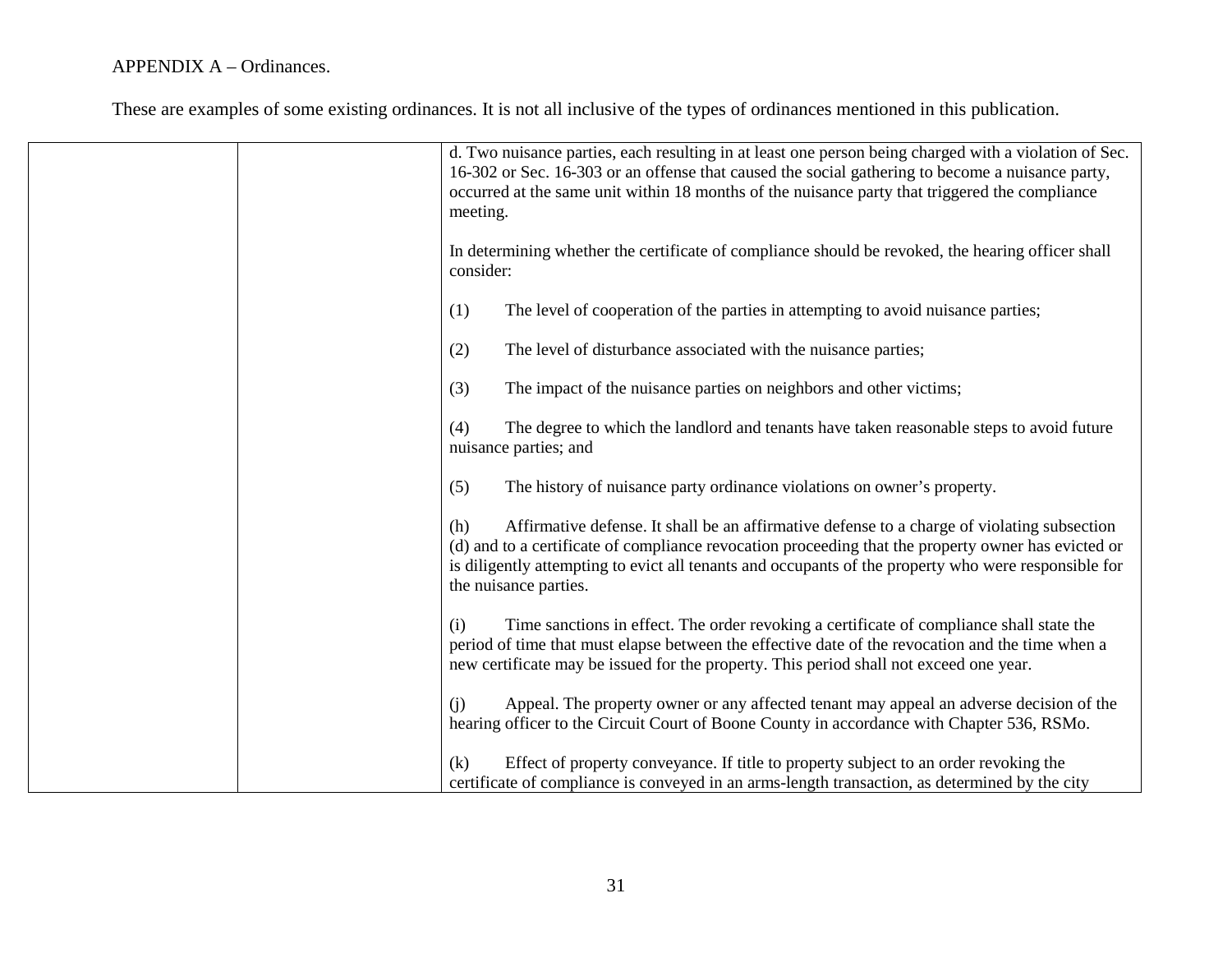| manager or the manager's designee, the new owner may apply for a certificate of compliance after<br>the new owner has met with a representative of the police department and agreed to take corrective<br>action satisfactory to the chief of police to avoid future nuisance parties.                                                                                                                                                                                                                                |
|-----------------------------------------------------------------------------------------------------------------------------------------------------------------------------------------------------------------------------------------------------------------------------------------------------------------------------------------------------------------------------------------------------------------------------------------------------------------------------------------------------------------------|
| In determining whether the conveyance was an arms-length transaction, the city manager or the<br>manager's designee shall consider:                                                                                                                                                                                                                                                                                                                                                                                   |
| (1)<br>Whether the property was conveyed for less than fair market value;                                                                                                                                                                                                                                                                                                                                                                                                                                             |
| Whether the property was conveyed to an entity controlled by a person conveying the<br>(2)<br>property; and                                                                                                                                                                                                                                                                                                                                                                                                           |
| (3)<br>Whether the property was conveyed to a relative of a person conveying the property.                                                                                                                                                                                                                                                                                                                                                                                                                            |
| Sec. 16-305. Penalty.                                                                                                                                                                                                                                                                                                                                                                                                                                                                                                 |
| Any person who violates Sec. 16-302, Sec. 16-303, or Sec. 16-304 (d) shall, upon conviction, be<br>punished for a first offense by a fine of not less than \$500 nor more than \$2,000 or by<br>imprisonment not exceeding three months or by both such fine and imprisonment. Upon conviction<br>for a second or subsequent offense, a person shall be punished by a fine of not less than \$1,000, nor<br>more than \$4,000 or by imprisonment not exceeding three months or by both such fine and<br>imprisonment. |
| In determining whether the conveyance was an arms-length transaction, the city manager or the<br>manager's designee shall consider:                                                                                                                                                                                                                                                                                                                                                                                   |
| (1)<br>Whether the property was conveyed for less than fair market value;                                                                                                                                                                                                                                                                                                                                                                                                                                             |
| Whether the property was conveyed to an entity controlled by a person conveying the<br>(2)<br>property; and                                                                                                                                                                                                                                                                                                                                                                                                           |
| (3)<br>Whether the property was conveyed to a relative of a person conveying the property.                                                                                                                                                                                                                                                                                                                                                                                                                            |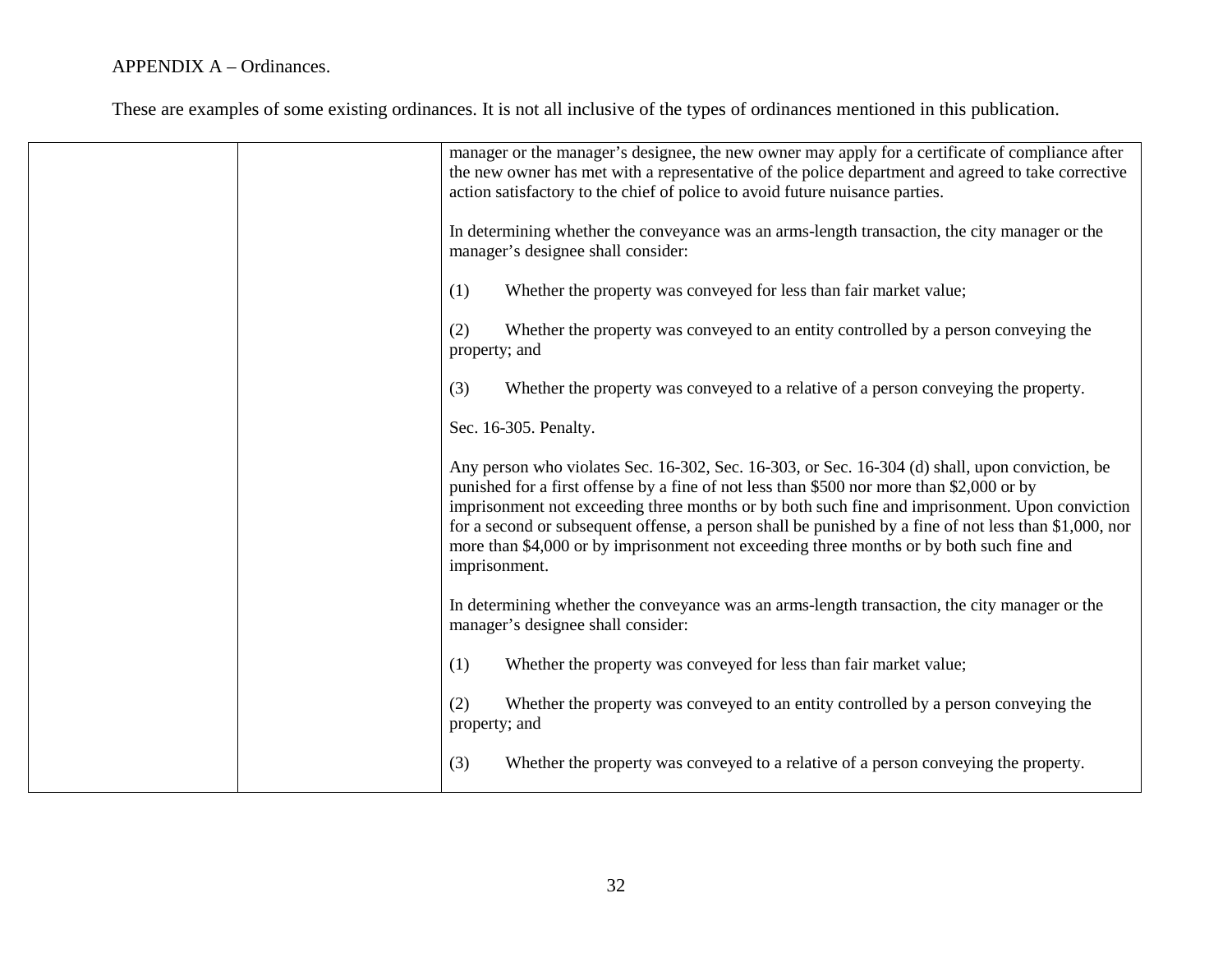|                |                | Sec. 16-305. Penalty.                                                                                                                                                                                                                                                                                                                                                                                                                                                                                                                                                                                                                                                                                                                                                                                                                                                                     |
|----------------|----------------|-------------------------------------------------------------------------------------------------------------------------------------------------------------------------------------------------------------------------------------------------------------------------------------------------------------------------------------------------------------------------------------------------------------------------------------------------------------------------------------------------------------------------------------------------------------------------------------------------------------------------------------------------------------------------------------------------------------------------------------------------------------------------------------------------------------------------------------------------------------------------------------------|
|                |                |                                                                                                                                                                                                                                                                                                                                                                                                                                                                                                                                                                                                                                                                                                                                                                                                                                                                                           |
|                |                | Any person who violates Sec. 16-302, Sec. 16-303, or Sec. 16-304 (d) shall, upon conviction, be<br>punished for a first offense by a fine of not less than five hundred \$500 nor more than two \$2,000<br>or by imprisonment not exceeding three months or by both such fine and imprisonment. Upon<br>conviction for a second or subsequent offense, a person shall be punished by a fine of not less than<br>one \$1,000, nor more than four \$4,000 or by imprisonment not exceeding three months or by both<br>such fine and imprisonment.                                                                                                                                                                                                                                                                                                                                           |
| Open Container | Pittsfield, NH | <b>Open Container Ordinance</b>                                                                                                                                                                                                                                                                                                                                                                                                                                                                                                                                                                                                                                                                                                                                                                                                                                                           |
|                |                | In accordance with the provisions of New Hampshire Revised Statutes Annotated, Chapter 31,<br>Section 29, authorizing Pittsfield to enact bylaws, the following ordinance is adopted by the<br>Annual Town Meeting.<br>Section 1. Purpose. The Annual Town Meeting of Pittsfield ordains that it is in the public interest<br>and hereby establishes that it is public policy to regulate the use of alcoholic beverages on town<br>property, or in motor vehicles.<br>Section 2. Use of Alcohol on Public Property Prohibited. It shall be unlawful for any person to                                                                                                                                                                                                                                                                                                                    |
|                |                | possess an open container of any alcoholic beverage, or to consume any alcoholic beverages while<br>on any public highway, sidewalk, common, or upon any town owned property within the limits of<br>Pittsfield, unless authorized in writing by the Board of Selectmen by a lawfully issued permit.<br>Section 3. Use of Alcohol in Vehicles Prohibited. It shall be unlawful for any person to possess an<br>open container of any alcoholic beverage, or to consume any alcoholic beverage while in any<br>vehicle upon a public highway, sidewalk, common, or upon any town owned property within the<br>limits of Pittsfield.                                                                                                                                                                                                                                                        |
|                |                | Section 4. Definitions. The following words shall have the following meanings as used in this<br>ordinance.<br>VEHICLE: Shall mean and include, antique motor vehicle or motorcycle; automobile transporter;<br>automobile transporter stringer steered; automobile utility trailer; bus; combination vehicle;<br>commercial motor vehicle; emergency vehicle; full trailer; heavy truck; highway building<br>equipment; light truck; mixed use school bus; moped; motor truck; motor vehicle; motorcycle;<br>motor driven cycle; off highway recreational vehicle; OHRV; private passenger vehicle; recreation<br>vehicle; school bus; semi-trailer; sidecar; single unit vehicle; ski area vehicles; snow traveling<br>vehicle; special motor equipment; street rod; tractor; tractor trailer; trailer; truck; truck-tractor;<br>vehicle; any water vehicle; all as defined in RSA 259. |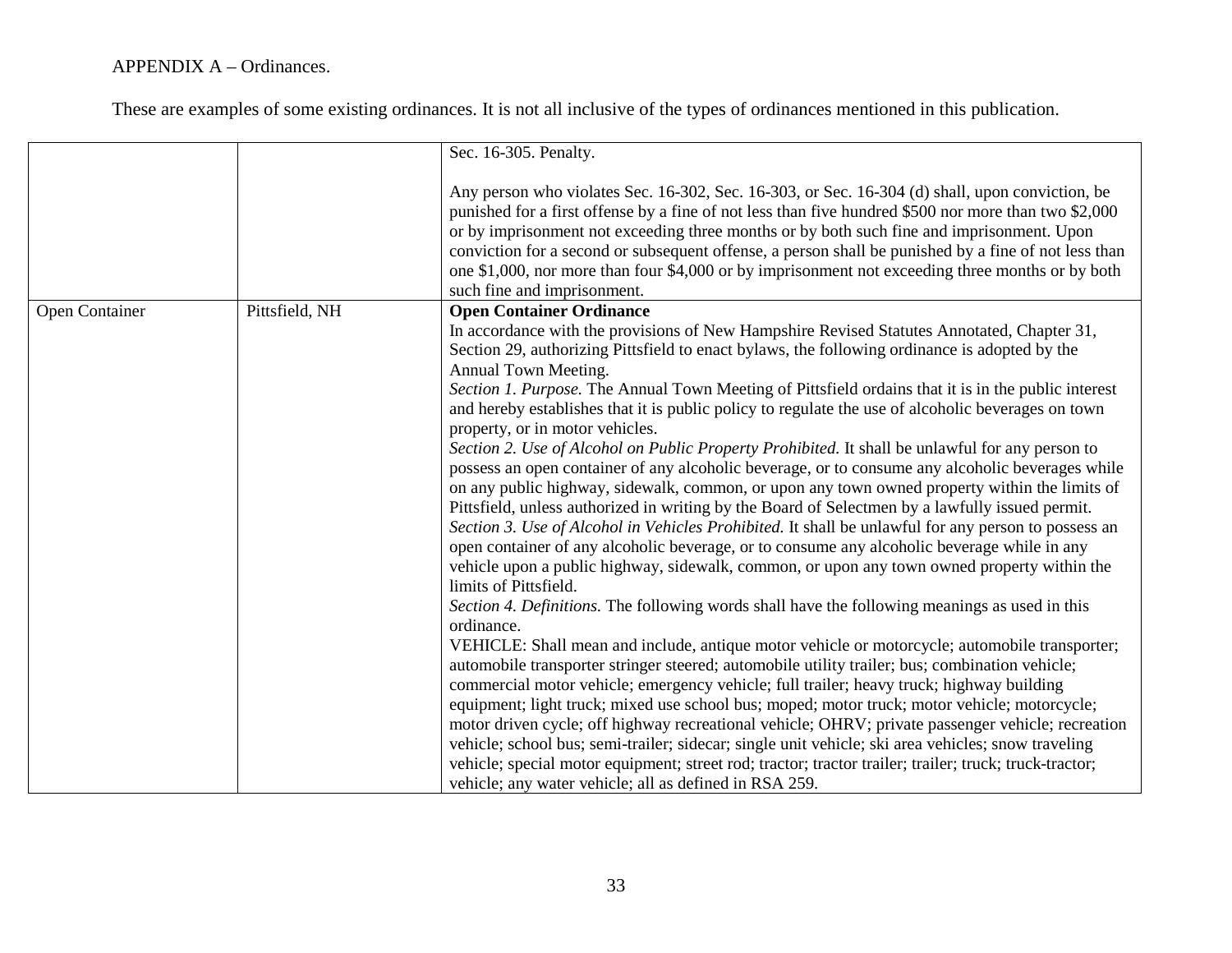|                    |             | WAY: Way shall mean a way as defined in RSA 259:125, I & II.                                               |
|--------------------|-------------|------------------------------------------------------------------------------------------------------------|
|                    |             | Section 5. Validity. If any section, or part of a section, or paragraph of this ordinance is declared      |
|                    |             | invalid or unconstitutional, it shall not be held to invalidate or impair the validity, force of effect of |
|                    |             | any other section or sections, or part of a section or paragraph of this ordinance.                        |
|                    |             | Section 6. Penalty. Any person found to be in violation of this ordinance, shall be guilty of a            |
|                    |             | violation and upon conviction, shall be fined not more than \$250 for each offense, such sums shall        |
|                    |             | insure to such uses as the town may direct.                                                                |
|                    |             | Section 7. Effective. This ordinance shall take effect upon its passage.                                   |
|                    |             | PASSAGE: This ordinance was adopted by a vote of the March 18th, 2000, Annual Town Meeting,                |
|                    |             | under Article 24 of the warrant.                                                                           |
| <b>Social Host</b> | Salinas, CA | <b>CHAPTER 21. - OFFENSES-</b>                                                                             |
|                    |             | MISCELLANEOUS. >> Article II. - Social Host Accountability. >>                                             |
|                    |             | Article II. - Social Host Accountability.                                                                  |
|                    |             | Sec. 21-200. - Purpose.                                                                                    |
|                    |             | Sec. 21-210. - Definitions.                                                                                |
|                    |             | Sec. 21-220. - Hosting, permitting, allowing a gathering where minors consuming alcoholic                  |
|                    |             | beverages are prohibited.                                                                                  |
|                    |             | Sec. 21-230. - No mandatory duty of care.                                                                  |
|                    |             | Sec. 21-240. - Recovery of response costs.                                                                 |
|                    |             | Sec. 21-250. - Violation; penalty.                                                                         |
|                    |             | Sec. 21-260. - Preemption.                                                                                 |
|                    |             | Sec. 21-200. - Purpose.                                                                                    |
|                    |             | The purposes of this article are:                                                                          |
|                    |             | To protect the public health, safety, and general welfare.                                                 |
|                    |             | To promote the reduction of underage drinking by imposing a civil fine on people responsible for           |
|                    |             | loud or unruly gatherings where alcohol is consumed by, served to or in the possession of minors.          |
|                    |             | To facilitate the enforcement of laws prohibiting the service to, consumption of, or possession of         |
|                    |             | alcoholic beverages by minors.                                                                             |
|                    |             | To offset the municipal costs associated with providing fire, police, and other emergency services         |
|                    |             | to loud or unruly gatherings by imposing a civil fee upon social hosts and/or landowners who               |
|                    |             | conduct or allow such loud or unruly gatherings to occur on their premises, at their residences, or at     |
|                    |             | rented facilities where alcoholic beverages are served to, consumed by, or in the possession of            |
|                    |             | minors.                                                                                                    |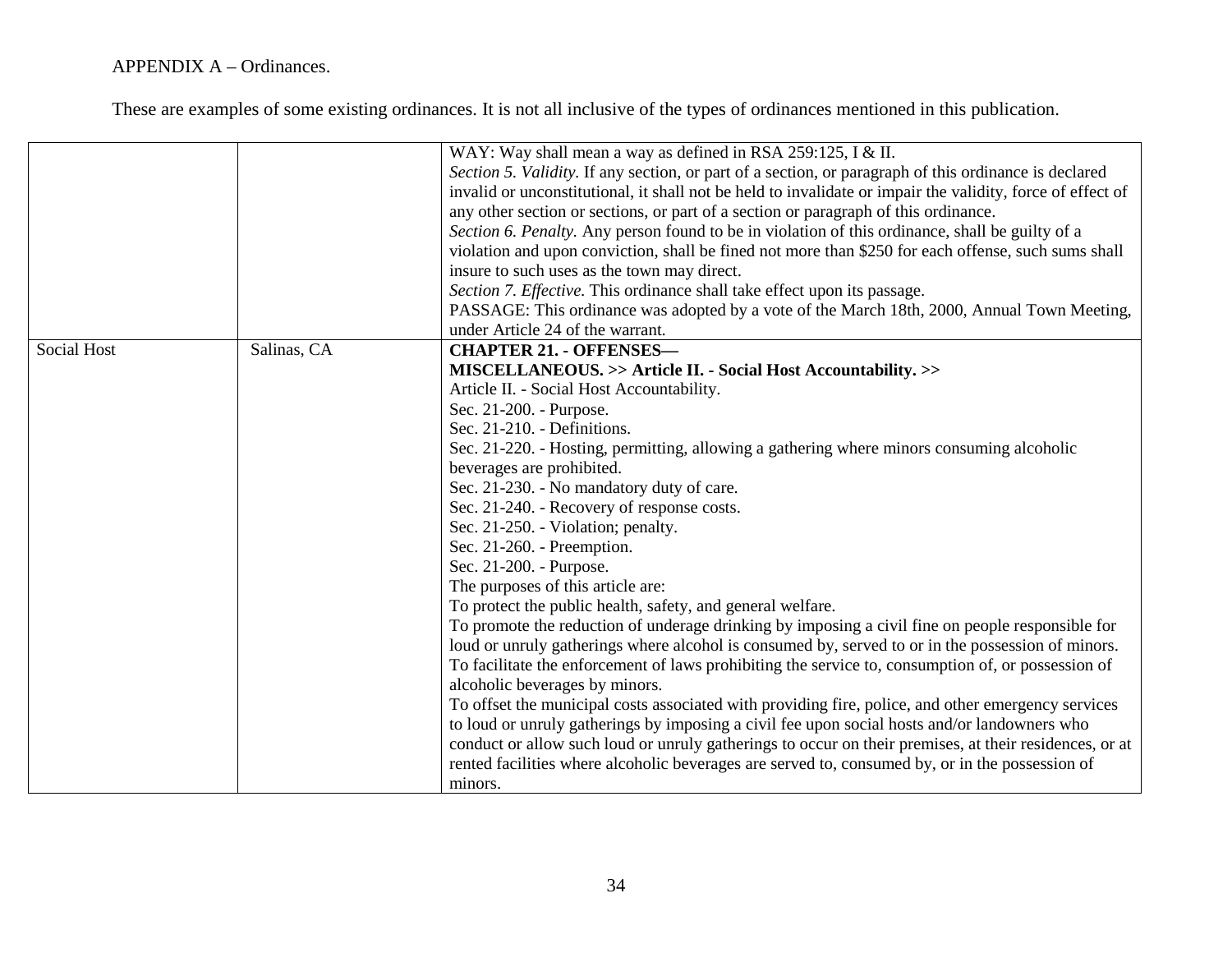| $(Ord. No. 2513 (NCS), § 4, 2-1-2011)$                                                              |
|-----------------------------------------------------------------------------------------------------|
| Sec. 21-210. - Definitions.                                                                         |
| For purposes of this article, the following words and phrases have the meanings set forth in this   |
| section.                                                                                            |
| "Alcohol" shall have the same meaning as in Business and Professions Code section 23003, as the     |
| same may be amended from time to time, and any successor section thereto.                           |
| "Alcoholic beverage" shall have the same meaning as in Business and Professions Code section        |
| 23004, as the same may be amended from time to time, and any successor section thereto.             |
| "Gathering" means a group of people who have assembled or who are assembling for                    |
| a social occasion or social activity.                                                               |
| "Minor" means any person less than 21 years old.                                                    |
| "Premises" means any residence or other private property, individual unit or place, including any   |
| commercial or business premises.                                                                    |
| "Public place" means any place to which the public or a substantial group of the public has access  |
| and includes, but is not limited to, streets, highways, and the common areas of schools, hospitals, |
| apartment houses, office buildings, transport facilities, and shops.                                |
| $(Ord. No. 2513 (NCS), § 4, 2-1-2011)$                                                              |
| Sec. 21-220. - Hosting, permitting, allowing a gathering where minors consuming alcoholic           |
| beverages are prohibited.                                                                           |
| Except as may be permitted by State law, it is unlawful for any person to permit, allow, or host a  |
| gathering at his or her place of residence or other private property, public place, or any other    |
| premises under his or her control where alcoholic beverages are in the possession of or being       |
| consumed by or have been consumed by one or more minors, if such person either knows or             |
| reasonably should know that a minor is in possession of or is consuming or has been in the          |
|                                                                                                     |
| possession of or has consumed an alcoholic beverage.                                                |
| A person who permits, allows or hosts a gathering shall be deemed to have actual or constructive    |
| knowledge that minors have consumed alcoholic beverages if the person has not taken all             |
| reasonable steps to prevent the consumption of alcoholic beverages by minors as set forth in        |
| subsection (f) this section.                                                                        |
| Any person who permits, allows or host a gathering shall be rebuttably presumed to have actual or   |
| constructive knowledge that minors have consumed alcoholic beverages if such person is present at   |
| the premises of the gathering at the time any minor consumes an alcoholic beverage.                 |
| This section shall not apply to conduct involving the use of alcoholic beverages that occurs        |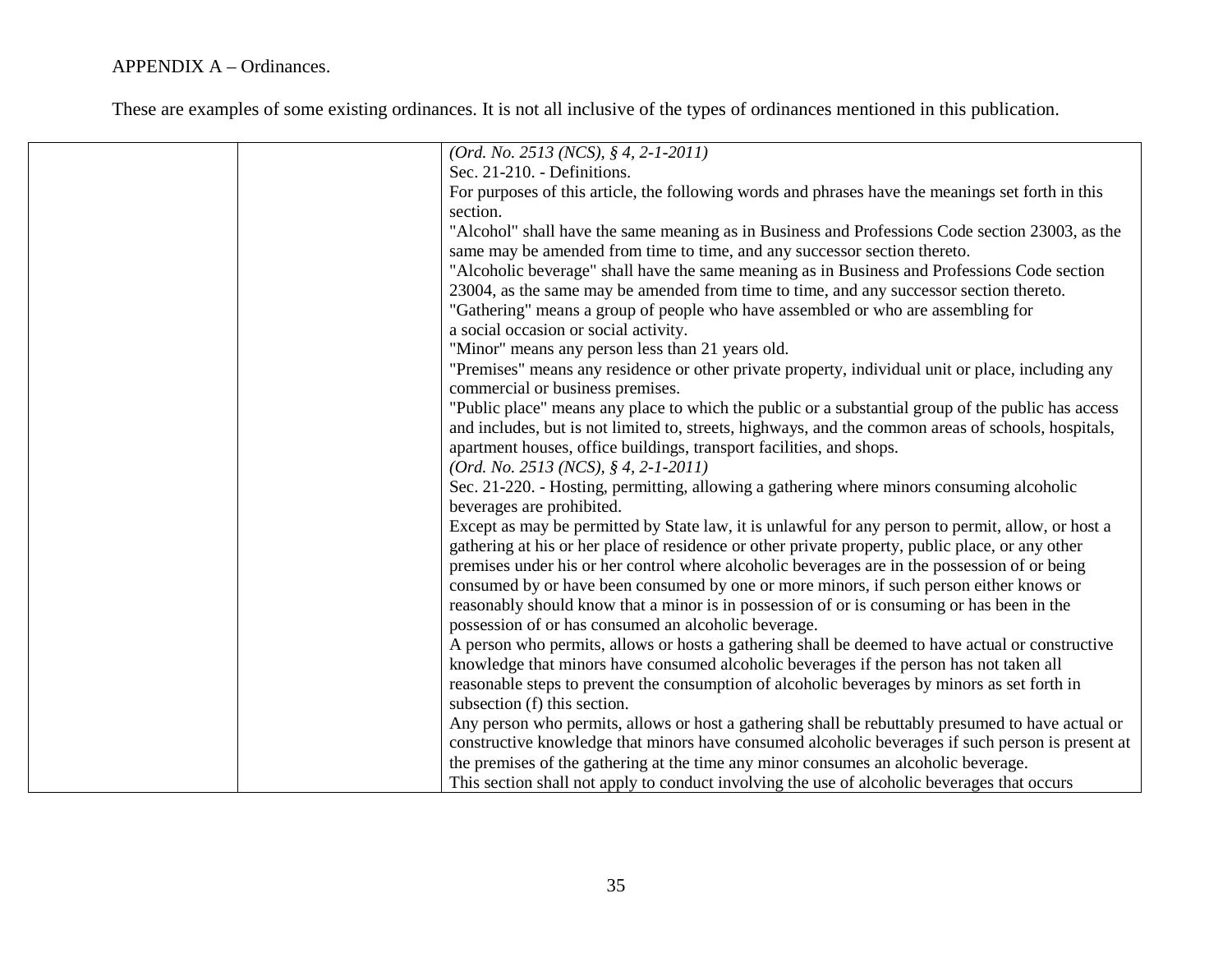| exclusively between a minor and his or her parent or legal guardian.                                   |
|--------------------------------------------------------------------------------------------------------|
| This section shall not apply to any location or place regulated by the California Department of        |
| Beverage Control.                                                                                      |
| It is the duty of any person who permits, allows or hosts a gathering at his or her place of residence |
| or other private property, public place or any other premises under his or her control, where minors   |
| are present, to take all reasonable steps to prevent the consumption of alcoholic beverages by any     |
| minor at the gathering.                                                                                |
| Reasonable steps are controlling access to alcoholic beverages at the gathering, controlling the       |
| quantity of alcoholic beverages at the gathering, verifying the age of people attending the gathering  |
| by inspecting drivers licenses or other government-issued identification cards to ensure that minors   |
| do not consume alcoholic beverages at the gathering, monitoring the activities of people at the        |
| gathering, and monitoring the conduct of minors at the gathering.                                      |
| A person who hosts a gathering shall not be in violation of this article if he or she seeks assistance |
| from the Salinas Police Department or other law enforcement agency to remove any person who            |
| refuses to abide by the host's performance of the duties imposed by the Salinas City Code, or          |
| terminate the gathering because the host has been unable to prevent minors from consuming              |
| alcoholic beverages despite having taken all reasonable steps to do so, as long as such request is     |
| made before any other person makes a complaint about the gathering.                                    |
| Whenever a person having a right of possession of a private residence or other private property is     |
| present at that private residence or other private property at the time that a minor possesses or      |
| consumes any alcoholic beverage at a gathering at or on said property, it shall be prima facie         |
| evidence that such person had the knowledge, or reasonably should have had the knowledge, that         |
| the minor possessed or consumed an alcoholic beverage at the gathering.                                |
| $(Ord. No. 2513 (NCS), § 4, 2-1-2011)$                                                                 |
| Sec. 21-230. - No mandatory duty of care.                                                              |
| This article is not intended to impose, and shall not be construed or given effect in a manner that    |
| imposes upon the city, or any officer, employee, agent, or representative of the city, a mandatory     |
| duty of care toward people or property within and without the city limits, so as to provide a basis of |
| civil liability for damages, except as may otherwise be imposed by law.                                |
| $(Ord. No. 2513 (NCS), § 4, 2-1-2011)$                                                                 |
| Sec. 21-240. - Recovery of response costs.                                                             |
|                                                                                                        |
| In addition to any fines or penalties which may otherwise be levied by the city pursuant to this       |
| article, the city shall be entitled to recover from any person found to be in violation of any         |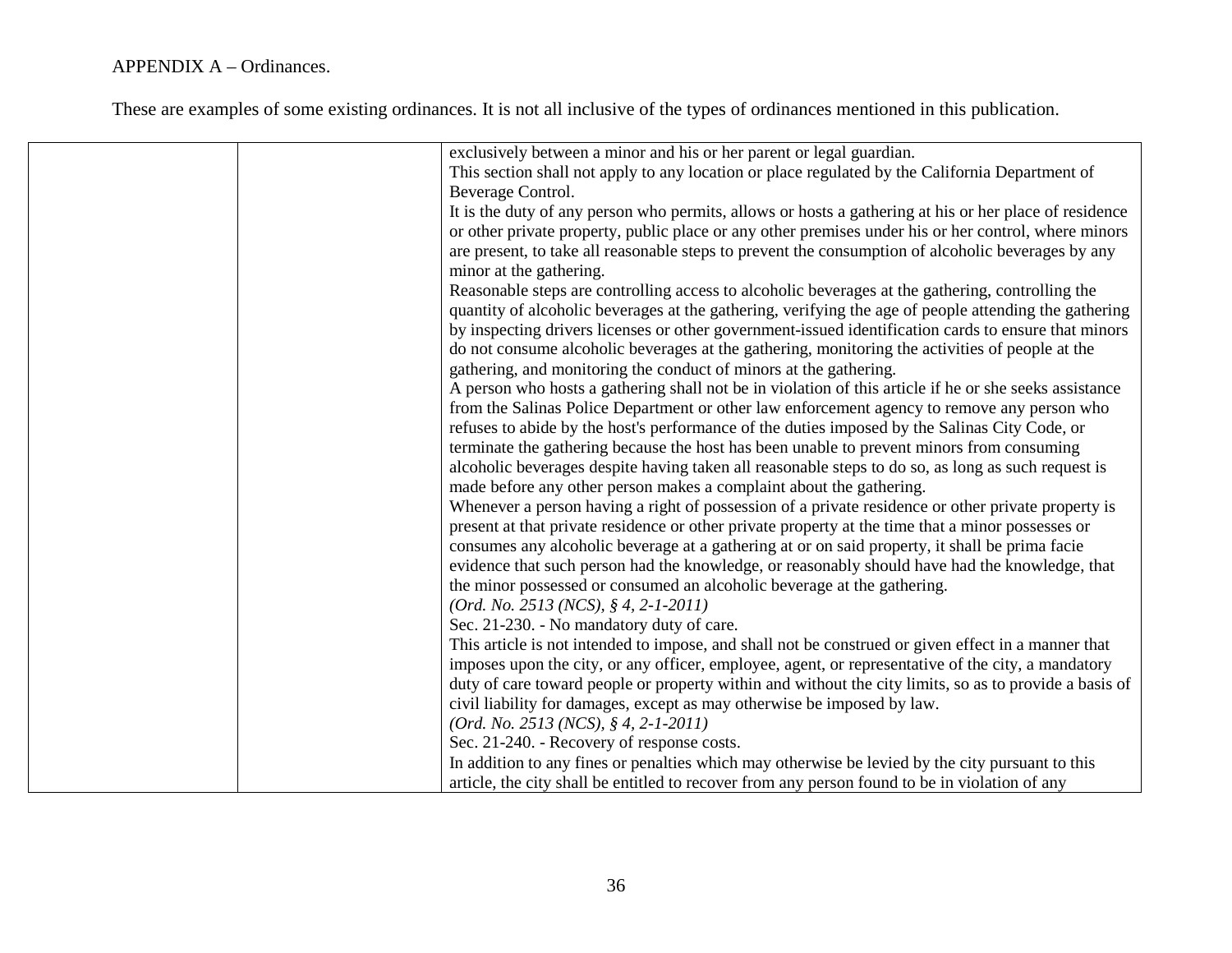| provision of this article, the city's full response costs.                                               |
|----------------------------------------------------------------------------------------------------------|
| For purposes of this article, the term "response costs" shall mean those reasonable and necessary        |
| costs directly incurred by the city for a response to a gathering prohibited under this article and      |
| shall include the cost of providing police, fire, and/or other emergency response services at the        |
| scene of such gathering to include, but not limited to, salaries and benefits of law enforcement         |
| and/or emergency personnel for the full amount of time spent responding to, remaining at, or             |
| otherwise dealing with such gatherings, and the administrative costs attributable to such responses;     |
| The cost of any medical treatment to or for any law enforcement personnel injured while                  |
| responding to, remaining at, or leaving the scene of such gatherings; and the cost of repairing any      |
| city equipment or property damaged and the cost of the use of any such equipment used in                 |
|                                                                                                          |
| responding to, remaining at, or leaving the scene of such gatherings.                                    |
| The city's response costs shall be deemed a debt owed to the city which may be recovered by the          |
| city in a civil action. In addition to any response costs which the city may recover, in the event the   |
| city brings a civil action to enforce the provisions of this section and to recover its response costs,  |
| the city may be entitled to recover its attorney fees and costs incurred in the action if the city       |
| prevails.                                                                                                |
| $(Ord. No. 2513 (NCS), § 4, 2-1-2011)$                                                                   |
| Sec. 21-250. - Violation; penalty.                                                                       |
| Violation of this article is a misdemeanor punishable by up to six months in the county jail and/or      |
| up to a \$1.000 fine.                                                                                    |
| Alternatively, and in the discretion of the city attorney, a violation of this article may be prosecuted |
| administratively. Any enforcement officer of the city, at his or her discretion, may issue an            |
| administrative citation for a violation of this article. There is a no requirement of a first warning in |
| order for the enforcement officer to issue the citation.                                                 |
| A first violation of this article shall result in a citation with a \$500 penalty. A second violation of |
| this article within a twelve-month period shall result in a citation with a \$1,000 penalty.             |
| A third or a subsequent violation of this article within a twelve-month period shall result in a         |
| citation with a \$1,500 penalty.                                                                         |
| The city shall give notice of a violation of this section by issuing an administrative citation to any   |
| and all people identified by the enforcement officer within 30 days of the violation.                    |
| The administrative citation shall be subject to the appeal process set forth in Division 1 of Article II |
| of Chapter 1 of the City Code.                                                                           |
| The administrative penalty prescribed in this section is in addition to any administrative cost          |
|                                                                                                          |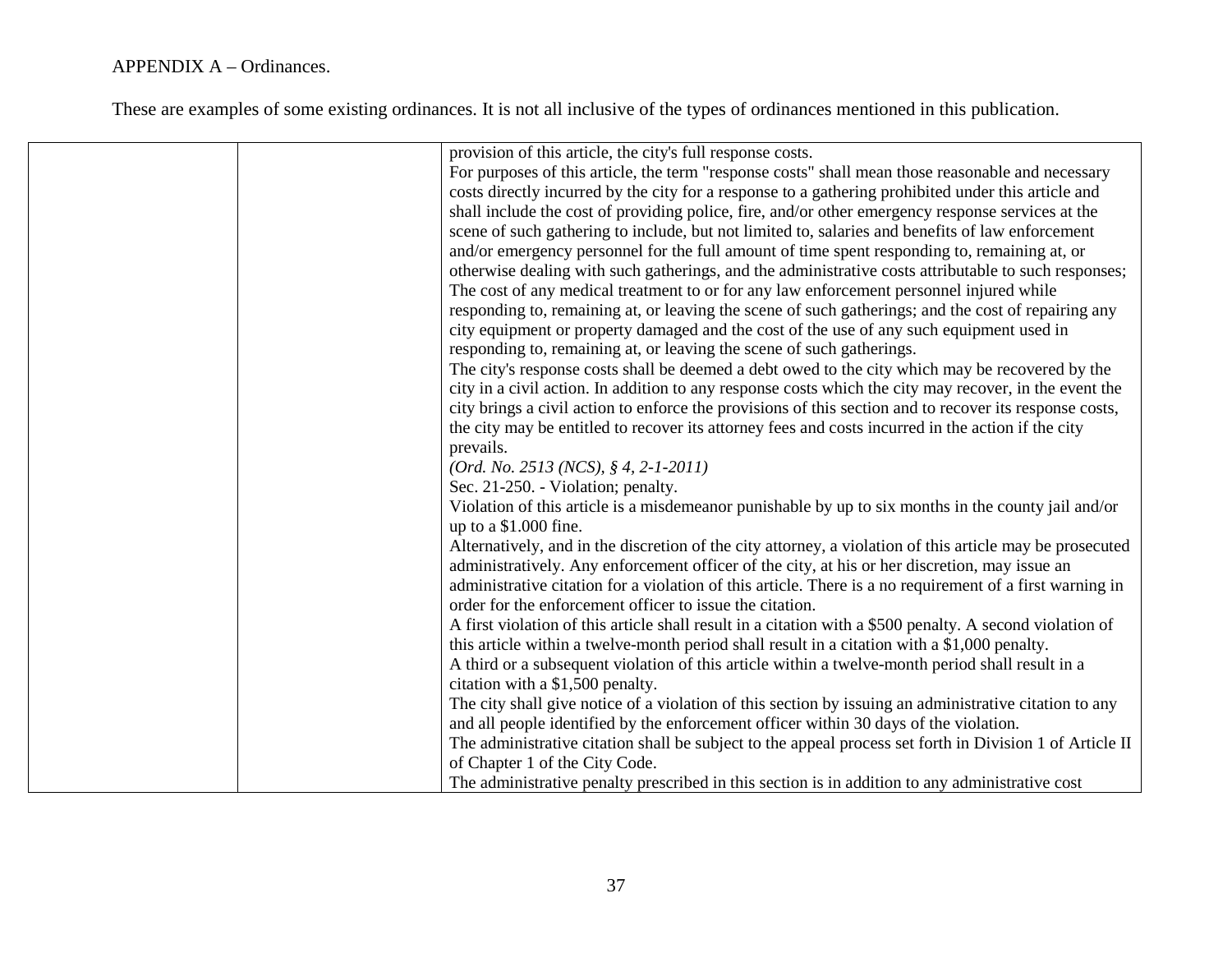|                       |           | recovery fee for public safety responses set forth in the Salinas City Code. In the event that the<br>person who is in violation of this section is a minor, then the minor and the parents or guardians of<br>that minor will be jointly and severally liable for the administrative penalty.<br>The amount of a civil fine shall be deemed a debt owed to the city by the people found to be in<br>violation of this article. Any person owing such fine and/or fees shall be liable in an action brought<br>in the name of the city for recovery of such fine and/or fees. These recovery costs may include<br>reasonable attorneys' fees and costs incurred in the action if the city prevails.<br>$(Ord. No. 2513 (NCS), § 4, 2-1-2011)$<br>Sec. 21-260. - Preemption.<br>This article shall not be interpreted in any manner that conflicts with the laws or the constitutions<br>of the United States or of the State of California.<br>(Ord. No. 2513 (NCS), § 4, 2-1-2011) |
|-----------------------|-----------|-------------------------------------------------------------------------------------------------------------------------------------------------------------------------------------------------------------------------------------------------------------------------------------------------------------------------------------------------------------------------------------------------------------------------------------------------------------------------------------------------------------------------------------------------------------------------------------------------------------------------------------------------------------------------------------------------------------------------------------------------------------------------------------------------------------------------------------------------------------------------------------------------------------------------------------------------------------------------------------|
| Special Event License | Aspen, CO | <b>SECTION 12: ALCOHOL PERMIT &amp; LICENSE</b><br>A SPECIAL EVENT LIQUOR LICENSE FROM THE STATE OF COLORADO will be required<br>if you plan to sell, distribute or consume alcoholic beverages at your event. An application for a<br>special event liquor license shall be submitted to the jurisdiction where the event venue is located -<br>Aspen clerk, Snowmass Village clerk or Pitkin County clerk. Only incorporated non-profit<br>organizations are eligible for special event liquor permits.                                                                                                                                                                                                                                                                                                                                                                                                                                                                           |
|                       |           | The special event permit you receive will likely prohibit the consumption of alcohol in the event<br>venue outside of a controlled area or beer garden. Liquor liability coverage with a \$1,000,000 limit<br>must be included on your certificate of insurance.<br>Colorado www.revenue.state.co.us/liquor_dir/pdfs/8439.pdf                                                                                                                                                                                                                                                                                                                                                                                                                                                                                                                                                                                                                                                       |
|                       |           | Pitkin County www.revenue.state.co.us/liquor_dir/pdfs/8439.pdf<br>You must submit your special event liquor license application to the applicable city, town or<br>county clerk at least 30 days prior to your event. Applications submitted to the town or county will<br>require a public hearing before the applicable review body, which will be scheduled by the clerk.<br>After the public hearing (if applicable), the clerk will send the application to the State, which must<br>receive the application at least 10) days prior to the event.                                                                                                                                                                                                                                                                                                                                                                                                                             |
|                       |           | SECTION 10: ALCOHOL MITIGATION PLAN                                                                                                                                                                                                                                                                                                                                                                                                                                                                                                                                                                                                                                                                                                                                                                                                                                                                                                                                                 |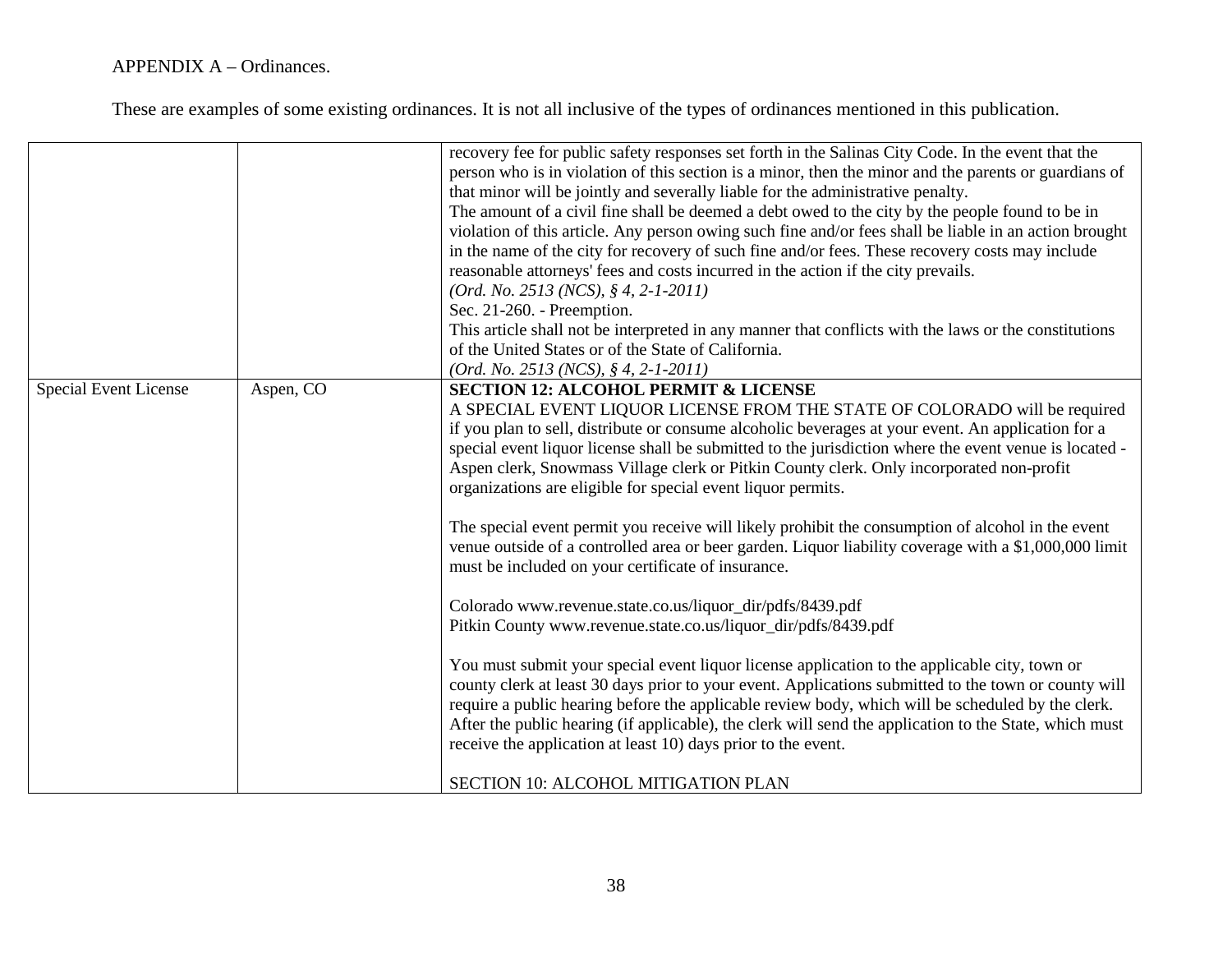| RESPONSIBLE SALE AND/OR DISTRIBUTION OF ALCOHOL is critical to a safe and                              |
|--------------------------------------------------------------------------------------------------------|
| successful event. Please describe your alcohol mitigation plan.                                        |
| (A Colorado Liquor License Special Event permit is required to dispense alcohol to the public)         |
| Is your event going to involve the sale and/or distribution of alcoholic beverages? (Yes/No)           |
| If Yes, please provide a plan including, but not limited to the following recommendations:             |
| Hours of operation (include dates and times)                                                           |
| Alcohol service should be ceased at a predetermined time prior to the end of the event.                |
| A designated, secured area for the dispensation and consumption of alcoholic beverages is              |
| required. Show the area on your Site Plan, Section 2.                                                  |
| Provide non-transferable ID bracelets for people 21 and over.                                          |
| Use of TIPS trained servers. (Drink maximum, ID check and no self-serving.)                            |
| Will security staff and volunteers be trained on friendly intervention?                                |
| Staff and volunteers should be prohibited from alcohol and drug use while on duty.                     |
| Have you designated a "family friendly" seating area? If so, indicate it on your Site Plan, Section 2. |
| Will you provide alternative beverages to alcohol?                                                     |
| Will food be available at all times?                                                                   |
| Is there a designated smoking area? If so, show it on your Site Plan, Section 2.                       |
| Will you provide alternative transportation for intoxicated attendees?                                 |
| Have you promoted public transportation in the planning of your event?                                 |
| Will you provide a designated medical detox facility on-site?                                          |
| How will you discourage drinking and driving?                                                          |
| <b>SECTION 4: SECURITY PLAN</b>                                                                        |
| A SAFE AND SECURE ENVIRONMENT needs to be provided for your event. If you are                          |
| dispensing alcohol this plan is required. Please describe your security plan.                          |
|                                                                                                        |
| Have you hired a professional security company (bonded/insured) to plan and manage security for        |
| your event? (Yes/No)                                                                                   |
| If Yes, please provide the following information:                                                      |
| Security Organization                                                                                  |
| <b>Contact Person</b>                                                                                  |
|                                                                                                        |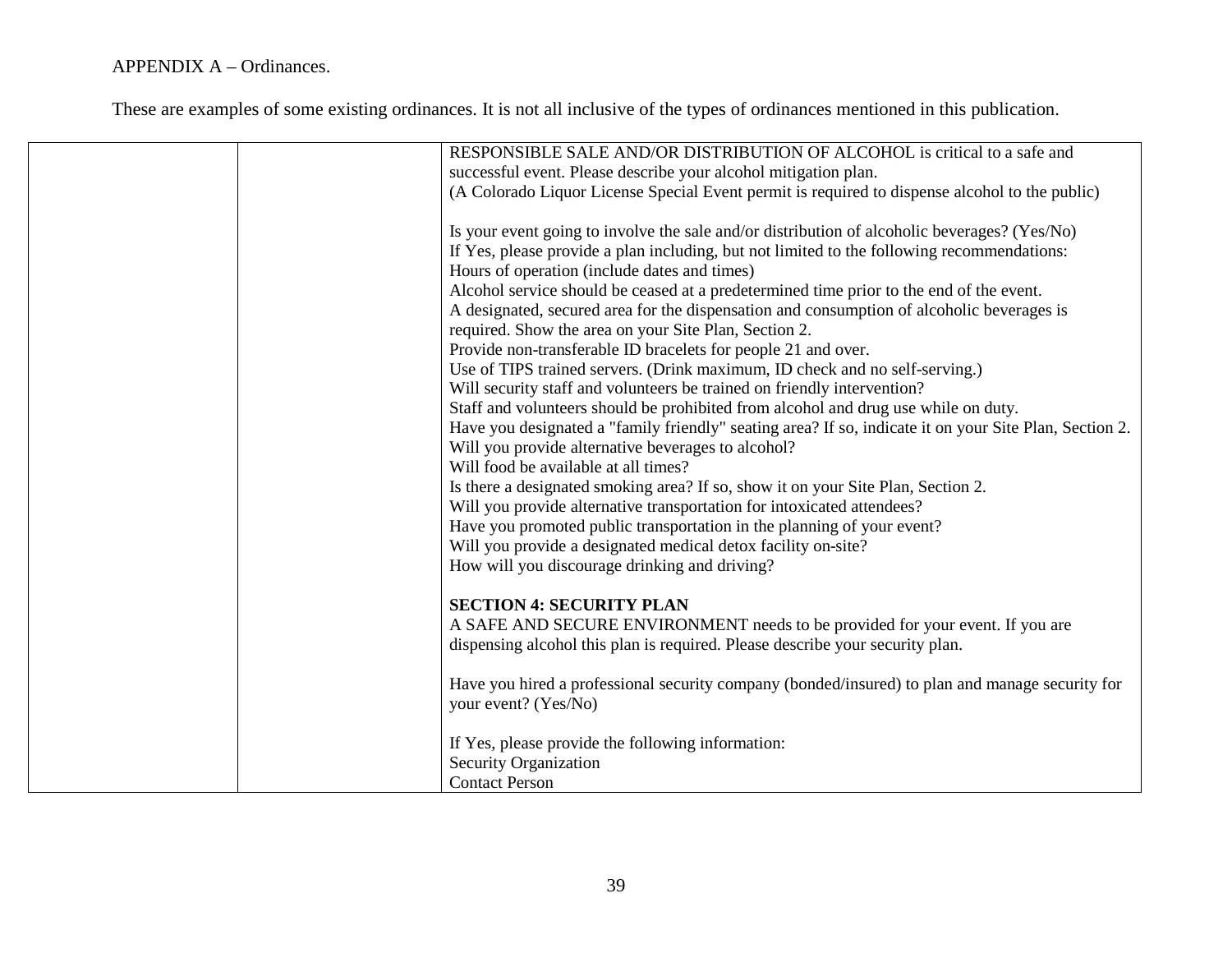|                                 |            | <b>Mailing Address</b>                                                                                                                                                                                                                                                                                                                                                                                                                                          |
|---------------------------------|------------|-----------------------------------------------------------------------------------------------------------------------------------------------------------------------------------------------------------------------------------------------------------------------------------------------------------------------------------------------------------------------------------------------------------------------------------------------------------------|
|                                 |            | Telephone/Cell/Fax/E-mail                                                                                                                                                                                                                                                                                                                                                                                                                                       |
|                                 |            | List number of personnel, dates and times they will be in place and describe their duties and/or                                                                                                                                                                                                                                                                                                                                                                |
|                                 |            | functions.                                                                                                                                                                                                                                                                                                                                                                                                                                                      |
|                                 |            | Show security stations on the event site plan, Section 2.                                                                                                                                                                                                                                                                                                                                                                                                       |
|                                 |            | Include security communications in the communications plan, Section 3.                                                                                                                                                                                                                                                                                                                                                                                          |
|                                 |            |                                                                                                                                                                                                                                                                                                                                                                                                                                                                 |
|                                 |            | Will public law enforcement services be requested? (Yes/No)                                                                                                                                                                                                                                                                                                                                                                                                     |
|                                 |            | If Yes, please explain for what purpose (i.e.: security, traffic control, parking control?).<br>List dates and times when officers are needed.                                                                                                                                                                                                                                                                                                                  |
|                                 |            | Public law enforcement services may be charged out at a rate to be determined in your agreement<br>with the appropriate chief of police or Sheriff. The chief of police and/or Sheriff reserve the right to<br>place officers and staff events as deemed necessary in the best interest of public safety. An<br>application for an agreement with the police department and/or sheriff's department will also need<br>to be completed in addition to this plan. |
|                                 |            | Provide a security contact who will be available to public safety officials at all times during your<br>event.                                                                                                                                                                                                                                                                                                                                                  |
|                                 |            | Name of Contact                                                                                                                                                                                                                                                                                                                                                                                                                                                 |
|                                 |            | <b>Mailing Address</b>                                                                                                                                                                                                                                                                                                                                                                                                                                          |
|                                 |            | Telephone/Cell/E-mail/Fax                                                                                                                                                                                                                                                                                                                                                                                                                                       |
| <b>Alcohol Drink Promotions</b> | DeKalb, IL | 38.30 HAPPY HOUR PROHIBITED                                                                                                                                                                                                                                                                                                                                                                                                                                     |
|                                 |            | a) All retail licensees shall maintain a schedule of the prices charged for all drinks of alcoholic                                                                                                                                                                                                                                                                                                                                                             |
|                                 |            | liquor to be served and consumed on the licensed premises or in any room or part thereof.                                                                                                                                                                                                                                                                                                                                                                       |
|                                 |            | Whenever a hotel or multi-use establishment which holds a valid retailer's license operates on its                                                                                                                                                                                                                                                                                                                                                              |
|                                 |            | premises more than one establishment at which drinks of alcoholic liquor are sold at retail, the                                                                                                                                                                                                                                                                                                                                                                |
|                                 |            | hotel or multi-use establishment shall maintain at each such establishment a separate schedule of                                                                                                                                                                                                                                                                                                                                                               |
|                                 |            | the prices charged for such drinks at that establishment.                                                                                                                                                                                                                                                                                                                                                                                                       |
|                                 |            | b) No retail licensee or employee or agent of such licensee shall:                                                                                                                                                                                                                                                                                                                                                                                              |
|                                 |            | 1. Serve two or more drinks of alcoholic liquor at one time to one person, except selling or                                                                                                                                                                                                                                                                                                                                                                    |
|                                 |            | delivering wine by the bottle or carafe.                                                                                                                                                                                                                                                                                                                                                                                                                        |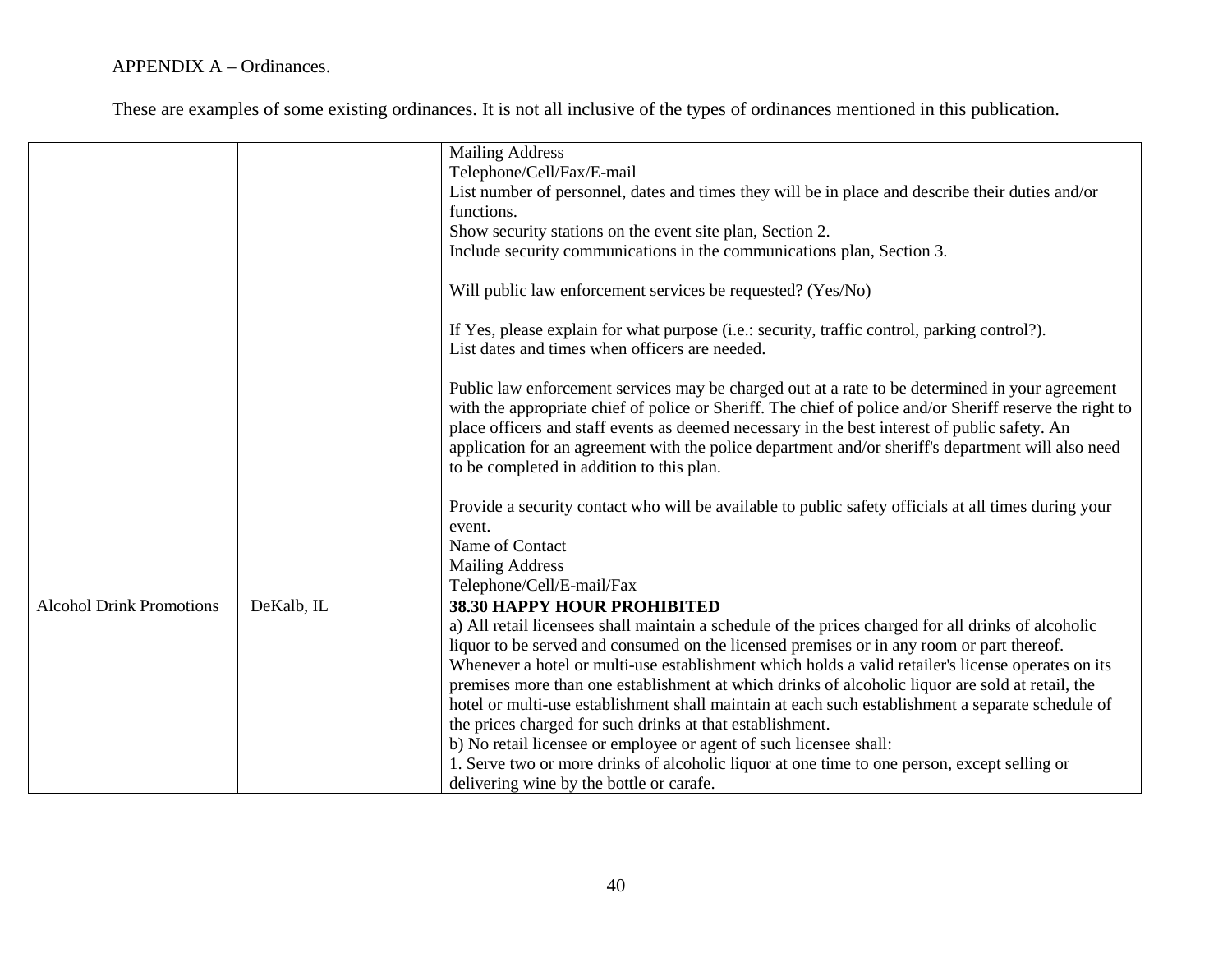| 2. Sell, offer to sell or serve to any person an unlimited number of drinks of alcoholic liquor during<br>any set period of time for a fixed price, except at private functions not open to the general public. |
|-----------------------------------------------------------------------------------------------------------------------------------------------------------------------------------------------------------------|
| 3. Sell, offer to sell or serve any drink of alcoholic liquor to any person on any one date at a                                                                                                                |
| reduced price other than that charged other purchasers of drinks on that day where such reduced                                                                                                                 |
| price is a promotion to encourage consumption of alcoholic liquor, except as authorized in                                                                                                                      |
| paragraph 7 of subsection c.                                                                                                                                                                                    |
| 4. Increase the volume of alcoholic liquor contained in a drink, or the size of a drink of alcoholic                                                                                                            |
| liquor, without increasing proportionately the price regularly charged for the drink on that day.                                                                                                               |
| 5. Encourage or permit, on the licensed premises, any game or contest which involves drinking                                                                                                                   |
| alcoholic liquor or the awarding of drinks of alcoholic liquor as prizes for such game or contest on                                                                                                            |
| the licensed premises.                                                                                                                                                                                          |
| 6. Except for tastings or samplings permitted under this Chapter, to sell, or offer to sell for                                                                                                                 |
| consumption on the premises, beer or wine containing between.05 percent and 19 percent alcohol                                                                                                                  |
| by volume for a price, before the addition of any applicable local, State and Federal taxes, of less                                                                                                            |
| than 8 cents per ounce, or portion thereof. $(06-76, 07-67)$                                                                                                                                                    |
| 7. Except for tastings or samplings permitted under this chapter, to sell or offer to sell for                                                                                                                  |
| consumption on the premises, spirits, containing over 19 percent alcohol by volume for a price,                                                                                                                 |
| before the addition of any applicable local, State, and Federal taxes, of less than \$1 per ounce, or                                                                                                           |
| portion thereof. (06-76, 07-67)                                                                                                                                                                                 |
| 8. Advertise or promote in any way whether on or off the licensed premises, any of the practices<br>prohibited under paragraphs 1 through 7.                                                                    |
| 9. Use the phrase "Happy Hour" in any advertisement for the licensed premises.                                                                                                                                  |
| c) Nothing in subsection b) shall be construed to prohibit a licensee from:                                                                                                                                     |
| 1. Offering free food or entertainment at any time.                                                                                                                                                             |
| 2. Including up to two drinks of alcoholic liquor or one bottle or carafe of wine or champagne as                                                                                                               |
| part of a meal package.                                                                                                                                                                                         |
| 3. Including drinks of alcoholic liquor as part of a hotel package.                                                                                                                                             |
| 4. Negotiating drinks of alcoholic liquor as part of a contract between a hotel or multi-use                                                                                                                    |
| establishment and another group for the holding of any function, meeting, convention or trade                                                                                                                   |
| show.                                                                                                                                                                                                           |
| 5. Providing room service to people renting rooms at a hotel.                                                                                                                                                   |
| 6. Selling pitchers (or the equivalent including but not limited to buckets), carafes, or bottles of                                                                                                            |
| alcoholic liquor which are customarily sold in such manner and delivered to two or more people at                                                                                                               |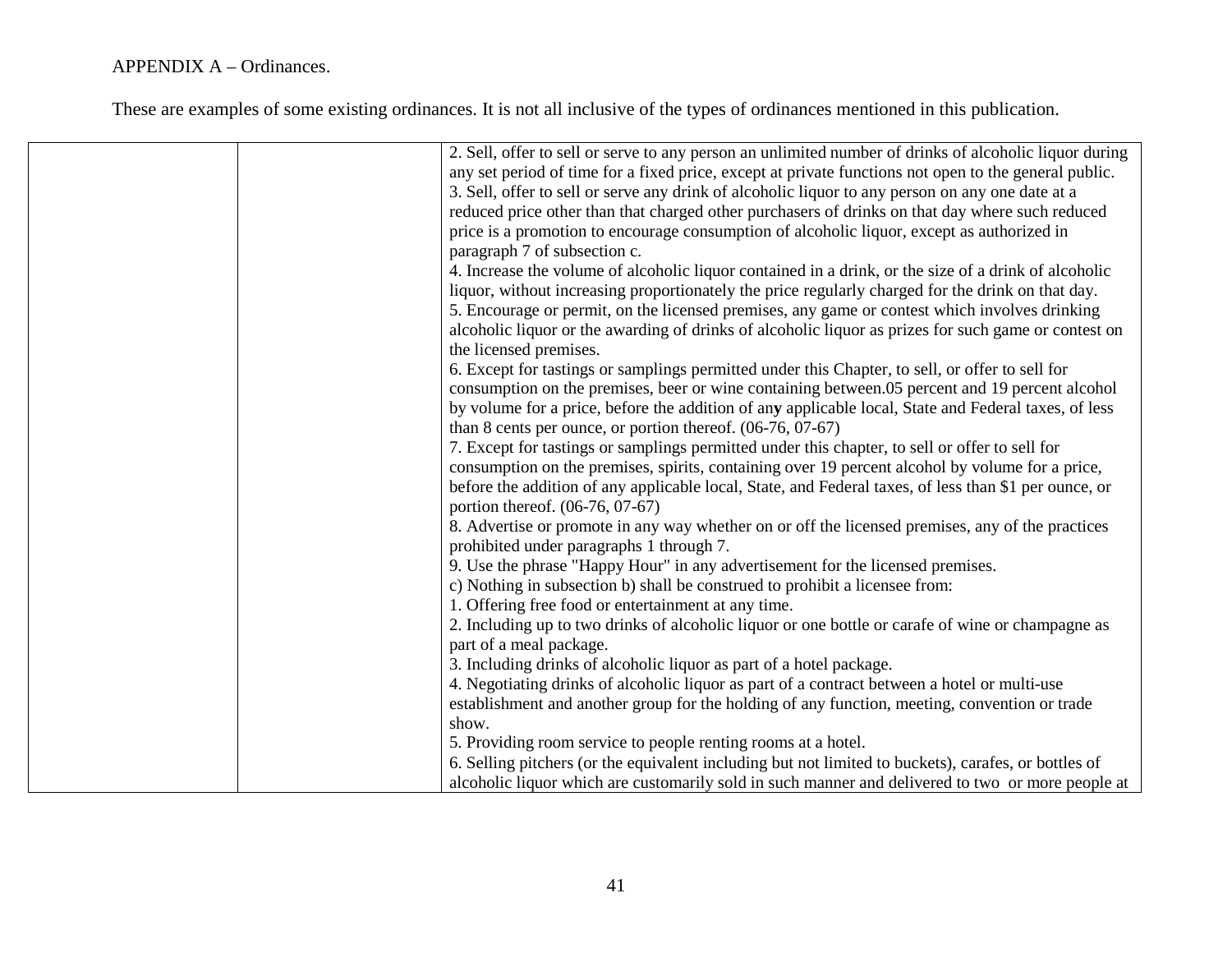|                         |                  | one time; or                                                                                            |
|-------------------------|------------------|---------------------------------------------------------------------------------------------------------|
|                         |                  | 7. Increasing prices of drinks of alcoholic liquor in lieu of, in whole or in part, a cover charge to   |
|                         |                  | offset the cost of special entertainment, not regularly scheduled. (95-48)                              |
| Home Alcohol Deliveries | Madison, WI      | 38.07 GENERAL RESTRICTIONS.                                                                             |
|                         |                  | (3) Restrictions on Delivery of Beer, Wine and Intoxicating Liquor.                                     |
|                         |                  | (a) No person may peddle any alcohol beverage from house to house where the sale and delivery           |
|                         |                  | are made concurrently.                                                                                  |
|                         |                  | (b) For delivery of beer, wine, and intoxicating liquor, payment or payment arrangements shall be       |
|                         |                  | made in person at the licensed establishment prior to delivery. (Am. by ORD-10-00073, 8-12-10)          |
|                         |                  | (c) The person paying for the keg/beer/wine coolers/intoxicating liquor must be at least 21 years of    |
|                         |                  | age and shall provide the licensed establishment with two forms of identification.                      |
|                         |                  | The types of identification and identifying factors (driver's license number, physical descriptors,     |
|                         |                  | address, etc.) shall be recorded by the licensed establishment. The identifying information shall be    |
|                         |                  | retained by the retailer for at least two years from the date of sale and must be made available at the |
|                         |                  | request of law enforcement or the Alcohol License Review Committee, pursuant to an active               |
|                         |                  | investigation by the Madison Police Department, City Attorney, or ALRC regarding alleged                |
|                         |                  | Chapter 38 MGO/ Wis. Stat. ch. 125 violation(s). (Am. by ORD-10-00073, 8-12-10)                         |
|                         |                  | (d) When purchasing kegs of beer, the person paying for the kegs must sign a receipt indicating         |
|                         |                  | how many kegs are being purchased and where they will be delivered.                                     |
|                         |                  | (e) Delivery of any alcoholic beverage shall not be made unless the person who provided the             |
|                         |                  | identification is at the point of delivery and signs for receipt of the alcohol. The licensed           |
|                         |                  | establishment shall retain the signed delivery receipt for at least two years from the date of sale and |
|                         |                  | make it available at the request of law enforcement or the Alcohol License Review Committee,            |
|                         |                  | pursuant to an active investigation by the Madison Police Department, City Attorney, or ALRC            |
|                         |                  | regarding alleged Chapter 38 MGO/ Wis. Stat. ch. 125 violation(s).                                      |
|                         |                  | (f) Any person who violates this subsection is subject to a forfeiture of not more than $$1,000$ .      |
|                         |                  | $(g)$ Transactions under this subsection shall comply with Sec. 38.07(16), MGO. (Cr. By ORD-10-         |
|                         |                  | $00073, 8-12-10$                                                                                        |
|                         |                  | (Sec. 38.07(3) Am. by Ord. 12,942, 12-24-01)                                                            |
| <b>RBS</b> Training     | Solana Beach, CA | <b>ORDINANCE NO. 371</b>                                                                                |
|                         |                  |                                                                                                         |
|                         |                  | AN ORDINANCE OF THE CITY COUNCIL OF THE CITY OF SOLANA                                                  |
|                         |                  | BEACH, CALIFORNIA, ADDING SECTION, 4.09<br><b>ALCOHOLIC</b>                                             |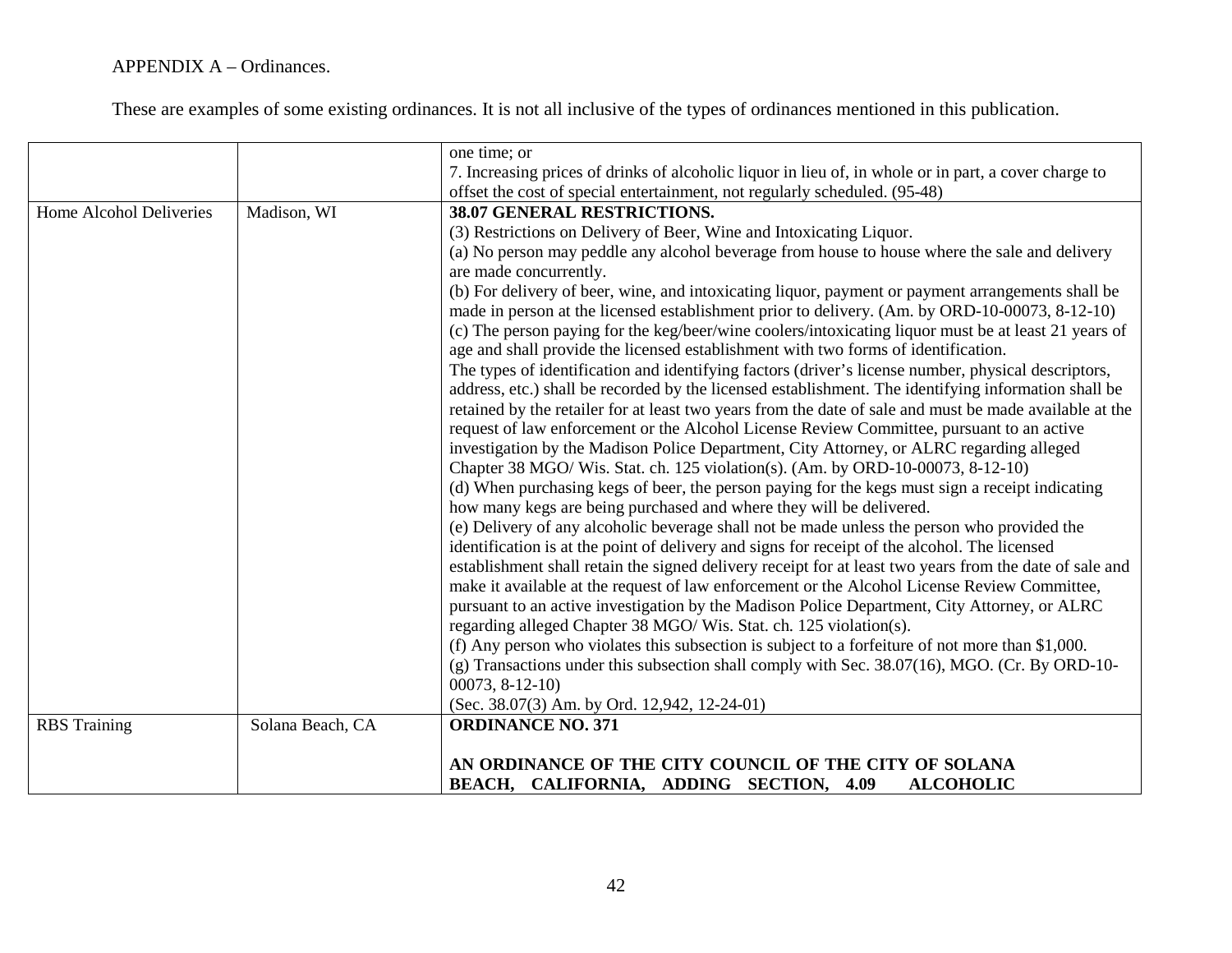| BEVERAGES - RESPONSIBLE BEVERAGE SALES AND SERVICE TO<br>THE SOLANA BEACH MUNICIPAL CODE REQUIRING RESPONSIBLE<br><b>SALES AND SERVICE TRAINING</b>                                                                                                                                                                                                           |
|---------------------------------------------------------------------------------------------------------------------------------------------------------------------------------------------------------------------------------------------------------------------------------------------------------------------------------------------------------------|
| WHEREAS,<br>Solana Beach is a hospitality destination for families, visitors, and<br>community members alike, and                                                                                                                                                                                                                                             |
| WHEREAS, Solana Beach includes 51 alcohol outlets licensed by the California<br>Department of Alcohol Beverage Control, 8 of which are licensed for the off-site sale of alcohol<br>and 43 of which are licensed for the on-site sale of alcohol, and                                                                                                         |
| WHEREAS, stores, bars, and restaurants which sell or serve alcohol to minors or to the<br>overly intoxicated pose a threat to the public health and safety concern of Solana Beach, and                                                                                                                                                                       |
| WHEREAS, the threat to public health and safety includes the injuries and deaths caused<br>by vehicle crashes, sexual assaults, domestic violence and other crimes which occur as a result of<br>service of alcohol to minors or service to the overly intoxicated, and                                                                                       |
| WHEREAS, 81 percent of teens in San Diego County agree that alcohol is easy to obtain,<br>and 33 percent routinely obtain alcohol from retail outlets, and                                                                                                                                                                                                    |
| WHEREAS, Responsible Beverage Service (RBS) training is a successful method for<br>alcohol licensees to educate its managers and servers on the effects of over-service and service to<br>minors, and on techniques to avoid over-service and service to minors, and                                                                                          |
| WHEREAS, RBS training provides alcohol licensees with a clear understanding of<br>California Department of Alcohol Beverage Control (ABC) and other State regulations, and is<br>highly recommended by the ABC, and                                                                                                                                           |
| WHEREAS, a recent study of the Responsible Hospitality Coalition of San Diego State<br>University indicated that 83 percent of servers and managers trained in RBS practices were "likely"<br>or "very likely" to change the way they serve alcohol and manage its service, and 99 percent<br>indicated that they would recommend the training to others, and |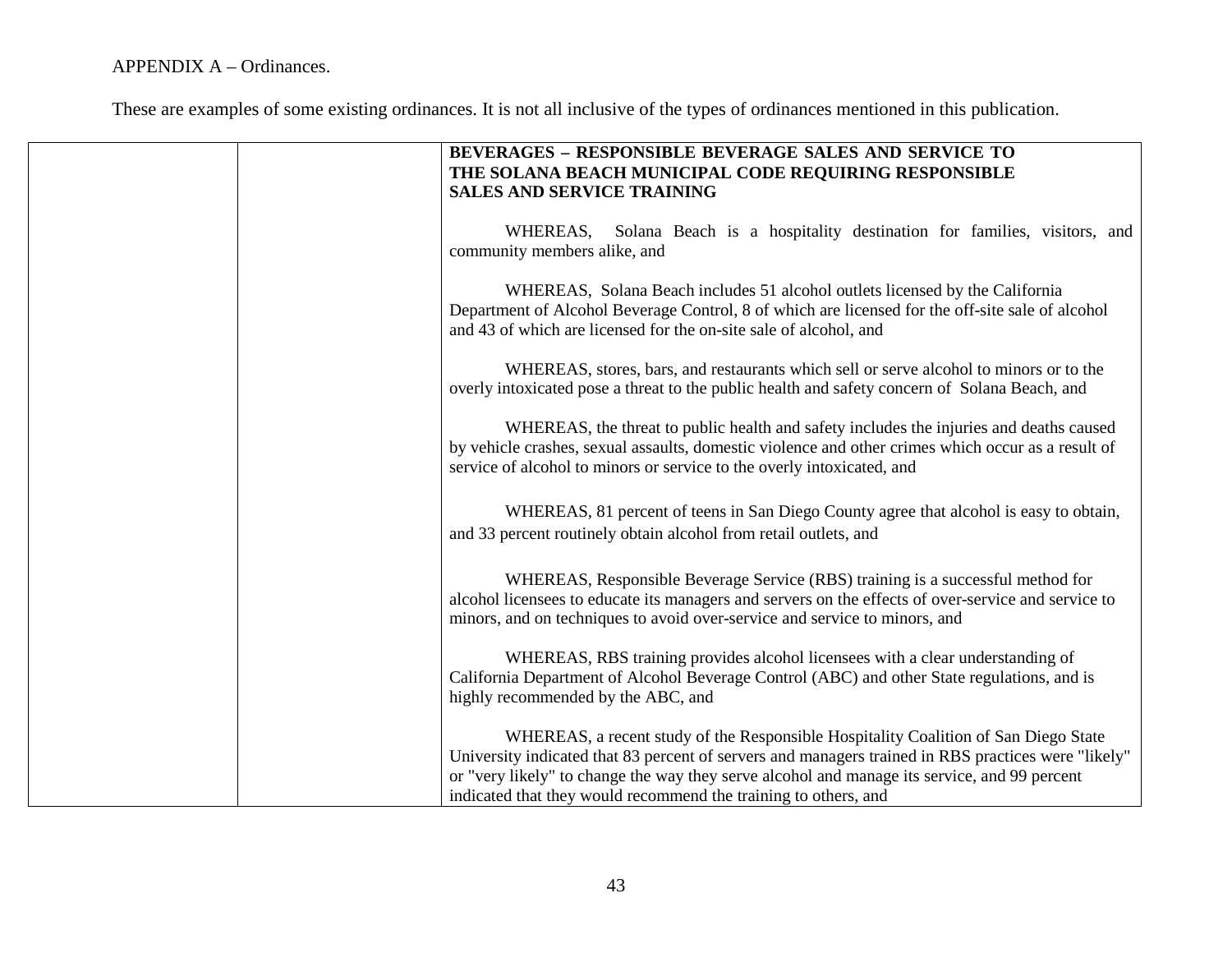|  | WHEREAS, training in RBS and the accompanying certification gives credibility and<br>distinction to alcohol sales and service as a profession, and                                                                                         |
|--|--------------------------------------------------------------------------------------------------------------------------------------------------------------------------------------------------------------------------------------------|
|  | WHEREAS, better trained staff will assist the alcohol licensee in protecting their valuable<br>alcohol license, and in reducing their business liability, and                                                                              |
|  | WHEREAS, alcohol licensees who have RBS trained staff demonstrate to patrons and<br>other community members and agencies that public safety is their highest concern,                                                                      |
|  | NOW THEREFORE, THE CITY COUNCIL OF THE CITY OF SOLANA BEACH<br><b>DOES ORDAIN AS FOLLOWS:</b>                                                                                                                                              |
|  | Section 1. Chapter 4 of the Solana Beach Municipal Code is hereby amended by adding<br>chapter 4.09 Alcoholic Beverages -- Responsible Beverage Sales and Service as follows:                                                              |
|  | Chapter 4.09                                                                                                                                                                                                                               |
|  | Alcoholic Beverages--Responsible Beverage Sales and Service<br>4.08.010. Definitions.                                                                                                                                                      |
|  | As used in this chapter, the following words and phrases have the meanings set forth in this<br>section:                                                                                                                                   |
|  | A. "Alcoholic beverage" shall have the same meaning as in California Business and<br>Professions Code section 23004 or any successor section.                                                                                              |
|  | B. "Alcohol outlet" means any physical location or structure from which any alcoholic<br>beverage may be sold, delivered, or served at retail pursuant to a license granted by the<br>California Department of Alcoholic Beverage Control. |
|  | C. "Business certificate" means a certificate authorizing a business to operate within Solana<br>Beach.                                                                                                                                    |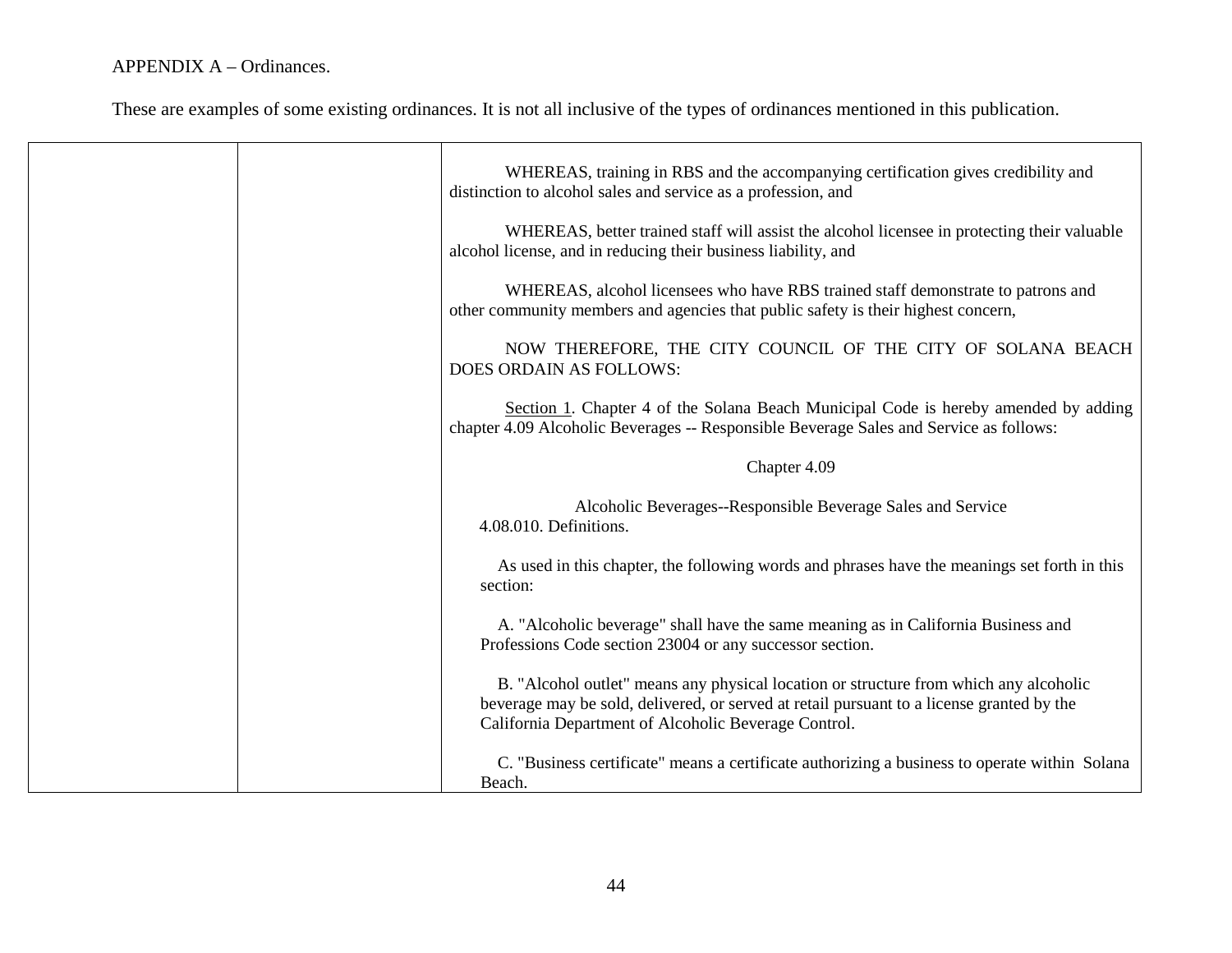|  | D. "Licensee" means any person or entity that has a license for the retail sale, delivery, or<br>service of alcoholic beverages from the California Department of Alcoholic Beverage Control.                                                                                                                                                                              |
|--|----------------------------------------------------------------------------------------------------------------------------------------------------------------------------------------------------------------------------------------------------------------------------------------------------------------------------------------------------------------------------|
|  | E. "Manager" means the person, regardless of job title or description, who has discretionary<br>powers to organize, direct, carry on, control or direct the operation of an alcohol outlet.                                                                                                                                                                                |
|  | F. "Server" means any person who, as part of his or her employment, sells, serves or<br>delivers any alcoholic beverage.                                                                                                                                                                                                                                                   |
|  | G. "Patron" means a customer who purchases alcohol through a sale, service or delivery.                                                                                                                                                                                                                                                                                    |
|  | H "Responsible Beverage Service Training" or "RBS Training" means a training program<br>approved by the California Department of Alcoholic Beverage Control's Advisory Board to<br>train alcohol licensees, their managers and servers in responsible alcoholic beverage sales and<br>service methods and practices.                                                       |
|  | 4.09.020 Responsible Beverage Service Training Required--Proof.                                                                                                                                                                                                                                                                                                            |
|  | A. Beginning July 1, 2008, no alcohol outlet may serve, sell, or arrange delivery to a patron<br>of alcoholic beverages unless a manager who has completed a Responsible Beverage Service<br>Training course is on the premises.                                                                                                                                           |
|  | B. Beginning July 1, 2008, no licensee, manager or server shall sell, serve or deliver to a<br>patron any alcoholic beverage unless he or she has completed RBSS Training. However,<br>licensees who begin operations under an alcohol license after July 1, 2008, shall have 30 days<br>from the date of beginning operations or hire in which to complete RBSS Training. |
|  | C. Certification received from a RBSS Training program will be considered valid for a<br>period of three years from the date of certification.                                                                                                                                                                                                                             |
|  | D. Notwithstanding anything to the contrary, a licensee, manager or server who has<br>completed a Responsible Beverage Service Training as described in this chapter within the 12-                                                                                                                                                                                        |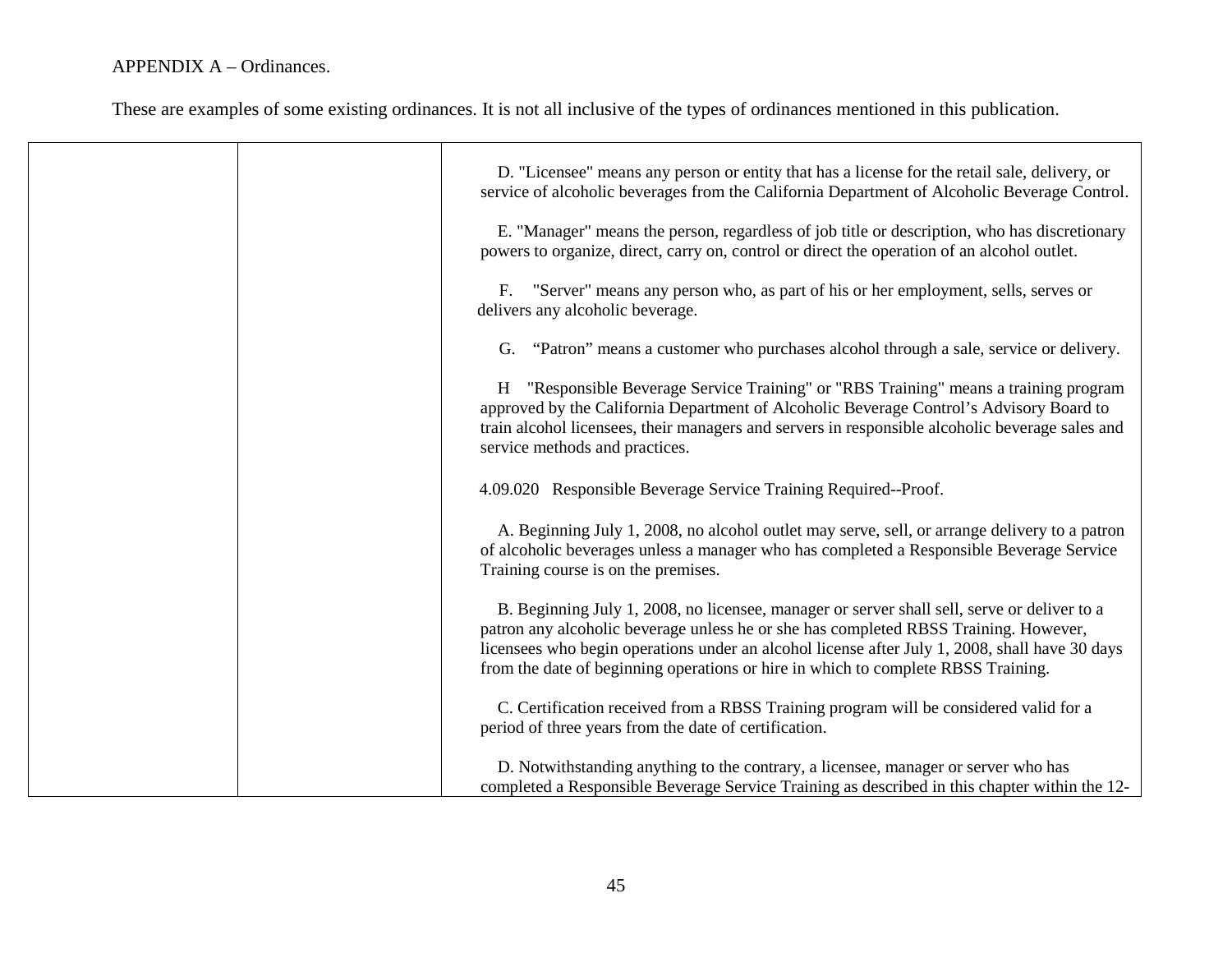| month period immediately preceding the effective date of this chapter shall not be required to<br>take such training again within 12 months from the effective date of this chapter.                                                                                                                                                                                                                                                                                                                                                                                                                                                                      |
|-----------------------------------------------------------------------------------------------------------------------------------------------------------------------------------------------------------------------------------------------------------------------------------------------------------------------------------------------------------------------------------------------------------------------------------------------------------------------------------------------------------------------------------------------------------------------------------------------------------------------------------------------------------|
| E. Licensees shall be responsible for ensuring that all managers and servers they employ<br>comply with this section.                                                                                                                                                                                                                                                                                                                                                                                                                                                                                                                                     |
| F. Licensees shall maintain on the premises a file of proof of completion of the RBS<br>Training by the licensee, managers and servers that shall be available for inspection by any<br>peace officer or other enforcement officer during regular business hours. The proof of<br>completion shall include the (1) effective date of hire, (2) course completion date and, if<br>applicable, the course renewal date, (3) the name of the certified RBS Training completed, and<br>(4) identifying information of the licensee, managers and servers, including the name, address,<br>phone number and California driver's license number, if applicable. |
| G. The city shall provide to all applicants for a business certificate that are alcohol licensees,<br>as defined in this chapter, a summary of the requirements of this chapter together with its<br>penalties for violation prior to issuing a business certificate or renewal.                                                                                                                                                                                                                                                                                                                                                                          |
| 4.09.30 Violation--Penalty.                                                                                                                                                                                                                                                                                                                                                                                                                                                                                                                                                                                                                               |
| A. Violation of any provision of this chapter or failure to comply with any requirement of<br>this chapter is a misdemeanor, but may be charged, at the discretion of the prosecutor, as an<br>infraction.                                                                                                                                                                                                                                                                                                                                                                                                                                                |
| B. In addition to the penalties in subdivision A of this section, violation of this chapter may<br>be grounds for revocation of an existing business certificate issued by Solana Beach and/or<br>denial of issuance of a future business certificate.                                                                                                                                                                                                                                                                                                                                                                                                    |
| EFFECTIVE DATE: This ordinance shall be effective 30 days after its adoption. Within<br>15 days after its adoption, the city clerk of Solana Beach shall cause this ordinance to be published<br>pursuant to the provisions of Government Code §36933.                                                                                                                                                                                                                                                                                                                                                                                                    |
| INTRODUCED AND FIRST READ at a regular meeting of the City Council of Solana                                                                                                                                                                                                                                                                                                                                                                                                                                                                                                                                                                              |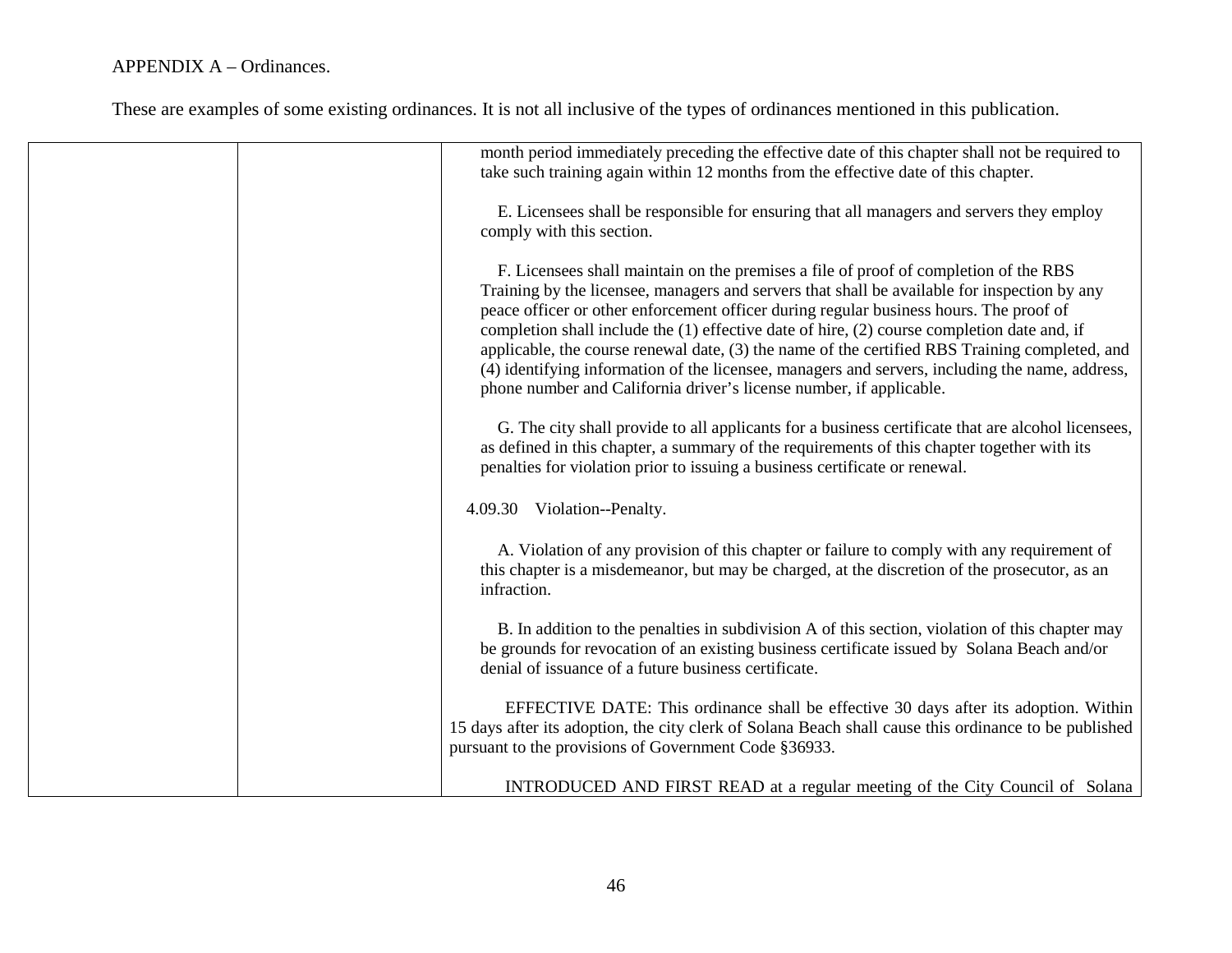|                | Beach, California, on the 28th day of November, 2007; and                                                                                                                                             |
|----------------|-------------------------------------------------------------------------------------------------------------------------------------------------------------------------------------------------------|
|                | THEREAFTER ADOPTED at a regular meeting of the City Council of Solana Beach,                                                                                                                          |
|                | California, on the 12th day of December, 2007, by the following vote:                                                                                                                                 |
|                |                                                                                                                                                                                                       |
|                | AYES:<br>Councilmembers - All                                                                                                                                                                         |
|                | NOES:<br>Councilmembers -                                                                                                                                                                             |
|                | Councilmembers -<br><b>ABSTAIN:</b>                                                                                                                                                                   |
|                | <b>ABSENT:</b><br>Councilmembers -                                                                                                                                                                    |
| Georgetown, KY | <b>ORDINANCE NO. 01-016</b>                                                                                                                                                                           |
|                | AN ORDINANCE RELATED TO MANDATORY                                                                                                                                                                     |
|                | RESPONSIBLE BEVERAGE SERVER TRAINING                                                                                                                                                                  |
|                | WHEREAS: Surveys of businesses selling alcohol have found that youth can easily purchase                                                                                                              |
|                | alcohol without showing any age identification. Alcohol sales to individuals who are or about to                                                                                                      |
|                | become intoxicated pose a significant risk of serious injury or death to "the motoring public and                                                                                                     |
|                | financial liability to the business serving the alcohol. Alcohol servers and sellers who receive<br>responsible beverage service training should be less likely to sell alcohol to people underage or |
|                | who have consumed too much alcohol by virtue of their training in the identification of false age                                                                                                     |
|                | documentation and recognition of characteristics of intoxication; and                                                                                                                                 |
|                | WHEREAS: Responsible beverage service training would inform alcohol servers and sellers of the                                                                                                        |
|                | consequences of the illegal sale of alcohol to people under age or who have consumed too much                                                                                                         |
|                | alcohol This training would be more effective through the participation of owners or managers of                                                                                                      |
|                | businesses selling alcohol in courses on the development of effective policies, which reduce youth                                                                                                    |
|                | access to alcohol and support employees in refusing the sale or service of alcohol to people under                                                                                                    |
|                | age or who have had too much alcohol.                                                                                                                                                                 |
|                | NOW, THEREFORE, BE IT ORDAINED BY THE COUNCIL FOR THE CITY                                                                                                                                            |
|                | OF GEORGETOWN, KENTUCKY:                                                                                                                                                                              |
|                | Section One: Mandatory Responsible Beverage Service Training. All people employed in the                                                                                                              |
|                | selling and serving of alcoholic beverages shall participate in a city-approved responsible beverage                                                                                                  |
|                | service training program. For a responsible beverage service training program to be approved by                                                                                                       |
|                | the city, it must effectively train its participants in the identification of false age documentation and                                                                                             |
|                | recognition of characteristics of intoxication. The city will not require enrollment in particular                                                                                                    |
|                | classes, but only that the training be obtained from a recognized program meeting the goals                                                                                                           |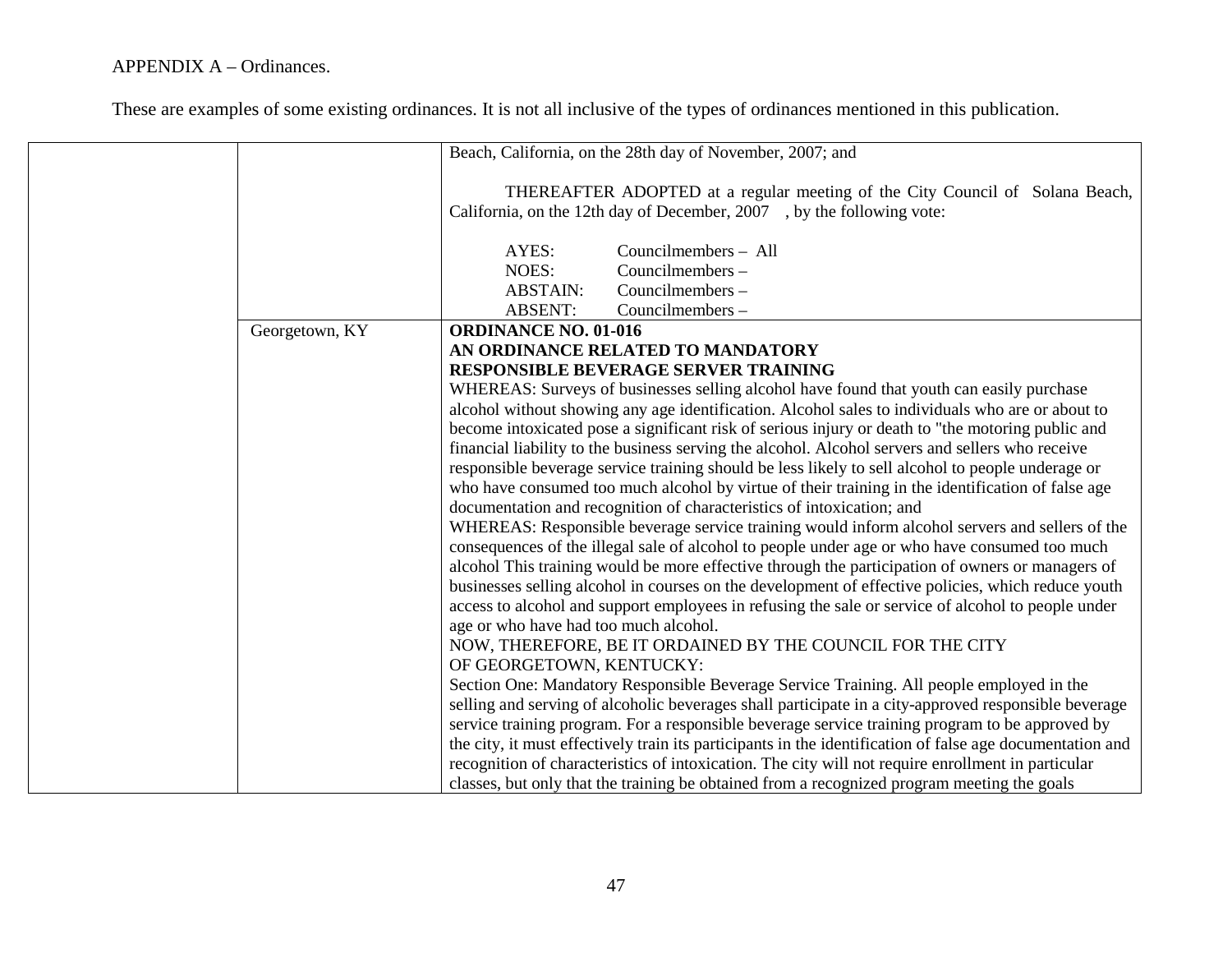| expressed in this ordinance.                                                                                                                                                                                                                                                                                                                                                                                                                                                                                                                                                                                                                                                              |
|-------------------------------------------------------------------------------------------------------------------------------------------------------------------------------------------------------------------------------------------------------------------------------------------------------------------------------------------------------------------------------------------------------------------------------------------------------------------------------------------------------------------------------------------------------------------------------------------------------------------------------------------------------------------------------------------|
| Section Two: Licensees, a. All people employed by a person or entity licensed under City                                                                                                                                                                                                                                                                                                                                                                                                                                                                                                                                                                                                  |
|                                                                                                                                                                                                                                                                                                                                                                                                                                                                                                                                                                                                                                                                                           |
| Ordinance 00-034 for the sale of alcoholic beverages whose job duties include the sale or service of                                                                                                                                                                                                                                                                                                                                                                                                                                                                                                                                                                                      |
| alcoholic beverages or the management of premises on which alcoholic beverages are served, shall                                                                                                                                                                                                                                                                                                                                                                                                                                                                                                                                                                                          |
| complete responsible beverage service training from a program approved by the city.                                                                                                                                                                                                                                                                                                                                                                                                                                                                                                                                                                                                       |
| b. All people licensed under City Ordinance 00-034 for the sale of alcoholic beverages shall                                                                                                                                                                                                                                                                                                                                                                                                                                                                                                                                                                                              |
| complete responsible beverage service training from a program approved by the city.                                                                                                                                                                                                                                                                                                                                                                                                                                                                                                                                                                                                       |
| c. All entities licensed under City Ordinance 00-034 for the sale of alcoholic beverages shall                                                                                                                                                                                                                                                                                                                                                                                                                                                                                                                                                                                            |
| designate a person who, on behalf of the entity, shall complete responsible beverage service                                                                                                                                                                                                                                                                                                                                                                                                                                                                                                                                                                                              |
| training from a program approved by the city. The person designated must have the authority to                                                                                                                                                                                                                                                                                                                                                                                                                                                                                                                                                                                            |
| implement or amend the licensee's on-premise practices for selling and serving alcohol                                                                                                                                                                                                                                                                                                                                                                                                                                                                                                                                                                                                    |
| d. All people required to complete training under paragraphs a., b. and c, above, shall complete that                                                                                                                                                                                                                                                                                                                                                                                                                                                                                                                                                                                     |
| training within 45 days of the date on which the person first becomes subject to the training                                                                                                                                                                                                                                                                                                                                                                                                                                                                                                                                                                                             |
| requirement. All people completing the training required by this section shall be recertified in                                                                                                                                                                                                                                                                                                                                                                                                                                                                                                                                                                                          |
| responsible beverage service training from a program approved by the city not less than once every                                                                                                                                                                                                                                                                                                                                                                                                                                                                                                                                                                                        |
| three years thereafter.                                                                                                                                                                                                                                                                                                                                                                                                                                                                                                                                                                                                                                                                   |
|                                                                                                                                                                                                                                                                                                                                                                                                                                                                                                                                                                                                                                                                                           |
| e. All people or entities licensed under City Ordinance 00-034 for the sale of alcoholic beverages                                                                                                                                                                                                                                                                                                                                                                                                                                                                                                                                                                                        |
| shall require all their employees who are engaged in the selling or serving of alcoholic beverages or                                                                                                                                                                                                                                                                                                                                                                                                                                                                                                                                                                                     |
| the managing of premises on which such sales are offered to complete a City-approved responsible                                                                                                                                                                                                                                                                                                                                                                                                                                                                                                                                                                                          |
| beverage service training class according to the provisions of this ordinance.                                                                                                                                                                                                                                                                                                                                                                                                                                                                                                                                                                                                            |
| Section Three: Required Information and Signage to Assist the Trained Servers and Sellers, a.                                                                                                                                                                                                                                                                                                                                                                                                                                                                                                                                                                                             |
| Driver's License Guide and Compilation of Laws. The licensee shall maintain the following                                                                                                                                                                                                                                                                                                                                                                                                                                                                                                                                                                                                 |
| information on the premises, in a location accessible at all times to all employees of the licensed                                                                                                                                                                                                                                                                                                                                                                                                                                                                                                                                                                                       |
| establishment:                                                                                                                                                                                                                                                                                                                                                                                                                                                                                                                                                                                                                                                                            |
| 1. A current driver's license guide, which shall include license specifications for both adults and                                                                                                                                                                                                                                                                                                                                                                                                                                                                                                                                                                                       |
|                                                                                                                                                                                                                                                                                                                                                                                                                                                                                                                                                                                                                                                                                           |
| five years prior to the present date; and                                                                                                                                                                                                                                                                                                                                                                                                                                                                                                                                                                                                                                                 |
|                                                                                                                                                                                                                                                                                                                                                                                                                                                                                                                                                                                                                                                                                           |
|                                                                                                                                                                                                                                                                                                                                                                                                                                                                                                                                                                                                                                                                                           |
|                                                                                                                                                                                                                                                                                                                                                                                                                                                                                                                                                                                                                                                                                           |
|                                                                                                                                                                                                                                                                                                                                                                                                                                                                                                                                                                                                                                                                                           |
|                                                                                                                                                                                                                                                                                                                                                                                                                                                                                                                                                                                                                                                                                           |
|                                                                                                                                                                                                                                                                                                                                                                                                                                                                                                                                                                                                                                                                                           |
| minors for each State (including Canadian provinces), and shall list such information from at least<br>2. A current compilation of the laws relating to the sale and possession of alcoholic beverages in<br>Kentucky. This compilation must also include City Ordinance 00-034.<br>b. Signage. The licensee shall maintain on the premises, in all customer areas, current signage<br>related to underage consumption of alcoholic beverages and to driving under the influence of<br>alcohol. One sign must be located behind the counter/bar and one sign must be present in each<br>additional room or section within the restaurant area in which the writing on the sign behind the |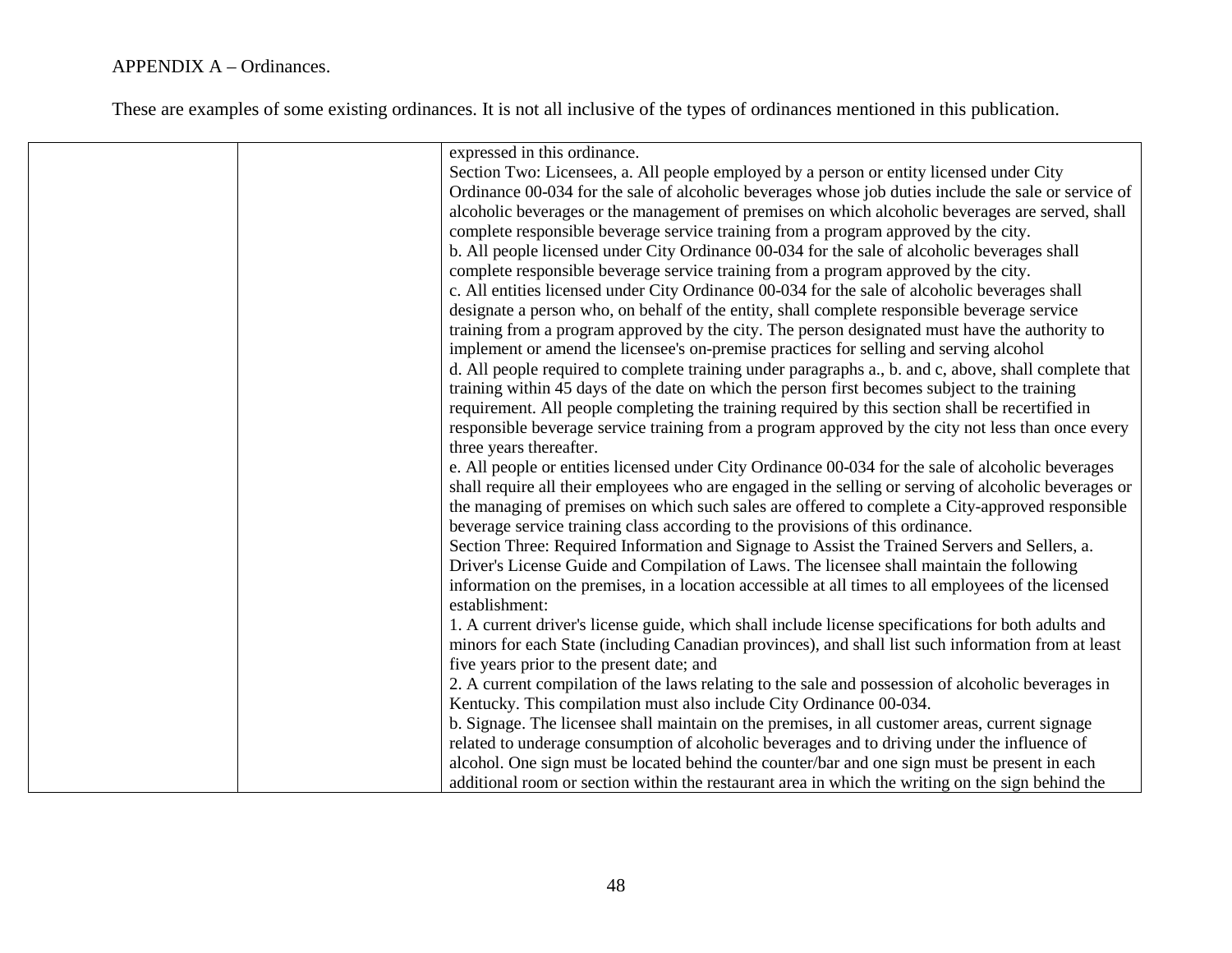| counter/bar is not clearly legible. The sign(s) must have dimensions of at least one foot by one foot  |
|--------------------------------------------------------------------------------------------------------|
| with letters at least 1/2-inch in height. All signs must be comfortably readable from a distance of 15 |
| feet. Any signs required by this ordinance for which there are comparable ABC requirements shall       |
| be maintained in conformity with KY ABC regulations.                                                   |
| c. Personnel Certification Records. Each licensee shall maintain a file on its business premises for   |
| each person connected with its business for whom training is required under this ordinance. That       |
| file shall contain the name, job description, date of employment and proof of certification pursuant   |
| to this ordinance of each employee, officer, and agent subject to the training requirement provided    |
| in this ordinance. During business hours, this file shall be available to the person or people         |
| designated by the Mayor's Office with responsibility for enforcement of this ordinance and City        |
| Ordinance 00-034, related to the licensing of premises for the sale of alcoholic beverages.            |
| Section Four: Seller/Server Training Agency, a. Licensees and servers shall participate in a training  |
| program with an approved responsible beverage service training agency, selected and approved by        |
| the city.                                                                                              |
| b. Compensation. The approved training agencies shall not be compensated or otherwise                  |
| reimbursed by the city. The training agencies shall recover costs and profit through fees collected    |
| from the people receiving the training.                                                                |
| c. Training. The approved training agencies shall certify the qualifications of all required           |
| participants as required by this ordinance. All new employees, officers or agents shall complete the   |
| training within 60 days following their hiring or other event which subjects that person to the        |
| training requirement. New employees, officers or agents failing to complete the training within the    |
| prescribed time shall not work on the premises after the expiration of that period until they have     |
| successfully completed such training.                                                                  |
| d. Standards for Certification. The training agency must reasonably instruct upon and certify the      |
| participants' competence in at least the following:                                                    |
| 1. Pertinent laws and ordinances related to the sale of alcohol;                                       |
| 2. Verification of age, forms of identification and usual methods of false or misleading age           |
| identification;                                                                                        |
| 3. The effect of alcohol on humans and the physiology of alcohol intoxication, including the effect    |
| of alcohol on pregnant women, their fetuses and other situations involving the use of alcohol by       |
| people vulnerable to its effects;                                                                      |
| 4. Recognition of the signs of intoxication;                                                           |
| 5. Strategies for intervention and prevention of underage and intoxicated people from consuming        |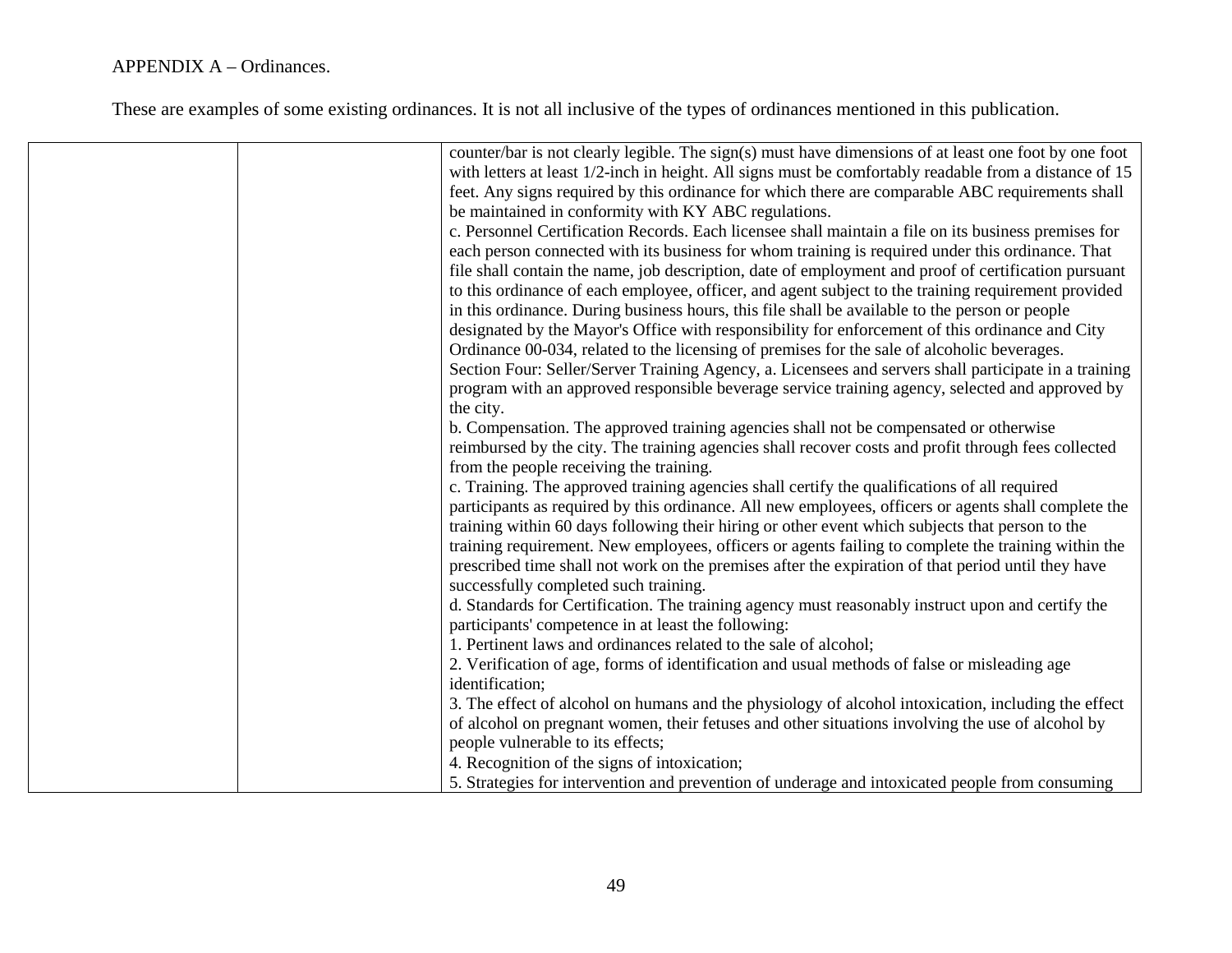|                            |                 | alcohol;                                                                                              |
|----------------------------|-----------------|-------------------------------------------------------------------------------------------------------|
|                            |                 | 6. The licensee's policies and guidelines, including the employee's role in observing those policies; |
|                            |                 | and                                                                                                   |
|                            |                 | 7. Potential liability of people serving alcohol;                                                     |
|                            |                 | e. Qualifications for Training Agencies. The training agency shall have a minimum of two years        |
|                            |                 | actual experience in responsible beverage service and alcohol awareness training. Each instructor     |
|                            |                 | shall be certified to teach his or her subject matter.                                                |
|                            |                 | f. Personnel and Physical Resources. The training agencies shall have sufficient personnel and        |
|                            |                 | physical resources to provide responsible beverage service training course to newly hired             |
|                            |                 | employees, officers and agents as required by this ordinance.                                         |
|                            |                 | Section Five: PENALTIES. Consistent with the provisions of City Ordinance 00-034,                     |
|                            |                 | the mayor, or his or her designee, is charged with primary responsibility for enforcement of this     |
|                            |                 | ordinance.                                                                                            |
|                            |                 | Penalties for violation of this ordinance shall be assessed against the person or entity holding a    |
|                            |                 | license for the sale of alcoholic beverage under City Ordinance 00-034. The individual employee       |
|                            |                 | shall not be civilly or criminally liable for violations of this ordinance. The penalties assessed    |
|                            |                 | against the licensee for violations of this ordinance are as follows:                                 |
|                            |                 | a. For the first violation, a fine not exceeding \$50.                                                |
|                            |                 | b. For subsequent violations, within a two-year period, a fine not exceeding \$500 and suspension     |
|                            |                 | of the licensee's city liquor license for not less than 3) days nor more than 30 days. The licensee   |
|                            |                 | may redeem the days of that suspension for the payment of \$500 each.                                 |
|                            |                 | b. Each day of each violation shall constitute a separate violation.                                  |
|                            |                 | Section Six: Effective Date. This ordinance shall take effect upon passage and publication.           |
| <b>Alcohol Server</b>      | Grand Forks, ND | 21-0235. - Mandatory alcohol server training.                                                         |
| Certification or Licensing |                 |                                                                                                       |
|                            |                 | (1) No person shall work in any premises licensed under this chapter for the sale of alcoholic        |
|                            |                 | beverages, whether on- or off-sale, as a manager, bartender, waiter, waitress, or in any other        |
|                            |                 | capacity where such person may sell, serve or deliver alcoholic beverages in or from premises         |
|                            |                 | licensed under this chapter or whose job description entails the checking of identification for the   |
|                            |                 | purchase of alcoholic beverages or admittance into the licensed premises unless such person shall     |
|                            |                 | either:                                                                                               |
|                            |                 |                                                                                                       |
|                            |                 | Possess a certificate of training issued by the Grand Forks Police Department or,<br>(a)              |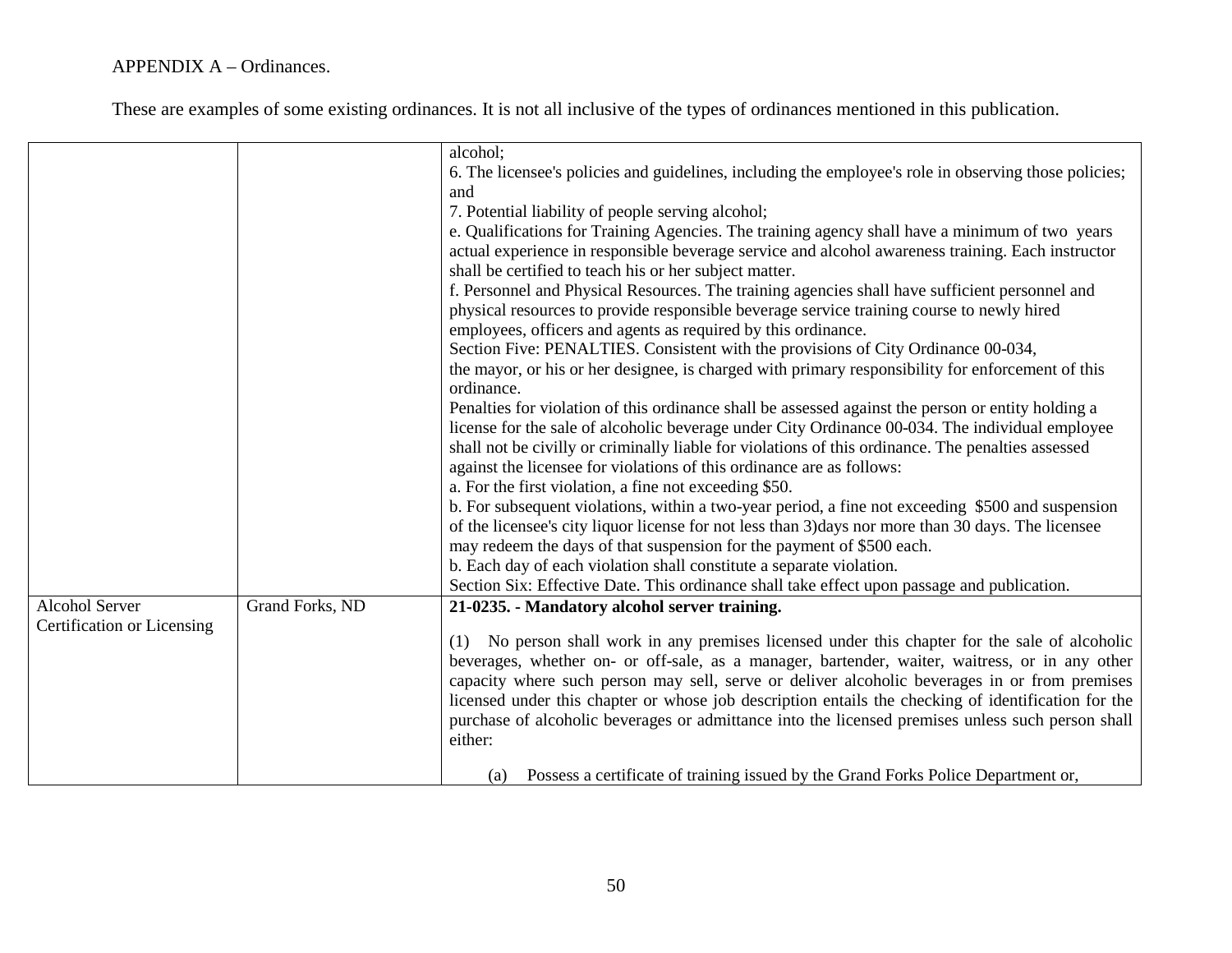| Successfully complete server training presented by the Grand Forks Police Department<br>(b)<br>or a trainer approved by the Grand Forks Police Department and obtain a certificate of<br>training within 60 days after the first day of active employment.                                                                                                                                                                                        |
|---------------------------------------------------------------------------------------------------------------------------------------------------------------------------------------------------------------------------------------------------------------------------------------------------------------------------------------------------------------------------------------------------------------------------------------------------|
| All certificates of training issued under this chapter shall be valid for three years from the<br>(2)<br>date of issuance. The certificate of training may be renewed by its holder prior to its expiration as<br>provided herein.                                                                                                                                                                                                                |
| (3) People having completed an alcohol serving training program sponsored or approved by the<br>Grand Forks Police Department after December 31, 2003, and prior to December 31, 2008, shall be<br>exempt from certification requirements hereunder provided, however, that such people shall renew<br>such training and certification no later than December 31, 2009, and every three years thereafter.                                         |
| All people licensed under this chapter for the sale of alcoholic beverages, whether on- or off-<br>(4)<br>sale, shall require all employees engaged in the sale, service, delivery, or management of the sale<br>or service of alcoholic beverages, or the checking of identification for the purchase of alcoholic<br>beverages or admittance into the licensed premise to possess or timely obtain certification required<br>hereunder.         |
| Each licensee under this article shall maintain on file at its licensed premises a listing of each<br>(5)<br>person employed by the licensee, identifying all employees required to obtain training under this<br>article, date of hire for such employees, date of training for such employees, name of trainer for<br>such employees and those employees that have successfully completed the training and<br>certification required hereunder. |
| Application for server testing shall be submitted to the Grand Forks Police Department upon<br>(6)<br>forms provided by the Grand Forks Police Department and such application shall be verified under<br>oath and shall contain such information as determined by the Grand Forks Police Department to be<br>reasonably required for the purposes of determining competency and eligibility.                                                     |
| All training programs and instructors must be approved by the Grand Forks Police<br>(7)<br>Department.                                                                                                                                                                                                                                                                                                                                            |
| All training programs shall minimally include the following topics:<br>(8)                                                                                                                                                                                                                                                                                                                                                                        |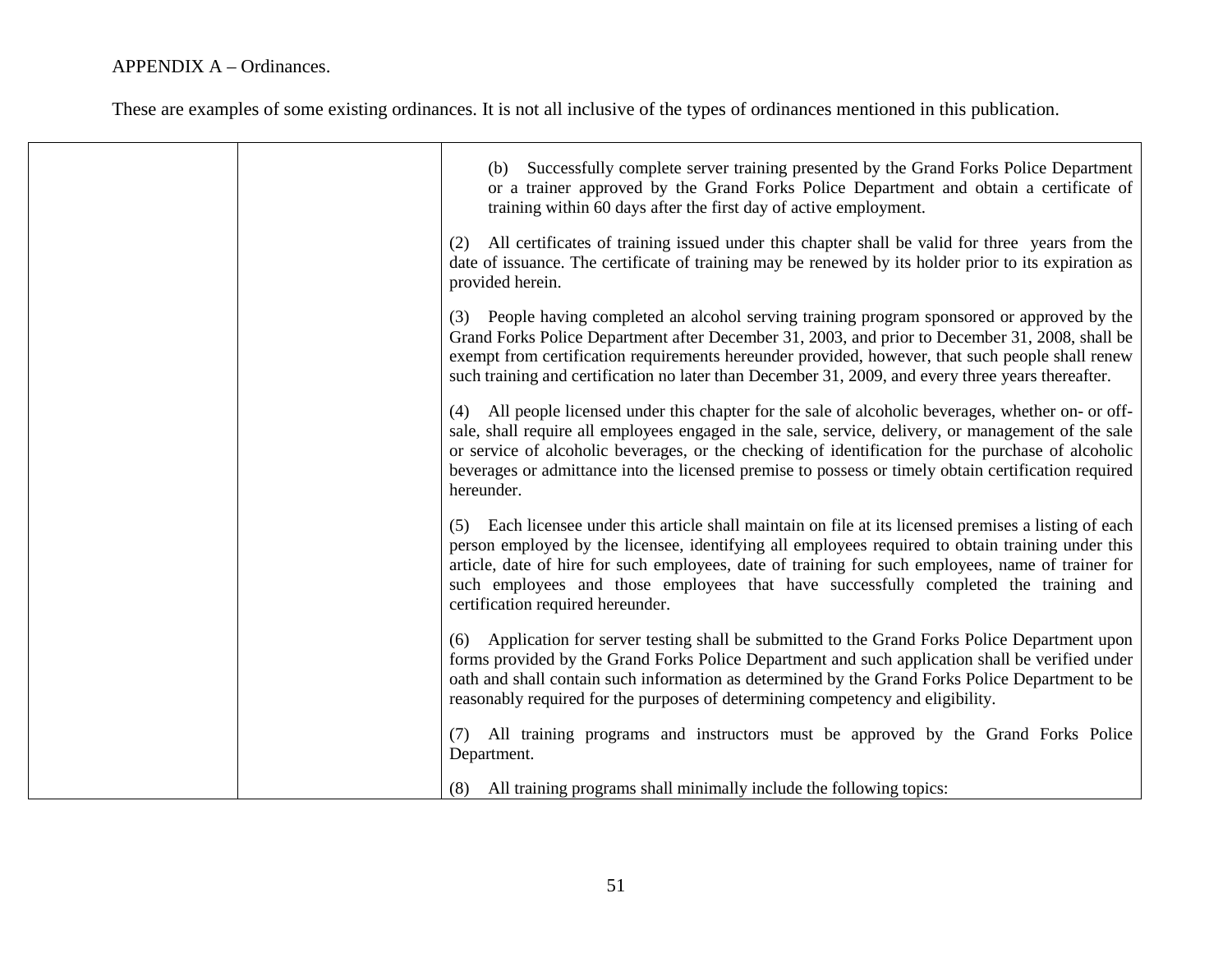|                             |               | Reducing accessibility of alcohol to minors.<br>(a)                                                                                                                                                                                                                                          |
|-----------------------------|---------------|----------------------------------------------------------------------------------------------------------------------------------------------------------------------------------------------------------------------------------------------------------------------------------------------|
|                             |               | Over-consumption/over-serving of alcohol.<br>(b)                                                                                                                                                                                                                                             |
|                             |               | Server liability.<br>(c)                                                                                                                                                                                                                                                                     |
|                             |               | The Grand Forks Police Department shall establish and approve a test for those people<br>(9)<br>completing an approved training program and for those seeking to renew a certificate of training.                                                                                            |
|                             |               | (10) The Grand Forks Police Department may authorize and approve a person or entity for the<br>administration of any test or training program required hereunder.                                                                                                                            |
|                             |               | (11) Any person having completed the approved training must attain a minimum score of 75<br>percent on a test administered by, under the direction of, or approved by the Grand Forks Police<br>Department in order to successfully complete the training and obtain or renew a certificate. |
|                             |               | (12) Each person successfully completing the training and test will be issued a certificate by the<br>Grand Forks Police Department establishing the date of successful completion of training.                                                                                              |
|                             |               | (13) Each certificate shall expire three years from the date of issuance.                                                                                                                                                                                                                    |
|                             |               | (Ord. No. 4230, § I, 5-5-08)                                                                                                                                                                                                                                                                 |
| Posting Warning Signs At    | San Diego, CA | <b>Article 2: Health Regulated Businesses and Activities</b>                                                                                                                                                                                                                                 |
| <b>Establishments Where</b> |               | <b>Division 10: Alcoholic Beverage Warning Signs</b>                                                                                                                                                                                                                                         |
| Alcohol Is Served           |               | (Alcoholic Beverage Warning Signs"                                                                                                                                                                                                                                                           |
|                             |               | added 10-12-1987 by O-16952 N.S.)                                                                                                                                                                                                                                                            |
|                             |               | §42.1001 Purpose                                                                                                                                                                                                                                                                             |
|                             |               | The surgeon general of the United States has advised women who are pregnant, or considering                                                                                                                                                                                                  |
|                             |               | pregnancy, not to drink alcoholic beverages. Recent research indicates that alcohol consumption                                                                                                                                                                                              |
|                             |               | during pregnancy, especially in the early months, can harm the fetus and result in birth defects<br>including mental retardation, facial abnormalities and other defects involving heart and bone                                                                                            |
|                             |               | structure. In order to serve the public health, safety and welfare, the purpose of this chapter is to                                                                                                                                                                                        |
|                             |               | educate the public by requiring warning signs to be placed at all locations where alcoholic                                                                                                                                                                                                  |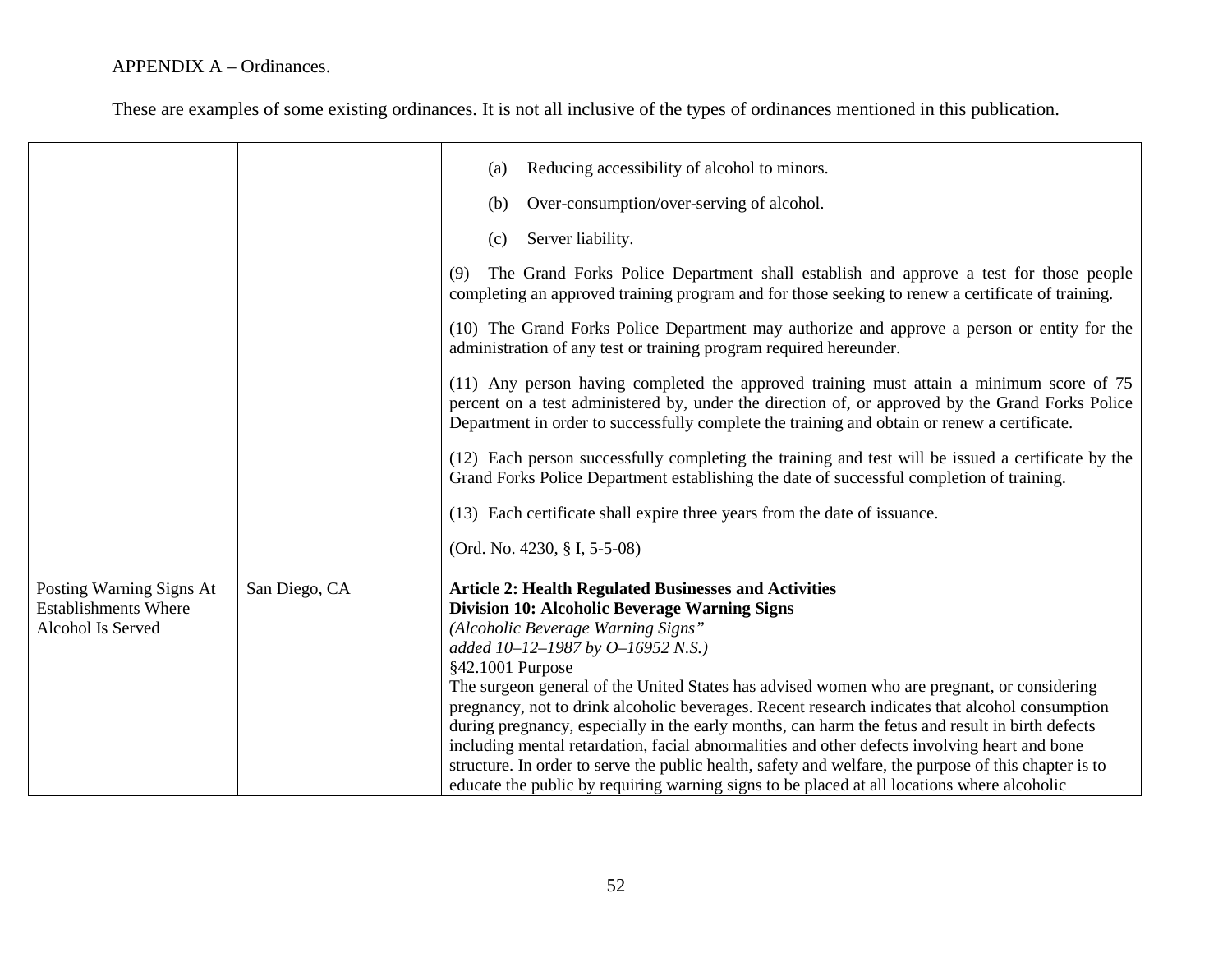| beverages are sold to the public.                                                                                      |
|------------------------------------------------------------------------------------------------------------------------|
| (Purpose" added $10-12-1987$ by $0-16952$ N.S.)                                                                        |
| §42.1002 Duty to Post Signs or Notices                                                                                 |
| Any person or entity who owns, operates, manages, leases or rents premises offering wine, beer, or                     |
| other alcoholic beverages for sale or dispensing for consideration to the public shall cause a sign or                 |
| notice to be permanently posted or displayed on the premises as provided in this chapter. The sign                     |
| or notice shall read as follows:                                                                                       |
| PREGNANCY AND ALCOHOL DO NOT MIX - DRINKING ALCOHOLIC BEVERAGES,                                                       |
| INCLUDING WINE AND BEER, DURING PREGNANCY CAN CAUSE BIRTH DEFECTS.                                                     |
| Except as specified in Section 42.1005, or in rules and regulations adopted by the Health                              |
| Department, a sign or notice as required herein shall not be smaller than $8\frac{1}{2}$ inches wide by $5\frac{1}{2}$ |
| inches long, nor shall any lettering thereon be less than 3/8 inch in height.                                          |
| (Duty to Post Signs or Notices" added $10-12-1987$ by $0-16952$ N.S.)                                                  |
| §42.1003 Placement                                                                                                     |
| A sign or notice required by Section 42.1002 shall be placed as follows:                                               |
| (a) Where the sale or dispensing of wine, beer, or other alcoholic beverages to the public is                          |
| primarily intended for consumption off the premises, at least one sign shall be so placed as to                        |
| assure that it is conspicuously displayed so as to be readable at all points of purchase.                              |
| Ch. Art. Div.                                                                                                          |
| 4 2 10 2                                                                                                               |
| San Diego Municipal Code Chapter 4: Health and Sanitation                                                              |
| $(6-2000)$                                                                                                             |
| (b) Where the sale of wine, beer, or other alcoholic beverages to the public is primarily intended for                 |
| consumption on the premises, at least one sign shall be placed to assure that it is conspicuously                      |
| displayed so as to be readable in each public restroom.                                                                |
| (Placement" added $10-12-1987$ by $0-16952$ N.S.)                                                                      |
| §42.1004 Language                                                                                                      |
| In the event a substantial number of the public patronizing a premises offering for sale or                            |
| dispensing wine, beer, or other alcoholic beverages uses a language other than English as a primary                    |
| language, an additional sign or notice as is required by Section 42.1002 above shall be worded in                      |
| the primary language or languages involved.                                                                            |
| (Language" added $10-12-1987$ by $0-16952$ N.S.)                                                                       |
| §42.1005 Health Department Authority                                                                                   |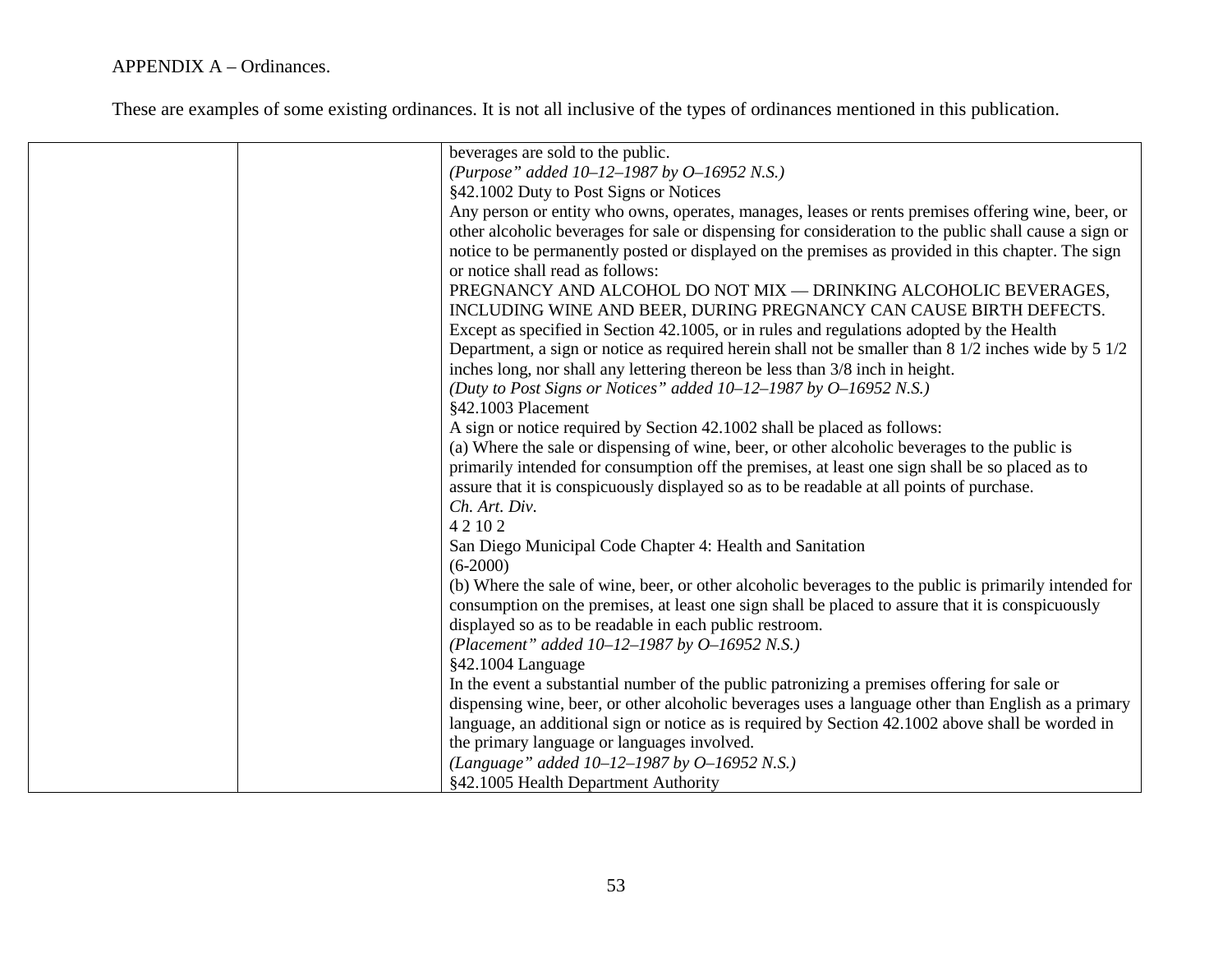|                      |                 | (a) The Health Director shall be responsible for the enforcement of compliance with this chapter.<br>The Health Department shall have the authority to adopt reasonable rules and regulations for the<br>implementation of this division, including rules and regulations for alternative signs and placement<br>of required signs.<br>(b) The Health Department shall make warning signs available to vendors of alcoholic beverages.<br>People or entities may, however, at their own expense, prepare and post signs meeting the<br>requirements of this chapter. In no event shall the prescribed language of the warning sign be<br>altered.<br>(Health Department Authority" added 10-12-1987 by O-16952 N.S.) |
|----------------------|-----------------|----------------------------------------------------------------------------------------------------------------------------------------------------------------------------------------------------------------------------------------------------------------------------------------------------------------------------------------------------------------------------------------------------------------------------------------------------------------------------------------------------------------------------------------------------------------------------------------------------------------------------------------------------------------------------------------------------------------------|
| Billboards & Signage | Albuquerque, NM | § 14-16-3-5 GENERAL SIGN REGULATIONS.                                                                                                                                                                                                                                                                                                                                                                                                                                                                                                                                                                                                                                                                                |
|                      |                 | <b>Signs Advertising Alcoholic Beverages.</b><br>( <b>J</b> )                                                                                                                                                                                                                                                                                                                                                                                                                                                                                                                                                                                                                                                        |
|                      |                 | Signs, free-standing and building-mounted, that advertise alcoholic beverages,<br>(1)<br>including the use of words and images, and are visible from a street, sidewalk, park or a facility<br>that serves minors shall not be located within 300 feet of a facility that serves minors.<br>The following signs that advertise alcoholic beverages shall be permitted:<br>(2)                                                                                                                                                                                                                                                                                                                                        |
|                      |                 | Signs located inside a building, even when visible from the outside;<br>(a)                                                                                                                                                                                                                                                                                                                                                                                                                                                                                                                                                                                                                                          |
|                      |                 | Signs on vehicles;<br>(b)                                                                                                                                                                                                                                                                                                                                                                                                                                                                                                                                                                                                                                                                                            |
|                      |                 | Signs that serve to identify businesses that sell alcohol by depicting the name, logo<br>(c)<br>or slogan of the business;                                                                                                                                                                                                                                                                                                                                                                                                                                                                                                                                                                                           |
|                      |                 | Signs that do not refer to a specific brand of alcoholic beverage;<br>(d)                                                                                                                                                                                                                                                                                                                                                                                                                                                                                                                                                                                                                                            |
|                      |                 | Signs visible from and that face an interstate highway; and<br>(e)                                                                                                                                                                                                                                                                                                                                                                                                                                                                                                                                                                                                                                                   |
|                      |                 | Signs discouraging the use of alcoholic beverages.<br>(f)                                                                                                                                                                                                                                                                                                                                                                                                                                                                                                                                                                                                                                                            |
|                      |                 | For the purposes of this subsection "facilities that serve minors" is defined to mean a<br>(3)<br>pre-elementary, elementary or secondary school, day care center, church or other place of worship,                                                                                                                                                                                                                                                                                                                                                                                                                                                                                                                 |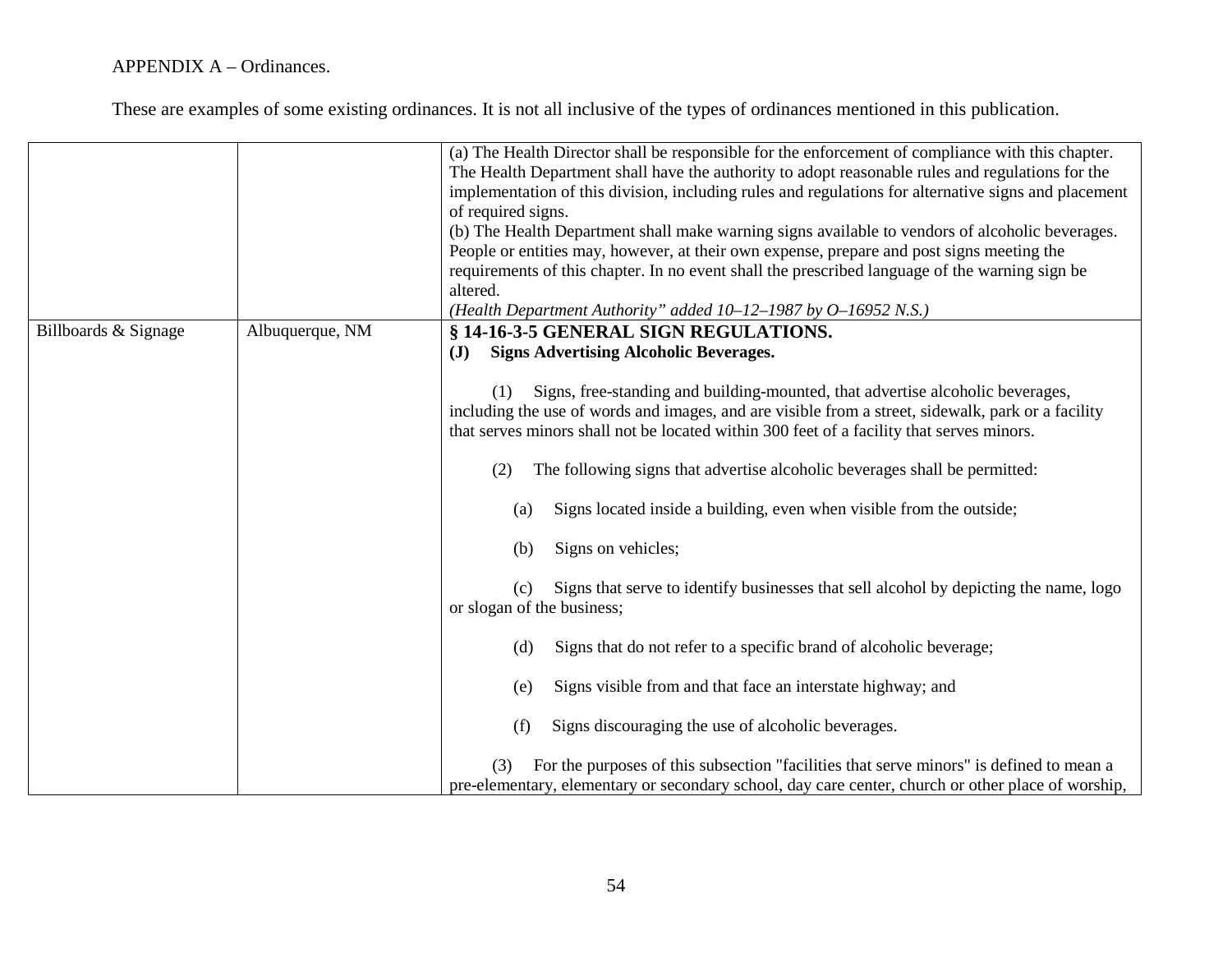|                     | including incidental recreational and educational facilities attended by minors and city owned parks<br>or city owned major public open spaces frequented by minors.                                                                                                                                                                                                                                                                                                                                                                                                                                                                                                                                                                                                                                                                                                                                                                                                                                                                                                                                                                                                                                                                                                                                                                                                                                                                                                                                                                                                                                                                                                                            |
|---------------------|-------------------------------------------------------------------------------------------------------------------------------------------------------------------------------------------------------------------------------------------------------------------------------------------------------------------------------------------------------------------------------------------------------------------------------------------------------------------------------------------------------------------------------------------------------------------------------------------------------------------------------------------------------------------------------------------------------------------------------------------------------------------------------------------------------------------------------------------------------------------------------------------------------------------------------------------------------------------------------------------------------------------------------------------------------------------------------------------------------------------------------------------------------------------------------------------------------------------------------------------------------------------------------------------------------------------------------------------------------------------------------------------------------------------------------------------------------------------------------------------------------------------------------------------------------------------------------------------------------------------------------------------------------------------------------------------------|
| Public Intoxication | 7.02(S) CERTAIN CONDUCT ASSOCIATED WITH PUBLIC INTOXICATION<br>PROHIBITED.<br>(1) Declaration of Policy. It is the policy of La Crosse to comply with Chapter 51, Wis. Stats., as<br>well as provide for the safety, welfare, and health of the public while prohibiting certain harmful<br>conduct of intoxicated people. Nothing within this ordinance is meant to contradict those elements<br>proscribed under Chapter 51, Wis.<br>Stats.<br>(2) Definitions.<br>(a) Public Place: includes a building or place owned or controlled by the city, a school, a place of<br>public worship, any public street, including public sidewalk, alley, walk, or other publicly owned<br>lands. Public place excludes the premises of a licensed alcohol establishment.<br>(b) Public nuisance: conduct by an individual which includes engaging in obnoxious behavior,<br>being disoriented, falling, vomiting, public urinating, acting lewdly, loudly and/or combatively or<br>being a danger to oneself or others.<br>(c) Intoxicated person: a person who is presently impaired, mentally or emotionally, as a result of<br>the presence of alcohol in the person's body. Also included is any person presently impaired,<br>mentally or emotionally, as a result of a drug or controlled substance, as that term is defined by the<br>Wisconsin Statutes, in the body or a combination of alcohol and such other drugs or controlled<br>substances. Evidence of an intoxicated person shall include a combination of the following<br>indicators:<br>(1) odor of intoxicants on the breath,<br>(2) bloodshot eyes,<br>(3) dilated pupils,<br>(4) stumbling or staggering,<br>(5) slurred speech |
|                     | (6) failure of Standard Field Sobriety Test.<br>(3) Intoxicated Person in Public Place Prohibited. No person in a public place shall conduct<br>himself/herself so as to be:<br>(a) a danger to themselves or others and/or<br>(b) a public nuisance and                                                                                                                                                                                                                                                                                                                                                                                                                                                                                                                                                                                                                                                                                                                                                                                                                                                                                                                                                                                                                                                                                                                                                                                                                                                                                                                                                                                                                                        |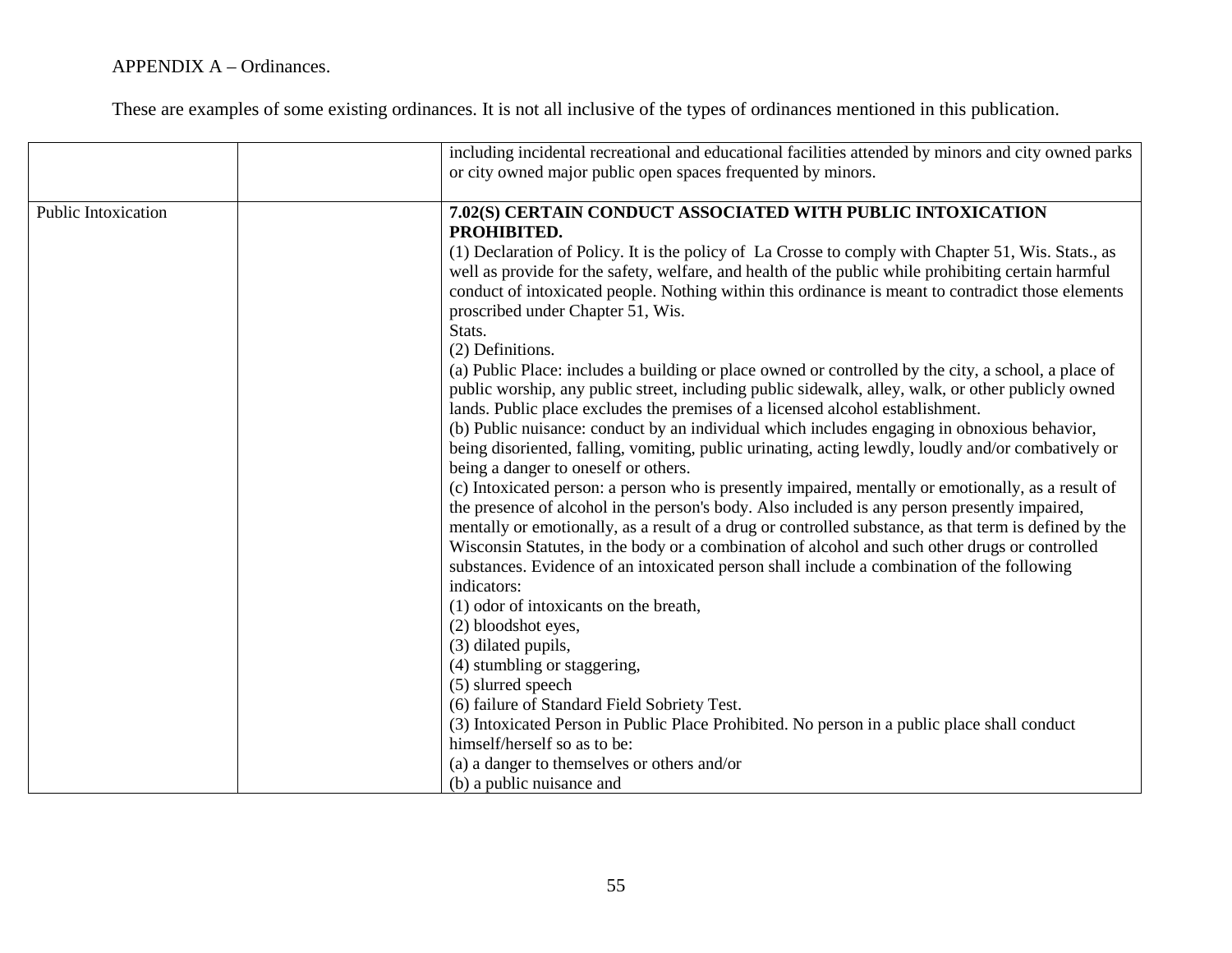|                     |               | (c) intoxicated or incapacitated by alcohol or drug or controlled substance as defined above.<br>(4) No person shall be cited under this section without first having been offered and failed the<br>Standard Field Sobriety Test; however, a person incapable and/or having refused the Standard<br>Field Sobriety Test may still be cited under the criteria set forth in (2). No individual actively<br>seeking medical treatment for an alcohol or other drug-related overdose will be subject to<br>discipline for the sole violation of using or possessing alcohol. This policy shall extend to another<br>individual seeking help for an intoxicated individual.<br>(5) Penalties.<br>(a) People found in violation of this ordinance for the first time shall be provided a written warning<br>with conditions in lieu of a citation. The warning shall be conditioned on such person attending and<br>successfully completing an evidence based alcohol education program sponsored by the police<br>department. The failure to timely complete the alcohol education program shall result in the<br>issuance of a citation and the prosecution of the same in the municipal court by the city. Successful<br>and timely completion of the alcohol education program shall result in no further enforcement of<br>the violation giving rise to the warning.<br>(b) The penalty for the first conviction of this ordinance shall be a forfeiture of not less than \$150<br>plus penalty, costs and assessments, including the cost of transporting the individual to an approved<br>treatment facility as provided for in Section 51.45(11), Wis. Stats. if the individual voluntarily<br>agrees to be transported or is incapacitated so as to require transport. The second and any<br>subsequent offense within a 12-month period shall be not less than \$400 plus penalty, costs and<br>assessments, along with the cost of transporting the individual to an approved treatment facility as<br>provided for in Section 51.45(11), Wis. Stats.<br>SECTION II: This ordinance shall take effect and be in force on April 1, 2008, and shall sunset on<br>March 31, 2010.<br>$(Ord 4381 - 3/8/07, O 4425 - 3/13/08.)$<br>SECTION III: Annual reports shall be provided by the Police Department in regard to this<br>ordinance to La Crosse, Tri-Campus Group, Tavern League and the Alcohol Oversight<br>Committee. |
|---------------------|---------------|----------------------------------------------------------------------------------------------------------------------------------------------------------------------------------------------------------------------------------------------------------------------------------------------------------------------------------------------------------------------------------------------------------------------------------------------------------------------------------------------------------------------------------------------------------------------------------------------------------------------------------------------------------------------------------------------------------------------------------------------------------------------------------------------------------------------------------------------------------------------------------------------------------------------------------------------------------------------------------------------------------------------------------------------------------------------------------------------------------------------------------------------------------------------------------------------------------------------------------------------------------------------------------------------------------------------------------------------------------------------------------------------------------------------------------------------------------------------------------------------------------------------------------------------------------------------------------------------------------------------------------------------------------------------------------------------------------------------------------------------------------------------------------------------------------------------------------------------------------------------------------------------------------------------------------------------------------------------------------------------------------------------------------------------------------------------------------------------------------------------------------------------------------------------------------------------------------------------------------------------------------------------------------------------------------------------------------------------------------------------------------------------------------------------------------|
| Vehicle Impoundment | Anchorage, AK | 9.28.026 - Impoundment and forfeiture of vehicle.                                                                                                                                                                                                                                                                                                                                                                                                                                                                                                                                                                                                                                                                                                                                                                                                                                                                                                                                                                                                                                                                                                                                                                                                                                                                                                                                                                                                                                                                                                                                                                                                                                                                                                                                                                                                                                                                                                                                                                                                                                                                                                                                                                                                                                                                                                                                                                                |
|                     |               | Discretionary impound.                                                                                                                                                                                                                                                                                                                                                                                                                                                                                                                                                                                                                                                                                                                                                                                                                                                                                                                                                                                                                                                                                                                                                                                                                                                                                                                                                                                                                                                                                                                                                                                                                                                                                                                                                                                                                                                                                                                                                                                                                                                                                                                                                                                                                                                                                                                                                                                                           |
|                     |               | A motor vehicle operated, driven or in the actual physical control of an individual arrested for or                                                                                                                                                                                                                                                                                                                                                                                                                                                                                                                                                                                                                                                                                                                                                                                                                                                                                                                                                                                                                                                                                                                                                                                                                                                                                                                                                                                                                                                                                                                                                                                                                                                                                                                                                                                                                                                                                                                                                                                                                                                                                                                                                                                                                                                                                                                              |
|                     |               | charged with an alleged violation of section 9.28.019, pertaining to driving while license                                                                                                                                                                                                                                                                                                                                                                                                                                                                                                                                                                                                                                                                                                                                                                                                                                                                                                                                                                                                                                                                                                                                                                                                                                                                                                                                                                                                                                                                                                                                                                                                                                                                                                                                                                                                                                                                                                                                                                                                                                                                                                                                                                                                                                                                                                                                       |
|                     |               | suspended/revoked/cancelled, section 9.28.020, pertaining to driving while under the influence,                                                                                                                                                                                                                                                                                                                                                                                                                                                                                                                                                                                                                                                                                                                                                                                                                                                                                                                                                                                                                                                                                                                                                                                                                                                                                                                                                                                                                                                                                                                                                                                                                                                                                                                                                                                                                                                                                                                                                                                                                                                                                                                                                                                                                                                                                                                                  |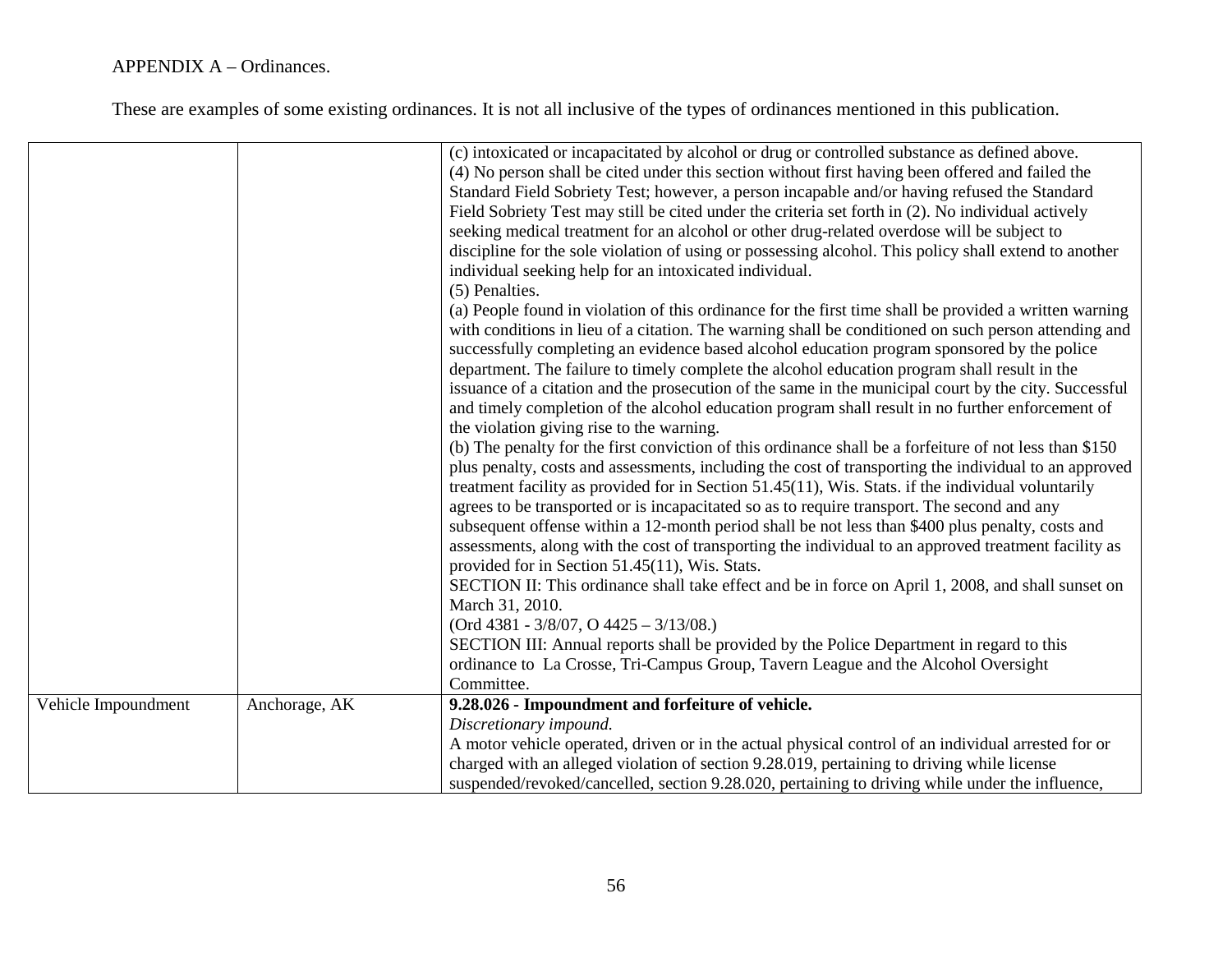| section 9.28.022, pertaining to refusal to submit to chemical tests, or section 8.65.030, pertaining to |
|---------------------------------------------------------------------------------------------------------|
| soliciting, may be impounded and may be forfeited to the municipality in accordance with this           |
| section.                                                                                                |
| A motor vehicle operated, driven or in the actual physical control of an individual arrested            |
| for or charged with an alleged violation of section 9.28.030, pertaining to operating a                 |
| motor vehicle without the required security in effect or proof of such security at the time of          |
| operation, may be impounded through a seizure of the vehicle incident to the citation or arrest, at     |
| the discretion of the officer or otherwise in accordance with this section.                             |
| It shall be presumed a vehicle operated by or driven by or in the actual physical control of an         |
| individual arrested for or charged with an alleged violation of section 9.28.030, section 9.28.019,     |
| section 9.28.020, section 9.28.022, or section 8.65.030, has been so operated by the registered         |
| owners thereof or has been operated by another person with the knowledge and consent of the             |
| registered owners. A vehicle so operated is declared to be a public nuisance for which the              |
| registered owners hold legal responsibility, subject only to the defenses as set forth by law. The      |
| purposes of this section and the impoundment and forfeiture provisions of sections 9.28.019,            |
| 9.28.020, 9.28.022, 9.28.030, and 8.65.030 include protecting the public, removing public               |
| nuisances, deterring driving under the influence, and protecting the public from uninsured              |
| motorists, but do not include the generation of revenue for the municipality.                           |
| General provisions.                                                                                     |
| In the case of an alleged violation of section 9.28.019, 9.28.020, 9.28.022, 9.28.030, or 8.65.030,     |
| and in addition to the penalties set forth in those sections, the vehicle used in the alleged violation |
| shall be impounded for 30 days if the person driving, operating, or in the actual physical control of   |
| the vehicle has not been previously convicted and shall be forfeited to the municipality if the         |
| person driving, operating, or in the actual physical control of the vehicle has been previously         |
| convicted. Impoundment may be accomplished through a seizure of the vehicle incident to an arrest       |
| or pursuant to a court order entered in the course of civil or criminal enforcement proceedings.        |
| Impoundment through a seizure of the vehicle incident to an arrest is at the discretion of the          |
| arresting officer. A case seeking civil impoundment or forfeiture is heard and decided by the           |
| Alaska State Court.                                                                                     |
| Upon the request of the municipality or a claimant, a civil proceeding seeking impoundment or           |
| forfeiture shall be held in abeyance until conclusion of any pending criminal charges arising out of    |
| the incident giving rise to the forfeiture or impoundment action under section 9.28.019, 9.28.020,      |
| 9.28.022, 9.28.030, or 8.65.030.                                                                        |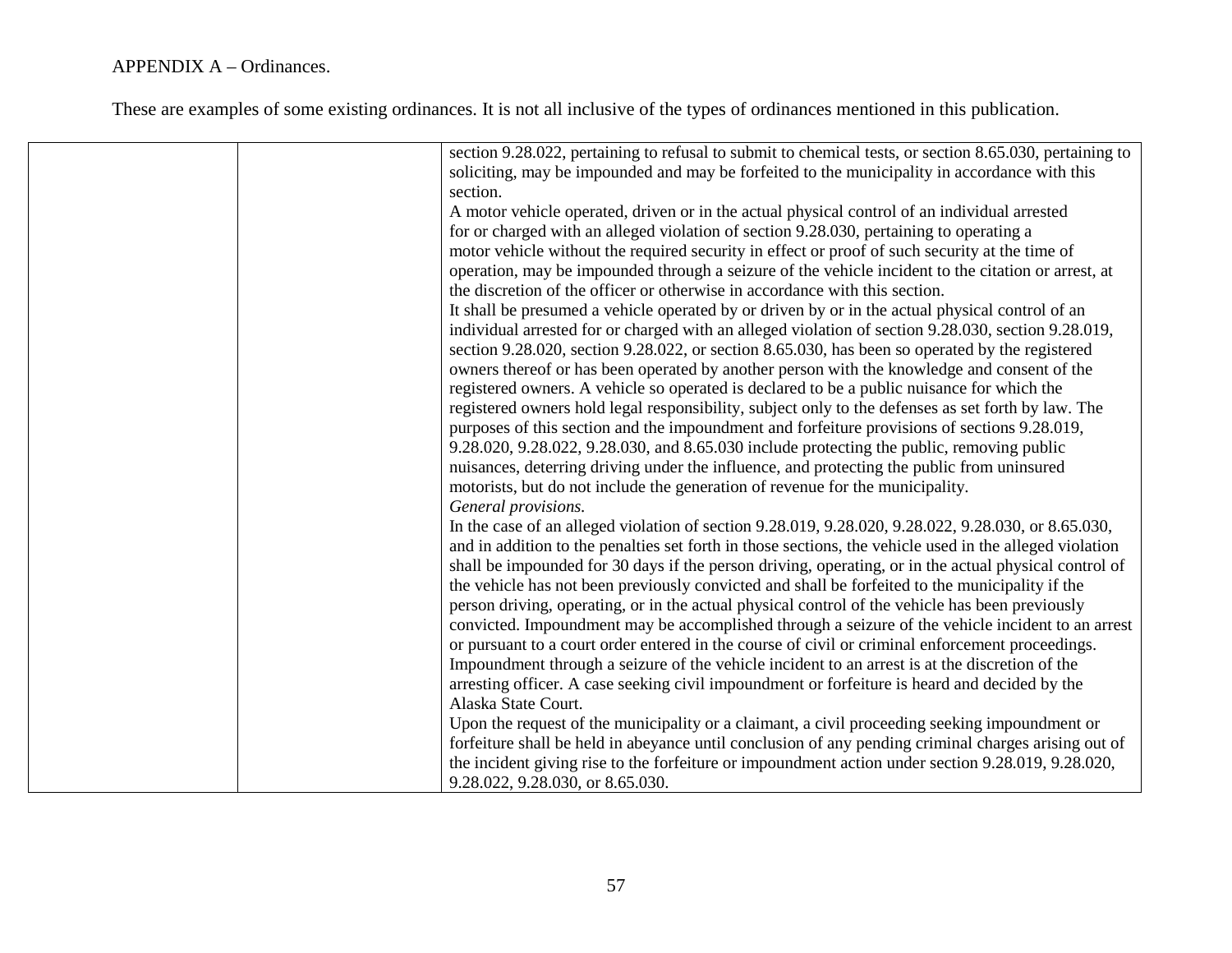| Upon motion by the municipality, if it appears there is reasonable cause for the seizure of             |
|---------------------------------------------------------------------------------------------------------|
| a vehicle or for the filing of a complaint for impound or forfeiture, the court shall find:             |
| Reasonable cause exists, or any such action was taken under a reasonable good                           |
| faith belief it was proper;                                                                             |
| The claimant is not entitled to costs or damages; and                                                   |
| The municipality is not liable to suit or judgment for the seizure, suit or prosecution.                |
| A claimant who fails to establish the claimant's interest is exempt from forfeiture pursuant to         |
| subsection C.6. shall pay reasonable costs and expenses of the municipality for the investigation       |
| and prosecution of the civil action, including reasonable attorney fees.                                |
| The civil impoundment or forfeiture of a seized vehicle under this section shall be through a civil     |
| action filed in Alaska State Court. The municipality may not bring an action for impoundment or         |
| forfeiture unless the action is brought within six months from the final disposition of the underlying  |
| criminal action against the driver operator of the seized vehicle.                                      |
| A claimant of an ownership or security interest in the motor vehicle may avoid impound or avoid         |
| forfeiture of the claimant's interest in the civil action if the claimant establishes, by a             |
| preponderance of the evidence:                                                                          |
| The claimant had a recorded interest in the motor vehicle at the time of the alleged violation or, if   |
| the interest was recorded after the alleged violation, the interest was acquired in good faith and not  |
| for purposes of avoiding impound or forfeiture;                                                         |
| A person other than the claimant was in possession of the vehicle and was responsible for or caused     |
| the act resulting in the impound or forfeiture;                                                         |
| The claimant did not know and could not reasonably have known the person would operate the              |
| vehicle in violation of section 9.28.019, 9.28.020, 9.28.022, 9.28.030 or 8.65.030; and                 |
| In cases where the municipality filed a civil action to forfeit a seized vehicle, the claimant took     |
| reasonable steps to prevent, as the phrase is defined in subsection                                     |
| F. below, the person charged with violation section 9.28.019, 9.28.020, 9.28.022, 9.28.030, or          |
| 8.65.030 from violating section 9.28.019, 9.28.020, 9.28.022, 9.28.030, or 8.65.030                     |
| A claimant who is a regulated lienholder meets its burden of proof under this subsection by filing      |
| with the court a copy of the vehicle's certificate of title or other security instrument reflecting the |
| lien, together with an affidavit stating the amount of the lien and stating the claimant is a regulated |
| lienholder and was not in possession of the vehicle at the time of the act resulting in the seizure of  |
| the vehicle. The presumptions provided in this subsection shall not apply to regulated lienholders.     |
| For purposes of this section, when a person other than the claimant was in possession of the vehicle    |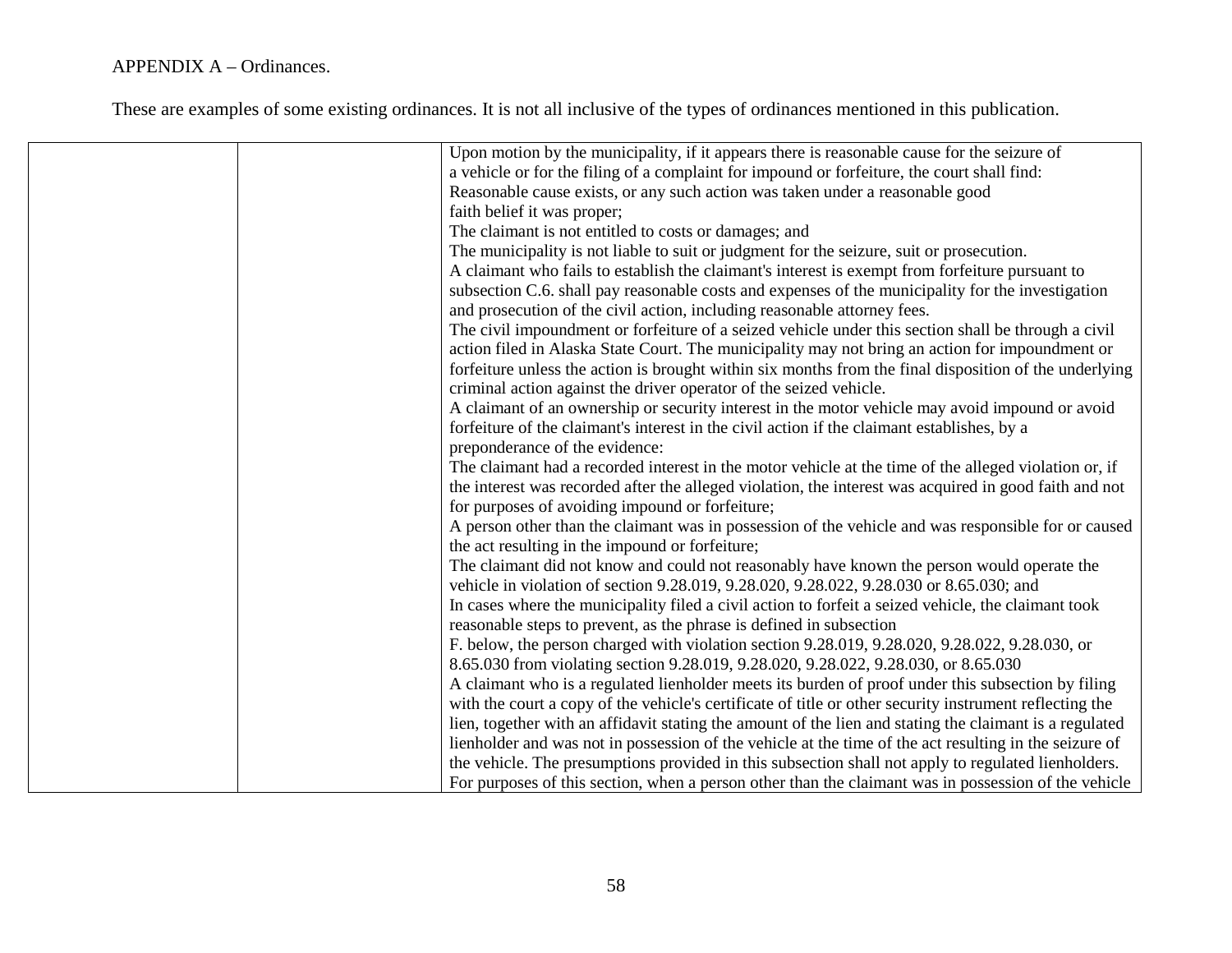|  | and was driving with a suspended, revoked, or cancelled license or in violation of a limited license  |
|--|-------------------------------------------------------------------------------------------------------|
|  | or without a valid driver's license, it is presumed the claimant did have reasonable cause to believe |
|  | the vehicle would be used in violation of section 9.28.019.                                           |
|  | Also for purposes of this section, when the claimant and driver are not the same person and the       |
|  | claimant and driver have a familial relationship, such as husband and wife, father and daughter,      |
|  | mother and stepson, etc., or the claimant and driver live at the same address, it shall be presumed   |
|  | the claimant is responsible and the vehicle was operated by the driver, in violation of section       |
|  | 9.28.019, 9.28.020, 9.28.022, 9.28.030, or 8.65.030, with the knowledge and consent of the            |
|  | claimant.                                                                                             |
|  | If a claimant was in the vehicle at the same time the vehicle was being operated by the driver in     |
|  | violation of section 9.28.020 or 9.28.022, it shall be presumed the claimant knew and consented to    |
|  | operation of the vehicle in violation of section 9.28.020 or 9.28.022                                 |
|  | A claimant is not required by this subsection to take steps the person reasonably believes would be   |
|  | likely to subject any person (other than the person whose conduct gave rise to the impound or         |
|  | forfeiture) to physical danger.                                                                       |
|  | For purposes of this section, corporations and other entities are deemed to have knowledge of the     |
|  | acts, omissions, and driving record of directors, officers, and other managers, regardless of whether |
|  | the directors, officers, or other managers are acting within the scope of employment.                 |
|  | Within two days of seizure, parties with an interest in the vehicle, including lienholders, as shown  |
|  | on the vehicle ownership records of the State of Alaska, the Division of Motor Vehicles, or an        |
|  | agency with similar responsibilities in another State, shall be served with notice of seizure by      |
|  | certified mail sent to the address of record as shown in the vehicle ownership records of the State   |
|  | of Alaska, or an agency with similar responsibility in another State, or residence address as         |
|  | indicated in the police report.                                                                       |
|  | For purposes of computing the two-day period, the day the vehicle was seized is not included. For     |
|  |                                                                                                       |
|  | purposes of computing the two-day period, Saturdays, Sundays, and municipal holidays, are not         |
|  | included. This period may be reasonably extended for those instances when vehicle ownership           |
|  | records are not accessible from the State of Alaska, the Division of Motor Vehicles, or an agency     |
|  | with similar responsibilities in another State.                                                       |
|  | The notice of seizure shall notify parties of the right to a post-seizure probable cause hearing if   |
|  | such hearing is requested, in writing, within ten days after the date the notice of the seizure is    |
|  | mailed, as evidenced by the postmark.                                                                 |
|  | If notice is not provided, as required by this subsection, the municipality shall waive the           |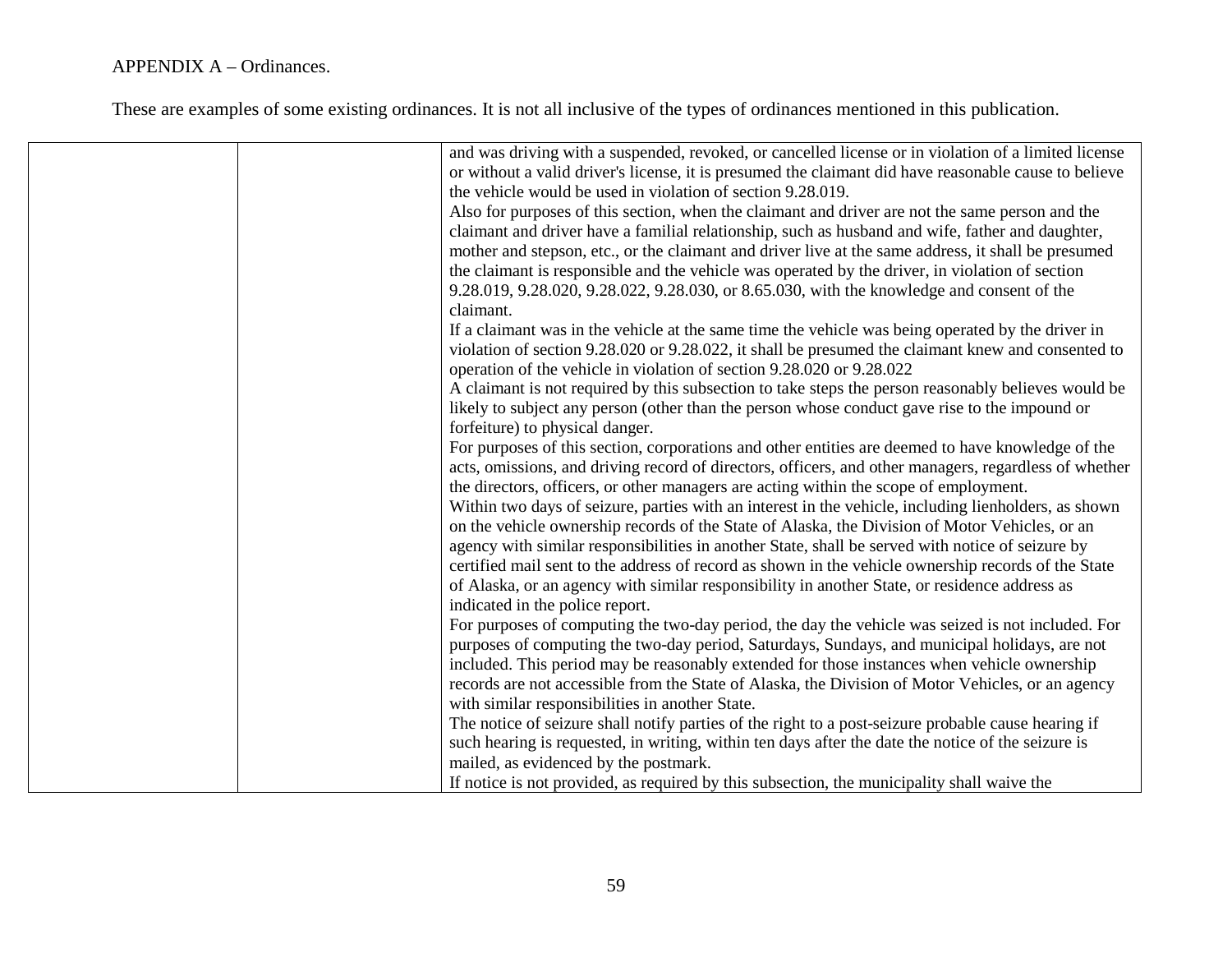| administrative fee.                                                                                   |
|-------------------------------------------------------------------------------------------------------|
| If a registered owner was personally served at the time of impoundment with a notice containing all   |
| the information required by this section, no further notice is required to be sent to that registered |
| owner.                                                                                                |
| A notice of seizure that notifies a registered owner who was arrested for, or charged with, an        |
| alleged violation of section 9.28.019, 9.28.020, 9.28.022, 9.28.030, or 8.65.030 of the right to      |
| contest seizure under Alaska Criminal Rule 37 (c) meets the requirement of subsection 7.b.            |
| The municipality may enter into an agreement with the registered owner or lienholder of the           |
| vehicle to resolve a civil impound or forfeiture action arising under section 9.28.019, 9.28.020,     |
| 9.28.022, 9.28.030 or 8.65.030 and permit release of the vehicle. Any such agreement shall            |
| include:                                                                                              |
| Acceptance by the owner or lienholder of responsibility for meeting the requirements of subsection    |
| $C.9$ .                                                                                               |
| Agreement the owner or lienholder shall take reasonable steps to prevent the individual arrested for  |
| or charged with driving under the influence or with refusal to submit to chemical tests from          |
|                                                                                                       |
| operating the vehicle until properly licensed; and                                                    |
| Acknowledgment by the owner or lienholder that failure to fulfill the obligations under the           |
| agreement may result in forfeiture of the vehicle at the option of the municipality. This requirement |
| shall not apply to a regulated lienholder required by other law or by the terms of the agreement      |
| creating the lien to permit the individual to recover the vehicle upon payment of the lien or cure of |
| any default.                                                                                          |
| No vehicle shall be released unless the applicant:                                                    |
| Provides proof of insurance in a form acceptable to the municipality;                                 |
| Provides proof of ownership or, if a lienholder, a legal right to repossess the vehicle; and          |
| Pays or provides proof of payment of any costs imposed, including the impound fees, storage fees      |
| and any court costs imposed. The impound fee shall be the actual cost of impound plus an              |
| administrative charge of \$410 to offset the municipality's processing costs for seizures of vehicles |
| based on an alleged violation of section 9.28.019, 9.28.020, 9.28.022 or 8.65.030                     |
| The administrative charge may be waived in exceptional cases or if it is in the best interests of the |
| municipality. The administrative charge shall not be imposed if notice is not provided as required    |
| under subsection C.7. or the administrative hearing officer finds no probable cause under             |
| subsection C.13.                                                                                      |
| An administrative charge of \$200 shall be imposed for seizures of vehicles based on an alleged       |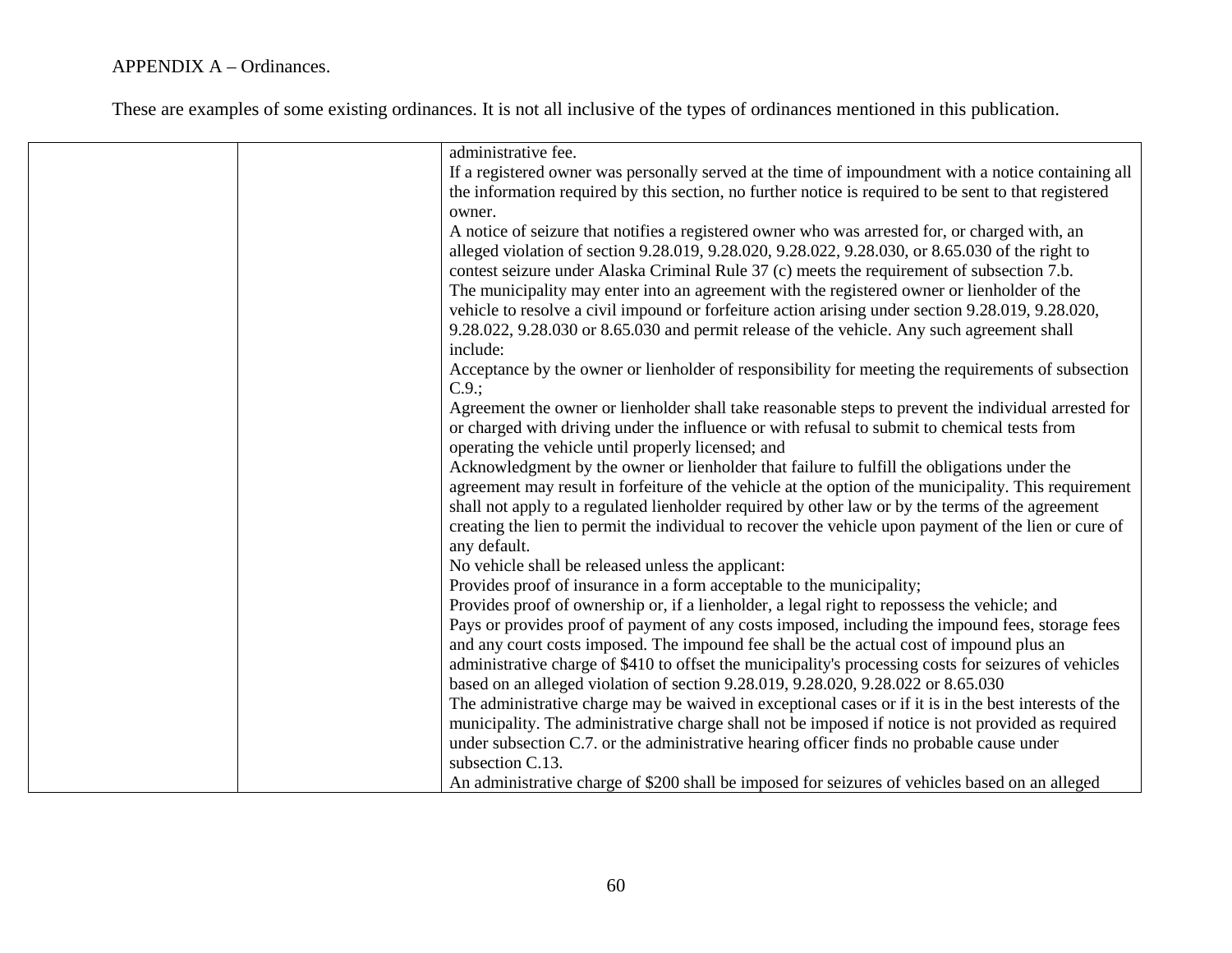| violation of section 9.28.030                                                                           |
|---------------------------------------------------------------------------------------------------------|
| The administrative charge may be waived in exceptional cases or if it is in the best interests of the   |
| municipality. The administrative charge shall not be imposed if notice is not provided as required      |
| under subsection C.7. or the administrative hearing officer finds no probable cause under               |
| subsection C.13.                                                                                        |
| Notwithstanding the finding of the administrative hearing officer, if the court makes a specific        |
| finding or pursuant to a stipulation between the parties, the seizure of the vehicle was legally        |
| unjustified, the vehicle shall be released at no cost if the person seeking to reclaim the vehicle      |
|                                                                                                         |
| reclaims the vehicle within five days after the issuance of the court's decision making such a          |
| finding.                                                                                                |
| A vehicle ordered released at no charge under this subsection is subject to the provisions of AS        |
| 28.10.502 if the vehicle is not reclaimed within 5 days after the issuance of the court's decision.     |
| The provisions of chapter 9.50 do not apply to vehicles seized under the authority of section           |
| 9.28.026                                                                                                |
| An acquittal or a conviction of a lesser offense in a criminal proceeding for a violation of chapter    |
| 9.28 provides a defense in a civil proceeding seeking impoundment or forfeiture of the vehicle, if      |
| that civil proceeding is based on the same conduct that forms the basis for the criminal charge.        |
| Temporary release of vehicle pursuant to vehicle return bond.                                           |
| A registered owner or lienholder may obtain temporary release of a vehicle seized by the                |
| municipality pursuant to this subsection.                                                               |
| The purpose of setting a vehicle return bond on the vehicle is to secure the presence of the vehicle    |
| and to provide security to be forfeited along with the proceeds of a sale, transfer, or encumbrance if  |
| the vehicle is sold, transferred, or encumbered after the vehicle has been released pending the final   |
| disposition in the criminal action against the driver of the seized vehicle or the final disposition in |
| the civil action against claimants of the seized vehicle. If the vehicle's release has been obtained    |
| through the posting of a vehicle return bond and the vehicle is not returned according to the terms     |
| of release, or pursuant to the court's order, the municipality may, in addition to retaining the        |
| forfeited bond funds, seize the vehicle to implement the impoundment or forfeiture ordered by the       |
| court. A person who secures the release of a vehicle pursuant to a vehicle return bond must return      |
| the vehicle if required by the terms of the vehicle return bond or upon order of the court. If a        |
|                                                                                                         |
| vehicle has not been impounded for a longer period than the vehicle would be impounded if the           |
| person were convicted, the court shall not delete the requirement of the vehicle return bond or         |
| exonerate a posted vehicle return bond until the vehicle for which bond has been posted is returned     |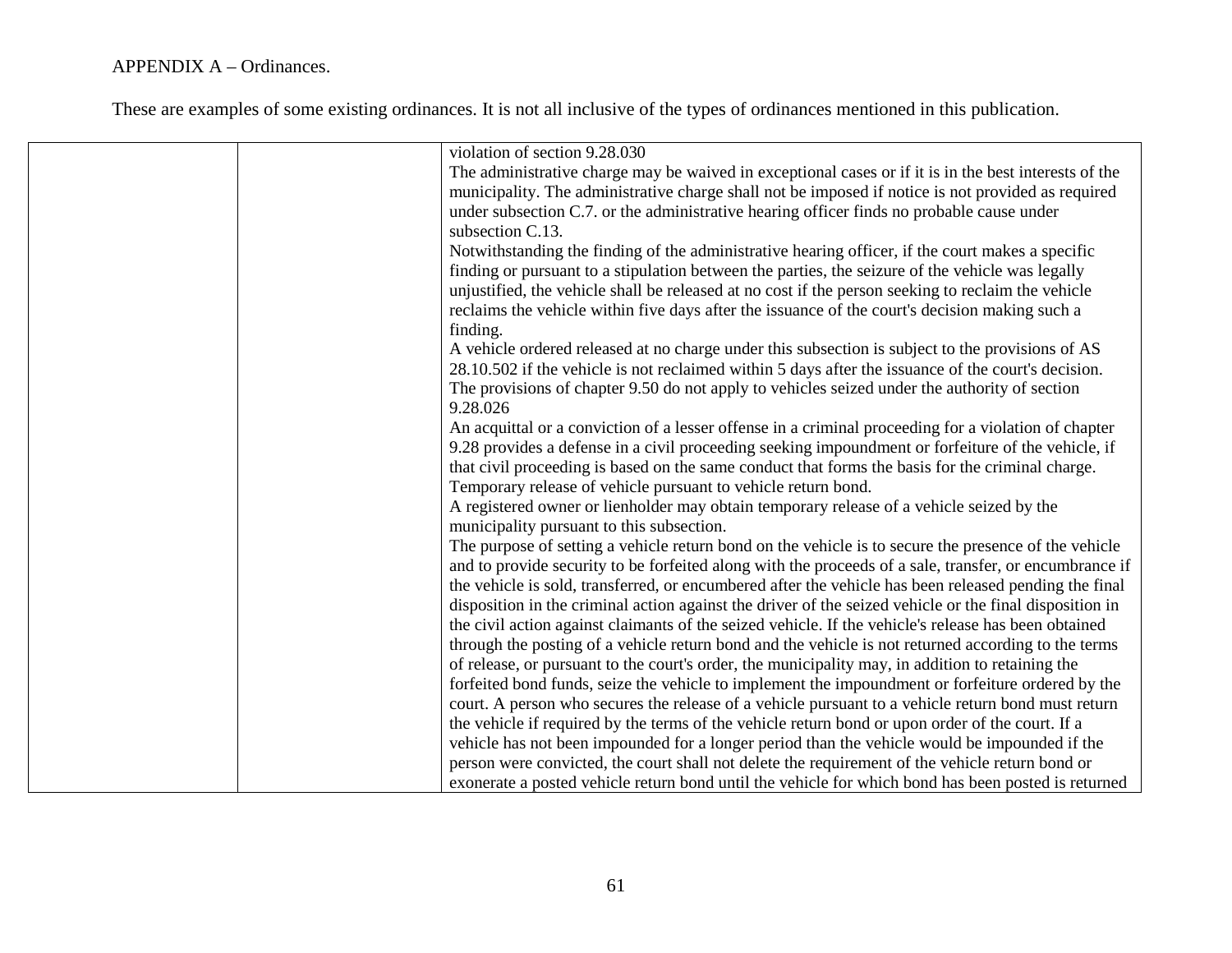| pursuant to court order. A vehicle return bond shall be posted with the municipality and in cash      |
|-------------------------------------------------------------------------------------------------------|
| only.                                                                                                 |
| A vehicle return bond shall be set at a minimum of:                                                   |
| \$250, if the person charged with a violation of section 9.28.019, 9.28.020, 9.28.022, 9.28.030, or   |
| 8.65.030 has not been previously convicted;                                                           |
| \$500, if the person charged with a violation of section 9.28.019, 9.28.020, 9.28.022, 9.28.030, or   |
| 8.65.030 has been previously convicted and the vehicle is 20 years old or older;                      |
| \$1,000, if the person charged with a violation of section 9.28.019, 9.28.020, 9.28.022, 9.28.030, or |
| 8.65.030 has been previously convicted and the vehicle is 15 years old or older but less than 20      |
| years old;                                                                                            |
| \$1,500, if the person charged with a violation of section 9.28.019, 9.28.020, 9.28.022, 9.28.030, or |
| 8.65.030 has been previously convicted and the vehicle is 10 years old or older but less than 15      |
| years old;                                                                                            |
|                                                                                                       |
| \$2,000, if the person charged with a violation of section 9.28.019, 9.28.020, 9.28.022, 9.28.030, or |
| 8.65.030 has been previously convicted and the vehicle is 5 years old or older but less than 10       |
| years old; and \$2,500, if the person charged with a violation of section 9.28.019, 9.28.020,         |
| 9.28.022, 9.28.030, or 8.65.030 has been previously convicted and the vehicle is less than 5 years    |
| old.                                                                                                  |
| A vehicle return bond may be set above the minimum if the vehicle appears to have unusually high      |
| value for its age. A vehicle may not be released pursuant to a vehicle return bond unless release is  |
| in compliance with subsection C.9.                                                                    |
| If the person who secured the release of the vehicle does not cause the vehicle to be returned to     |
| impoundment for the purpose of impoundment or forfeiture in accordance with the terms of              |
| release, the bond is forfeited to the municipality. The municipality may also seek a court order      |
| forfeiting the bond and forfeiting the proceeds of any sale, transfer, or encumbrance to the          |
| municipality if the vehicle has been sold, transferred, or encumbered while subject to a vehicle      |
| return bond.                                                                                          |
| Upon motion to the court, the court shall order forfeiture of the bond and any proceeds. For          |
| purposes of this subsection, it shall be presumed the amount of proceeds of any sale, transfer, or    |
| encumbrance is the assessed or appraised value of the seized vehicle as defined in subsection F.      |
| below.                                                                                                |
| Personal property in a vehicle subject to a vehicle return bond under this subsection and not         |
|                                                                                                       |
| released pursuant to that vehicle return bond can be recovered from a vehicle only by the owner of    |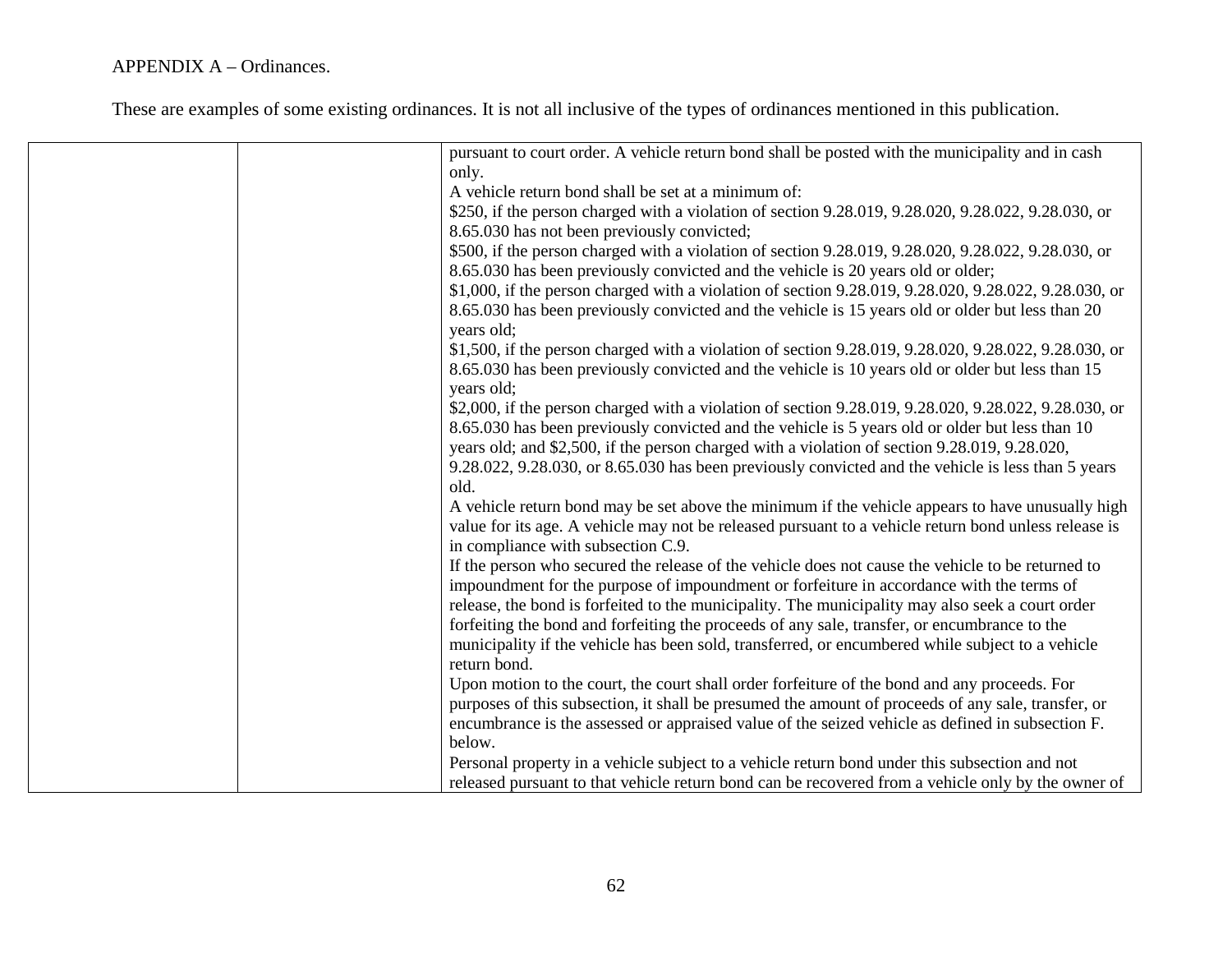|                                                                                     | the vehicle and only upon payment of a fee charged for monitoring the recovery of such personal          |
|-------------------------------------------------------------------------------------|----------------------------------------------------------------------------------------------------------|
|                                                                                     | property. Such fee shall be set by contract between the towing and storage contractor and the            |
|                                                                                     | municipality if it is not established by ordinance. Such fee shall be recoverable by the owner of the    |
|                                                                                     | vehicle if a court makes a specific finding that seizure of the vehicle was legally unjustified or       |
| pursuant to a stipulation between the parties.                                      |                                                                                                          |
|                                                                                     | The court shall order the forfeiture of a vehicle return bond if a person charged under section          |
|                                                                                     | 9.28.019, 9.28.020, 9.28.022, 9.28.030, or 8.65.030 obtains temporary release of a seized vehicle        |
| and does not appear before the court as ordered.                                    |                                                                                                          |
|                                                                                     | For purposes of this section, time shall be calculated as set forth in Alaska Rule of Civil              |
| Procedure 6, unless otherwise stated.                                               |                                                                                                          |
|                                                                                     | When a timely request for a post-seizure probable cause hearing is made, a hearing shall be held         |
|                                                                                     | before an administrative hearing officer. The hearing shall be held within three days after the          |
|                                                                                     | request is received, excluding weekends and municipal holidays. The hearing may be postponed             |
| upon agreement of the parties.                                                      |                                                                                                          |
|                                                                                     | The purpose of the hearing is to determine whether there was probable cause to seize the vehicle.        |
|                                                                                     | The administrative hearing officer shall not make a final adjudication of impoundment or forfeiture      |
|                                                                                     | of the vehicle. Findings by the administrative hearing officer shall not collaterally estop the issue of |
| probable cause or any other factual or legal issue from being decided by the court. |                                                                                                          |
|                                                                                     | The post-seizure probable cause hearing shall be by telephone unless otherwise requested by the          |
| administrative hearing officer or upon a showing of prejudice to either party.      |                                                                                                          |
|                                                                                     | If the law enforcement officer provides a signed police report or affidavit with the name and badge      |
|                                                                                     | number or other identifying mark of the law enforcement officer to the administrative hearing            |
|                                                                                     | officer, the law enforcement officer need not be present at the hearing unless requested by the          |
| person requesting the hearing or the administrative hearing officer.                |                                                                                                          |
|                                                                                     | For purposes of this subsection, the requirement of a signed police report may be satisfied by a         |
| police report bearing an officer's electronic signature.                            |                                                                                                          |
|                                                                                     | In the case where the presence of the law enforcement officer is requested, the hearing may be           |
|                                                                                     | postponed an additional seven days in order to allow the law enforcement officer to be present.          |
|                                                                                     | If the law enforcement officer is unavailable because of vacation, sickness, or other similar reason,    |
|                                                                                     | the hearing may be postponed a reasonable time period in order to accommodate the law                    |
| enforcement officer's unavailability.                                               |                                                                                                          |
|                                                                                     | If the person requesting a hearing fails to appear, the person shall waive the right to a hearing.       |
|                                                                                     | If the administrative hearing officer finds there was no probable cause to seize the vehicle:            |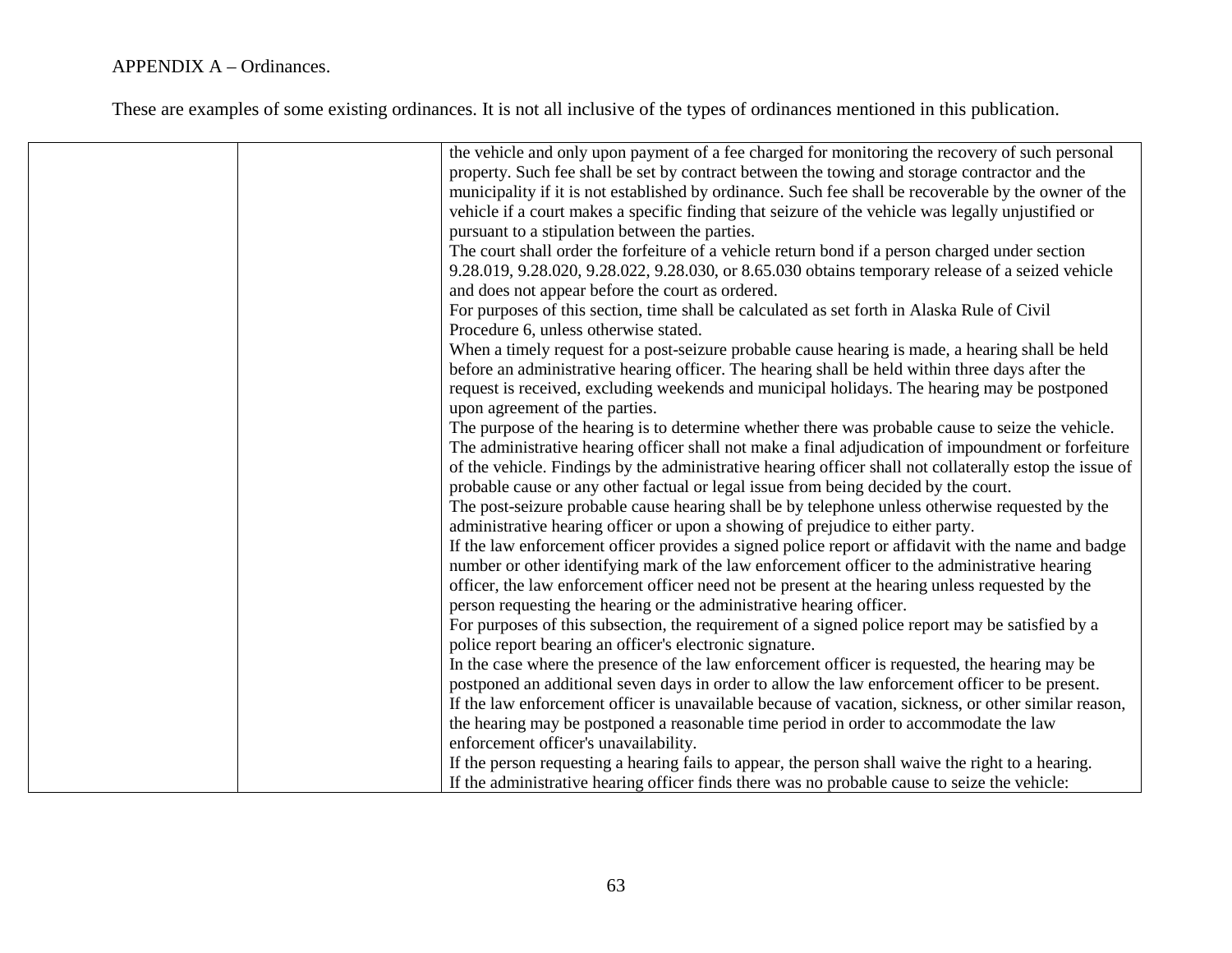| The vehicle shall be released without municipal administrative fees; and                                |
|---------------------------------------------------------------------------------------------------------|
| The registered owner or lienholder may make a claim to the municipality for towing and storage.         |
| The burden of proof for an action brought pursuant to this section is preponderance of the evidence.    |
| For purposes of this section, the parties may agree to extend, reduce or otherwise alter the time       |
| limits set by this section.                                                                             |
| The owner of a vehicle or the designated agent of the owner of a vehicle that is the subject of an      |
| impoundment or forfeiture action may relinquish to the municipality any ownership interest              |
| possessed by the owner as part of an agreement to resolve the action.                                   |
| Nothing in this section shall be construed to place upon a regulated lienholder a duty to inquire into  |
| the driving record of any loan applicant or any member of the loan applicant's family or household,     |
| and failure to do so shall not be usable as evidence against the regulated lienholder in any forfeiture |
| proceeding or other civil action.                                                                       |
| Upon motion of the municipality, the court shall void the transfer of title or any interest in a seized |
| vehicle occurring subsequent to the seizure of the vehicle pursuant to this section.                    |
| If the vehicle is temporarily released pursuant to a vehicle return bond and the transferee is able to  |
| establish by a preponderance of the evidence the transferee did not know the municipality seized        |
| the vehicle, the court shall order the transferor to forfeit the proceeds from the sale, transfer, or   |
| encumbrance to the municipality.                                                                        |
| For purposes of this subsection, it shall be presumed the amount of proceeds of any sale, transfer,     |
| or encumbrance is the assessed value of the seized vehicle.                                             |
| Impoundment.                                                                                            |
| A motor vehicle operated, driven, or in the actual physical control of an individual arrested for, or   |
| charged with, an alleged violation of section 9.28.019, 9.28.020, 9.28.022, 9.28.030, or 8.65.030       |
| may be ordered impounded either upon conviction of the defendant of a violation of section              |
| 9.28.019, 9.28.020, 9.28.022, 9.28.030, or 8.65.030, or upon the decision of a court in a separate      |
| civil proceeding. To obtain an order for impoundment in a contested proceeding, the municipality        |
| must establish by a preponderance of the evidence that the vehicle was operated, driven, or in the      |
| actual physical control of an individual who was acting in violation of section 9.28.019, 9.28.020,     |
| 9.28.022, 9.28.030, or 8.65.030                                                                         |
| A vehicle may be seized for impound under the circumstances set forth in subsection E.3.                |
| A vehicle seized incident to an arrest may be held by the municipality for up to two days before the    |
| owner or lienholder may obtain release of the seized vehicle.                                           |
| For purposes of computing the two-day period, the day the vehicle was seized is not included. For       |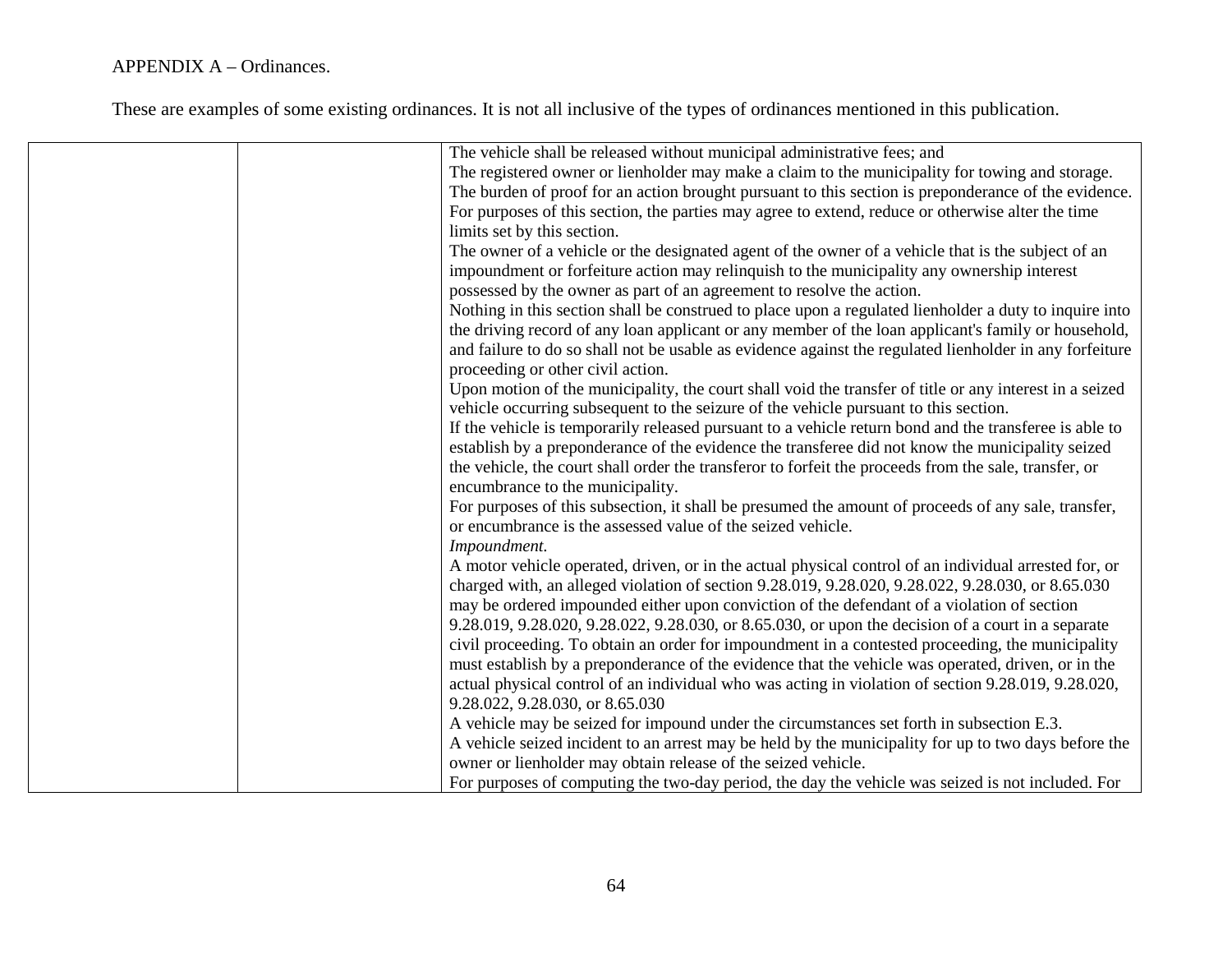| purposes of computing the two-day period, Saturdays, Sundays and municipal holidays are not<br>included.                                                 |
|----------------------------------------------------------------------------------------------------------------------------------------------------------|
| A vehicle ordered impounded under this section shall be held for a period of 30 days. An                                                                 |
| impoundment order may be made either upon conviction of the defendant of a violation of section                                                          |
| 9.28.019, 9.28.020, 9.28.022, 9.28.030, or 8.65.030 or upon decision of a court in a separate civil                                                      |
| proceeding.                                                                                                                                              |
| Vehicles ordered impounded under this section not claimed at the end of the 30-day, court-ordered                                                        |
| period of impoundment may be disposed of pursuant to the provisions of AS 28.10.502.                                                                     |
| If the contents of the vehicle have not been recovered before such disposal, the contents may be                                                         |
| disposed of with the vehicle.                                                                                                                            |
| Personal property in a vehicle subject to a vehicle return bond under subsection C.11. above, and                                                        |
| not released pursuant to that vehicle return bond may be recovered from a vehicle only by the                                                            |
| owner of the vehicle and only upon payment of a fee charged for monitoring the recovery of such                                                          |
| personal property.                                                                                                                                       |
| The fee for monitoring the recovery of personal property shall be set by contract between the                                                            |
| towing and storage contractor and the municipality if it is not established by ordinance.                                                                |
| The fee for monitoring the recovery of personal property shall be recoverable by the owner of the                                                        |
| vehicle if a court makes a specific finding the seizure of the vehicle was legally unjustified or                                                        |
| pursuant to a stipulation between the parties.                                                                                                           |
| Civil release of the vehicle does not affect or change the criminal proceedings incurred as a result                                                     |
| of the violation.                                                                                                                                        |
| Forfeiture.                                                                                                                                              |
| To obtain an order for forfeiture under this section in a contested proceeding, the municipality must                                                    |
| establish by a preponderance of the evidence that:<br>The vehicle was operated, driven or in the actual physical control of an individual who was acting |
| in violation of section 9.28.019, 9.28.020 or 9.28.022, 9.28.030, or 8.65.030; and                                                                       |
| The individual has been previously convicted.                                                                                                            |
| A motor vehicle operated, driven or in the actual physical control of an individual arrested or                                                          |
| charged with an alleged violation of section 9.28.019, 9.28.020, 9.28.022, 9.28.030, or 8.65.030                                                         |
| may be forfeited to the municipality either upon conviction of the defendant of a violation of                                                           |
| section 9.28.019, 9.28.020, 9.28.022, 9.28.030, or 8.65.030 or upon decision of a court in a separate                                                    |
| civil proceeding.                                                                                                                                        |
| A motor vehicle may be seized and towed to a secure location by a peace officer or a peace                                                               |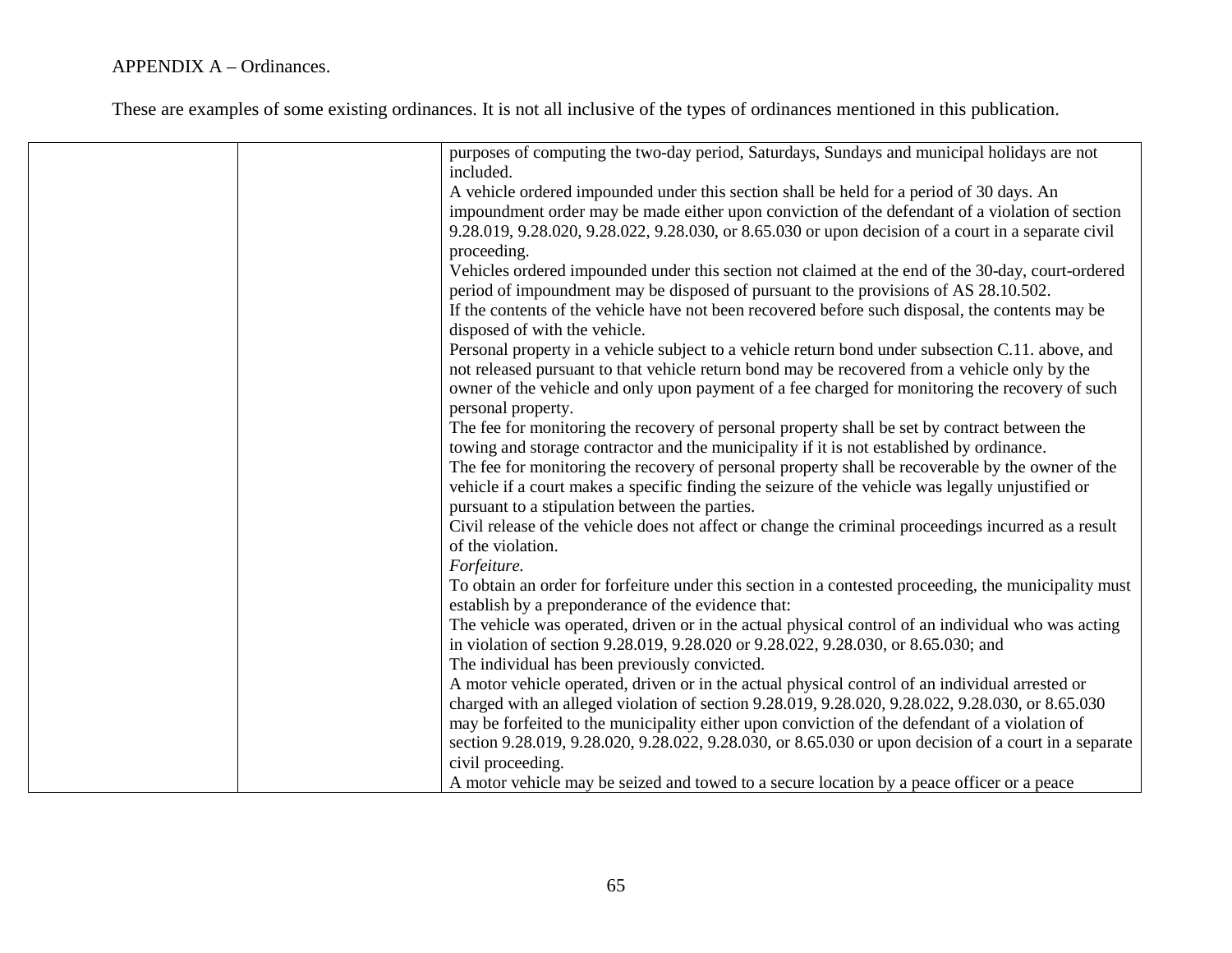| officer's designee upon an order issued by a court having jurisdiction over the motor vehicle upon a  |
|-------------------------------------------------------------------------------------------------------|
| showing of probable cause that the motor vehicle may be forfeited or impounded under this             |
| section, section 9.28.019, 9.28.020, 9.28.022, 9.28.030, or                                           |
| 8.65.030. Seizure without a court order may be made if:                                               |
| The impoundment is incident to an arrest;                                                             |
| The motor vehicle has been ordered impounded or forfeited and that order has not yet been             |
| executed; or                                                                                          |
| There is probable cause to believe the motor vehicle was operated, driven or in the actual physical   |
| control of an individual in violation of section 9.28.019, 9.28.020, 9.28.022, 9.28.030, or 8.65.030  |
| A vehicle seized incident to an arrest may be held by the municipality for up to two days before the  |
| owner or lienholder can obtain release of the seized vehicle.                                         |
| For purposes of computing the two-day period, the day the vehicle was seized is not included. For     |
| purposes of computing the two-day period, Saturdays, Sundays, and municipal holidays are not          |
| included.                                                                                             |
| A motor vehicle seized for the purpose of forfeiture or impoundment shall be held in the custody of   |
| the police department or a private corporation authorized by the chief of police to retain custody of |
| the motor vehicle, subject only to the orders and decrees of the court having jurisdiction over any   |
| forfeiture or impoundment proceedings. If a motor vehicle is seized under this section, section       |
| 9.28.019, 9.28.020, 9.28.022, 9.28.030, or 8.65.030, the chief of police, or authorized designee,     |
| may:                                                                                                  |
| Remove the motor vehicle and any contents of the motor vehicle to a place designated by the court;    |
| or                                                                                                    |
| Take custody of the motor vehicle and any contents of the motor vehicle and remove it to an           |
| appropriate location for disposition. No private corporation may make or perform a contract to tow,   |
| store, or retain custody of motor vehicles seized or impounded under this section, section 9.28.019,  |
| 9.28.020, 9.28.022, 9.28.030, or 8.65.030 if any of the owners of that private corporation have been  |
| convicted of a felony or any crime involving larceny, theft, or receiving and concealing stolen       |
| property within ten years before the date of execution of the contract or during the term of the      |
| contract. No private corporation may make or perform a contract to tow, store, or retain custody of   |
| motor vehicles seized or impounded under this section, section 9.28.019, 9.28.020, 9.28.022,          |
| 9.28.030, or 8.65.030 if any of the employees of that private corporation have been convicted of a    |
| felony or any crime involving larceny, theft, or receiving and concealing stolen property within      |
| five years before the date of execution of the contract or during the term of the contract.           |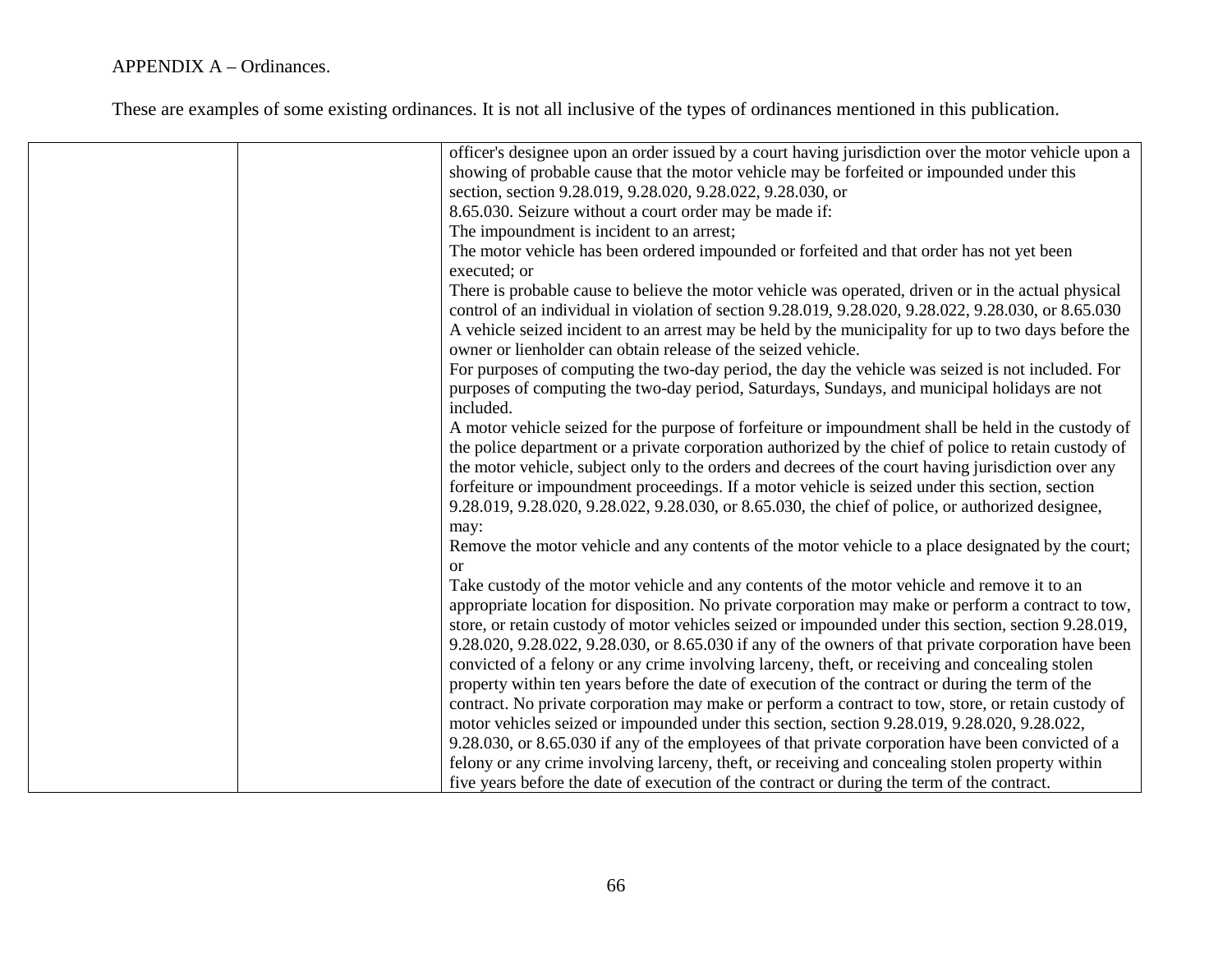|  | Following a forfeiture order under this section, section 9.28.019, 9.28.020, or 9.28.022, 9.28.030,       |
|--|-----------------------------------------------------------------------------------------------------------|
|  |                                                                                                           |
|  | or 8.65.030, the chief of police, or authorized designee, shall make an inventory of the contents of      |
|  | any motor vehicle seized. Personal property in a vehicle subject to a vehicle return bond under           |
|  | subsection C.11. and not released pursuant to that vehicle return bond may be recovered from a            |
|  | vehicle only by the owner of the vehicle and only upon payment of a fee charged for monitoring            |
|  | the recovery of such personal property.                                                                   |
|  | Such fee shall be set by contract between the towing and storage contractor and the municipality if       |
|  | it is not established by ordinance. Such fee shall be recoverable by the owner of the vehicle if a        |
|  | court makes a specific finding the seizure of the vehicle was legally unjustified or pursuant to a        |
|  | stipulation between the parties.                                                                          |
|  | A claimant may petition the court for sale of a motor vehicle before final disposition of court           |
|  | proceedings. The court shall grant a petition for sale upon a finding the sale is in the best interest of |
|  | the municipality. Proceeds from the sale plus interest to the date of final disposition of the court      |
|  |                                                                                                           |
|  | proceedings become the subject of the forfeiture action.                                                  |
|  | Property forfeited under this section, section 9.28.019, 9.28.022, 9.28.030, or 8.65.030 shall be         |
|  | disposed of by the chief of police, or authorized designee, in accordance with this subsection.           |
|  | Property forfeited under this section, section 9.28.019, 9.28.020, 9.28.022, 9.28.030, or 8.65.030        |
|  | includes both the vehicle that is the subject of the forfeiture action and the contents of the vehicle,   |
|  | if those contents have not been recovered before the date of the disposal. The chief of police, or        |
|  | authorized designee, may:                                                                                 |
|  | Sell the property at an auction conducted by an auctioneer not employed by the impound contractor         |
|  | and use the proceeds for payment of all proper expenses of seizure, custody, the costs of the             |
|  | auction, court costs, and municipal attorney fees, provided if such sale is arranged for by the           |
|  | impound contractor, the municipality shall receive at least 30 percent of the proceeds of any sale of     |
|  |                                                                                                           |
|  | forfeited vehicles following deduction for the costs charged by the auctioneer for the auction of         |
|  | those vehicles regardless of whether the costs of impound and storage exceed the value of the             |
|  | forfeited vehicles sold; Take custody of the property and use it in the enforcement of the municipal      |
|  | and State criminal codes; or destroy the property.                                                        |
|  | Property forfeited and sold at auction pursuant to this section, section 9.28.019, 9.28.020, 9.28.022,    |
|  | 9.28.030, and 8.65.030 shall be sold by an auctioneer approved before the auction by the chief of         |
|  | police, or authorized designee.                                                                           |
|  | Before the auction, the chief of police, or authorized designee, must approve in advance the              |
|  | auctioneer's costs or the method for determining the auctioneer's costs.                                  |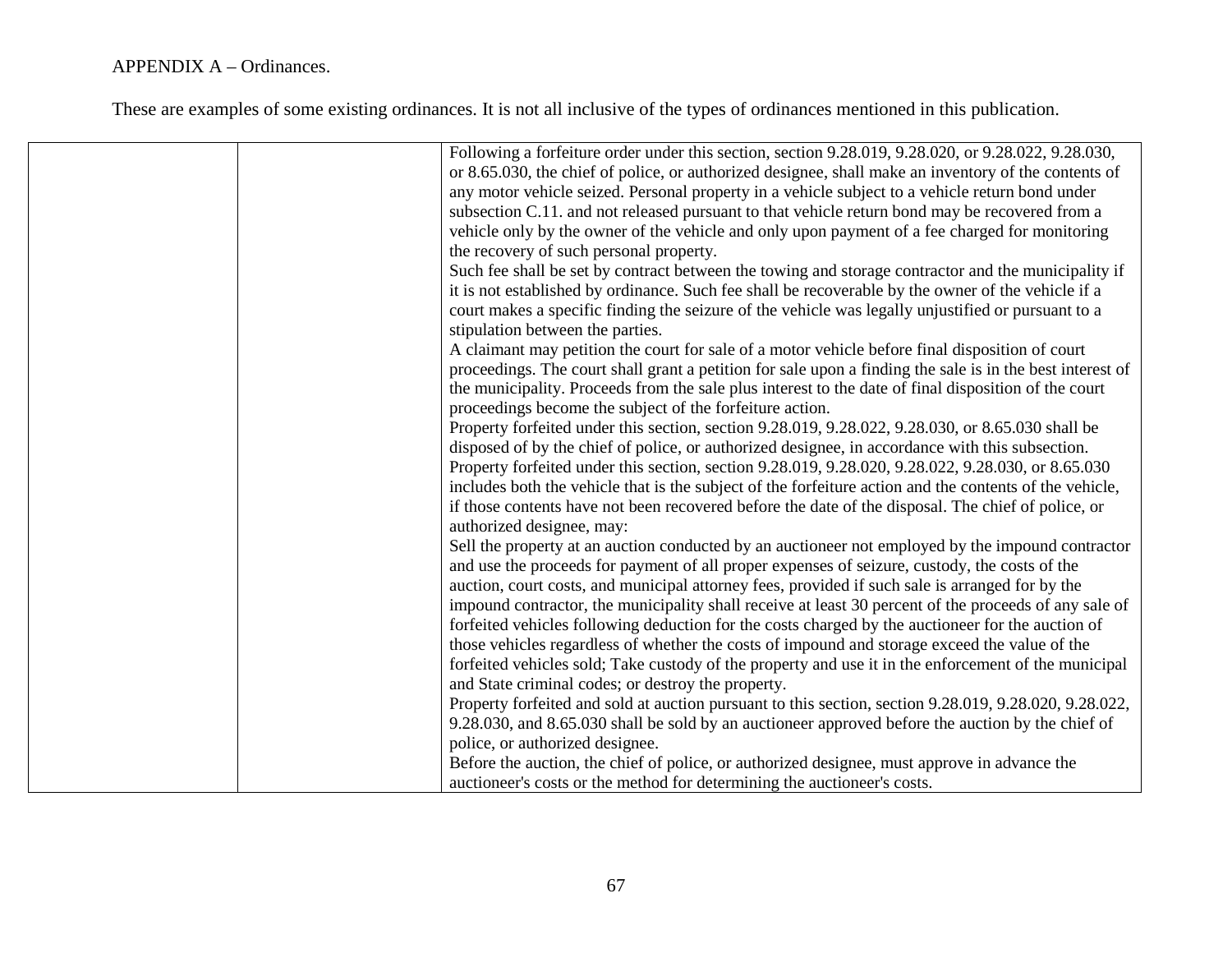| The impound contractor shall provide to the chief of police, or authorized designee, a copy of the                   |
|----------------------------------------------------------------------------------------------------------------------|
| auctioneer's report of the auction notarized by the auctioneer.                                                      |
| The municipal auditor shall certify the proper disposal of property forfeited under this section,                    |
| section 9.28.019, 9.28.020, 9.28.022, 9.28.030, and 8.65.030                                                         |
| The chief of police may adopt rules and regulations to implement this section.                                       |
| Upon a showing a claimant is entitled to remittance in accordance with this section, the court shall<br>order that:  |
| If the claimant is entitled to the motor vehicle, it shall be delivered to the claimant immediately                  |
| subject to subsection 9.28.026.C.9.; or If the claimant is entitled to remittance of some value less                 |
| than the total value of the motor vehicle, the claimant is entitled at the claimant's choice to receive              |
| either the value of the claimant's interest after the sale of the vehicle at an auction following                    |
|                                                                                                                      |
| deduction of the costs of the auction or, upon request and payment of the difference in value by the                 |
| claimant, the motor vehicle itself.                                                                                  |
| When a vehicle is subject to forfeiture under this section, and when the vehicle is sold and the                     |
| lienholder interest exceeds the sale price, the owner may be held responsible for the difference and                 |
| the municipality's costs.                                                                                            |
| The storage and impound costs as well as any court costs imposed for vehicles seized under this                      |
| section shall be borne by the person redeeming such vehicle as owner or in behalf of the owner or                    |
| as having an interest in the vehicle. The amount of such costs shall be determined as provided in<br>subsection C.9. |
| In a contested forfeiture proceeding concerning a vehicle titled in the names of more than one                       |
| owner on the certificate of title, the court shall apply this subsection. If one owner does not avoid                |
| forfeiture, the court may order the forfeiture of the entire interest of all the owners in a vehicle                 |
| titled in the names of more than one owner in the disjunctive. Title in the disjunctive is significant               |
| by the use of the word "or" between the names of the owners listed on the certificate of title.                      |
| If such owner does not avoid forfeiture, the court shall order the forfeiture of the interest of any                 |
| owner in a vehicle titled in the names of more than one owner in the conjunctive. Title in the                       |
| conjunctive is signified by use of the word "and" between the names of the owners listed on the                      |
| certificate of title. Owners of a vehicle titled in the names of more than one owner in the                          |
| conjunctive are presumed to own the vehicle in equal shares.                                                         |
| In circumstances described in this subsection, the court shall order the vehicle be sold at public                   |
| auction and further order the proceeds from the sale of the vehicle be held by the treasury division                 |
| of the municipality's finance department.                                                                            |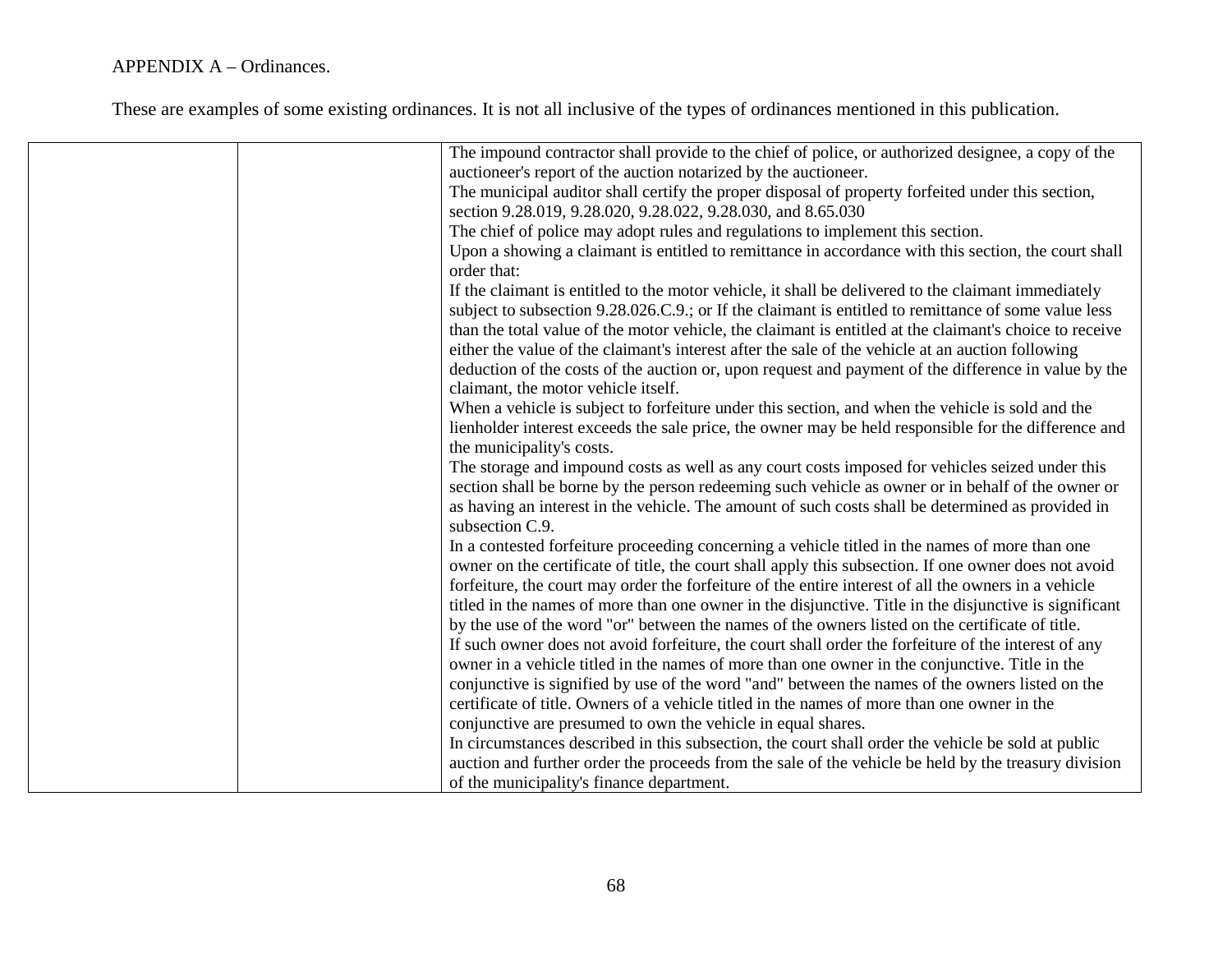## APPENDIX A – Ordinances.

These are examples of some existing ordinances. It is not all inclusive of the types of ordinances mentioned in this publication.

|  | After deduction of the reasonable costs of the auction, an amount of the proceeds of the auction for   |
|--|--------------------------------------------------------------------------------------------------------|
|  | the sale of that vehicle which is equal to the interests of the owners whose interests have not been   |
|  | forfeited shall be returned to those owners, if those owners apply to the treasury division of the     |
|  | municipality's finance department within 60 days of the auction.                                       |
|  | If the owners whose interests have not been forfeited do not apply within that period, those funds     |
|  | become the property of the municipality subject to the rights of any other claimant to those funds.    |
|  | Property subject to the interest of a lienholder whose interest has not been forfeited may not be      |
|  | disposed of as provided in this section without the consent of the lienholder. A regulated             |
|  | lienholder's interest in a vehicle shall not be subject to forfeiture in any case where:               |
|  | The individual who allegedly used the vehicle in violation of section 9.28.019, 9.28.020, 9.28.022,    |
|  | 9.28.030, or 8.65.030 is not the person whose dealings with the lienholder gave rise to the lien; or   |
|  | The vehicle the individual was driving, operating, or was in actual physical control of at the time of |
|  | the alleged violation was not the vehicle involved in the event giving rise to the conviction.         |
|  | <i>Definitions</i> . The following words, terms and phrases, when used in this section, shall have the |
|  | meanings ascribed to them in this subsection, except where the context clearly indicates a different   |
|  | meaning:                                                                                               |
|  | Administrative hearing officer means a person designated to conduct post-seizure probable cause        |
|  | hearings.                                                                                              |
|  | Assessed or appraised value of a motor vehicle means the value set out in the National                 |
|  | Automobile Dealers Association Book (NADA) for the same or similar make and model and                  |
|  | accessorized motor vehicle. In the event there is no NADA value for a motor vehicle, the value         |
|  | shall be set at a minimum of \$500.                                                                    |
|  | Driver has the same meaning as set forth in section 9.04.010.                                          |
|  | Legally unjustified means there was:                                                                   |
|  | No reasonable suspicion for the stop of the vehicle leading to an arrest for soliciting, driving       |
|  | without a valid license, driving under the influence, operating a motor vehicle that is public         |
|  | nuisance under section 9.28.035, or operating without the required security based on the individual    |
|  | allegedly operating, driving, or being in actual physical control of the vehicle; or                   |
|  | No probable cause for the arrest of an individual for soliciting, driving without a valid license,     |
|  | driving under the influence, operating a motor vehicle that is public nuisance under section           |
|  | 9.28.035, or operating without the required security based on the individual allegedly operating,      |
|  | driving, or being in actual physical control of the vehicle.                                           |
|  | <i>Person</i> has the same meaning as set forth in section 9.04.010.                                   |
|  |                                                                                                        |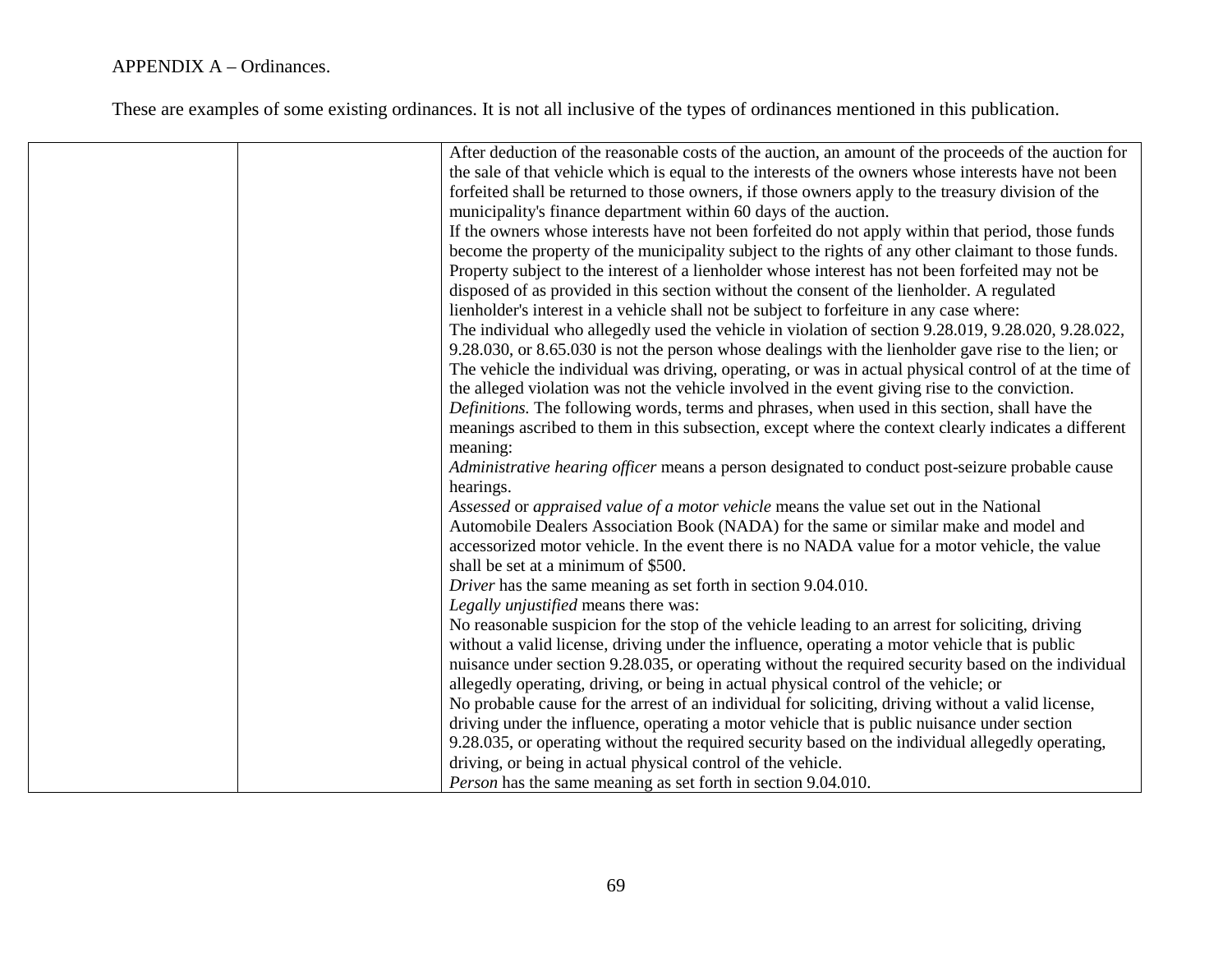## APPENDIX A – Ordinances.

These are examples of some existing ordinances. It is not all inclusive of the types of ordinances mentioned in this publication.

| Previously convicted means:                                                                           |
|-------------------------------------------------------------------------------------------------------|
| If charged with violating section 9.28.019, having been convicted in this or another jurisdiction of  |
| operating a motor vehicle while their license is canceled, suspended or revoked, or in violation of a |
| limitation, under section 9.28.019 or another law or ordinance with substantially similar elements    |
| within ten years preceding the date of the present offense.                                           |
| If charged with violating either section 9.28.020 or 9.28.022, having been convicted in this or       |
| another jurisdiction of operating a motor vehicle, aircraft, or watercraft while under the influence  |
| under section 9.28.020 or another law or ordinance with substantially similar elements, or of         |
| refusal to submit to a chemical test under section 9.28.022 or 28.35.032 or another law or            |
| ordinance with substantially similar elements.                                                        |
| If charged with violating section 9.28.030 A. or B., having been convicted in this or another         |
| jurisdiction of operating a motor vehicle without the required security in effect or proof of such    |
| security at the time of operation under section 9.28.030 or another law or ordinance with             |
| substantially similar elements within ten years preceding the date of the present offense.            |
| If charged with violation section 8.65.030C. or another law or ordinance with substantially similar   |
| elements within ten years preceding the date of the present offense.                                  |
| Convictions for violation of section 9.28.020 and 9.28.022 arising out of a single transaction and a  |
| single arrest are considered one previous conviction.                                                 |
| Reasonable steps to prevent means the claimant has the burden of showing, by a preponderance of       |
| the evidence, that:                                                                                   |
| The claimant secured the keys to the vehicle or the vehicle itself in a way that should have          |
| prevented the person charged with violating this chapter from obtaining access to the vehicle; or     |
| Informed the police, before seizure of the vehicle, the vehicle was being operated in                 |
| violation of this chapter; or                                                                         |
|                                                                                                       |
| Permitted the person charged with violating this chapter to operate the vehicle only after            |
| examining what appeared to be a valid driver's license; or                                            |
| Expressly prohibited operators of the vehicle, who are not registered owners of the vehicle, from     |
| permitting other third-parties to operate the vehicle.                                                |
| Registered owner means the owner of the vehicle at the time of offense, as shown in the vehicle       |
| ownership records of the State of Alaska, the Division of Motor Vehicles or another agency with       |
| similar responsibilities in another State, but may include subsequent good faith purchasers.          |
| Regulated lienholder means an entity whose lien on the vehicle is a result of lending activities      |
| subject to regulation by the National Credit Union Administration, the comptroller of the currency    |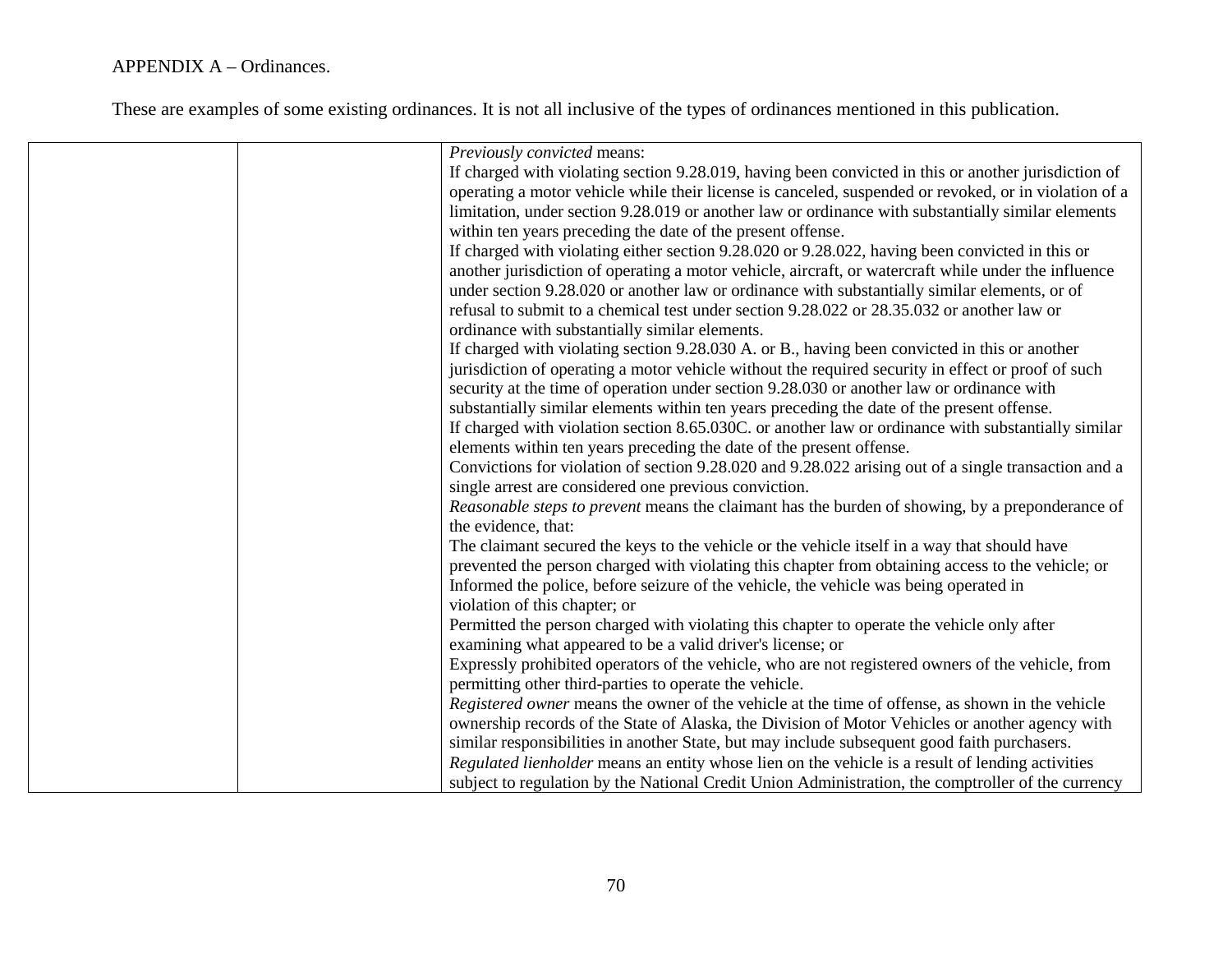## APPENDIX A – Ordinances.

These are examples of some existing ordinances. It is not all inclusive of the types of ordinances mentioned in this publication.

| or other Federal banking regulators, the Federal Trade Commission, or the State department of        |
|------------------------------------------------------------------------------------------------------|
| commerce and economic development.                                                                   |
| Vehicle shall have the same meaning as set forth in section 9.04.010.                                |
| (AO No. 82-205; AO No. 83-168, 10-17-83; AO No. 93-87(S-2), 1-1-94; AO No. 94-71(S), § 1, 4-         |
| 26-94; AO No. 95-84(S-                                                                               |
| 1), § 18, 4-27-95; AO No. 95-163(S), §§ 10—19, 8-8-95; AO No. 97-87, § 3, 6-3-97; AO No. 2001-       |
| 51, § 1, 2-27-01; AO                                                                                 |
| No. 2001-72, § 1, 7-1-02; AO No. 2001-139, § 2, 7-1-02; AO No. 2001-150, § 6, 8-28-01; AO No.        |
| 2003-73, §§ 12-14, 4-                                                                                |
| 22-03; AO No. 2003-106, §§ 7, 8, 7-1-03; AO No. 2003-152S, § 2, 1-1-04; AO No. 2003-155, § 2,        |
| 6-1-04; AO No. 2004-                                                                                 |
| 61, § 1, 3-2-04; AO No. 2006-89(S), § 1, 6-6-06; AO No. 2006-115, § 1, 9-12-06; AO No. 2007-60,      |
| $$2, 11-1-07; AONo.$                                                                                 |
| 2007-161, § 3, 12-11-07; AO No. 2008-126, § 1, 1-6-09; AO No. 2010-76, § 4, 10-26-10; AO No.         |
| $2010-81(S-1), § 8, 12-7$                                                                            |
| $-10$ , eff. 1-1-11; AO No. 2012-16, § 3, 2-14-12, retro eff. 12-22-11)                              |
| Editor's note-                                                                                       |
| AO No. 97-87 occasioned by 1996 Proposition 3 Initiative enacting Chapter XXI.                       |
| Section 7 of AO No. 2012-16 states section 3 of this ordinance is effective retroactively to the     |
| effective date of AO $2011-113(S)$ , December 22, 2011. These sections clarify the intention of that |
| ordinance to have the penalties for a violation of AMC 9.28.030 B. be consistent with State law: a   |
| \$500 fine correctable with presenting proof of insurance which results in dismissal.                |
| Cross reference— Administrative adjudication procedures, ch. 3.60.                                   |
| State law reference— Authority, AS 28.35.030.                                                        |
|                                                                                                      |